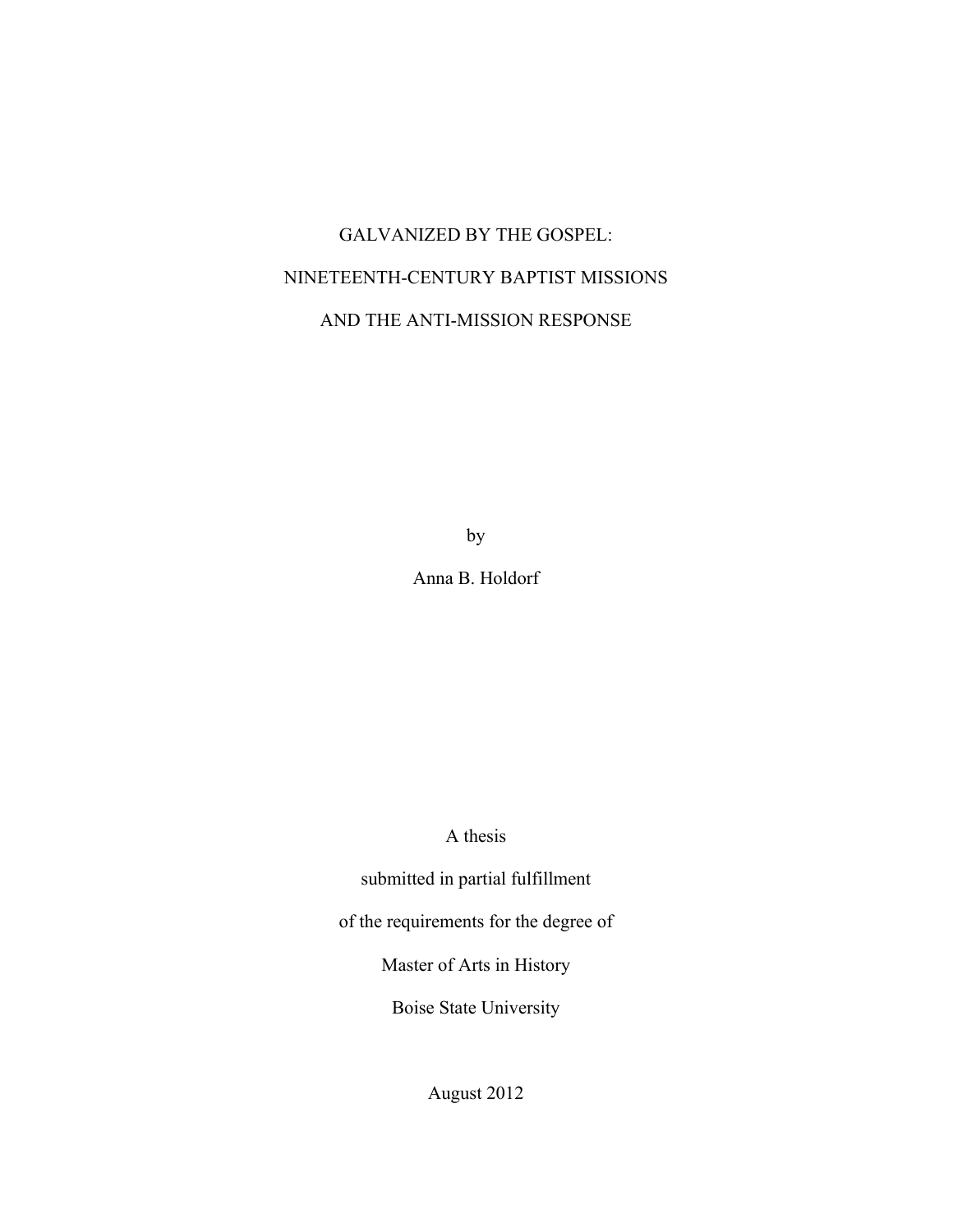# © 2012

# Anna B. Holdorf

## ALL RIGHTS RESERVED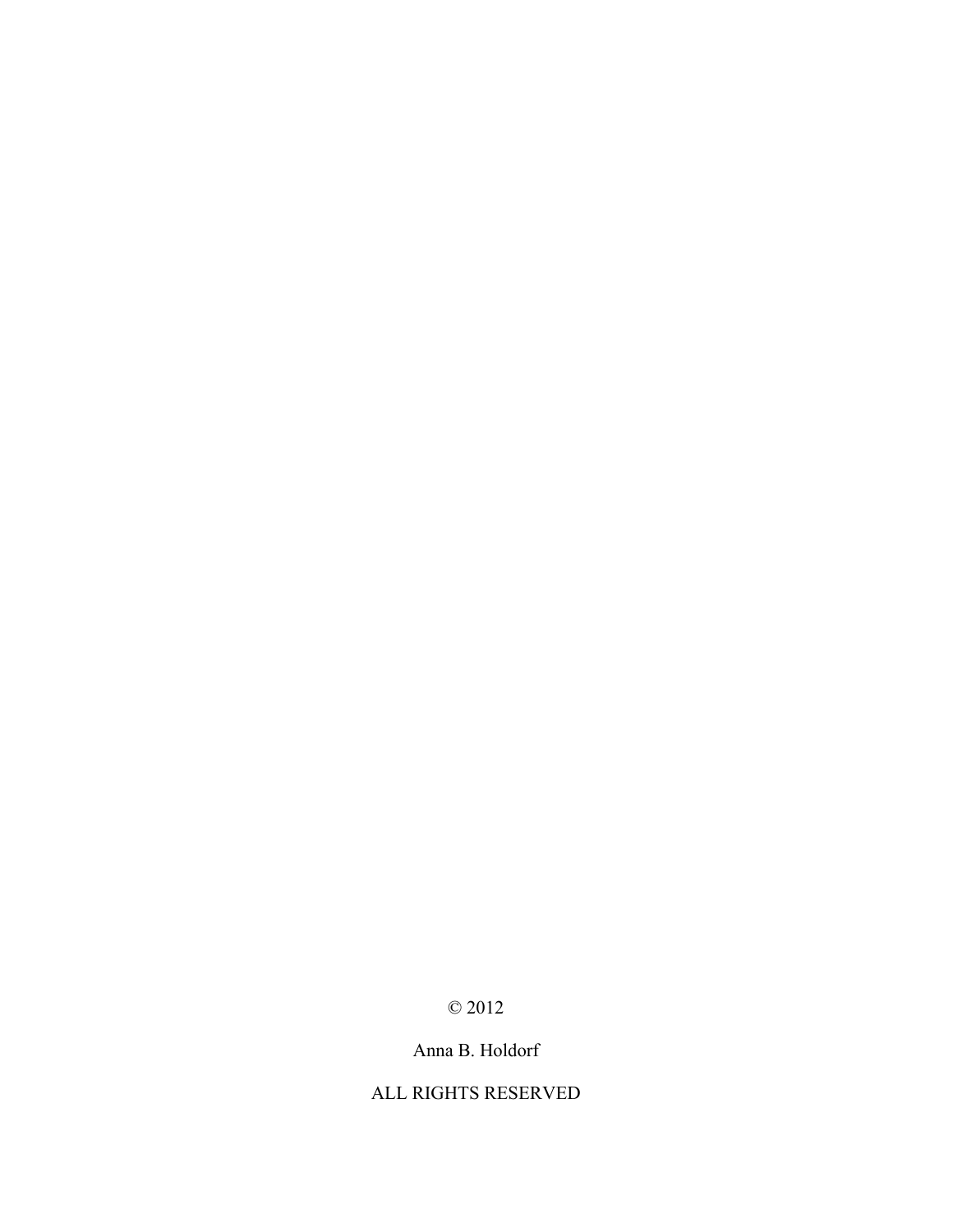# BOISE STATE UNIVERSITY GRADUATE COLLEGE

# **DEFENSE COMMITTEE AND FINAL READING APPROVALS**

of the thesis submitted by

Anna B. Holdorf

Thesis Title: Galvanized by the Gospel: Nineteenth-Century Baptist Missions and the Anti-Mission Response

Date of Final Oral Examination: 23 April 2012

The following individuals read and discussed the thesis submitted by student Anna B. Holdorf, and they evaluated her presentation and response to questions during the final oral examination. They found that the student passed the final oral examination.

| Jill Gill, Ph.D.      | Chair, Supervisory Committee  |
|-----------------------|-------------------------------|
| Barton Barbour, Ph.D. | Member, Supervisory Committee |
| John Bieter, Ph.D.    | Member, Supervisory Committee |

The final reading approval of the thesis was granted by Jill Gill, Ph.D., Chair of the Supervisory Committee. The thesis was approved for the Graduate College by John R. Pelton, Ph.D., Dean of the Graduate College.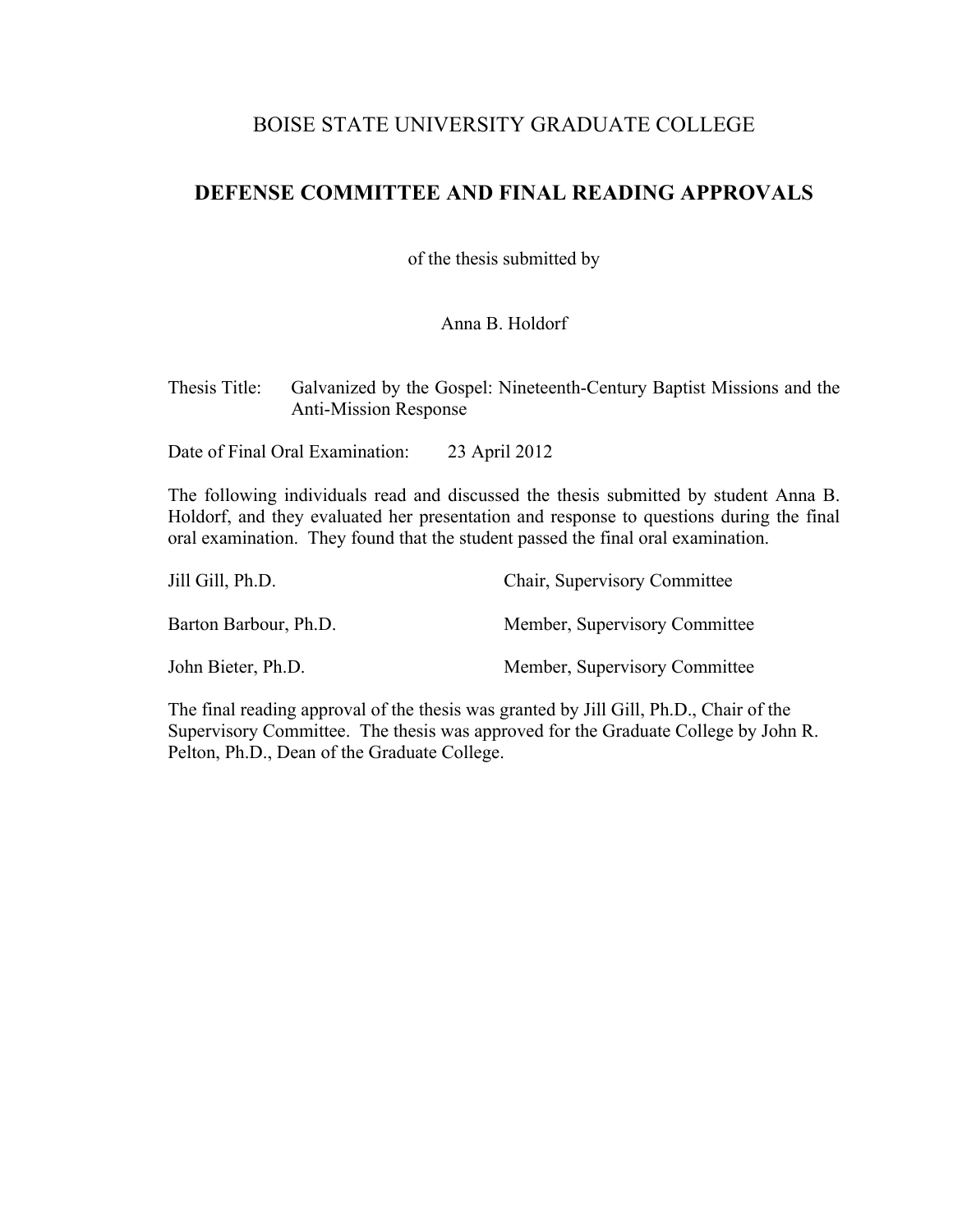#### ACKNOWLEDGEMENTS

I owe a debt of gratitude to the members of my thesis committee who helped me through all of the stages of this thesis. In particular, I would like to thank Dr. Jill Gill, my committee chair and academic advisor. Her willingness to read multiple drafts and offer new insights, as well as her passion for American religious history, inspired me and improved my research. The support of Dr. John Bieter and Dr. Barton Barbour also proved instrumental to the completion of my thesis. I appreciate their attention to detail, constructive comments, and the time that they invested in my work. Their advice challenged and encouraged me in both my writing and historical analysis.

My research was aided significantly by a travel grant that I received from the Boise State University History Department. Without the Department's support, this thesis would not exist. In addition, Guen Johnson at BSU was essential in making my research trip happen with her skillful navigation of paperwork and crashed computer systems.

I am deeply appreciative as well for a generous travel grant from the Southern Baptist Historical Library and Archives in Nashville, Tennessee. The SBHLA's wealth of primary sources was invaluable to my research, as was the help of its friendly and knowledgeable staff. In particular, Bill and Jean spent hours assisting me with source location, microfilm, and photocopies.

My thanks—and apologies—are also in order for the staff of BSU's Albertsons Library. My incessant interlibrary loan requests will now cease. In addition, Karen Butler

iv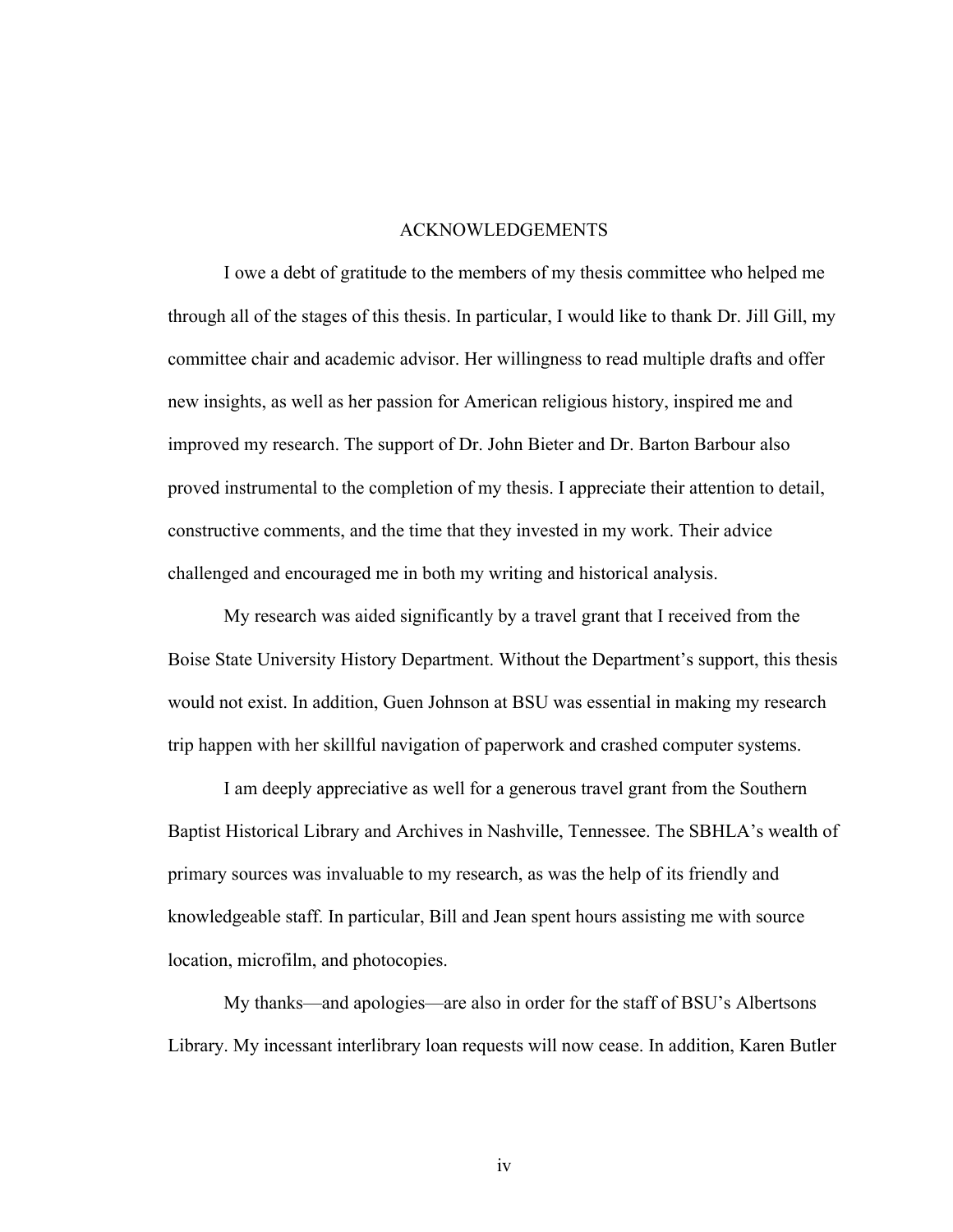in Springdale, Arkansas graciously provided me with copies of SBC documents that I would not have been able to obtain on my own.

The friendship of the Gang of Four has made my time at BSU both academically and personally enjoyable. The vampires of banality will never suck dry my appreciation for the conversations, sarcasm, and laughter that have helped me maintain my sanity over the last two years. Keegan and LauriAnn: best wishes wherever life takes you next.

Finally, for my fiancé Luke I will be forever grateful. In him I have found my most valuable academic colleague as well as my best friend. He deserves more thanks than I can express for the innumerable brainstorming sessions, research assistance, and most importantly—his love.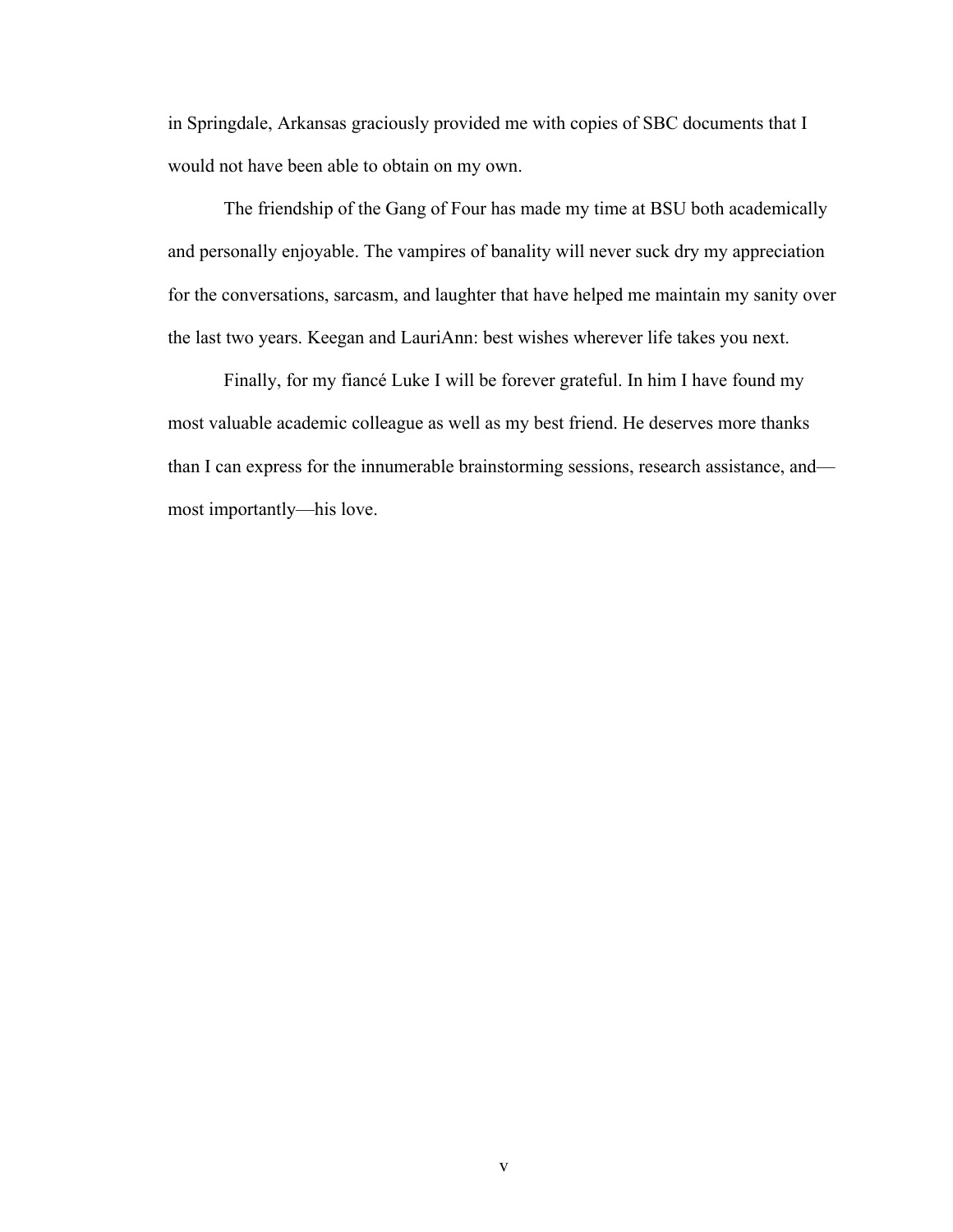#### ABSTRACT

The Second Great Awakening of the early nineteenth century brought significant changes to the American religious landscape. In addition to inspiring the creation of new denominations, the Awakening's emphasis on religious democracy and the era's prevalent postmillennial ideology motivated Protestants to establish numerous mission societies and other "benevolent" organizations to aid in the spreading of the Christian gospel. Baptists, too, were launched to a level of evangelistic fervor in the early 1800s that the denomination had never before witnessed. While many Baptists embraced the nineteenth-century mission movement, a significant number of "anti-mission" Baptists rejected it as antithetical to "pure" Baptist doctrine. Anti-missionists' opposition to missions was ideologically motivated and stemmed from their understanding of Baptist history and theology. They felt that mission organizations imposed hierarchy upon a faith that was democratic in nature and thereby threatened religious liberty—a cause to which American Baptists had devoted themselves since the colonial era. In addition, antimissionists perceived in missions a fundamental contradiction of the basic Calvinist doctrines that they held dear, because evangelism implied that human effort—not God's grace alone—was necessary to spread the message of salvation to all.

By the 1820s, Baptists had become bitterly divided over the issue of missions. Individual churches and regional associations split ideologically and physically during the controversy. As the mission spirit became more prevalent among Baptists, the denomination's doctrinal and structural priorities shifted to emphasize collective

vi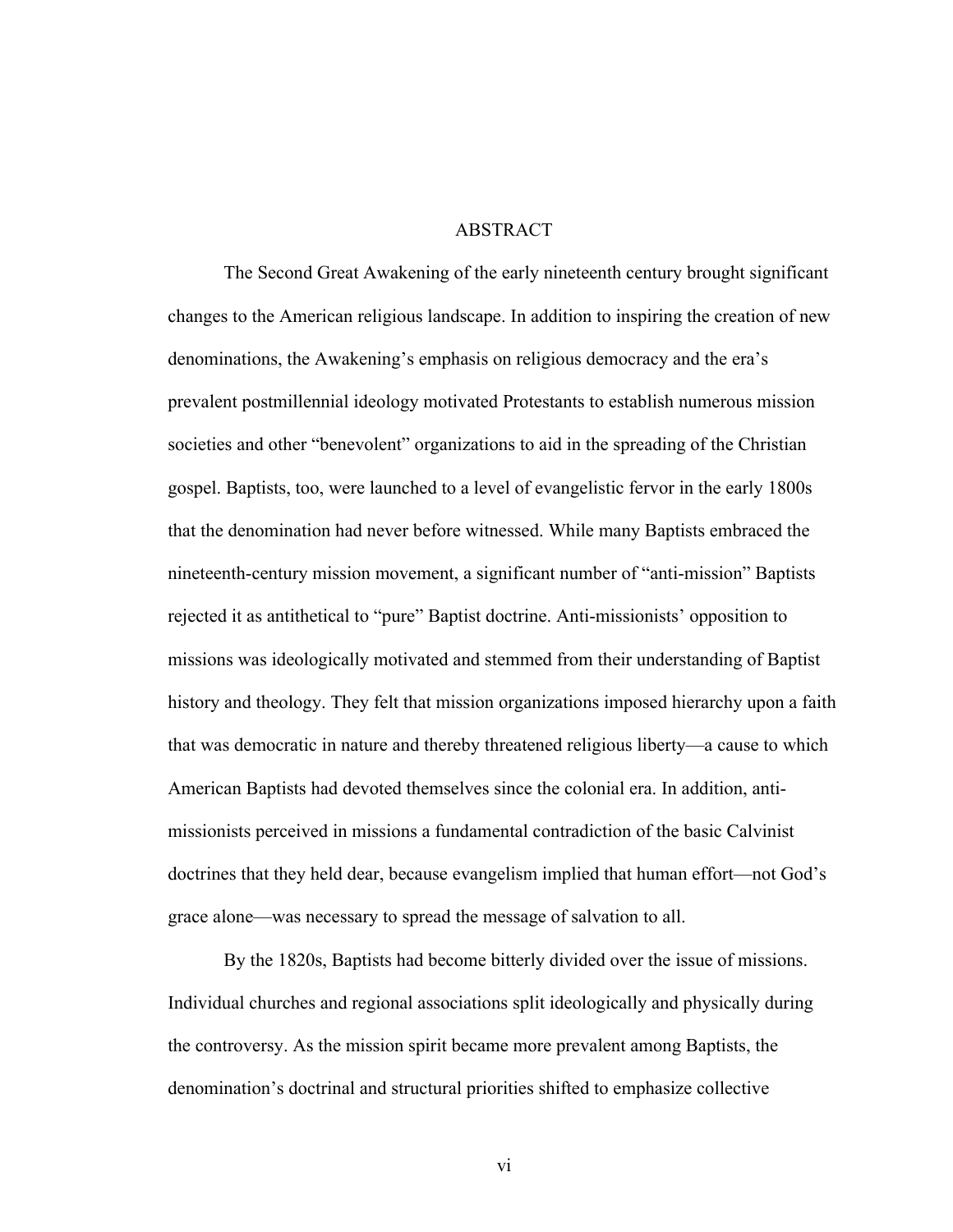cooperation in evangelistic efforts over predestination and the authority of local churches. Proponents of missions and anti-missionists assailed each other in sermons and periodicals that now bear witness to the intensity of the debate—and to the deep-seated ideological motives of the anti-missionists, who refused to accept the theological foundations supporting the mission movement. By the mid-nineteenth century, antimissionists declined significantly in number. On the other hand, those Baptists who embraced missions eventually grew into the largest Protestant denomination in the United States. This episode sheds light on the origins of modern-day Protestantism's evangelistic focus and reveals the effects that this focus has had on religious denominations in America—namely, an ever increasing bureaucratic structure.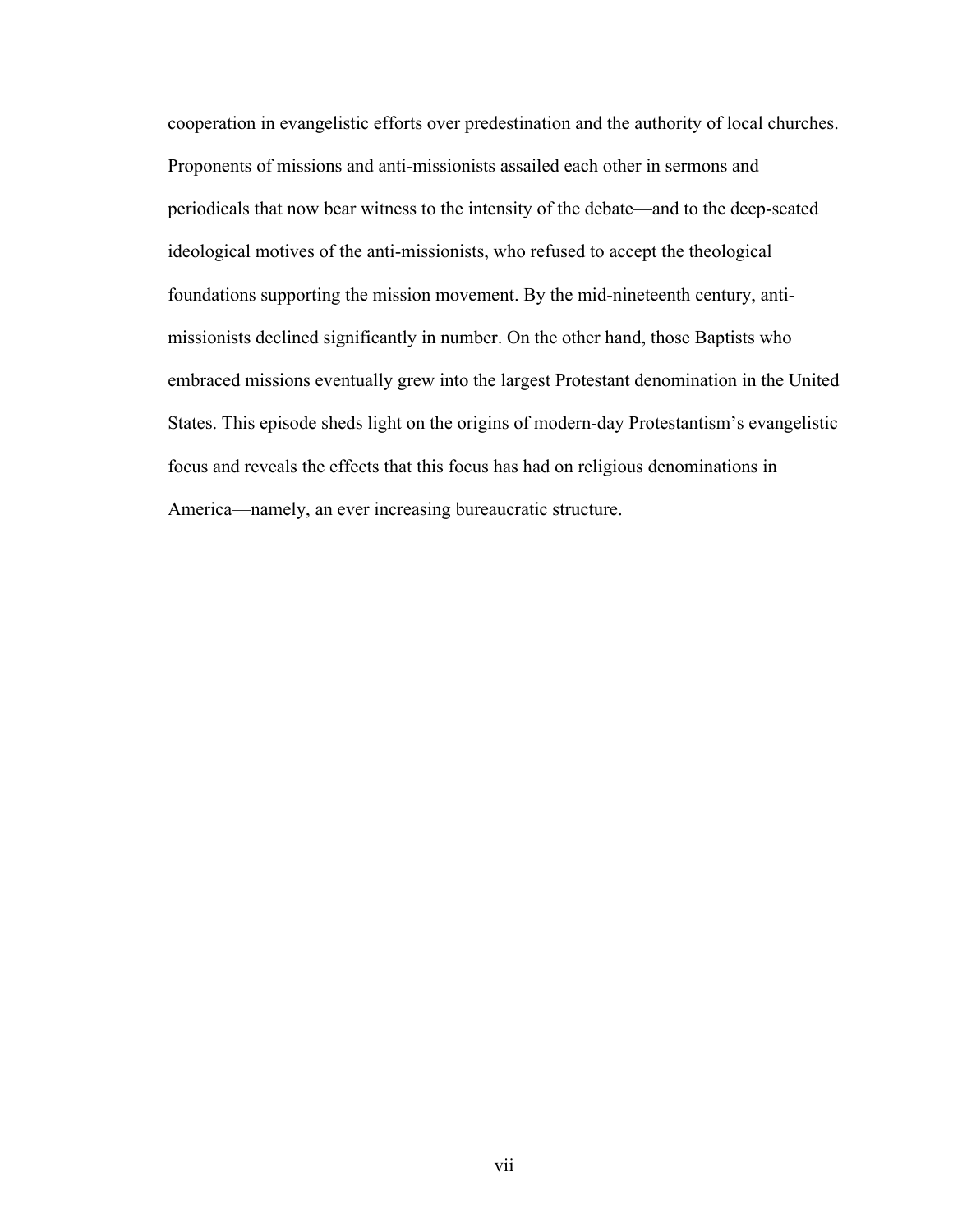# TABLE OF CONTENTS

|                                                                 | 8  |
|-----------------------------------------------------------------|----|
|                                                                 |    |
|                                                                 |    |
|                                                                 |    |
|                                                                 |    |
|                                                                 |    |
|                                                                 |    |
|                                                                 |    |
|                                                                 |    |
|                                                                 |    |
|                                                                 |    |
|                                                                 |    |
| Religious Changes Resulting from the Second Great Awakening  40 |    |
|                                                                 |    |
|                                                                 |    |
|                                                                 |    |
|                                                                 |    |
|                                                                 |    |
|                                                                 |    |
|                                                                 | 69 |
|                                                                 | 71 |
|                                                                 | 73 |
|                                                                 |    |
|                                                                 | 89 |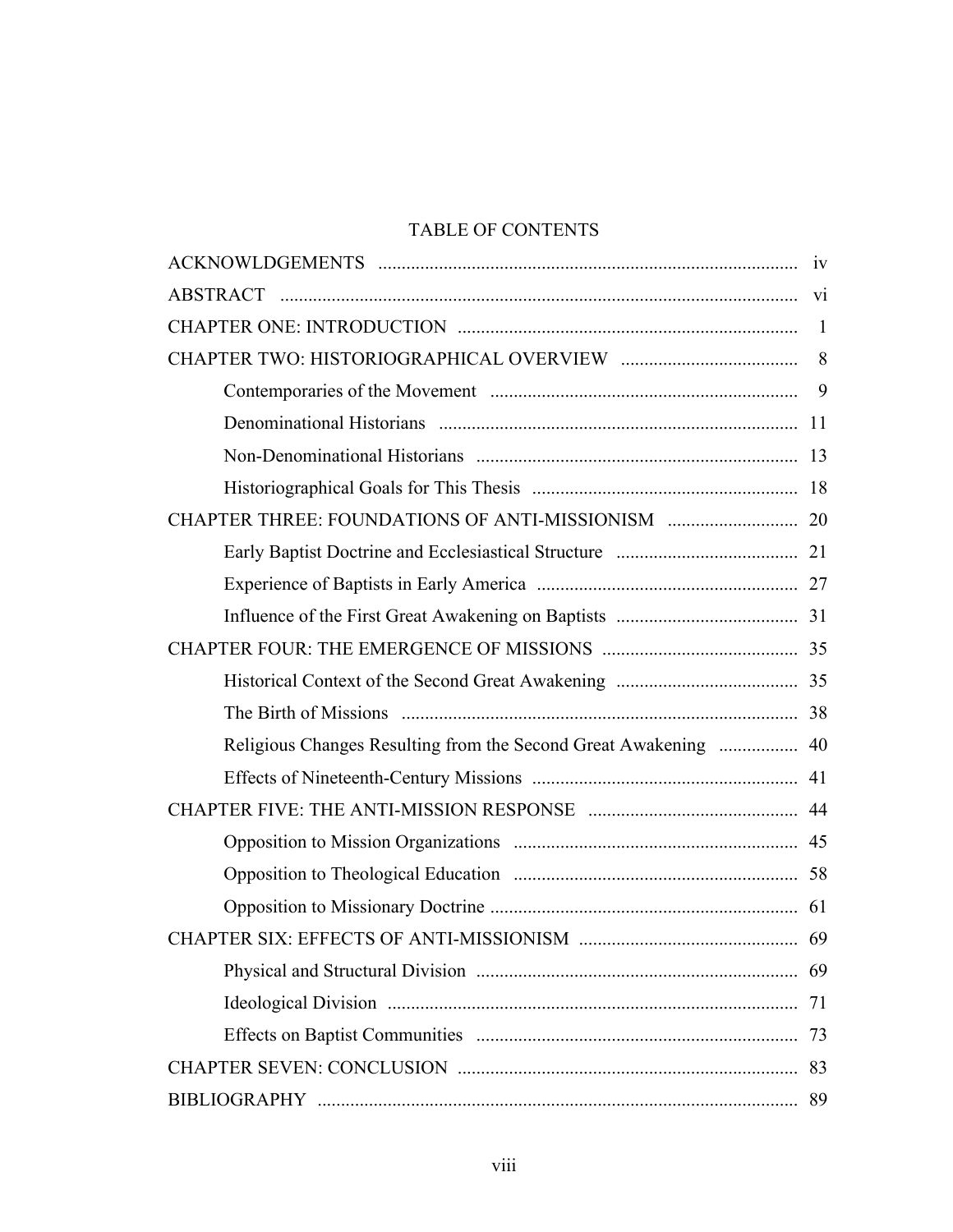#### CHAPTER ONE: INTRODUCTION

"War in all cases is distressing," heralded an 1831 editorial in the Baptist periodical the *Church Advocate*. <sup>1</sup> The war that the editorial referred to was not a physical war, but rather a theological battle that was taking place amid the changing religious landscape of early nineteenth-century America. A general spirit of religious revival that came to be known as the Second Great Awakening swept the country during the first few decades of the 1800s, and caused American Protestants to become increasingly preoccupied with evangelism. The widespread acceptance of Christianity, they believed, would hasten Christ's return to earth, where he would reign during a "millennium" of peace. In response to this popular millennial ideology, Protestants formed a variety of foreign and domestic mission societies with the goal of spreading the Christian gospel throughout the world. Other religious innovations accompanied the growth of missionary organizations, such as the establishment of theological schools and societies that distributed Bibles and tracts. In a matter of decades, the number of religious organizations in the new American republic soared. $2^2$ 

Baptists, who gained popularity in the late eighteenth century after being persecuted during the colonial era for their dissenting religious beliefs, were one group of Protestants that participated in missions. Baptists are notoriously difficult to define, due

<sup>1</sup> Daniel Parker, ed., "Remarks on Religious Controversy," *Church Advocate*, Vol. 2 No. 4 (January 1831) (Vincennes, Indiana: Elihu Stout, Printer).

<sup>2</sup> Daniel Walker Howe, *What Hath God Wrought: The Transformation of America, 1815-1848* (New York: Oxford University Press, Inc., 2007), 166.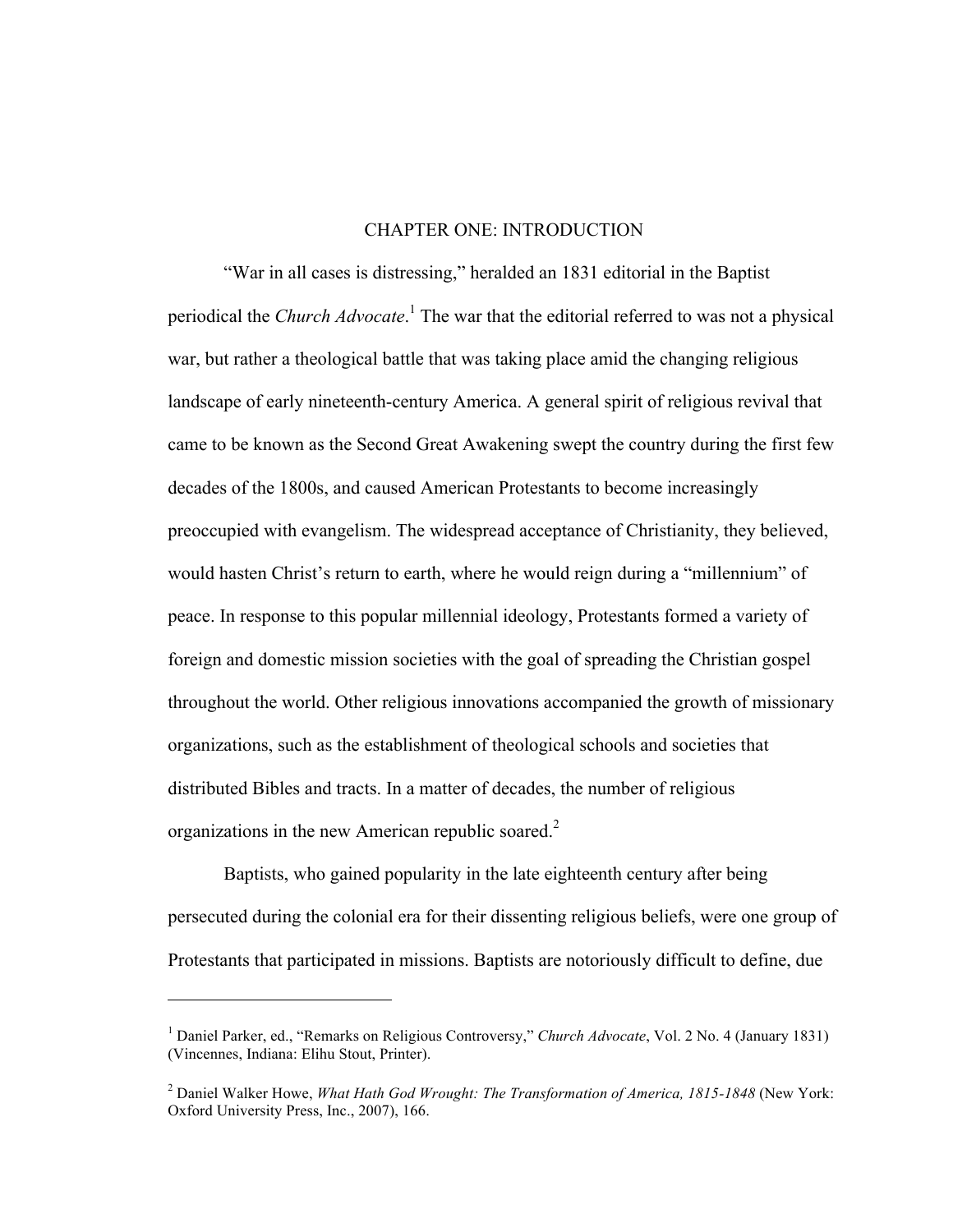to the lack of overarching denominational authority that results from their commitment to individual freedom of conscience and the autonomy of local churches. These beliefs, along with that of adult baptism by immersion, commonly unite Baptists.<sup>3</sup> In regard to other doctrines, however, Baptists are perhaps the most diverse of all Protestant denominations. As American religious historian Mark Noll points out, such diversity creates a pervasive "problem of Baptist identity."4 Conflicting reactions by nineteenthcentury Baptists to the birth of the mission movement highlight this problem. While the majority of Baptists came to embrace the mission movement, others disputed its legitimacy and found it to be incompatible with Baptist doctrine and history. These antimission Baptists, as they came to be known, felt that the actions of missionary societies made salvation into a commodity rather than a religious experience, and thought that placing individual believers and churches under any semblance of hierarchy undermined the foundations of the American Baptist tradition.<sup>5</sup> To anti-missionists, fighting the religious innovations of the nineteenth century became a practice of "spiritual warfare."<sup>6</sup>

Anti-mission Baptists primarily based their arguments against nineteenth-century religious innovations on their understanding of Baptist history and on their perception of "pure" Baptist doctrine. Baptists—both pro-mission and anti-mission—believed that Christ himself had introduced their doctrine and practices on earth, and that they alone

<sup>3</sup> Jon Butler, Randall Balmer, and Grant Wacker, *Religion in American Life: A Short History* (Oxford: Oxford University Press, 2008), 180.

<sup>4</sup> Mark Noll, "So You're a Baptist—What Might That Mean?" *Books & Culture: A Christian Review* (Carol Stream, Illinois: Christianity Today, 2011), http://www.booksandculture.com/articles/2011/julaug/ youbaptist.html (accessed April 1, 2012).

<sup>&</sup>lt;sup>5</sup> Although the "American Baptists" are now a distinct denomination, the term "American Baptist" as used in this thesis refers more generally to Baptists in the United States.

<sup>6</sup> Parker, ed., "Remarks on Religious Controversy," *Church Advocate*.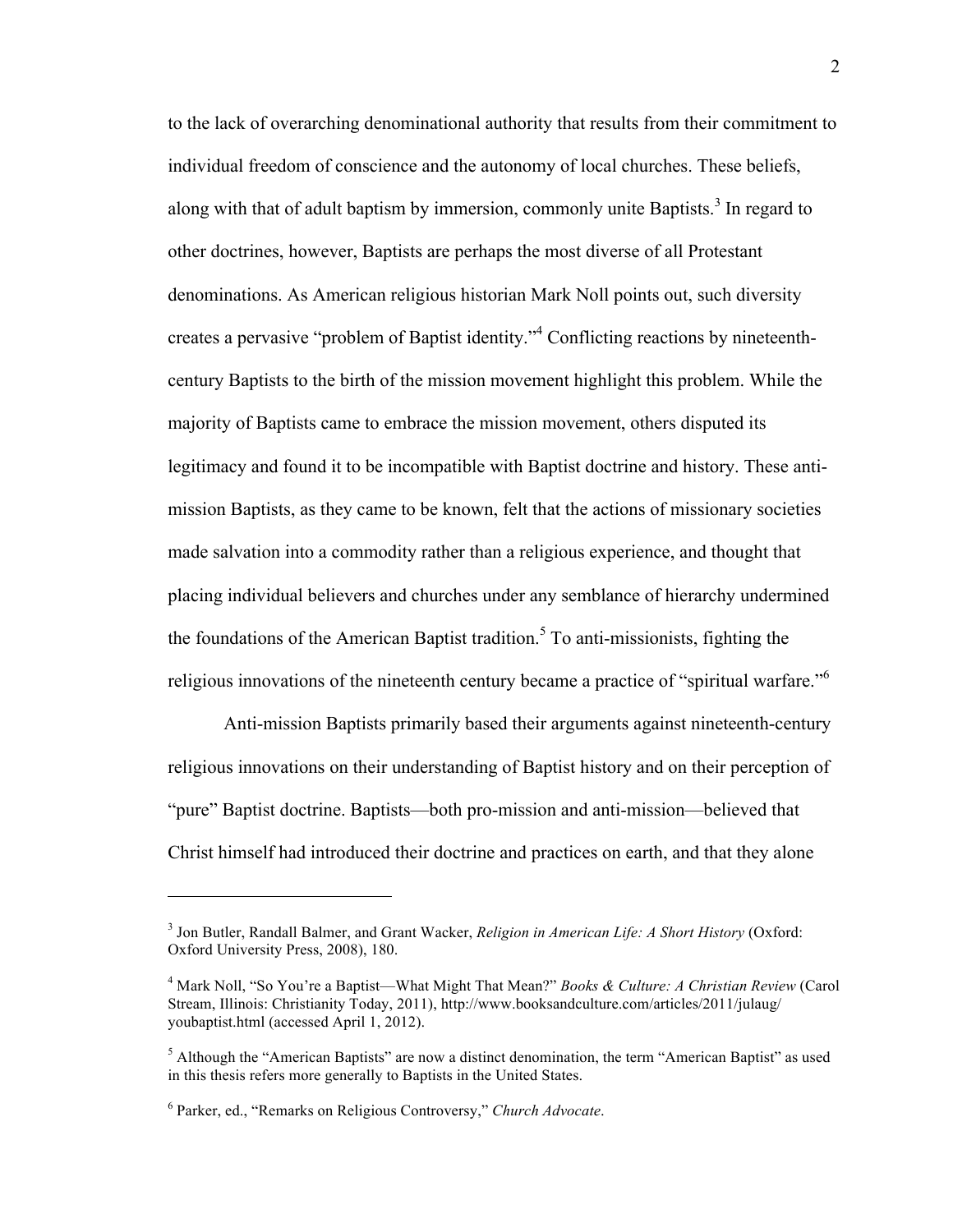continued to adhere to this ancient faith while other denominations departed from it.<sup>7</sup> Anti-missionists appealed to this understood version of Baptist history as they argued that the missionary societies of the early nineteenth century resembled more closely the religion of corrupted denominations than the "original" Christianity practiced by Christ's apostles. The doctrines of predestination and the authority of the Bible were central to their arguments.

Anti-mission Baptists maintained that God predestined only certain people to salvation, and that missionaries attempted to convert the non-"elect," contrary to God's will. In addition, anti-missionists believed unwaveringly that the Bible was the only religious authority needed on earth, and that individuals could interpret scripture themselves. This belief eliminated the need for theological schools.<sup>8</sup> Moreover, antimissionists feared that religious organizations imposed hierarchy and bureaucracy on their members. This in turn threatened religious liberty and undermined the independence of individual churches, which Baptists believed to be the highest ecclesiastical organizations on earth. Although Baptist churches were often members of regional "associations," these associations existed merely as means of communication among various congregations, and each church possessed the autonomy to make its own

 $7$  Charles Haddon Spurgeon, a well-known British Baptist preacher of the nineteenth century, expressed this idea well. "We believe that the Baptists are the original Christians," he proclaimed in a sermon in 1861. "We have an unbroken line up to the Apostles themselves! We have always existed from the very days of Christ, and our principles, sometimes veiled and forgotten like a river which may travel underground for a little season, have always had honest and holy adherents." C.H. Spurgeon, *C.H. Spurgeon's Autobiography, Compiled from His Diary, Letters, and Records, by His Wife, and His Private Secretary*, Vol. III: 1856- 1878 (London: Passmore and Alabaster, 1899), 6.

<sup>&</sup>lt;sup>8</sup> As will be discussed more thoroughly in chapter three, American Baptists descended from the Puritans, whose theology was Calvinist in nature. While many Baptists and members of other Calvinist denominations such as Presbyterianism did not believe that a belief in predestination precluded support for evangelism or theological schooling, anti-mission Baptists did view their predestinarian doctrine as a primary reason to oppose such practices.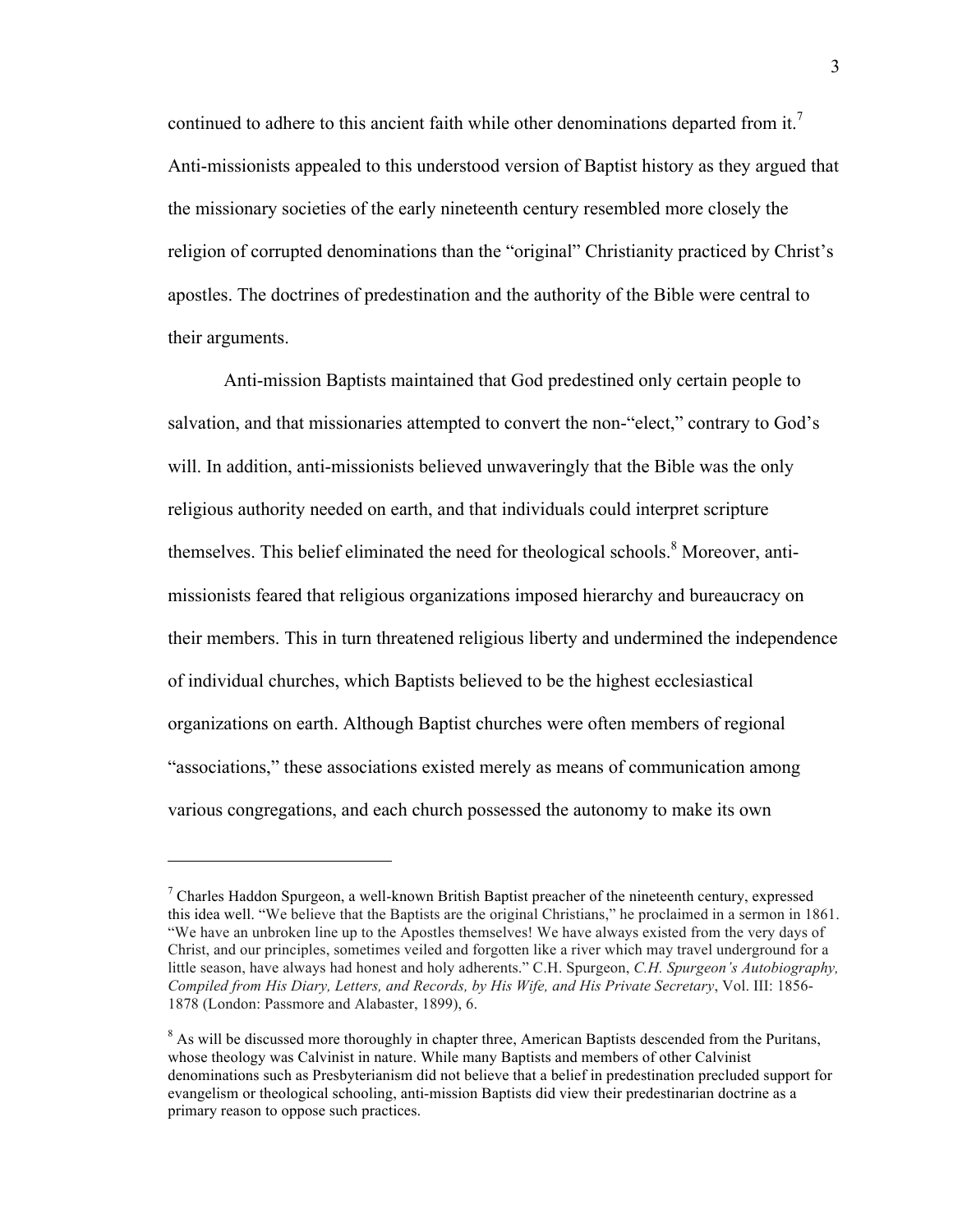decisions and define its own beliefs. To support their allegations that mission organizations threatened religious liberty, Calvinist theology, and the authority of the Bible and individual churches, anti-missionists pointed to the history of Baptists in eighteenth-century America, who had been the victims of persecution in colonies that had established religions.

By the 1820s, American Baptists had become bitterly divided over the issue of missions. Proponents of missions championed their cause through a growing network of organizations, while anti-missionists' aversion to organization required them to rely on individual leaders and churches to build up support for their efforts. The controversy tore apart Baptist communities, and congregations of anti-mission Baptists began to separate formally from their pro-mission brethren beginning around 1830. Many of these took on the name of "Primitive Baptist," and were referred to as "Hard-Shells" and "Old School Baptists." Meanwhile, the rest of the Baptist denomination became increasingly promission. When northern and southern Baptists split in 1845 primarily over the issue of slavery, Baptists of both regions widely accepted a pro-mission ideology. In fact, one of the primary reasons cited for the formation of the Southern Baptist Convention (SBC) was the Baptist Board of Foreign Missions' refusal to appoint slaveholders as missionaries<sup>9</sup>

The anti-mission controversy resulted in much more than physical splits within churches and associations. Ideologically, the pro-mission and anti-mission sides edged further apart as each sought to define itself distinctly from the other. Constitutions of early Primitive Baptist churches emphasized predestinarian principles, while missionary-

<sup>9</sup> Butler, Balmer, and Wacker, *Religion in American Life*, 180-181.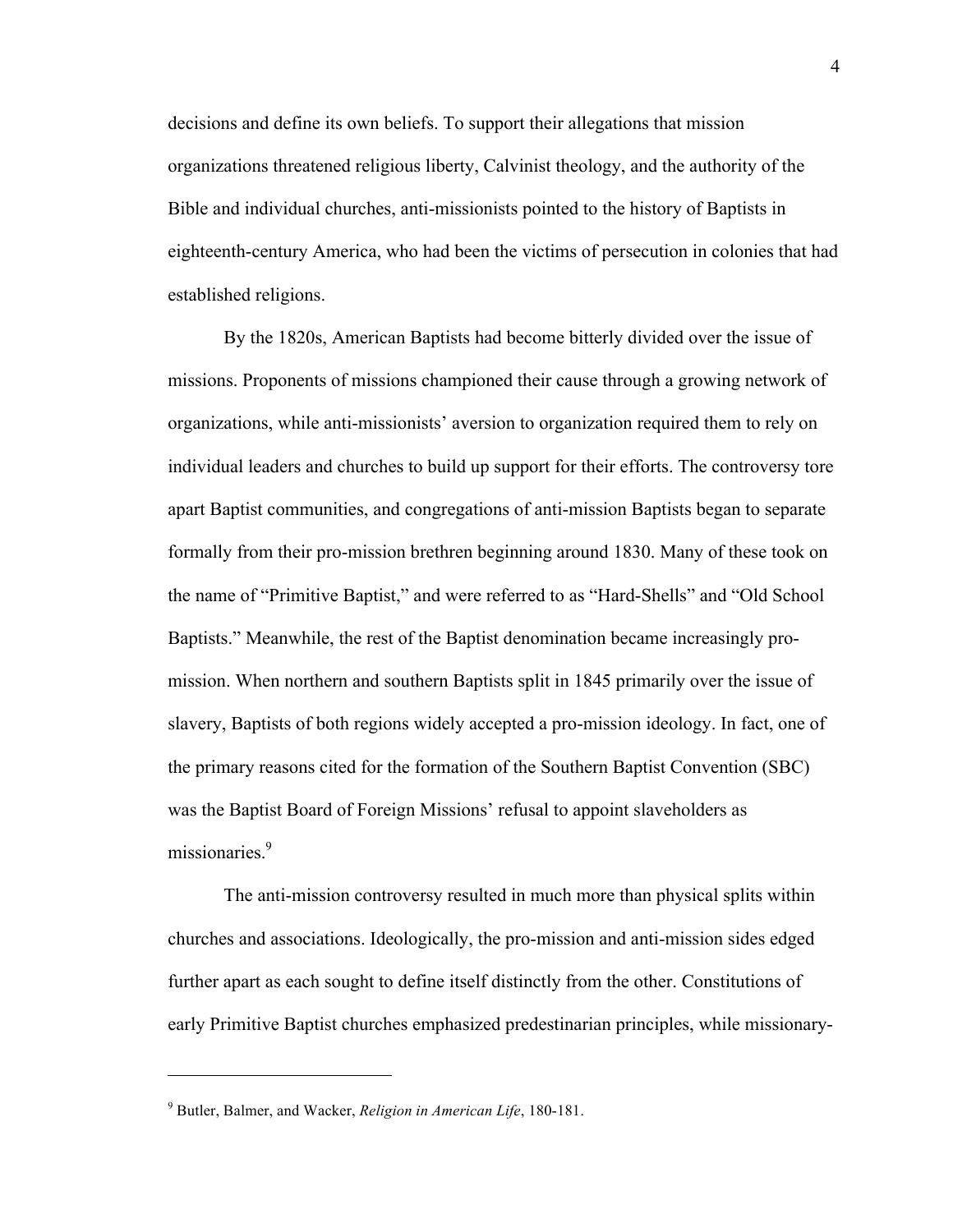minded Baptist churches made missions an explicit goal. (The original constitution of the Southern Baptist Convention, for example, stated that its primary purpose was to "[direct] the energies of the whole denomination in one sacred effort, for the propagation of the Gospel. $1^{10}$ ) As the popularity of mission societies increased, the function of associational meetings as vehicles for communication among individual churches became less important. Finally, hostility within Baptist communities grew, and some remained entangled in the debate over missions even into the twentieth century. Anti-missionists advocated breaking ties with their pro-mission opponents, while missionaries persisted in their endeavors to evangelize even among anti-mission congregations. In the end, Baptists with pro-mission tendencies prevailed statistically over anti-missionists. Today fewer than one thousand Primitive Baptist churches exist in the United States, which together have no more than 70,000 members.<sup>11</sup> On the other hand, Baptists of the "evangelical tradition"—those who support missions and evangelism in general—make up the largest sector of evangelical Protestants, who are the largest religious affiliation in America today. The majority of these Baptists are members of the Southern Baptist Convention.<sup>12</sup>

Predictably, pro-mission Baptists in the nineteenth century attributed antimissionists' numerical decline to their lack of evangelistic efforts. The larger reason

<sup>10</sup> Nathan A. Finn, "Southern Baptist History: A Great Commission Reading," in *The Great Commission Resurgence: Fulfilling God's Mandate in Our Time*, eds. Chuck Lawless and Adam W. Greenway (Nashville: B&H Academic, 2010), 109.

<sup>11</sup> Jeffrey Wayne Taylor, *The Formation of the Primitive Baptist Movement* (Ontario: Pandora Press, 2004), 142.

<sup>&</sup>lt;sup>12</sup> Pew Research Center, "U.S. Religious Landscape Survey" (Washington, D.C.: The Pew Forum on Religion & Public Life, 2008), 12. According to the Pew Forum's survey, Evangelical Protestants make up 26.3% of churchgoers in the United States, with Catholics a close second at 23.9%. Within Evangelical Protestantism, Baptists number 10.8% of the population, with Southern Baptists accounting for 6.7% of these.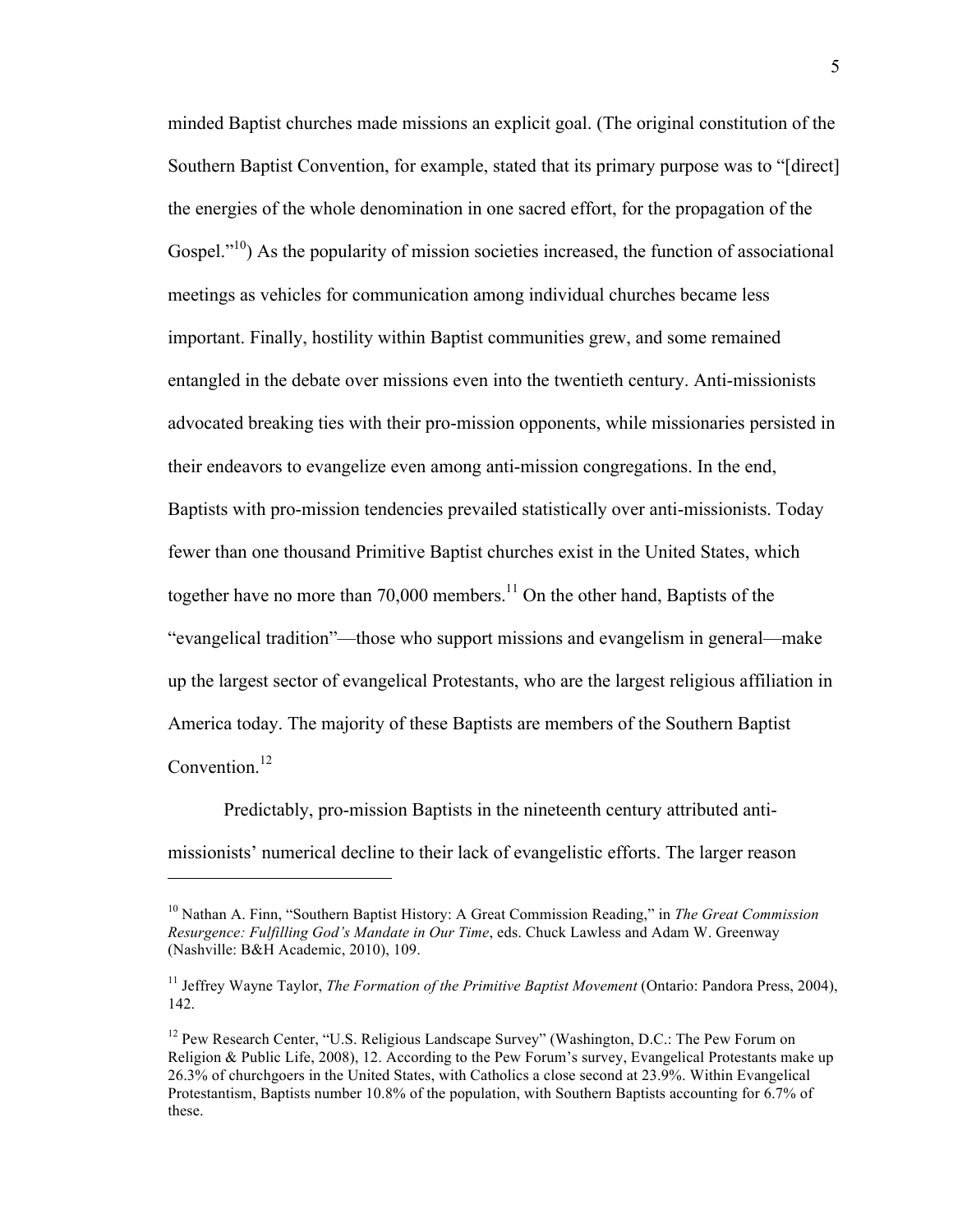behind the deterioration of anti-mission Baptist congregations, however, was their inability—or unwillingness—to adapt ideologically to the significant cultural and religious changes brought about by the Second Great Awakening. Ultimately, antimissionists who held strongly to their historical roots and defended tradition failed to grow in number, while pro-mission Baptists, who embraced and adapted to change, flourished.

In this thesis, I argue that the reason for anti-missionists' opposition to nineteenthcentury religious innovations lay in their interpretation of Baptist history and in their commitment to what they perceived as "pure" religious doctrine. Although previous scholars have asserted that the anti-mission response was primarily a socio-economic conflict, the literature of anti-missionists makes clear that they viewed the controversy as a theological battle. Furthermore, associational records reveal that anti-missionism produced a structural divide in the ecclesiastical organization of Baptist churches. The nineteenth-century emphasis on evangelism necessitated the creation of religious organizations as well as a more bureaucratic structure within denominations that made missions a priority. American Protestantism has since become increasingly reliant upon this type of structure, and the most successful denominations today are those that employ bureaucratic elements—such as internal committees and action organizations—in their ecclesiastical structure. The decline of anti-missionists was not due simply to their failure to evangelize, but resulted more fundamentally from their refusal to institute the structural changes that pro-mission denominations embraced to sustain evangelistic efforts.

"Should the Lord's army draw back and surrender, would not the enemy gain the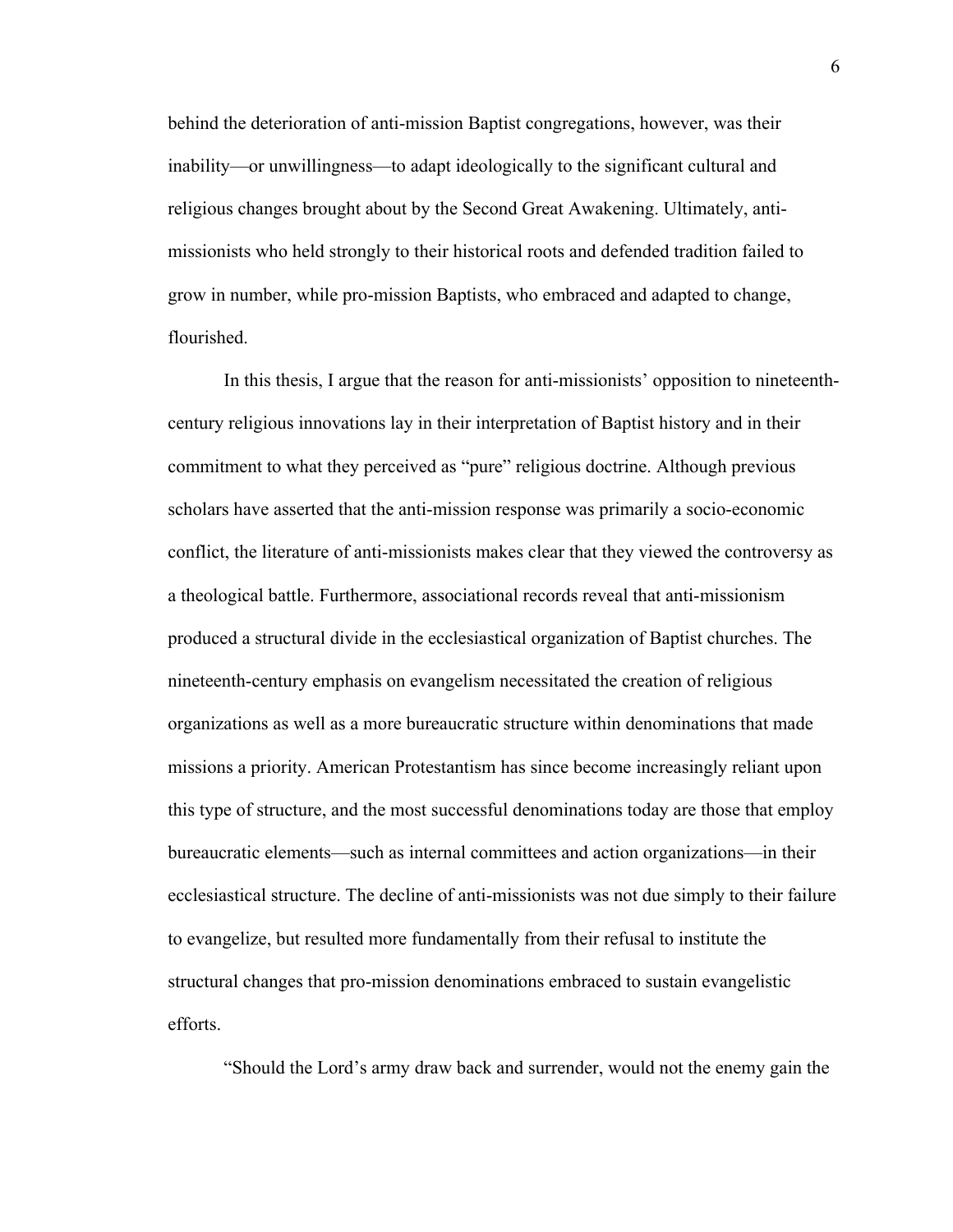victory?" continued the *Church Advocate*'s condemnation of missions in 1831. "Oh! let each soldier of the cross of Christ say, let me be the last one that sheathes my sword, grounds my arms, or proves a traitor to my King and Saviour, for the battle will soon be over; the victory is sure."<sup>13</sup> By their own standards, anti-missionists may have triumphed theologically by adhering to what they saw as sound, traditional doctrine rather than accommodating "modern" religious views. They did not, however, achieve the cultural victory that they hoped for by persuading others to cling to this tradition as well. Evangelism constituted a central theological doctrine to pro-mission Baptists, to whom "earthly" victory also meant heavenly victory. Since the nineteenth century, this focus on evangelism has come to define the ideology of most Protestants in the United States.

<sup>13</sup> Parker, ed., "Remarks on Religious Controversy," *Church Advocate*.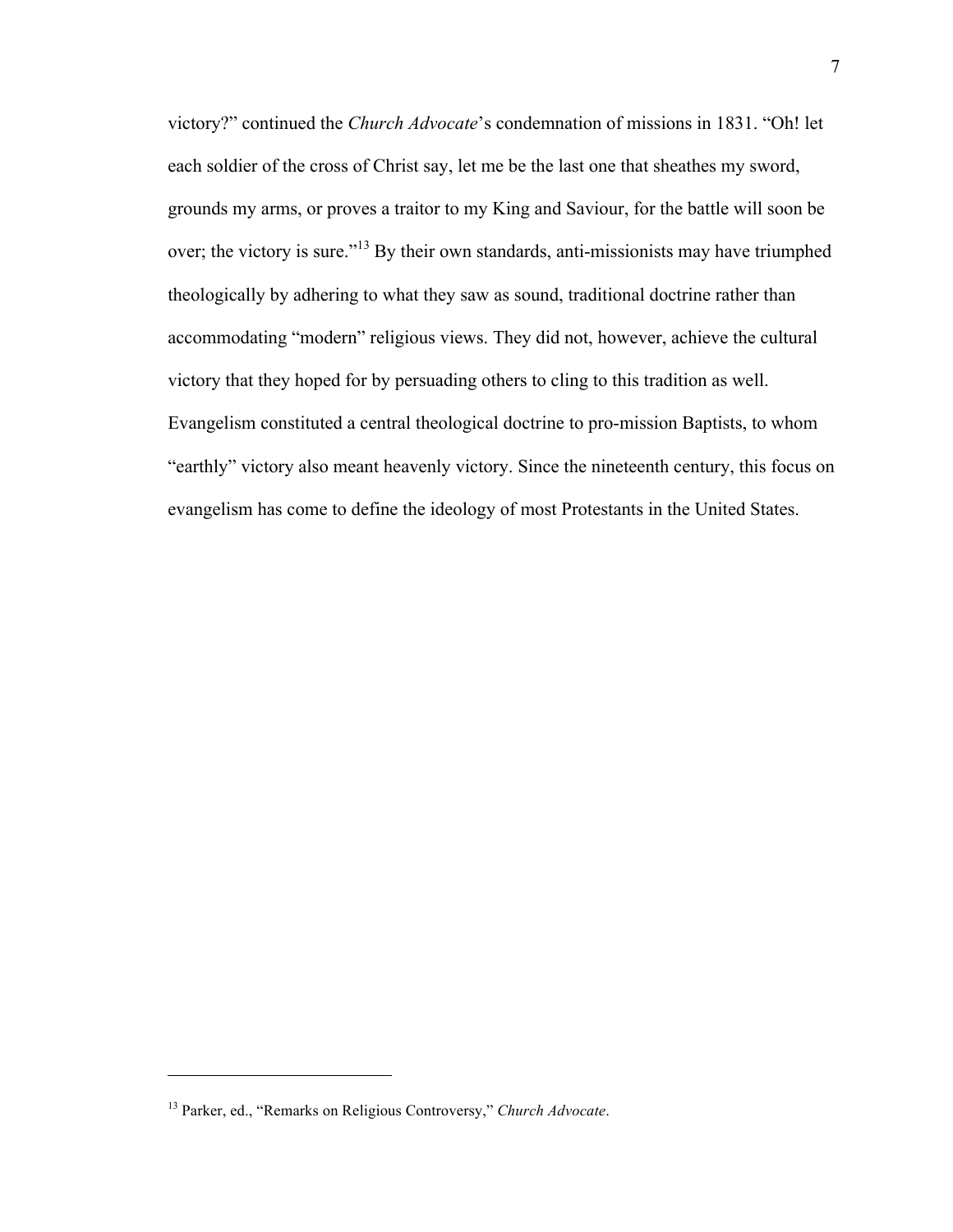#### CHAPTER TWO: HISTORIOGRAPHICAL OVERVIEW

In 1823, itinerant frontier preacher John Taylor urged Baptists to begin writing their own history, which, he lamented, had "hitherto... been much neglected."<sup>14</sup> Taylor recognized correctly that the history of Baptists in America—particularly the histories of individual congregations and associations—remained largely unwritten by the 1820s. Moreover, Taylor's supplication of Baptists to compose their own histories proved to be a foresight into the historiography to come. For over a century, Baptist insiders and denominational historians dominated this historiography. As a result, the history of American Baptists—like that of most American religious denominations—has been told primarily from the perspective of those within the denomination. The result of this denominational slant is a biased historiography, which for the most part casts the antimission movement in a negative light. Those who have studied Baptist anti-missionism can generally be divided into three groups: contemporaries of the movement, later Baptist denominational historians, and non-denominational historians.<sup>15</sup>

While the histories written by the first group are useful in providing cultural context for the controversy, they are significantly prejudiced since their authors experienced first-hand the elevated emotions surrounding the peak of the anti-mission movement. Depending upon which side they took, these authors tended either to glorify

<sup>14</sup> John Taylor, *Baptists on the American Frontier: A History of Ten Baptist Churches of Which the Author Has Been Alternately a Member*, ed. Chester Raymond Young (Macon, Georgia: Mercer University Press, 1995), vii.

<sup>&</sup>lt;sup>15</sup> The term "non-denominational" is used throughout this chapter to refer to historians who have not written explicitly on behalf of, or in support of, a particular religious denomination.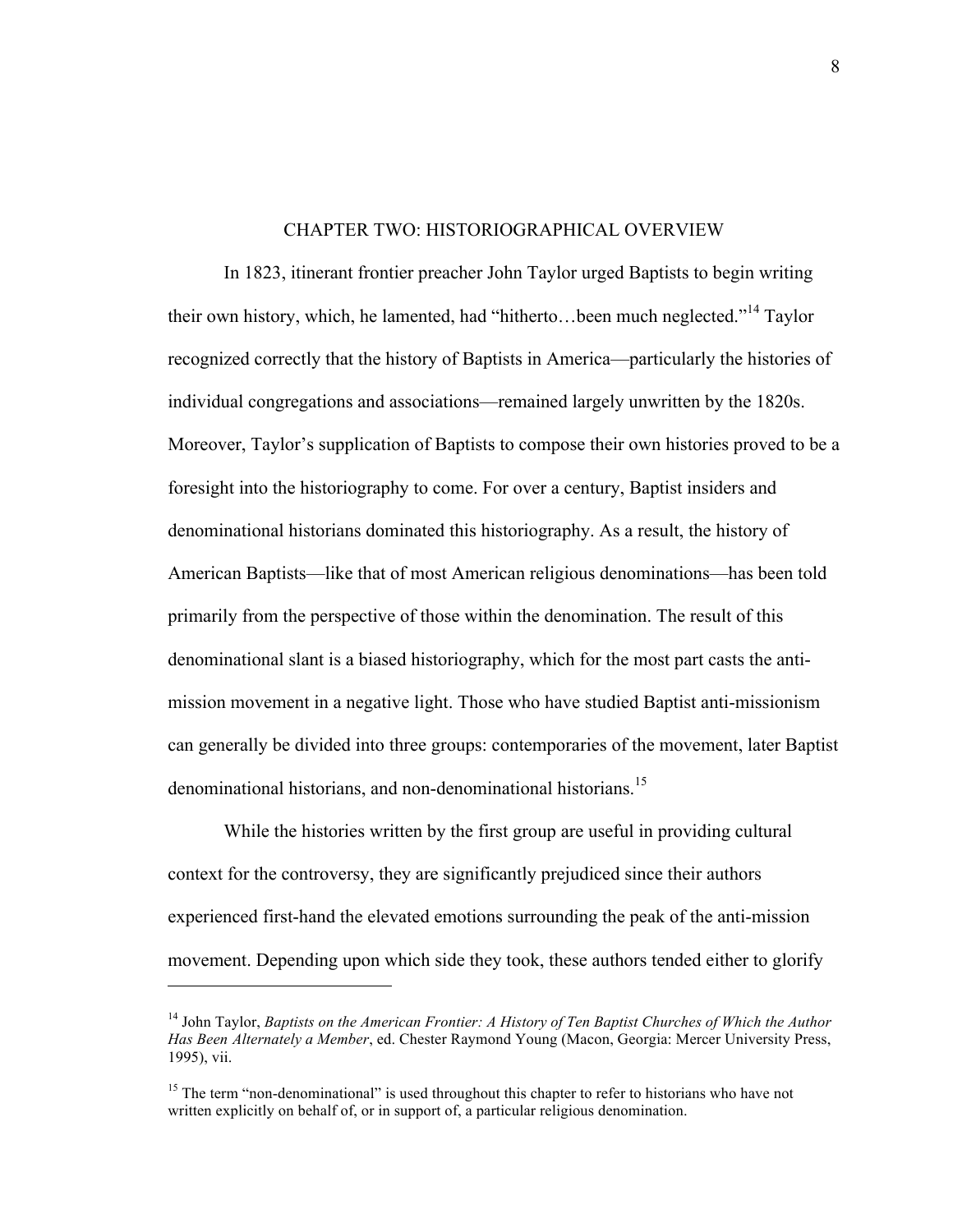or to ridicule anti-missionists. Baptist denominational historians, though knowledgeable insiders, also produced highly biased works. Writing after the mid-1800s, these historians aimed to support a Baptist denomination that had become primarily pro-mission by that time. Thus, they most often depicted anti-missionism as injurious to the Baptist cause and even to Christianity as a whole. Finally, although religious history within the last fifty years has begun to lose its denominational slant, the discipline tends to over-emphasize the assumptions of social and new social history, which aim to interpret historical events in terms of race, class, and gender. As a result, historians often attribute counter-cultural religious beliefs, like those of the anti-mission Baptists, to mere economic conflicts or power struggles. In doing so, they neglect to acknowledge the significance of ideological commitments in shaping behavior.

## **Contemporaries of the Movement<sup>16</sup>**

Two notable works, written by Baptists who lived through the anti-mission controversy, exhibit the opposing positions that early Baptist historians took in the dispute. In 1860, David Benedict published *Fifty Years among the Baptists*, which dismissed the still-extant anti-missionists on behalf of the pro-mission Baptist majority as "opposing members, whose mistakes we all deplore."<sup>17</sup> These individuals, Benedict wrote, worked to propagate their "paralyzing principles far and wide" and impede the "progress" of mission societies and other benevolent organizations.<sup>18</sup> Benedict, an

<sup>&</sup>lt;sup>16</sup> Historians of individual churches and associations also tended to mention the anti-mission movement in their local or regional studies. See, for example, Anthony Howard Dunlevy, *History of the Miami Baptist Association; from its Organization in 1797 to a Division in That Body on Missions, etc. in the Year 1836* (Cincinnati, Ohio: Geo. S. Blanchard & Co., 1869).

<sup>17</sup> David Benedict, *Fifty Years among the Baptists* (New York: Sheldon & Company, 1860), 126-127.

<sup>18</sup> Benedict, *Fifty Years*, 181.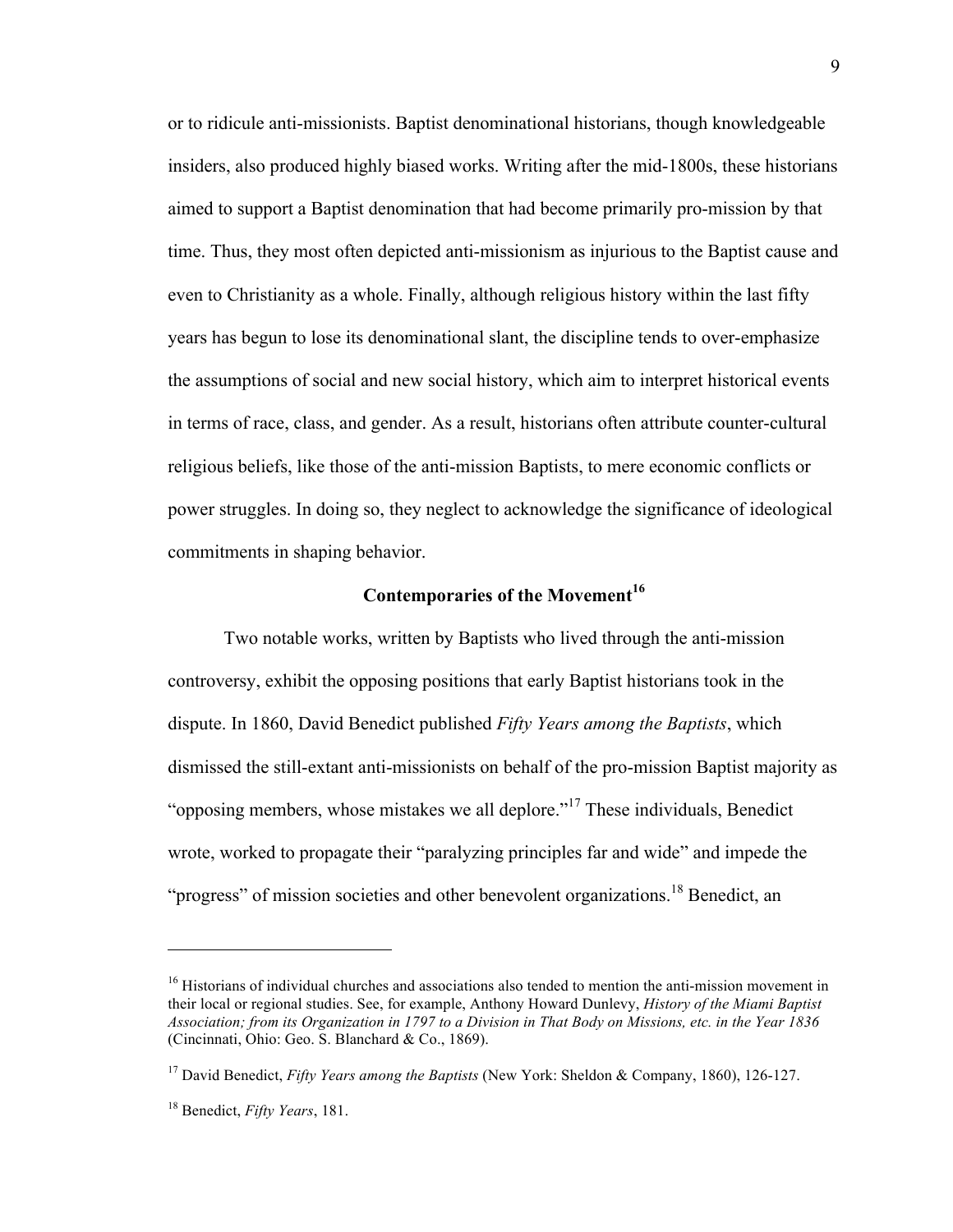obvious supporter of missionary societies, marveled "that so much should have been done by [Baptists] in the home and foreign mission departments" to expand "the means of intelligence and benevolence" within the denomination.<sup>19</sup>

On the side of the dispute opposite Benedict were father-son historians Cushing Biggs Hassell and Sylvester Hassell, who, at the request of a Primitive Baptist congregation, published *History of the Church of God from the Creation to A.D. 1885* (1886). The Hassells' ambitious book essentially attempted to provide a religious history of the Christian world with the view that God, upon his creation of the earth, intended for all people to follow Baptist doctrine. The authors argued, moreover, that God's definition of Christianity was not only Baptist, but specifically Primitive Baptist. They noted characteristics of the early church, as described in the Bible, which complied with nineteenth-century Primitive Baptist beliefs and practices. These included baptism by immersion, disestablishment, and a view of the "local church [as] the highest and last ecclesiastical authority on earth."<sup>20</sup> The Hassells made no attempt to exhibit impartiality in their thoroughly anti-mission analysis, which denounced the religious innovations of the nineteenth century as ungodly and unbiblical. They went so far as to compare missionaries to a biblical plague, stating, "from their mills [missionaries] are grinding out young preachers yearly by scores, who are to spread over the land, like the locusts of

<sup>19</sup> Benedict, *Fifty Years*, 27. Ironically, a *ca.*1974 Primitive Baptist-sponsored compilation of anti-mission texts quoted excerpts from Benedict's history as evidence that missionary societies and benevolent organizations strayed from original Baptist belief and practice, and that the Primitive Baptist faith was the more historically authentic one. Benedict did point out that a paid ministry, mission societies, Sunday schools, etc. were dramatic changes that occurred in the denomination over his fifty years as a Baptist. See W.J. Berry, ed., *The Kehukee Declaration and Black Rock Address with Other Writings Relative to the Baptist Separation between 1825-1840* (Elon College, North Carolina: Primitive Publications, [1974?]), 50.

<sup>&</sup>lt;sup>20</sup> Cushing Biggs Hassell and Sylvester Hassell, *History of the Church of God from the Creation to A.D. 1885; Including Especially the History of the Kehukee Primitive Baptist Association* (Middletown, Orange County, New York: Gilbert Beebe's Sons, Publishers, 1886), 292.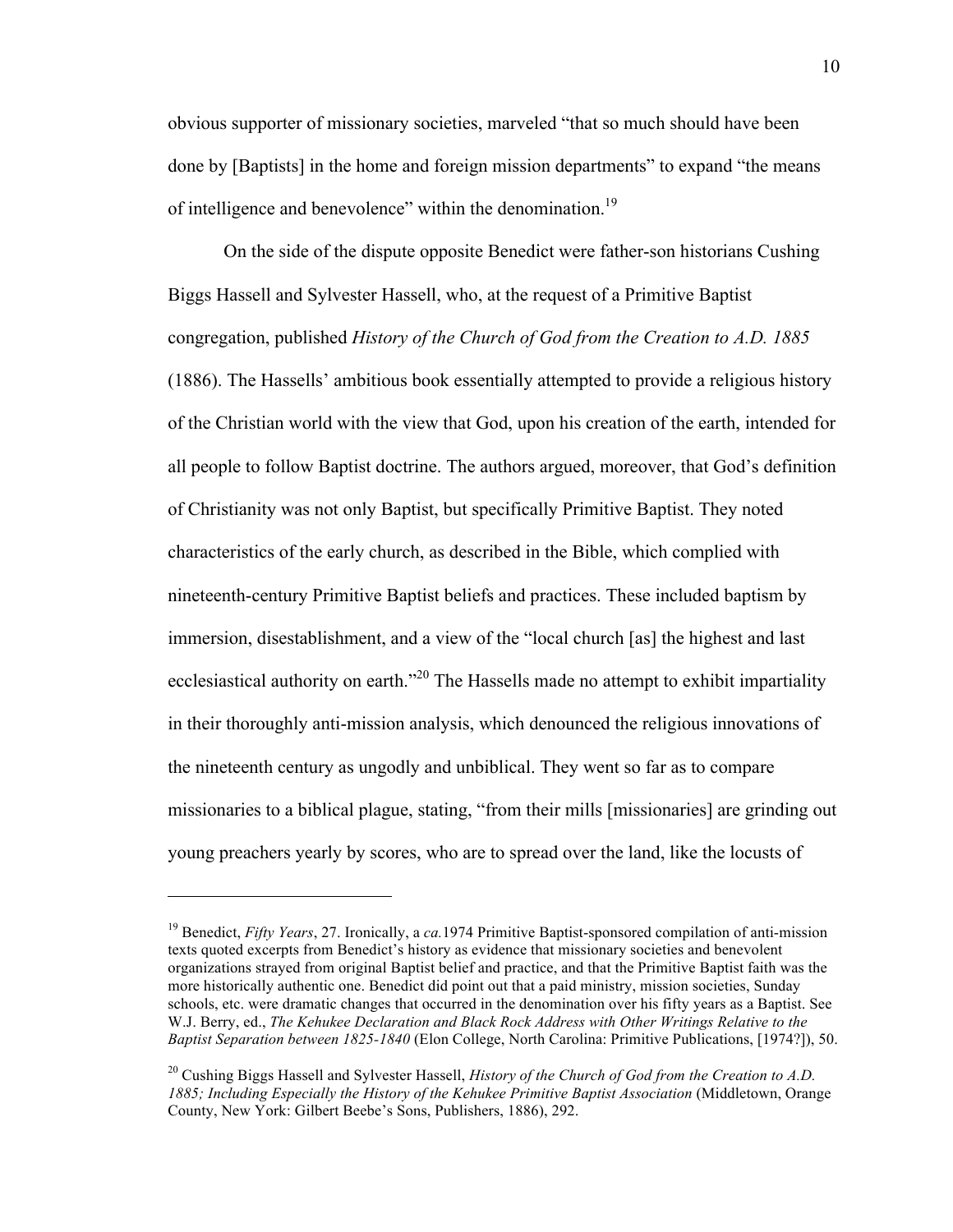Egypt."<sup>21</sup> The Hassells even maintained "as historical truth, not successfully to be denied, that wherever Missionary Societies…[and various other societies] prevail…There the mark of the Beast and there persecution prevail." By supporting extra-biblical innovations like missions, claimed the Hassells, "New School" Baptists broke away from the original Baptist faith, which followed "the faith and practice of the Apostles of the Lamb." $^{22}$ 

## **Denominational Historians<sup>23</sup>**

The Hassells' depiction of the anti-mission movement differed considerably from arguments presented by later denominational historians. B.H. Carroll's *The Genesis of American Anti-Missionism* (1902) provides an example of how most twentieth-century Baptist historians assessed the anti-mission movement. Carroll offered a chronological account of anti-missionism, as well as an impassioned defense of the Baptist foreign mission movement, as he argued "that under God the Foreign Mission movement among American Baptists has been the greatest factor in our denominational development.<sup>224</sup> Throughout his book, Carroll clearly maintained that the anti-missionists of the nineteenth century did not follow sound Baptist doctrine; on the contrary, they had been deceived by their leaders, who Carroll described as "men of small mental calibre but with

<sup>21</sup> Hassell and Hassell, *History*, 757.

<sup>22</sup> Hassell and Hassell, *History*, 747-748.

 $23$  For further examples of anti-missionism examined by Baptist-affiliated authors, see Benilton Carlos Bezeera, "Sources and Early History of the Anti-Mission Controversy in the United States: 1814-1840" (master's thesis, Southern Baptist Theological Seminary, 1956), and Larry Douglas Smith, "The Historiography of the Origins of Anti-Missionism Examined in Light of Kentucky Baptist History" (PhD diss., The Southern Baptist Theological Seminary, 1982).

<sup>24</sup> B.H. Carroll, *The Genesis of American Anti-Missionism* (Louisville, Kentucky: Baptist Book Concern, 1902), 7.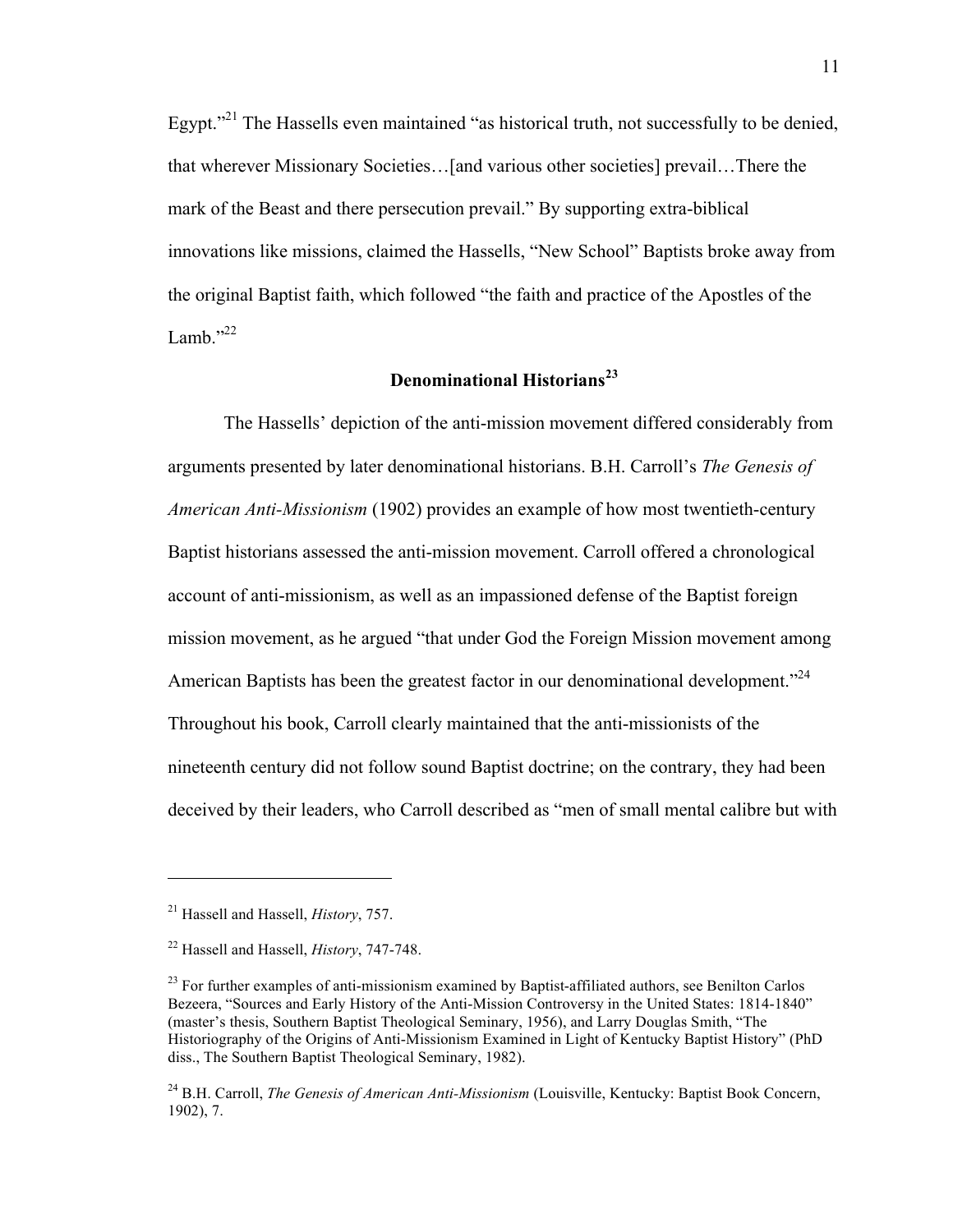sharp, acute and suspicious minds."<sup>25</sup> Carroll labeled "the *antis*" as the "*attack[ers]*"; it was they who "forced the fighting and necessitated the division," he claimed, while the missionaries and their supporters should simply have broken earlier with these false representatives of the Baptist faith.<sup>26</sup>

The arguments that other Baptist denominational historians made during the first half of the twentieth century closely resembled those of Carroll. Writing in 1939, Harry L. Poe asserted that Baptists had always possessed a missionary spirit.<sup>27</sup> The cause of the anti-mission movement, according to Poe, was not at its core a disagreement over doctrine. Rather, it was the influence of dynamic leaders who convinced their followers to disregard the inherent mission spirit of the denomination. Ira Durwood Hudgins echoed the sentiments of Poe in a 1951 article about the anti-mission controversy, in which he attributed the causes of anti-mission sentiment to cultural and economic anxieties. Anti-mission Baptists reacted the way that they did, according to Hudgins, because they "feared the loss of…prestige" to wealthier or more educated ministers who seemed to threaten the authority of local churches and their individual ministers.<sup>28</sup> Like Poe, Hudgins cited anti-missionism as an anomaly in Baptist history, since he believed that Baptists had always supported missions. "Few indeed among [the] early Baptists

<sup>25</sup> Carroll, *Genesis*, 185.

<sup>26</sup> Carroll, *Genesis*, 188.

<sup>27</sup> Harry L. Poe, "The History of the Anti-Missionary Baptists," *The Chronicle*, Vol. 2, No. 2 (April 1939): 51-64, 51.

<sup>28</sup> Ira Durwood Hudgins, "The Anti-Missionary Controversy Among Baptists," *The Chronicle*, Vol. XIV, No. 4 (October 1951): 147-163, 161.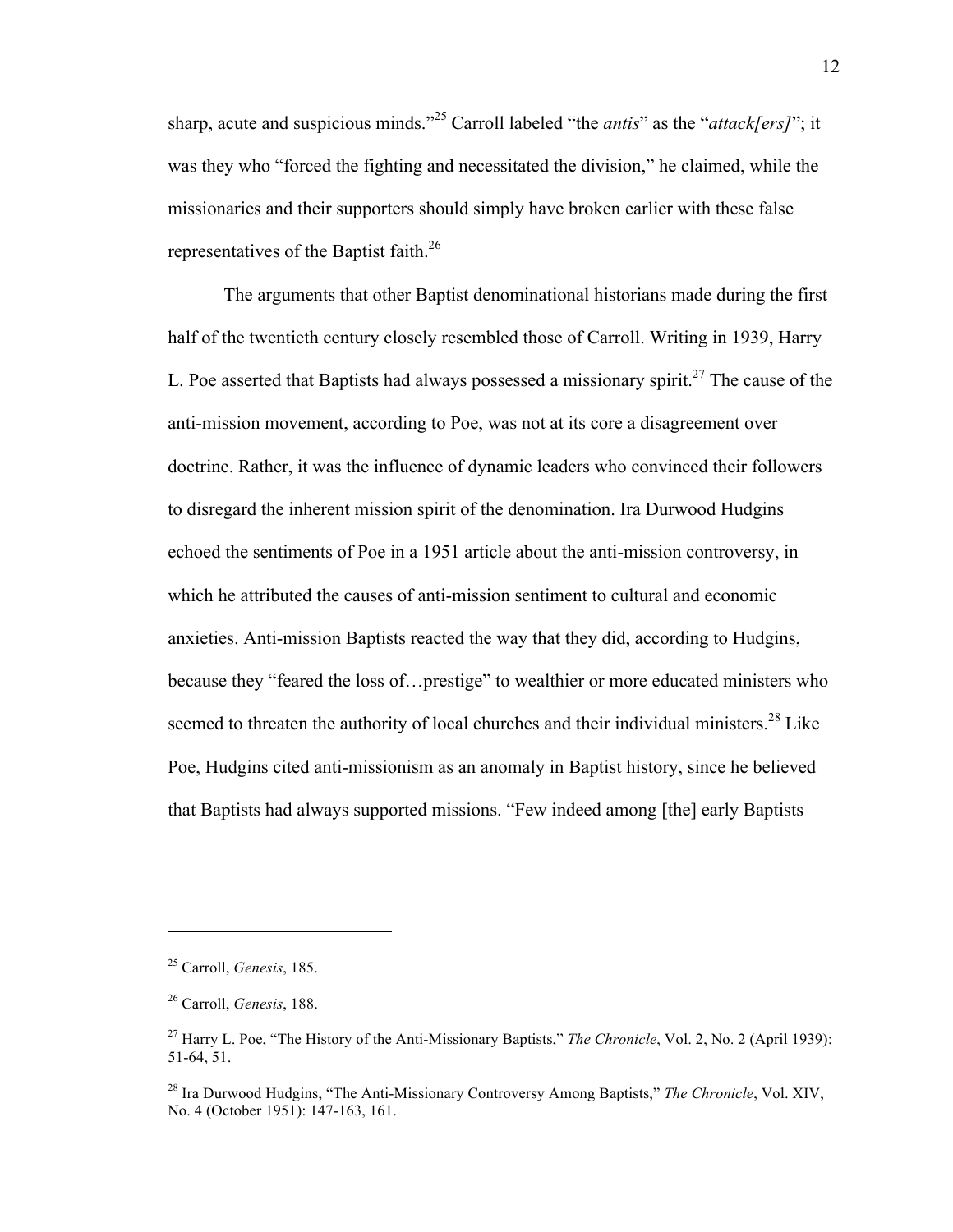could be found who did not think of missions as their imperative duty," he declared.<sup>29</sup>

## **Non-Denominational Historians30**

Church historian William Warren Sweet published his *Religion on the American Frontier* series in the 1930s, in which he briefly mentioned the anti-mission controversy. Despite his lack of affiliation with the Baptist denomination, however, Sweet did not offer an analysis of anti-missionism that differed significantly from that of previous historians. In fact, he, too, clearly assessed it as a negative event in Baptist history. "The total effect of the anti-mission movement in the west was undoubtedly harmful to religion generally and to the progress of the Baptists in particular," Sweet wrote. Specifically, he claimed that "The unevangelical type of Calvinism which it fostered led to bigotry and intolerance, and its absurdities brought the churches and ministers into disrepute among those who most needed their ministrations and their restraints."<sup>31</sup> Historian Nathan O. Hatch has acknowledged that although Sweet did "more than any other single scholar in the twentieth century to promote the serious study of Methodists and Baptists on the frontier," his "vision of these groups as bearers of civilization to the uncouth, unrestrained society of the frontier" revealed overt bias.<sup>32</sup>

<sup>&</sup>lt;sup>29</sup> Hudgins, "The Anti-Missionary Controversy," 153.

<sup>&</sup>lt;sup>30</sup> Several works not treated in this section have mentioned anti-missionism briefly in the more general context of religion on the frontier. See, for example, Walter Brownlow Posey, *Frontier Mission: A History of Religion West of the Southern Appalachians to 1861* (Lexington: University of Kentucky Press, 1966), and T. Scott Miyakawa, *Protestants and Pioneers: Individualism and Conformity on the American Frontier* (Chicago: The University of Chicago Press, 1964).

<sup>31</sup> William Warren Sweet, *Religion on the American Frontier: The Baptists 1783-1830, A Collection of Source Material* (New York: Cooper Square Publishers, Inc., 1964), 76.

<sup>&</sup>lt;sup>32</sup> Nathan O. Hatch, *The Democratization of American Christianity* (New Haven: Yale University Press, 1989), 223.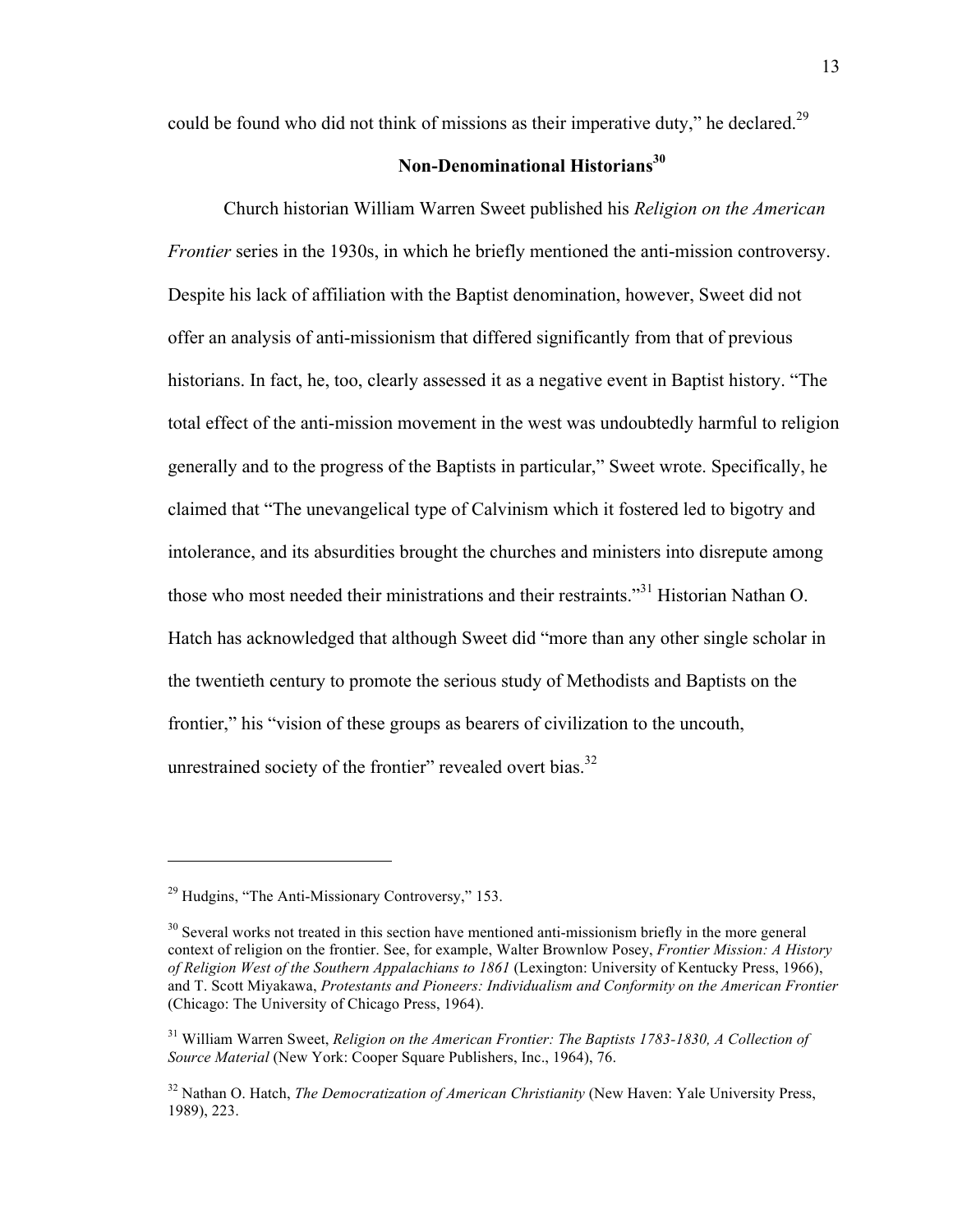Byron Cecil Lambert attempted to correct such bias with his 1980 publication of *The Rise of the Anti-Mission Baptists: Sources and Leaders, 1800-1840*, which was the first work dedicated exclusively to analyzing the anti-mission movement. As its title implied, Lambert's study focused primarily on individual leaders of the anti-mission movement. Lambert refuted the view that anti-missionism was merely a frontier movement supported by "yokels," and gave due acknowledgment to the ideological causes of the controversy. <sup>33</sup> Despite this emphasis on ideology, however, Lambert neglected to portray the anti-mission movement as ideologically unified, since he categorized its adherents by regional identity and thus accentuated their differences.

Several religious historians of the 1960s and 1970s discussed the anti-mission movement in studies that focused more broadly on frontier religion or general Baptist history. Most of these historians considered anti-mission Baptists to be hyper-Calvinists who were reacting to the social and economic disparities visible between easterners and early frontiersmen during the nineteenth century. Walter Brownlow Posey and Bertram Wyatt-Brown both drew this conclusion, and in the process reinforced prior negative interpretations of the anti-mission movement. Posey stated that "Ignorance and prejudice closed the minds" of anti-missionists and caused them to react against the religious innovations of the nineteenth century.<sup>34</sup> He classified anti-missionists' motivations as attitudinal rather than ideological, claiming that their "opposition arose largely from a fear of centralized authority and the notion that missions were money-getting schemes."

<sup>33</sup> Byron Cecil Lambert, *The Rise of the Anti-Mission Baptists: Sources and Leaders, 1800-1840* (New York: Arno Press, 1980), iv.

<sup>34</sup> Walter Brownlow Posey, *Religious Strife on the Southern Frontier* (Baton Rouge: Louisiana State University Press, 1965), 18.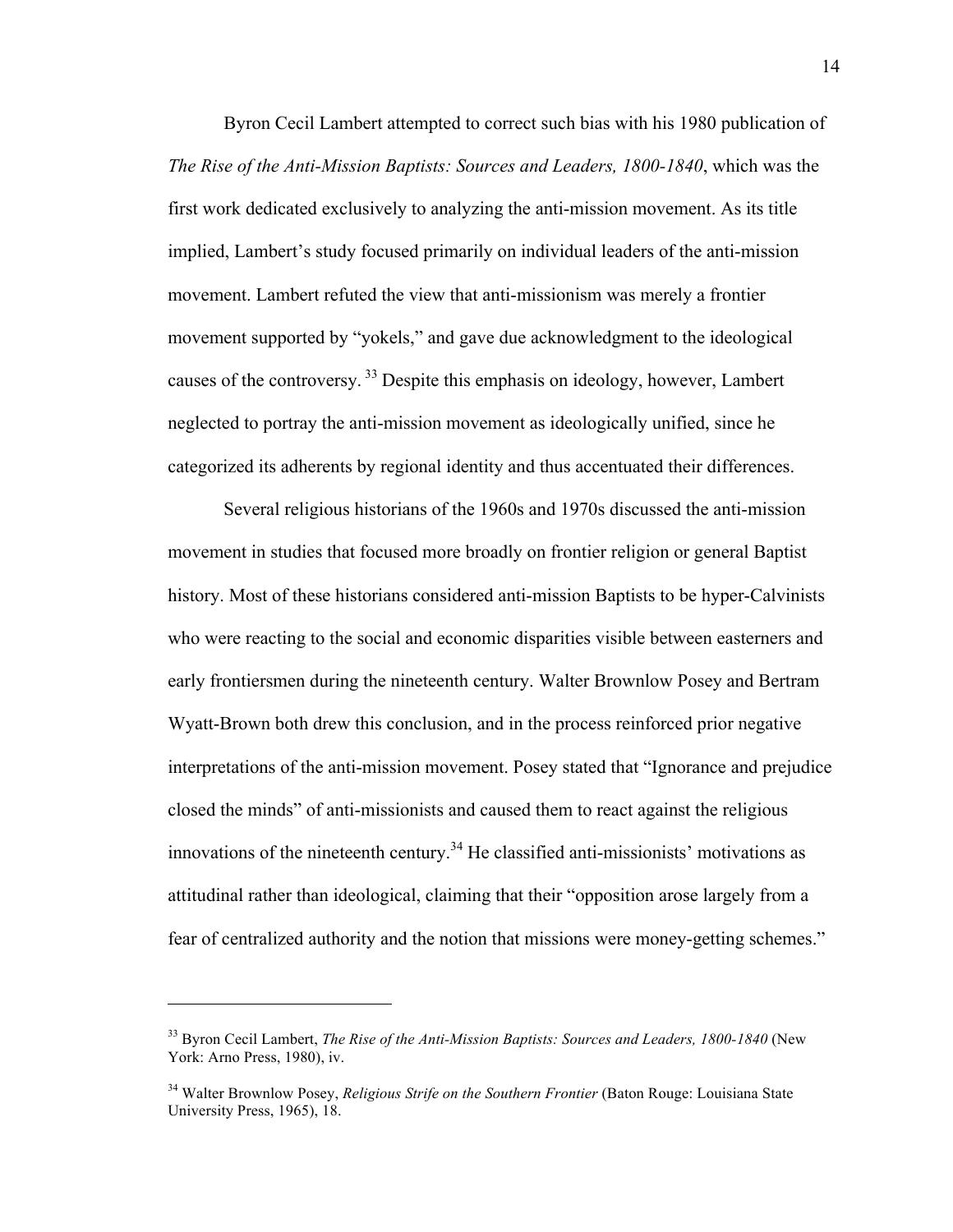Posey further cited "Jealousy" as an underlying motivation of anti-missionists, who were uneducated and often unpaid, unlike society-supported missionaries.<sup>35</sup> Wyatt-Brown employed similar reasoning in his assessment of the causes and effects of anti-mission sentiment among Baptists. While he acknowledged that the anti-mission movement was rooted in "ecclesiastical, [as well as] sectional, and social grounds," he claimed that it was primarily driven by socio-economic discrepancies. Anti-missionism, wrote Wyatt-Brown, "was one expression of a confused internal cleavage between the folkways of the poor and their social betters."36 Most anti-mission Baptists, he continued, believed that "sectional and social factors were more pressing issues than doctrinal complaints."<sup>37</sup>

Two works that came out in 1998 dealt with the anti-mission movement as a regional phenomenon. John G. Crowley's *Primitive Baptists of the Wiregrass South* provided historical background regarding anti-missionists' evolution into today's Primitive Baptists, but primarily studied Primitive Baptist congregations in Georgia and Florida from the era of the Civil War to the present.<sup>38</sup> Randy K. Mills, who analyzed antimissionism in Indiana, blamed the movement for "[contributing] to the development of American sectionalism" due to Baptists' distrust of theological education, which Mills

<sup>35</sup> Posey, *Religious Strife*, 24.

<sup>&</sup>lt;sup>36</sup> Bertram Wyatt-Brown, "The Antimission Movement in the Jacksonian South: A Study in Regional Folk Culture," *The Journal of Southern History*, Vol. 36, No. 4 (November 1970): 501-529, 503, http://www.jstor.org/stable/2206302 (accessed February 19, 2012).

<sup>&</sup>lt;sup>37</sup> Wyatt-Brown, "The Antimission Movement," 514.

<sup>38</sup> John Crowley, *Primitive Baptists of the Wiregrass South: 1815 to the Present* (Gainesville: University Press of Florida, 1998).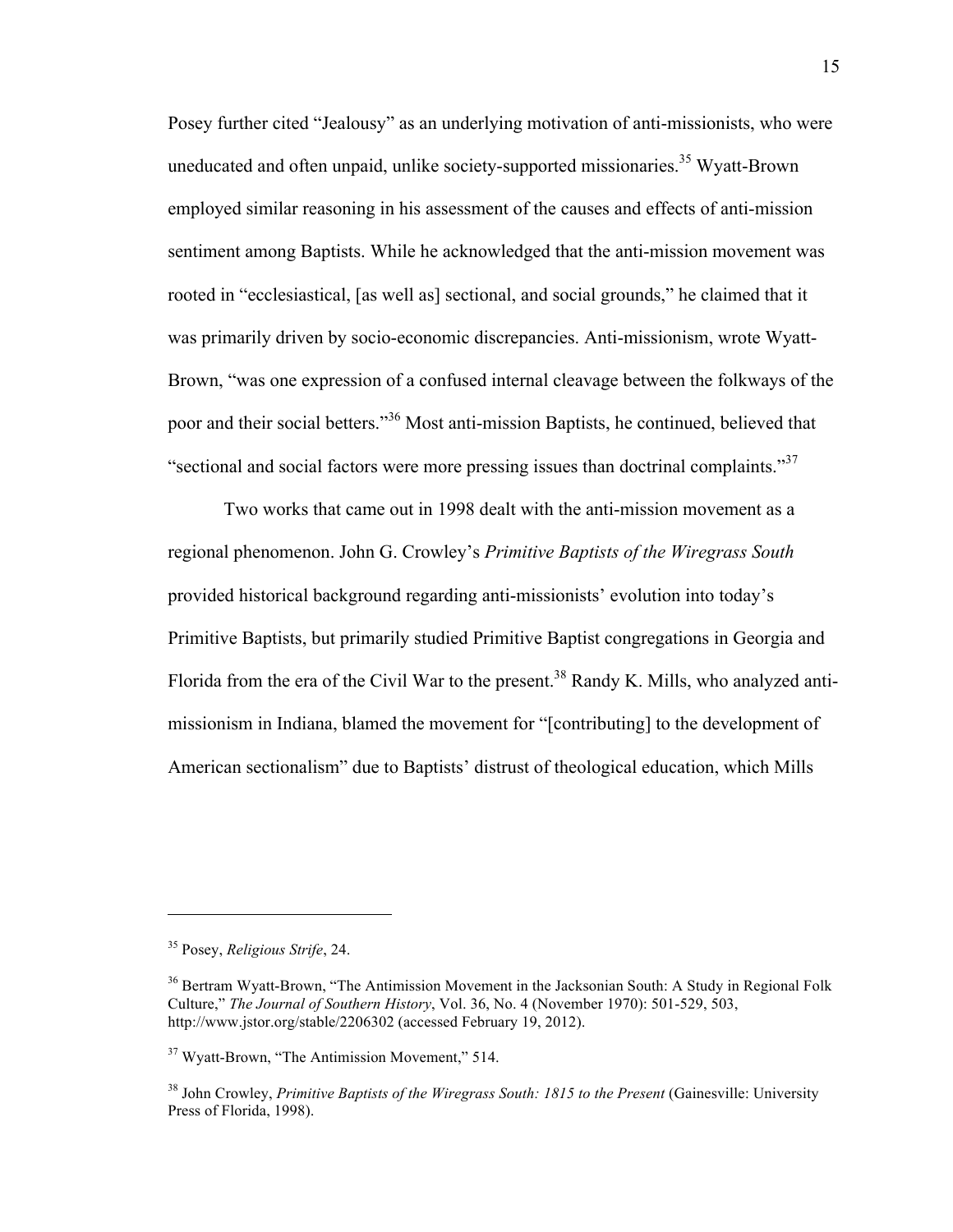labeled "anti intellectualism."<sup>39</sup> To Mills, the anti-mission movement was a "political, economic, regional, and cultural" issue rather than a doctrinal one.<sup>40</sup> Mills clearly concluded in favor of missionary Baptists, stating that the work of the Union Association in Indiana (a missionary society) "helped carry the flame of Baptist evangelism to future generations."41

Several works on the anti-mission movement that have appeared within the last decade have shed light on how Baptist doctrine influenced the anti-mission movement. James R. Mathis' *The Making of the Primitive Baptists* (2004) and Jeffrey Wayne Taylor's *The Formation of the Primitive Baptist Movement* (2004) analyzed the doctrinal foundations of the anti-mission movement. These studies both departed from previous works significantly, in that they focused on theological motivations for anti-mission sentiment rather than on economic or social causes. Mathis expressed regret that "historians treat religion and religious belief as mere epiphenomena…ignor[ing] the simple, obvious answer: that individuals joined churches and participated in religious life because they believed in what those churches taught."42 Anti-missionism "and the rise of the Primitive Baptists," Mathis wrote, "were a theologically based cultural response to the religious, doctrinal, and structural changes" that occurred in nineteenth-century

<sup>&</sup>lt;sup>39</sup> Randy K. Mills, "The Struggle for the Soul of Frontier Baptists: The Anti-Mission Controversy in the Lower Wabash Valley," *Indiana Magazine of History*, Vol. 94, No. 4 (December 1998): 303-322, 322, http://www.jstor.org/stable/27792120 (accessed February 19, 2012).

 $40$  Mills, "The Struggle," 303.

<sup>&</sup>lt;sup>41</sup> Mills, "The Struggle," 322.

<sup>42</sup> James R. Mathis, *The Making of the Primitive Baptists: A Cultural and Intellectual History of the Antimission Movement, 1800-1840* (New York: Routledge, 2004), 1.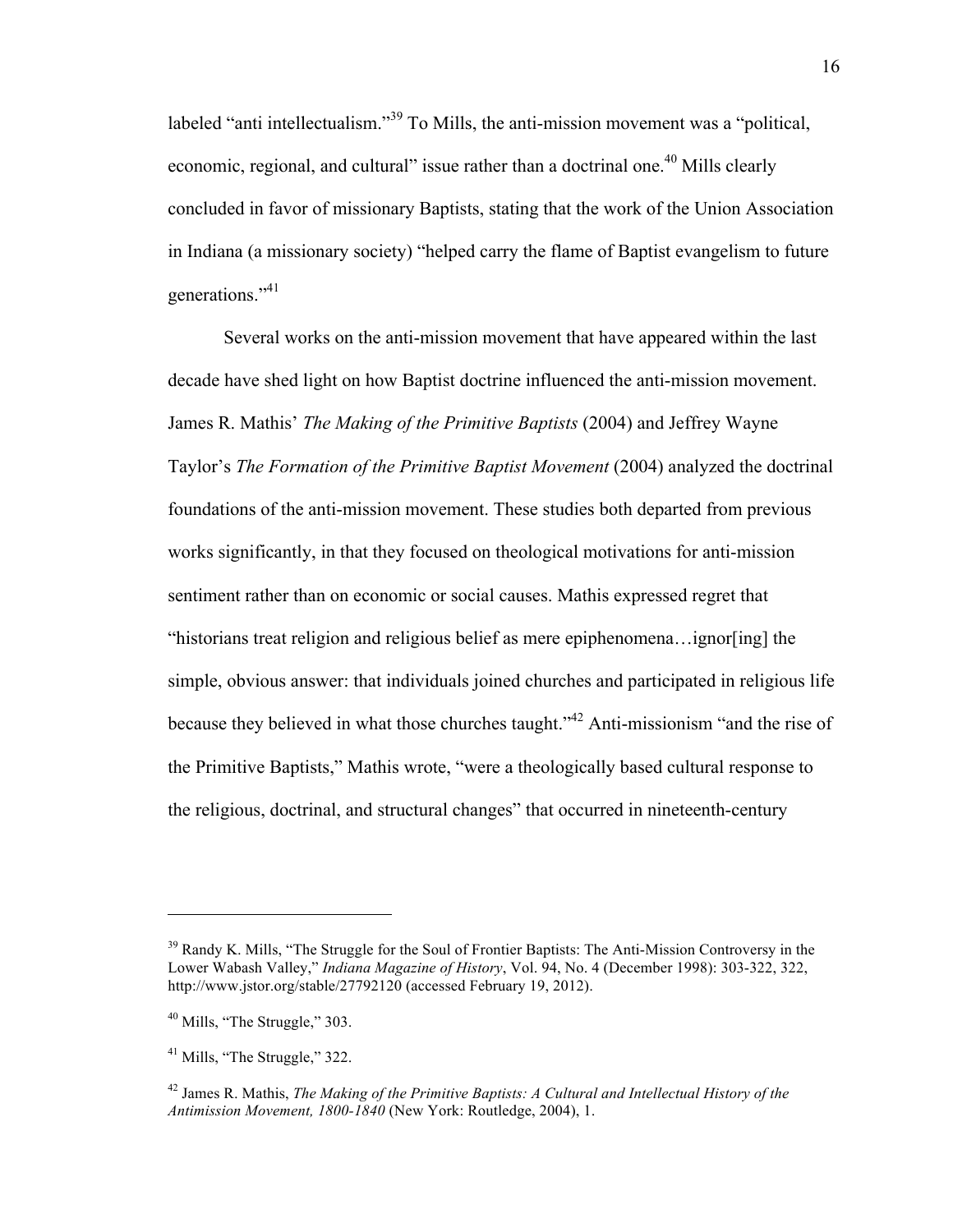America.<sup>43</sup> Taylor supported this argument as well, and cited anti-missionists' unwillingness to adapt to these changes as the reason for their decline. Both Mathis' and Taylor's works maintained that while missionary Baptists succeeded as a result of their evangelistic fervor and participation in the era's "market culture," anti-missionists were at a disadvantage due to their adherence to a theology that prohibited such participation.<sup>44</sup> Both of these historians, however, underestimated the connection between American Baptists' understanding of their own history and their commitment to traditional doctrine. In addition, both examined nineteenth-century anti-missionists by comparing them to modern-day Primitive Baptists, and thus neglected to assess the effects of the antimission movement aside from the formation of the Primitive Baptist sect.<sup>45</sup>

In his 2007 dissertation, John Ayabe also insisted that anti-mission Baptists were motivated primarily by doctrine. Ayabe argued that the missionary movement threatened Baptists' view of local churches as autonomous bodies. Missionaries, he asserted, "undermined local church authority and encouraged the adoption of new practices that, for western Baptists, would redefine the purpose and identity of the local church.<sup>46</sup> Brian Russell Franklin's thesis, also from 2007, analyzed the anti-mission movement as a reflection of a changing economic, social, and political culture in the antebellum south

<sup>43</sup> Mathis, *Making*, 2.

<sup>44</sup> Jeffrey Wayne Taylor, *Formation*, 20.

<sup>&</sup>lt;sup>45</sup> Historian Jan Shipps differentiates a "sect" from a "denomination" by defining a sect as "a group that coalesces around a leader or leaders who find themselves in disagreement with ecclesiastical authorities over matters that manifest themselves as concern about ritual and liturgy, institutional structure, the pattern of relationships within and without the community, or the nature of authentic spiritual experience." Jan Shipps, *Mormonism: The Story of a New Religious Tradition* (Urbana, Illinois: University of Illinois Press, 1987), 48.

<sup>46</sup> John Ayabe, "Evangelicals and the Antimission Crisis: A Study of Religious Identity in the Central Mississippi Valley, 1820-1840" (PhD diss., Saint Louis University, 2007), 1-2.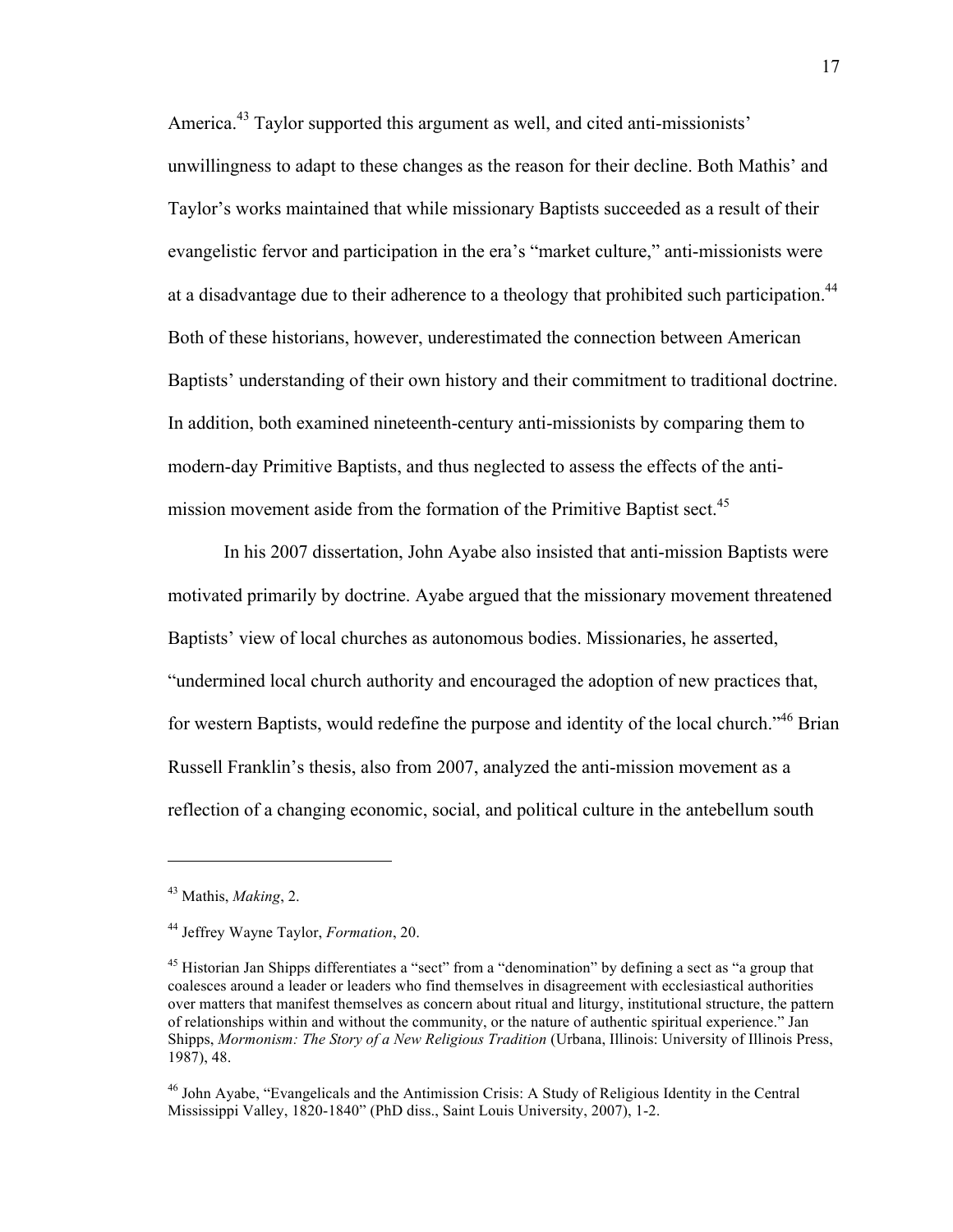and west, but emphasized that it was predominantly a religious movement. Antimissionists, Franklin claimed, "perceived every realm of life religiously. Thus, they opposed the labor, market, and monetary practices of missionaries not for economic reasons alone, but because of their religious beliefs regarding economics."<sup>47</sup> Finally, Joshua Aaron Guthman's 2008 dissertation examined the collective identity of Primitive Baptists in order to illustrate a "group portrait" revealing how they interacted with the culture and society of their time—first as followers of the anti-mission movement, and later as members of a distinct sect.<sup>48</sup>

#### **Historiographical Goals for This Thesis**

With this thesis, I aim to add to the existing historiography of the anti-mission movement in several respects. First, I argue that primarily religious doctrine—not economics or some other peripheral issue—drove the anti-mission controversy, and that anti-mission sentiment was directly related to Baptists' understanding of their own history. Despite recent historians' attempts to interpret anti-missionism as an ideological conflict, no work so far has sufficiently explained why anti-mission Baptists remained immovable in their dedication to tradition in a period of dynamic religious and cultural change.

Additionally, I do not focus on the anti-mission movement as a local or regional issue, as other studies have done. Although much of the controversy took place in Baptist communities along the early Appalachian and Mississippi Valley frontiers, these are not

<sup>&</sup>lt;sup>47</sup> Brian Russell Franklin, "The Antimission Movement in the Antebellum South and West" (master's thesis, Texas A&M University, 2007), iv.

<sup>&</sup>lt;sup>48</sup> Joshua Aaron Guthman, "'What I Am 'Tis Hard to Know': Primitive Baptists, the Protestant Self, and the American Religious Imagination" (PhD diss., University of North Carolina at Chapel Hill, 2008), 9.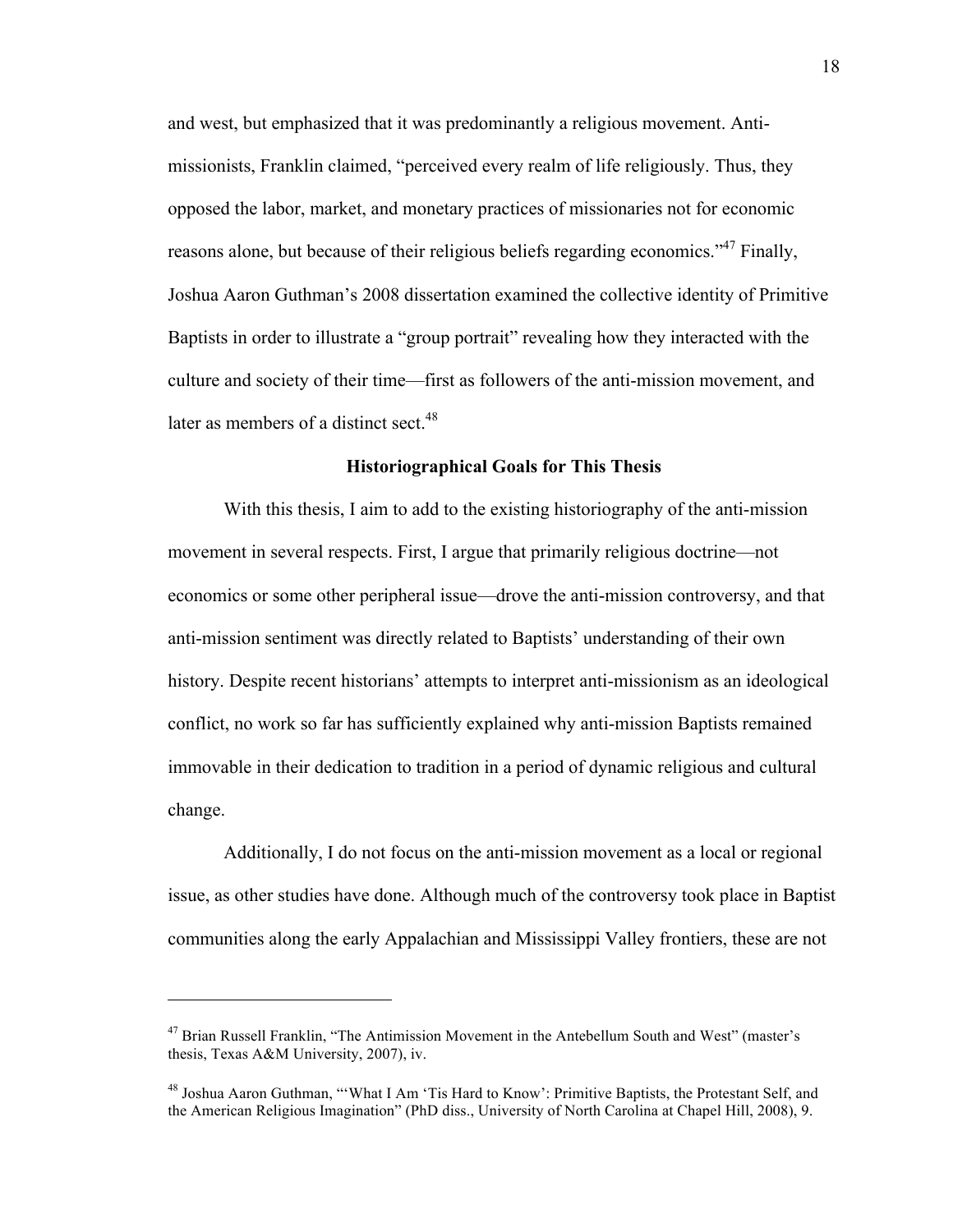the only regions where Baptists became embroiled in the struggle over missions. Frontier Baptists were more involved in the controversy because they resided where the majority of domestic mission activities were taking place. Anti-mission sentiment, however, was prevalent on the east coast as well as on the frontier, and in large cities as well as in small towns. Because the controversy was fundamentally about doctrine, it is important to note that the anti-mission reaction among Baptists was more widespread than a mere frontier response.

In this thesis, I also examine the effects that anti-missionism had on nineteenthcentury Baptist communities on both structural and ideological levels. Previous works have acknowledged the formation of distinctly anti-mission sects like the Primitive Baptists, but few have analyzed how the functions and structures of individual congregations and associations changed as a result. Finally, many studies of antimissionism have tended to take the form of a cultural study of today's Primitive Baptists, relating how they evolved from anti-missionists. I do not seek to explain what today's Primitive Baptists have in common with their anti-missionist predecessors, but am instead concerned with examining how and why the Baptists of colonial America evolved into divergent anti-mission and pro-mission bodies.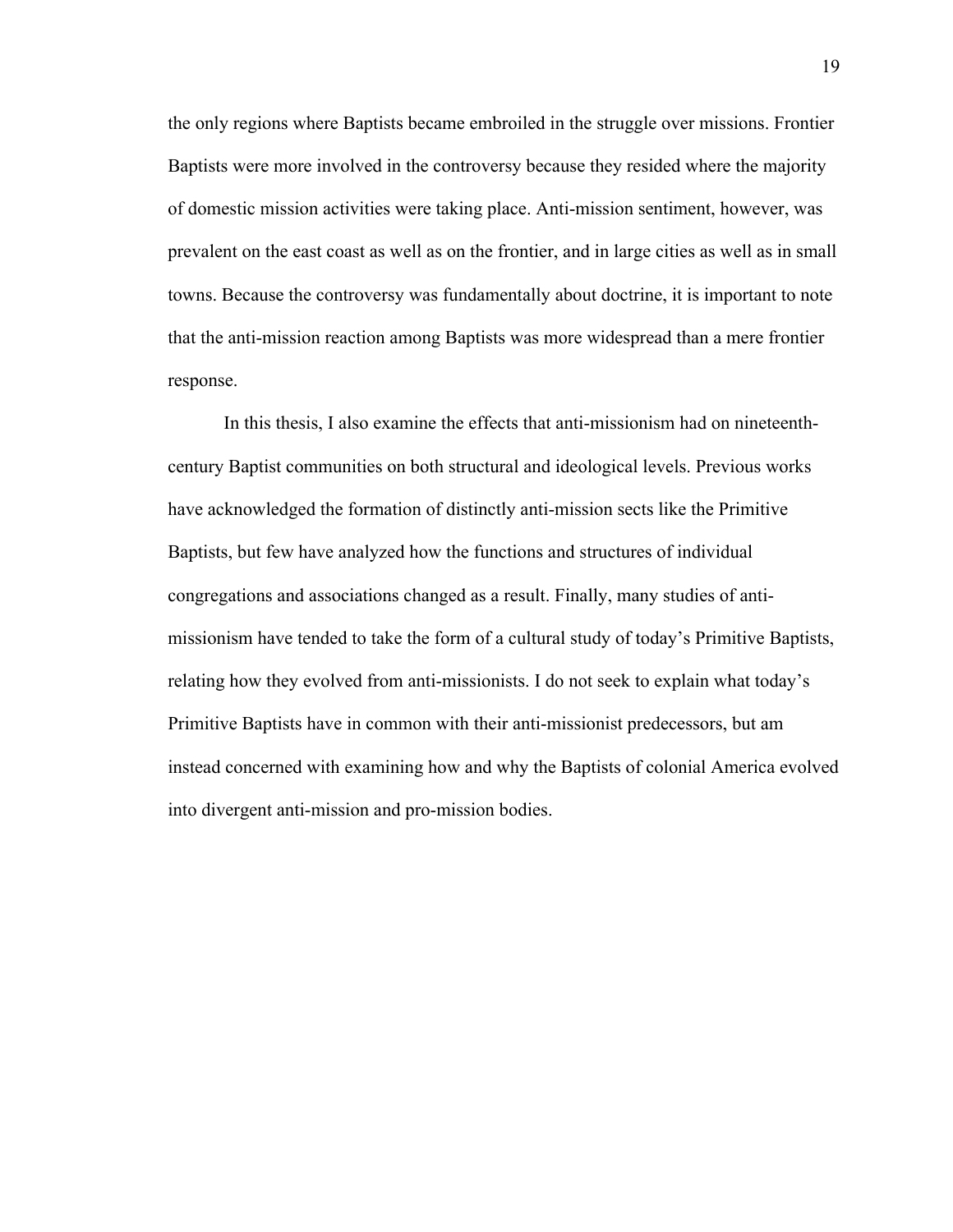#### CHAPTER THREE: FOUNDATIONS OF ANTI-MISSIONISM

Historically, Baptists in the United States have been eager to emphasize their denomination's dedication to religious liberty. Today's Southern Baptist Convention lists the separation of church and state as one of its "basic beliefs."<sup>49</sup> Nineteenth-century American Baptists also defended the ideal of religious liberty, and even claimed that their religious principles embodied—and had even inspired—the nation's foundational ideals of independence and individual liberty. David Benedict's denominational history, for example, cited a Baptist tradition that held that Thomas Jefferson modeled the "Constitution" on the example of a Baptist church that he had visited.<sup>50</sup> "Some of the primordial principles of the great document which [Jefferson] afterwards penned," Benedict related, "were conceived from observing the successful movements of a little self-operating body which acknowledged no allegiance to any other power.<sup>551</sup> In addition to their confidence in the Baptist faith's accordance with American governmental principles, nineteenth-century American Baptists believed that their doctrine adhered to that of the apostolic church—the church ordained by Christ and established on earth by

<sup>49</sup> Southern Baptist Convention, "Basic Beliefs," http://www.sbc.net/aboutus/basicbeliefs.asp (accessed March 29, 2012).

<sup>&</sup>lt;sup>50</sup> The use of "Constitution" presumably refers to the First Amendment, which Jefferson influenced, though did not author.

<sup>51</sup> Benedict, *Fifty Years*, 78-79. The Hassells also included this anecdote in their *History*.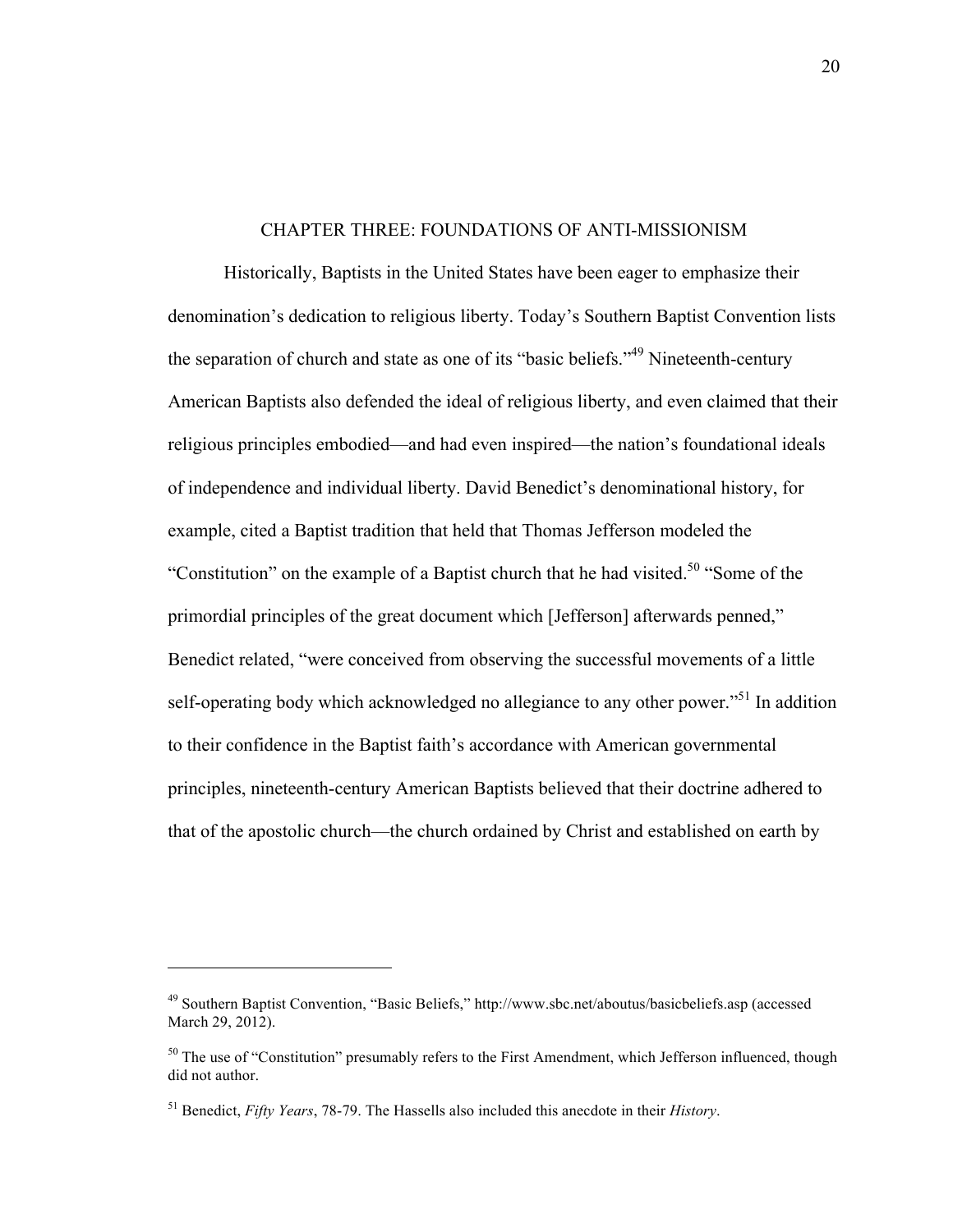his apostles.<sup>52</sup> The idea that their theology exemplified most clearly the principles of democratic government, and the conviction that their faith resembled most closely that of the apostolic church, gave Baptists compelling fodder to support the perception that they professed both political and theological truth. These commitments to their historical roots later provided the basis for anti-mission Baptists' arguments against a more marketdriven and bureaucratic form of religion that emerged in the nineteenth century.

#### **Early Baptist Doctrine and Ecclesiastical Structure**

Nineteenth-century American Baptists, both pro-mission and anti-mission, believed that their theological principles derived directly from the apostolic church. To anti-missionists, this belief became an important point of proof that they were on the correct side of the controversy against modern innovations within the Baptist denomination. In *History of the Church of God*, C.B. and Sylvester Hassell explained why a claim to consistency with the apostolic church mattered to Baptists. "The church of the first century forms the standard and example for the church of all future ages," they wrote. "Should there exist now on earth a body of professed Christians who occupy the same ground in faith and practice as that of the church of the first century, they are RIGHT; and if any should be found occupying a different position, they are WRONG.<sup>553</sup>

The Hassells asserted that several characteristics of the (Primitive) Baptist denomination revealed its loyalty to the first-century church. Among these "marks" were baptism by immersion, democratic church government, an unpaid and uneducated ministry, the "complete separation of church and state," and "the independent or

<sup>52</sup> See Hassell and Hassell, *History*, 269-326, and David Benedict, *A General History of the Baptist Denomination in America, and Other Parts of the World* (Boston: Lincoln & Edmands, 1813), 92-99.

<sup>53</sup> Hassell and Hassell, *History*, 269-270.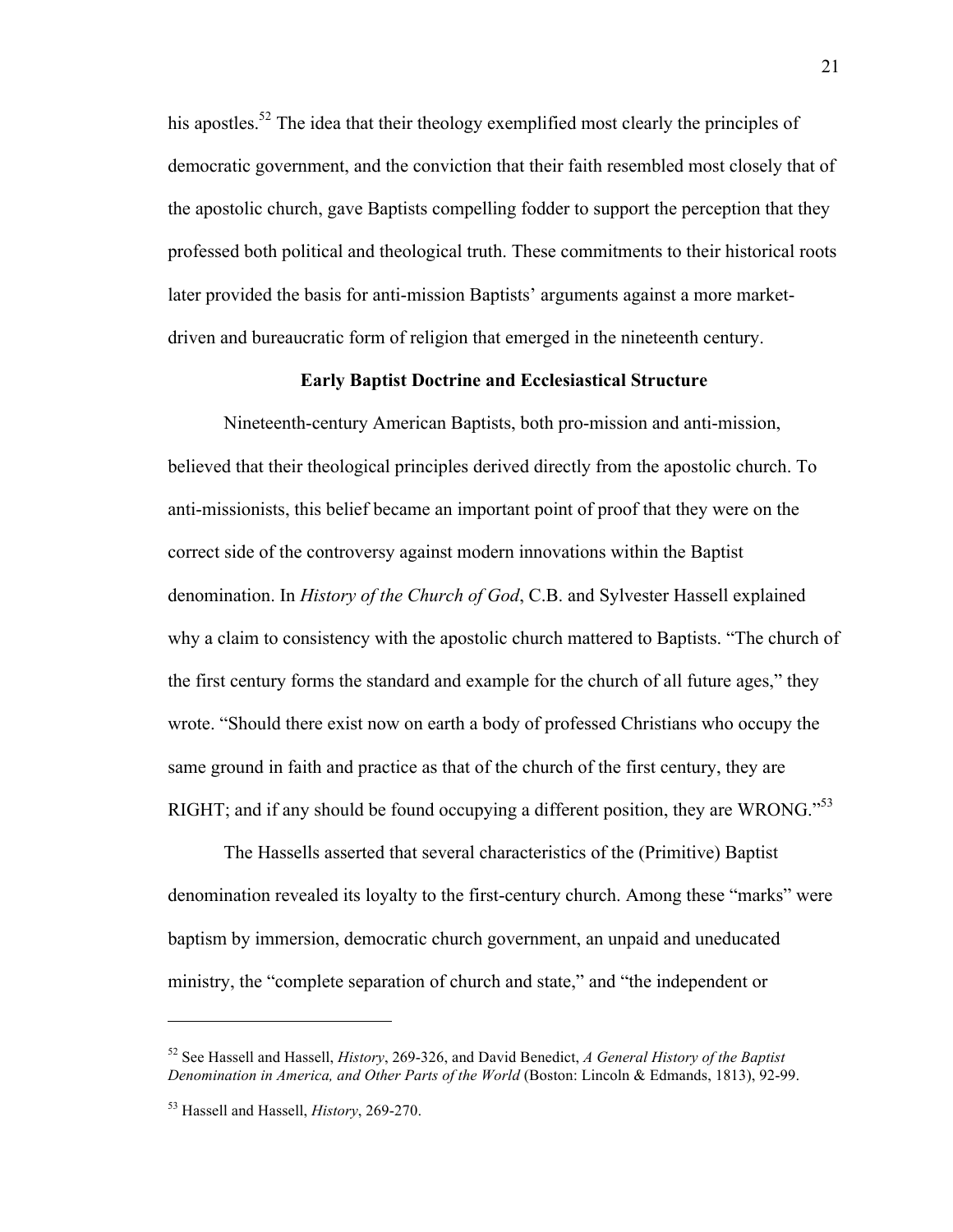congregational polity or government of each local church, subject only to the Headship of Christ." According to this last point, "Hierarchies and synods [were] unscriptural, tyrannous usurpations."<sup>54</sup> Anti-mission Baptists connected the religious innovations of nineteenth-century American Protestantism to a form of "tyrannous" hierarchy, and therefore argued that Baptists who supported the mission movement rejected the denomination's dedication to religious freedom.

Baptists' background in Calvinism was another aspect of their history that helped to fuel the anti-mission controversy. Baptist theology drew significantly from its roots in the Calvinism of the Puritans, and Baptists at the turn of the nineteenth century retained strong ties to Calvinist doctrines such as predestination. David Benedict wrote that in the early 1800s, "the Associated Baptists were all professedly Calvinistic in their doctrinal sentiments."<sup>55</sup> Historian E. Brooks Holifield observed that in the mid-eighteenth century, American Baptists "gravitated…toward the Calvinism of the Westminster and Philadelphia confessions," which established "criteria for membership follow[ing] the pattern set by the seventeenth-century Puritans."56 James Mathis also provided a brief history of Baptists' Calvinist views in *The Making of the Primitive Baptists*. In 1742, Mathis explained, the Philadelphia Baptist Association (which formed in 1702 and "acted as a national body" of Baptists) devised for its statement of faith "a modified form of the Calvinistic *London Confession of Faith* of 1689, modeled on the Presbyterian *Westminster Confession of Faith* of 1649." The *Philadelphia Confession of Faith* dictated

<sup>54</sup> Hassell and Hassell, *History*, 291-294.

<sup>55</sup> Benedict, *Fifty Years*, 138.

<sup>56</sup> E. Brooks Holifield, *Theology in America: Christian Thought from the Age of the Puritans to the Civil War* (New Haven: Yale University Press, 2003), 276-278.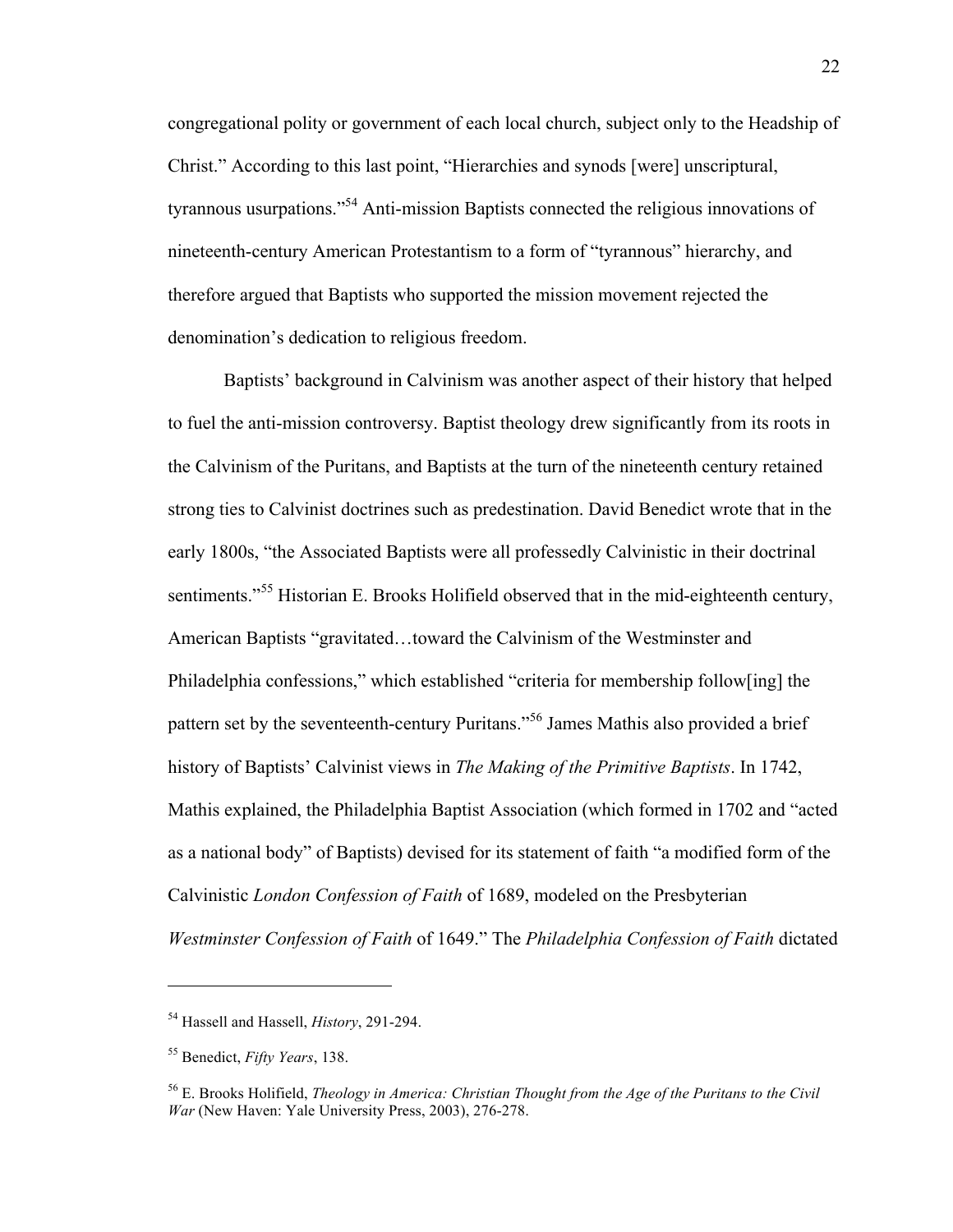American Baptist doctrine until the mid-nineteenth century. The churches that adhered to this statement of faith believed that church membership should consist only of members of "God's elect," or those that God had predestined to salvation. In order to become church members, individuals were required to present "evidence" of their personal conversion experiences, although according to Calvinist belief salvation could never be confirmed for certain.<sup>57</sup>

The personal conversion experience became a point of contention among Baptists when the mission movements of the nineteenth century arose. From a Calvinist point of view, those who claimed to be converted by missionaries were not necessarily saved even if they did "repent and accept," since they probably were not members of God's elect. Calvinist Baptists believed that a conversion experience was a mark of God's election and gave one the ability to accept the gospel. The missionaries of the nineteenth century, on the other hand, argued that exposure to the gospel resulted in the opportunity for conversion.<sup>58</sup> When Baptist mission organizations first started, their members retained a Calvinist belief in predestination, but also maintained that the "elect" who had never heard the gospel should be exposed to it in order to understand God and salvation more fully.

Baptists in early America also adhered to a strict belief in the doctrine of *sola scriptura*, or the concept that the Bible was "the sole authority for Christian faith and life." Baptists, as descendants of the Protestant Reformation, firmly believed that individuals with no religious education could read and interpret the Bible themselves.

<sup>57</sup> Mathis, *Making*, 22-23.

<sup>58</sup> Jeffrey Wayne Taylor, *Formation*, 127.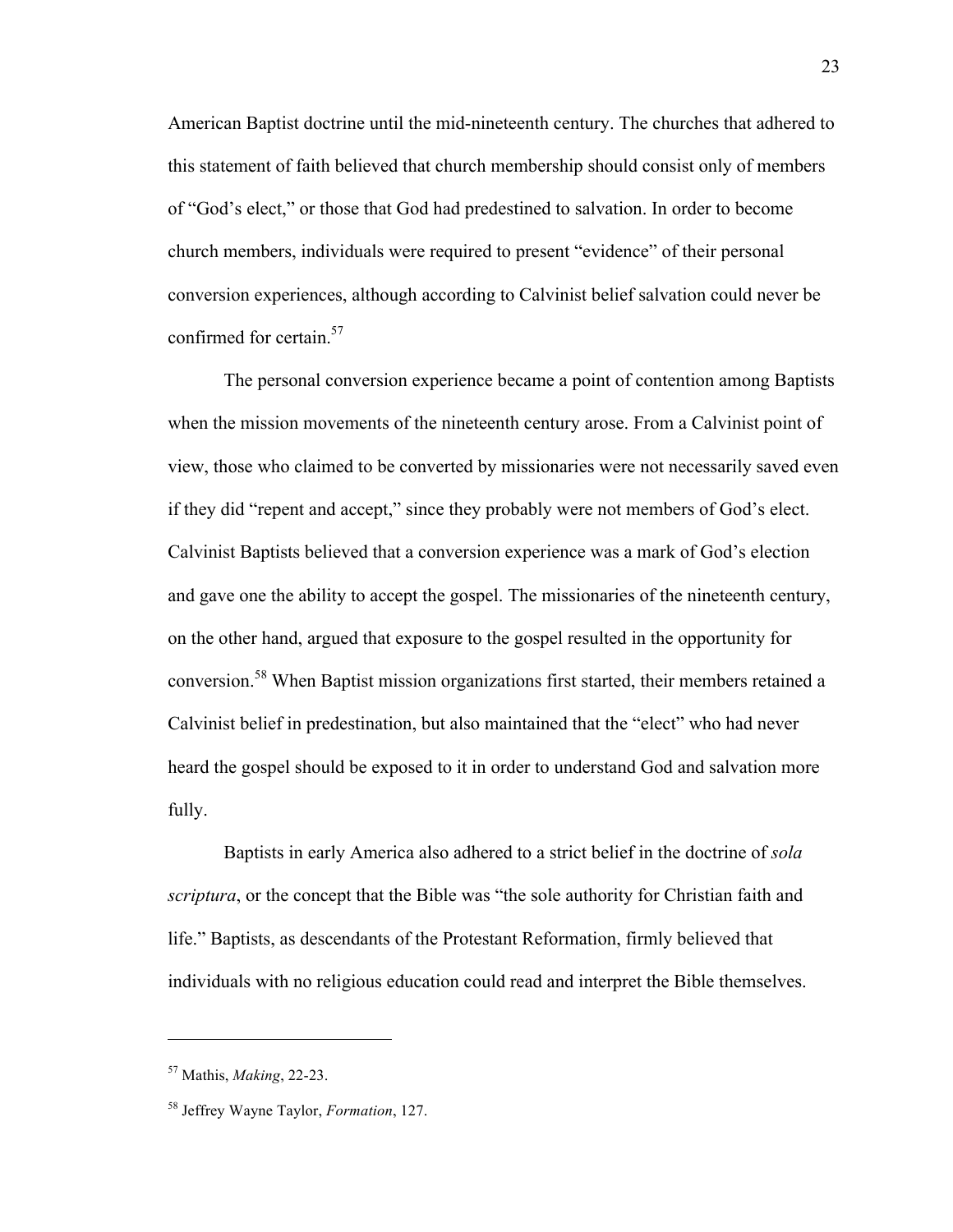This doctrine was a primary way that Protestants after the Reformation differentiated themselves from Catholics, who upheld the belief that biblical interpretation should come primarily from the church hierarchy.<sup>59</sup> Many Protestant denominations accepted the utility of an educated clergy, and even demanded theological education for their ministers. Early Baptists, however, exhibited more skepticism toward theological education than other denominations. As E. Brooks Holifield pointed out, since the "early Baptist movement took hold mainly among the uneducated…many [Baptists] saw little need for educated theologians to guide them." In the opinion of the prominent New England Baptist minister Isaac Backus, for example, "divine enlightenment" trumped "human learning."<sup>60</sup>

This mentality typified Baptists in colonial America, who mostly viewed the Bible as divinely inspired and the only spiritual authority necessary on earth. Thus, no other authority—such as a bishop or a pope—was needed to interpret scripture or impose doctrinal uniformity, and Baptists decried both the hierarchical structures and the emphasis on clerical education that characterized Catholicism and other Protestant denominations.<sup>61</sup> Preachers in Baptist churches were first "called" by God and then elected by laity, if a congregation believed the divine calling to be genuine. This was the democratic allure of the Baptist denomination: congregations had the power to accept and hire—or reject and fire—preachers. Thus, according to Roger Finke and Rodney Stark, "the interests of the clergy could not be imposed upon the laity [but] the will of the laity

<sup>59</sup> Brad S. Gregory, *The Unintended Reformation: How a Religious Revolution Secularized Society* (Cambridge: The Belknap Press of Harvard University Press, 2012), 88-89.

<sup>60</sup> Holifield, *Theology*, 273.

<sup>61</sup> Holifield, *Theology*, 275.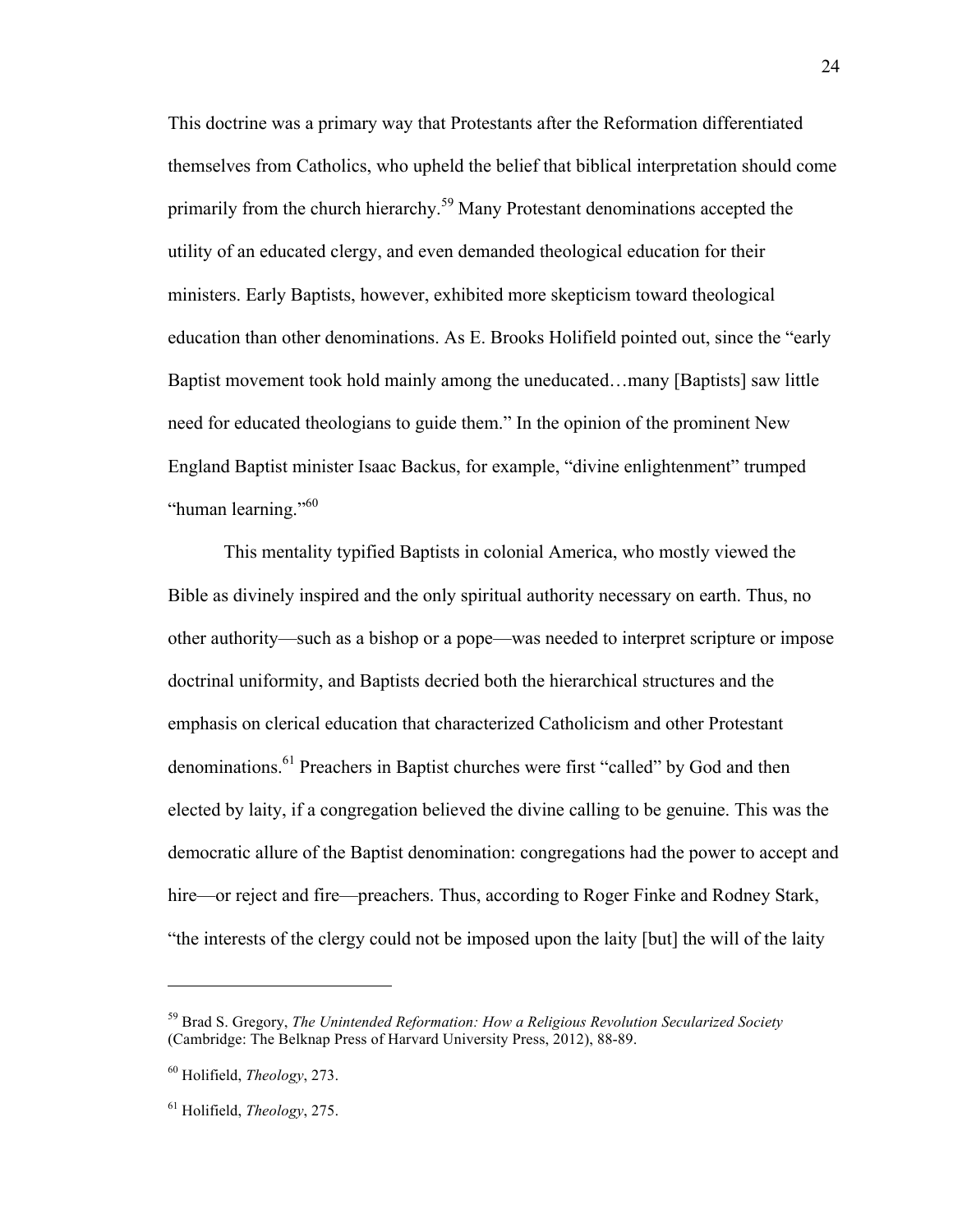could, to a very considerable extent, be imposed on the clergy." This ecclesiastical principle persisted in Southern Baptist churches when the Southern Baptist Convention formed, and continues to define Baptist churches today.<sup>62</sup>

In accordance with their belief in *sola scriptura*, Baptists in colonial America reacted vehemently against established religion. They feared that if government possessed the power to regulate religion, it could impose outside authority on what should be a personal matter. Historians contend that "Baptists have vigorously defended the separation of church and state" since the efforts of Roger Williams to attain freedom of conscience in New England. $63$  The anti-missionists fervently believed in this interpretation of history. As the Hassells noted with pride, "Baptists have always advocated, not simply religious toleration, but religious freedom." In fact, they claimed, seventeenth-century English Baptists published the first confession of faith that proclaimed the "right" of religious freedom for all.<sup>64</sup> Baptists' concept of democracy was evident in their doctrine and in the unique structure—or lack thereof—of their denomination, which emphasized individual liberty of conscience and local church autonomy while rejecting any semblance of hierarchical authority.

The way that the Baptist denomination functioned as a religious body was tied explicitly to this commitment to individual conscience. Unlike other Protestant

<sup>62</sup> Roger Finke and Rodney Stark, *The Churching of America, 1776-2005: Winners and Losers in Our Religious Economy* (Piscataway, New Jersey: 2005), 186.

<sup>63</sup> Butler, Balmer, and Wacker, *Religion in American Life*, 425.

<sup>64</sup> Hassell and Hassell, *History*, 296. The confession of faith to which the Hassells referred was probably the 1611 "Declaration of Faith of English People Remaining at Amsterdam in Holland," written by Thomas Helwys and accepted by scholars to be the first published Baptist confession of faith. Helwys stated that Jesus Christ was the only "King" or "Law-giver…[whose laws] no Prince, nor any whosoever, may add to, or diminish from," according to scriptural authority. See Joe Early, Jr., *The Life and Writings of Thomas Helwys* (Macon, Georgia: Mercer University Press: 2009), 64-70.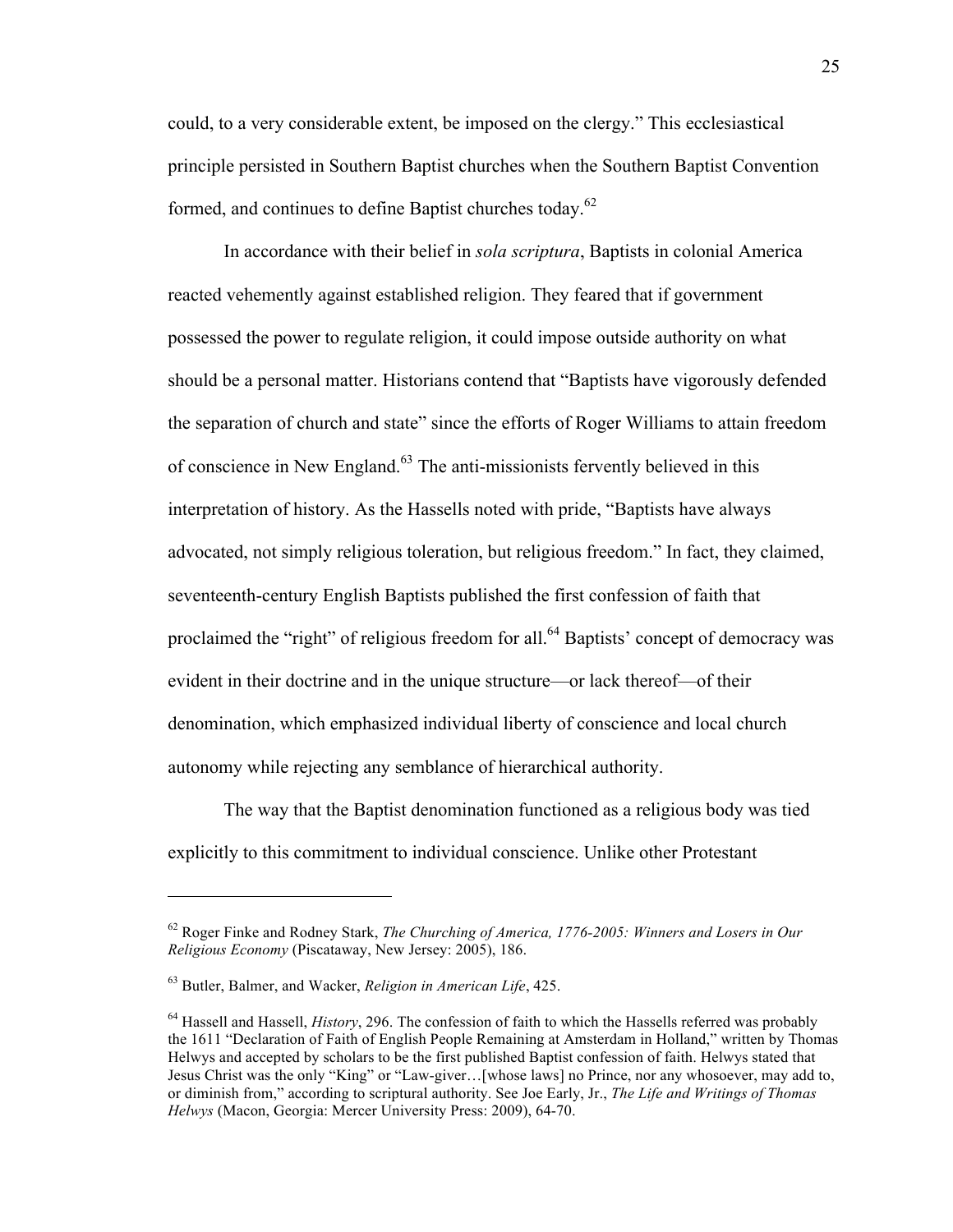denominations such as Methodism, which operated as a hierarchical episcopacy, the Baptist denomination had no hierarchy. Instead, individual Baptist churches possessed full autonomy in spiritual matters, and the congregation as a whole existed as the highest spiritual authority on earth. A church formed by baptized members of the elect, wrote Baptist historian William Fristoe in 1808, "has certain rights granted her by the great Lawgiver and Head of the church, which no power civil [or] ecclesiastic has a right to deprive her of…she is the ground and pillar of truth…and all ministers of the Gospel and other officers in the church, are nothing more than her servants."65 These "servants," however, had duties to the church body as well as to Christ. In the tradition of Puritanism, it was the responsibility of Baptist pastors and congregations "to watch over each other…see that each fellow member maintains family worship, and suppresses sin and vice."<sup>66</sup> "In our well regulated communities," David Benedict wrote of early nineteenthcentury Baptist churches, "all the members of all grades, and of both sexes, felt bound to watch over each other, and become helpers in all matters of discipline; and all were held to a strict account in their moral conduct generally."<sup>67</sup>

In addition to individual churches, Baptists also formed associations, or unions among several churches in the same region. These associations did not impose a hierarchical structure on individual churches, but rather provided for social and religious communion among individual churches. In his history of the Ketocton Association in Virginia, William Fristoe explained what occurred at an annual associational meeting:

<sup>65</sup> William Fristoe, *The History of the Ketocton Baptist Association, 1766-1808* (1808; Reprint, Stephens City, Virginia: Commercial Press, 1978), 12.

<sup>66</sup> Fristoe, *History of the Ketocton Baptist Association*, 57.

<sup>67</sup> Benedict, *Fifty Years*, 78.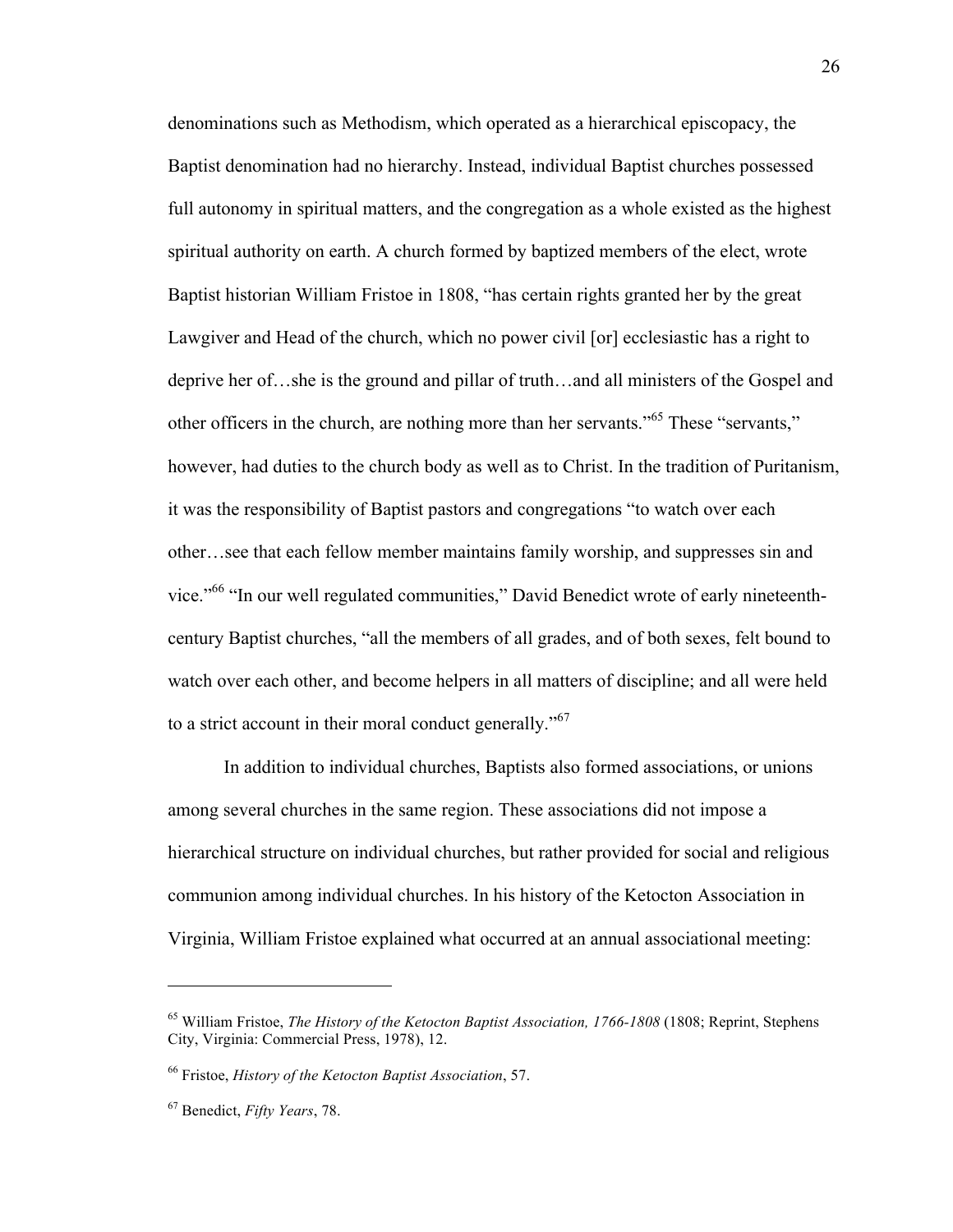Information is obtained respecting desolate churches, or congregations who are destitute of the ministry of the word of God and administration of the ordinances thereof, which gives an opportunity of devising ways for relieving such churches in their widowed state, by nominating individuals, and encouraging preachers to visit and preach to them, to forward their growth in grace and improvement in the knowledge of spiritual things… [The association also served] as an advisory council, when application is made by any of the churches by way of enquiry in matters or questions intricate or mysterious, the association gives her opinion and advice, but never attempts to enforce her measures so as to infringe on the independence of church government; for it is a doctrine held sacred in this community, that a congregational church of Christ is the highest court God hath established on earth.<sup>68</sup>

Baptist associational formation, then, functioned to provide an information-sharing network among member churches that sought to promote denominational union and a democratic approach to church government. Although associations provided structure, churches were voluntarily members, and thus no one church or member had authority over any other. Baptists prided themselves in this democratic form of church governance. Among Baptists in colonial America, common experiences of religious intolerance and persecution reinforced the need for, and strengthened their commitment to, democratic religious organization.

### **Experience of Baptists in Early America**

In colonial America, members of Baptist churches tended to be those who had left other denominations, especially Congregationalism.<sup>69</sup> This made them religious dissenters, and subjected them to various forms of persecution. Puritan New England particularly Massachusetts—was renowned for religious intolerance; in seventeenth-

<sup>68</sup> Fristoe, *History of the Ketocton Baptist Association*, 7-8.

<sup>69</sup> William Warren Sweet, *Religion in Colonial America* (New York: Cooper Square Publishers, 1942), 120.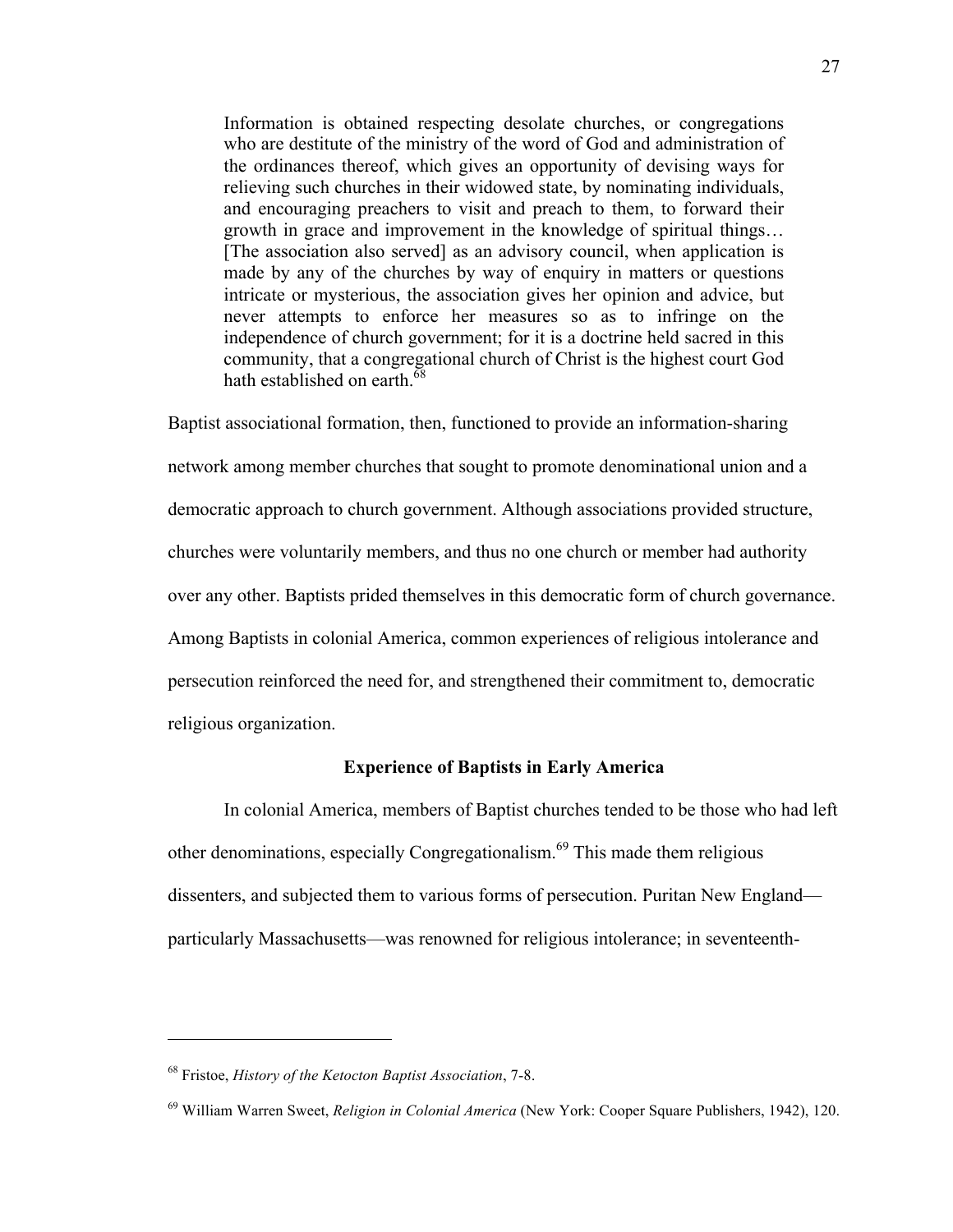century Massachusetts, Baptists "were whipped, imprisoned, and banished."70 Since the Puritans established the colony for the purpose of reforming the Church of England by being a paradigm of a pious society, Puritan leaders viewed democracy as "dangerous" to their cause.<sup>71</sup> The colony's authorities reserved the right to expel those who disagreed with the doctrines promulgated by religious leaders.<sup>72</sup> As a result, dissenters were ousted from Massachusetts under the guise of being punished for political sedition.<sup>73</sup>

One such dissenter, Roger Williams, became the progenitor of American Baptists. In the late 1630s, Williams attracted a following of similarly discontented Puritans and established the colony of Rhode Island (and the first Baptist church in America) as a refuge for those seeking freedom of conscience.<sup>74</sup> Williams denounced the establishment of a state religion, arguing that the two spheres were inherently separate: "The source of civil power is not religious," he claimed, "but natural and flows from society." As the government, then, had no power over religion, religion should have no influence in government. Williams had witnessed first-hand the repercussions of governmental interference in the spiritual realm—and vice versa—in Massachusetts, and believed that both politics and religion would benefit most from being exercised in separate domains.<sup>75</sup>

The religious intolerance that Roger Williams faced and fought against was not confined to the New England colonies. It also existed prevalently in the middle and

<sup>70</sup> William H. Brackney, ed., *Baptist Life and Thought: 1600-1980, A Source Book* (Valley Forge, Pennsylvania: Judson Press, 1983), 95.

<sup>71</sup> Sweet, *Religion in Colonial America*, 85.

<sup>72</sup> Sweet, *Religion in Colonial America*, 90.

<sup>73</sup> Sweet, *Religion in Colonial America*, 94.

<sup>74</sup> Sweet, *Religion in Colonial America*, 123.

<sup>75</sup> Sweet, *Religion in Colonial America*, 125-126.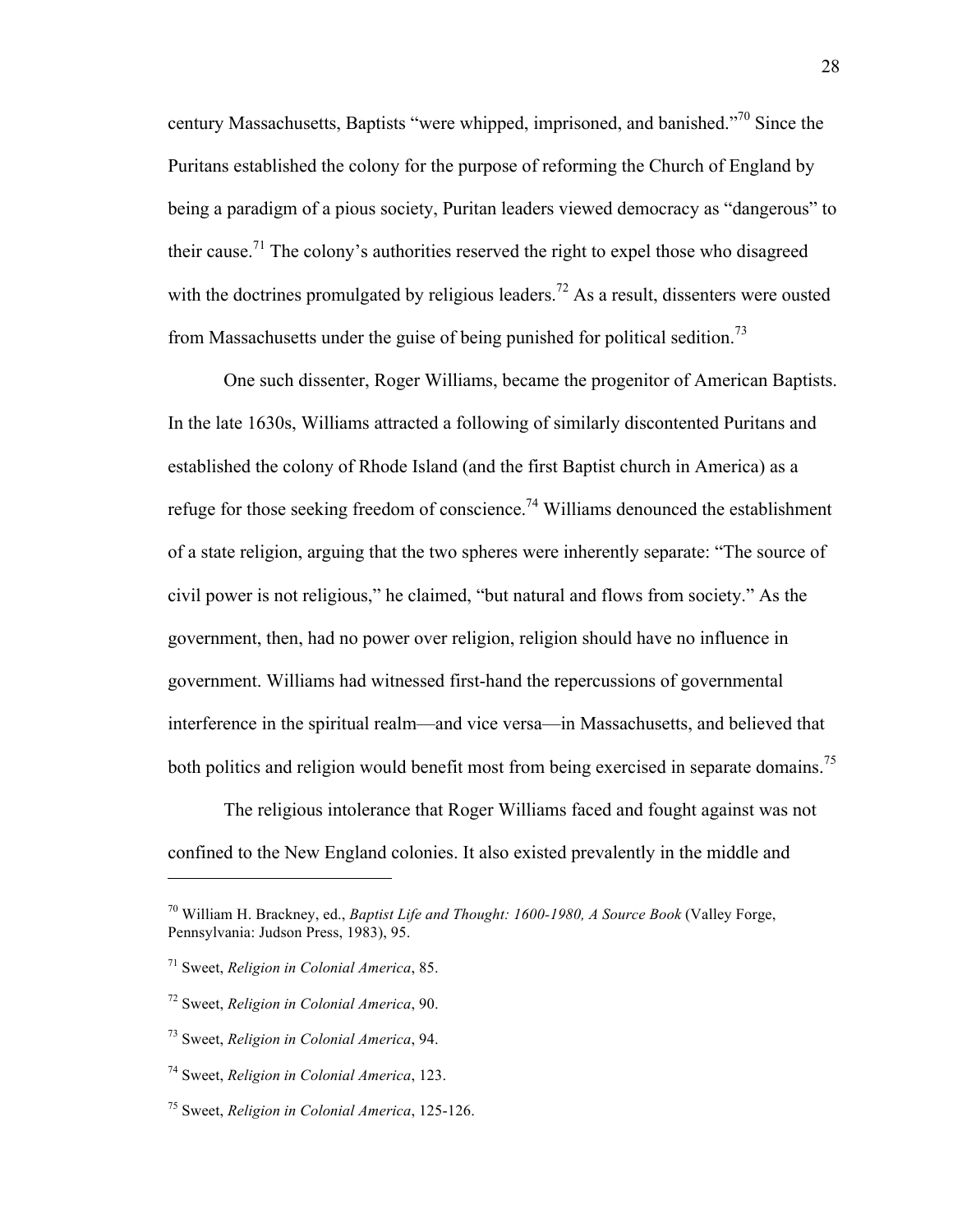southern colonies, and Baptists encountered a large part of the persecution that occurred there. Virginia's established Anglican Church particularly oppressed Baptists. Non-Anglican preachers were required to obtain a license to preach. If found preaching without this license, they could be arrested.<sup>76</sup> Obtaining such a license was no easy task, however; applicants had to take an examination and apply to an Anglican minister for approval, which was granted only to preachers who were willing to agree with a majority of the Church of England's tenets. Additionally, Virginia Baptists could not build or utilize a church building without navigating a tedious bureaucratic process. William Fristoe explained that each request required a petition signed by "twenty free persons, with the addition of two acting justices of the peace, certifying that the above signers were inhabitants of the place." Such petitions were difficult to put together, and "it was both discouraging and mortifying; [for] the attempt to offer a petition, when it was known, if granted at all...would be with great reluctance."<sup>77</sup> In addition to these methods of discrimination, beatings and other forms of physical violence, as well as the deliberate impeding of baptisms, commonly were inflicted upon Baptist preachers in Virginia to keep them from carrying out their pastoral duties.<sup>78</sup>

Although there was no official law in Virginia providing for persecution of dissenters, Baptists were punished under the label of "disturbers of the peace" for upsetting the social order.<sup>79</sup> Historian Rhys Isaac has described the reactions of the (largely Anglican) gentry toward the (primarily lower-class) Virginia Baptists in the mid-

<sup>76</sup> Fristoe, *History of the Ketocton Baptist Association*, 35.

<sup>77</sup> Fristoe, *History of the Ketocton Baptist Association*, 37.

<sup>78</sup> Fristoe, *History of the Ketocton Baptist Association*, 39-40.

<sup>79</sup> Fristoe, *History of the Ketocton Baptist Association*, 36.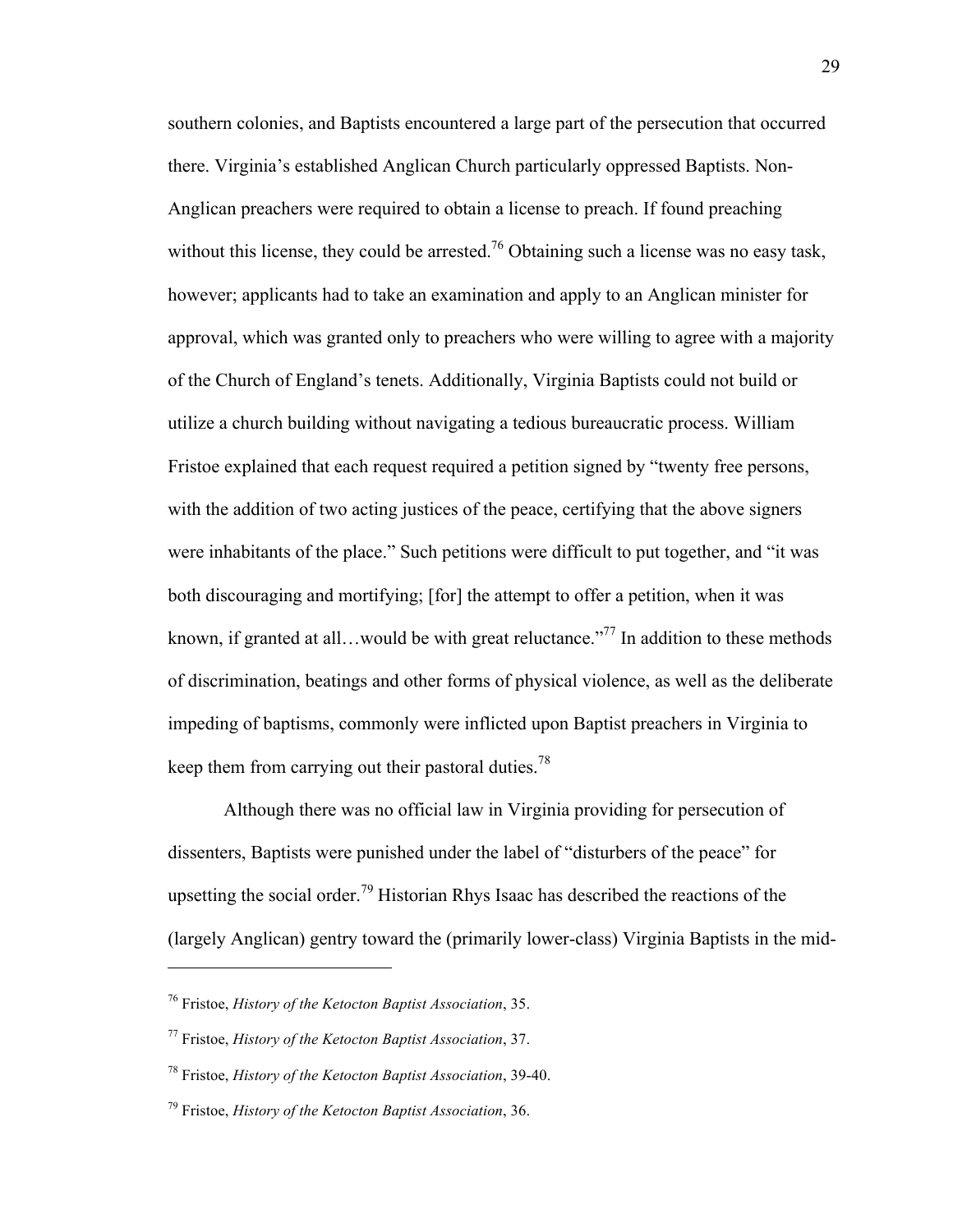1700s. With Baptists' condemnation of the established church, they "introduced more popular focuses of authority and sought to impose a radically different and more inclusive model for the maintenance of order in society." This philosophy upset the social hierarchy of Virginia in which lower, uneducated, non-landholding classes—from which Baptists drew most of their numbers—owed deference to the Anglican-dominated planter class. By flouting the social hierarchy through their religious beliefs and practices, Baptists reaped the contempt of their social superiors who "accused them of 'carrying on a mutiny against the authority of the land."<sup>80</sup>

Due to their experiences of persecution, Baptists appeared at the forefront of the fight for religious liberty during the creation of the new United States of America. While it is doubtful that Thomas Jefferson gleaned his philosophy of democratic government from interacting with Baptist congregations, he and other politicians empathized with the Baptists' cause of freedom of conscience. Jefferson drafted a bill providing for religious freedom in Virginia, where persecution of religious minorities (especially Baptists) prevailed. John Leland, a Baptist minister who would later become one of the first opponents of the mission movement, was an enthusiastic supporter of religious liberty and of Jefferson's Statute for Religious Freedom in Virginia, which the state adopted in 1786. When Jefferson became president in 1801, Leland was serving as a minister in Cheshire, Massachusetts. For Jefferson's continued support of religious freedom and "as a token of esteem" from Baptists, Leland and his fellow Cheshire citizens bestowed upon him a 1,235-pound block of cheese carrying the inscription "Rebellion to tyrants is

<sup>80</sup> Rhys Isaac, *The Transformation of Virginia, 1740-1790* (1982; Reprint, Chapel Hill: University of North Carolina Press, 1999), 173-175.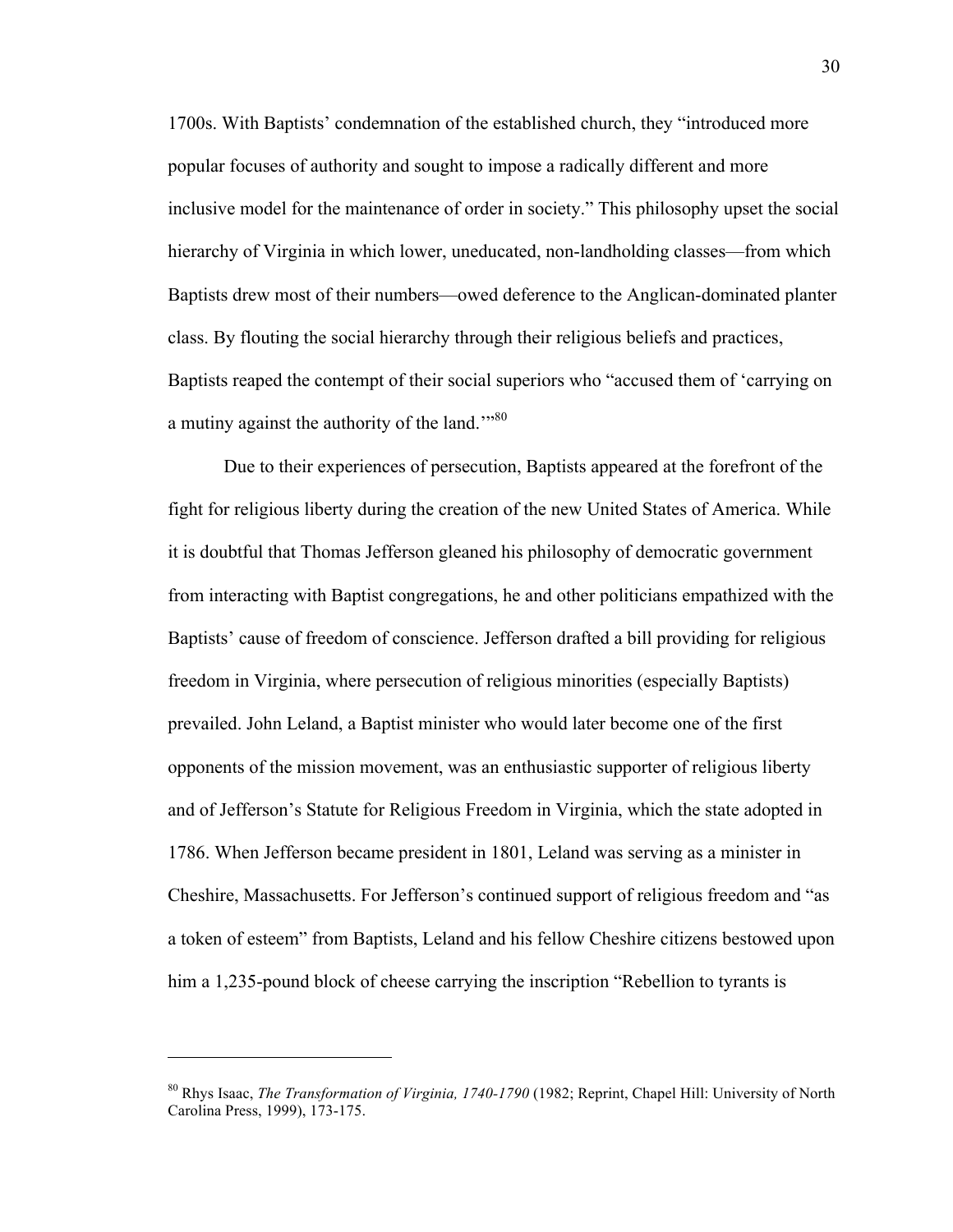obedience to God."81 President Jefferson gained further support among Baptists when he famously expressed his approval of religious freedom to the Baptist minority in Connecticut, who feared that rights of conscience might be too easily taken away from them and other religious minorities in their state. In a letter to Connecticut's Danbury Baptist Association in 1802, Jefferson astutely drew a phrase from Roger Williams to allay their fears, writing that he believed the "wall of separation between church and state" provided for in the First Amendment to be "the supreme will of the nation in behalf of the rights of conscience."82

### **Influence of the First Great Awakening on Baptists**

The laws and governmental provisions for freedom of conscience established in the early republic certainly accorded with Baptists' desire to secure religious liberty in the legal and political arenas. The precursor to this success, however, and the most significant factor in the eventual acceptance of Baptists within the broader culture, was the pervasive religious revival of the First Great Awakening, which allowed the Baptist denomination to grow rapidly. Much debate exists among scholars regarding the dates of the First Great Awakening, but there has, according to Roger Finke and Rodney Stark, "been near unanimity across the theological spectrum that something extraordinary happened during the period approximately from 1739 through 1742 that is worthy of the name Great Awakening."<sup>83</sup> Religious historian Thomas S. Kidd asserts that the "First" Great Awakening started before Jonathan Edwards's 1734-1735 Northampton revival and

<sup>81</sup> Hatch, *Democratization*, 95-96.

 $82$  Thomas Jefferson to Messrs. Nehemiah Dodge and Others, a Committee of the Danbury Baptist Association, in the State of Connecticut (January 1, 1802), in Merrill D. Peterson, ed., *Thomas Jefferson: Writings* (New York: Literary Classics of the United States, Inc., 1984), 510.

<sup>83</sup> Finke and Stark, *Churching*, 87-88.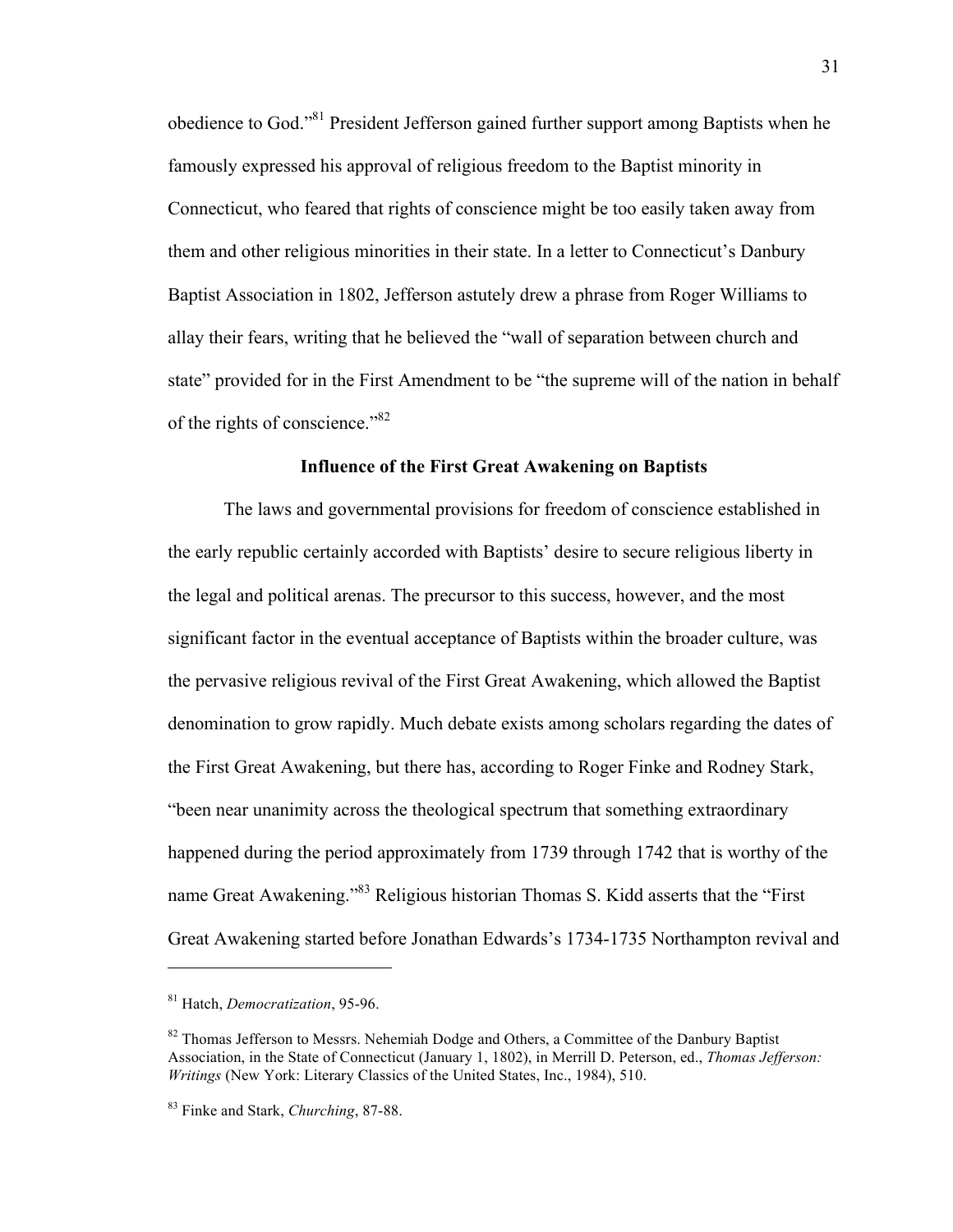lasted roughly through the end of the American Revolution, when disestablishment, theological change, and a new round of growth started the (even more imprecise) 'Second' Great Awakening."<sup>84</sup> While the exact dates of the great revival are nebulous, historians generally agree that the peak of the revival occurred around 1740, and the waves of religious excitement generated by the First Great Awakening reverberated for decades thereafter.

This series of revivals that struck the American colonies during the eighteenth century triggered a greater emphasis on religion as a personal experience rather than as an institutional affiliation. "What is striking about the period after the Revolution in America," Nathan O. Hatch has observed, "is not disestablishment per se but the impotence of Congregational, Presbyterian, and Episcopalian churches in the face of dissent. At the turn of the century, their own houses lay in such disarray that movements such as the Methodists, Baptists, and Christians were given free rein to experiment.<sup>85</sup> The former dissenters became the new mainstream in American Christianity, and their numbers continued to multiply into the nineteenth century.<sup>86</sup> Their growing popularity also gave them greater leverage in the quest for religious liberty. As William Warren Sweet asserted, "The great increase in the number of dissenters as a result of the great colonial Awakenings was still another factor in creating an environment favorable to the growth of religious freedom." During the late eighteenth century, Baptists comprised the

<sup>84</sup> Thomas S. Kidd, *The Great Awakening: The Roots of Evangelical Christianity in Colonial America* (New Haven: Yale University Press, 2007), xix.

<sup>85</sup> Hatch, *Democratization*, 59.

<sup>&</sup>lt;sup>86</sup> This is not to say that Baptists did not face continuing intolerance for their perceived threat to the social order. For a description of the Anglican gentry's reaction to the new religious expressions born out of the First Great Awakening in Virginia, see chapter 15 in Kidd's *The Great Awakening*.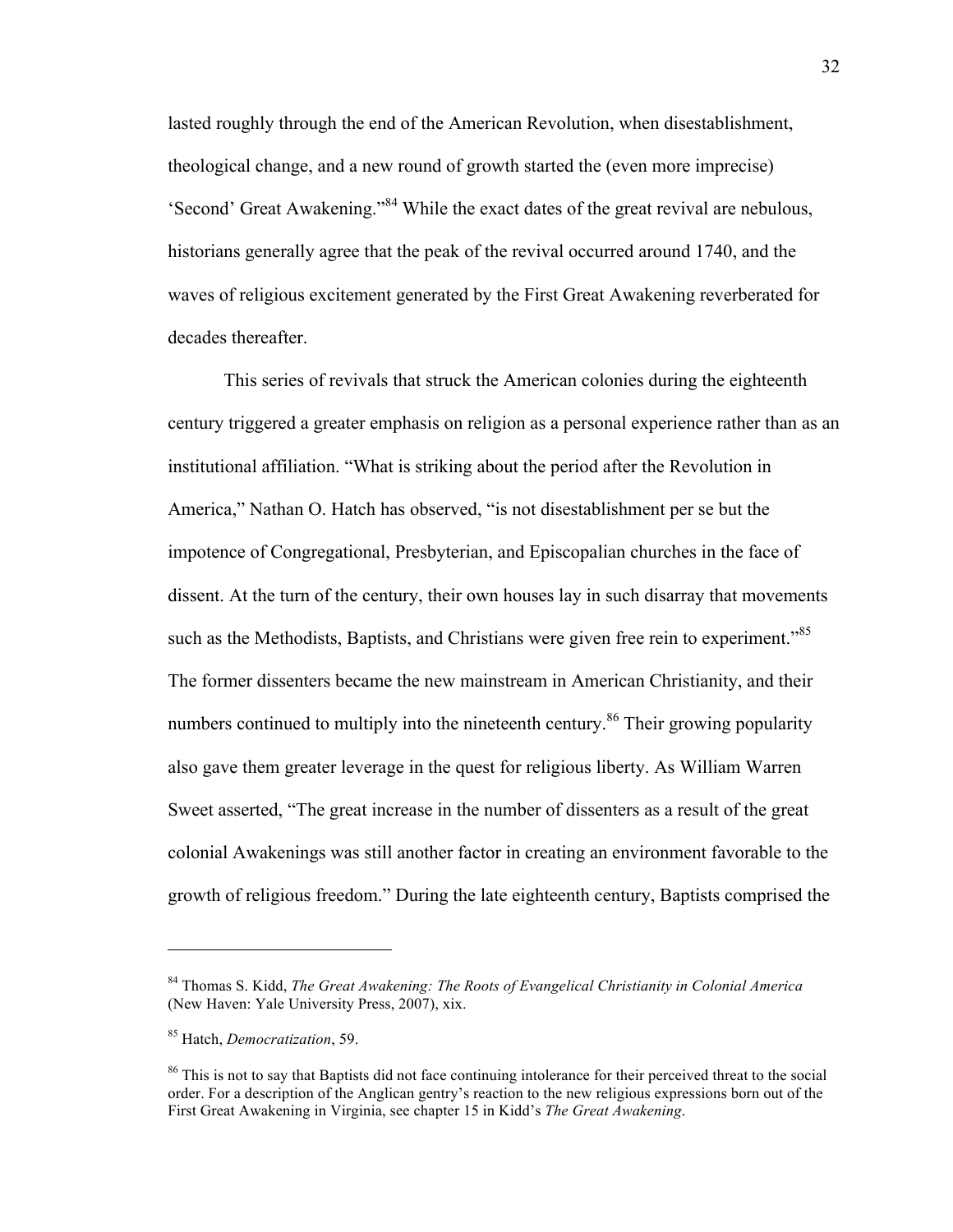largest religious denomination—indeed the "largest single body"—striving for religious freedom in the colonies.<sup>87</sup>

Both religious practice and doctrine in American Protestantism underwent dramatic changes as a result of the First Great Awakening's influence. "New Lights," as the often charismatic followers of the Awakening were called, threatened the standing social order by promoting religious populism and rejecting the need for an educated clergy. Additionally, New Light churches often required converts to give accounts of their intense conversion experiences for evidence of salvation, which was "validated" further if churchgoers noted a change in the convert's behavior.<sup>88</sup> An Anglican minister in Virginia described these conversion experiences and the preachers who elicited them. New Light ministers, he wrote, caused their revival audiences to be "scar'd, cry out, fall down & work like people in convulsion fits." They "Screw[ed] up the People to the greatest heights of religious Phrenzy, and then [left] them in that state."<sup>89</sup>

Baptist theology already possessed many of the features of First Great Awakening religion. Baptists' commitment to *sola scriptura* precluded any need for an educated clergy, and their involvement in the struggle for religious liberty made them veterans of upsetting social order and established churches. Moreover, the powerful displays of conversion exhibited by New Lights were consistent with Baptists' Calvinist doctrine, which required visible indication of membership in the elect. Because Baptist beliefs resembled closely the religious principles promoted by the revivals, the First Great

<sup>87</sup> Sweet, *Religion in Colonial America, 333.*

<sup>88</sup> Isaac, *Transformation*, 169.

<sup>89</sup> Quoted in Kidd, *The Great Awakening*, 236.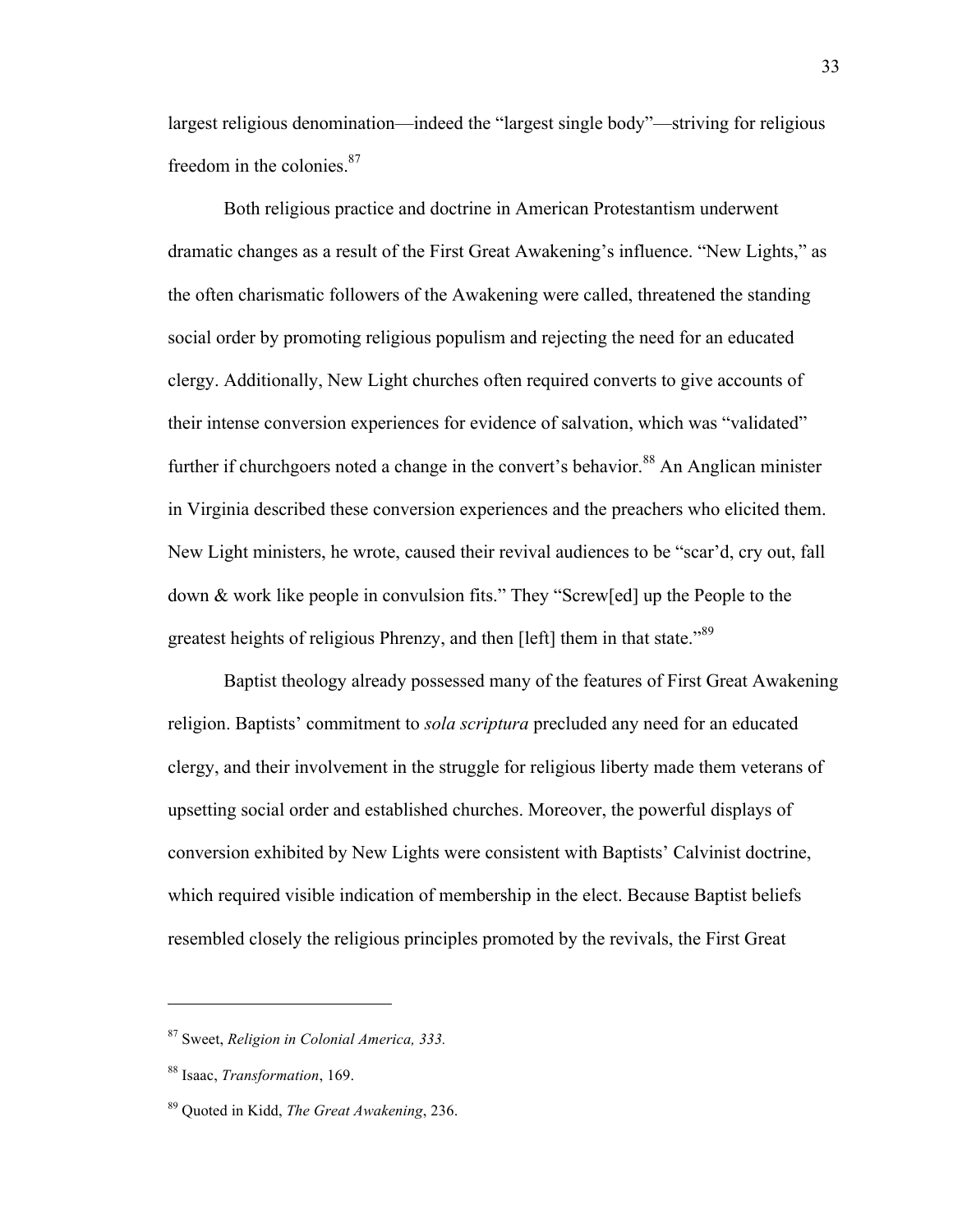Awakening gave a tremendous boost to the denomination's popularity and fostered its subsequent growth. By 1800, Baptists were the fastest growing religious denomination in the United States.<sup>90</sup> The mission movement that permeated American Protestantism during the early nineteenth century further fostered this growth.

<sup>90</sup> Brackney, ed., *Baptist Life*, 96.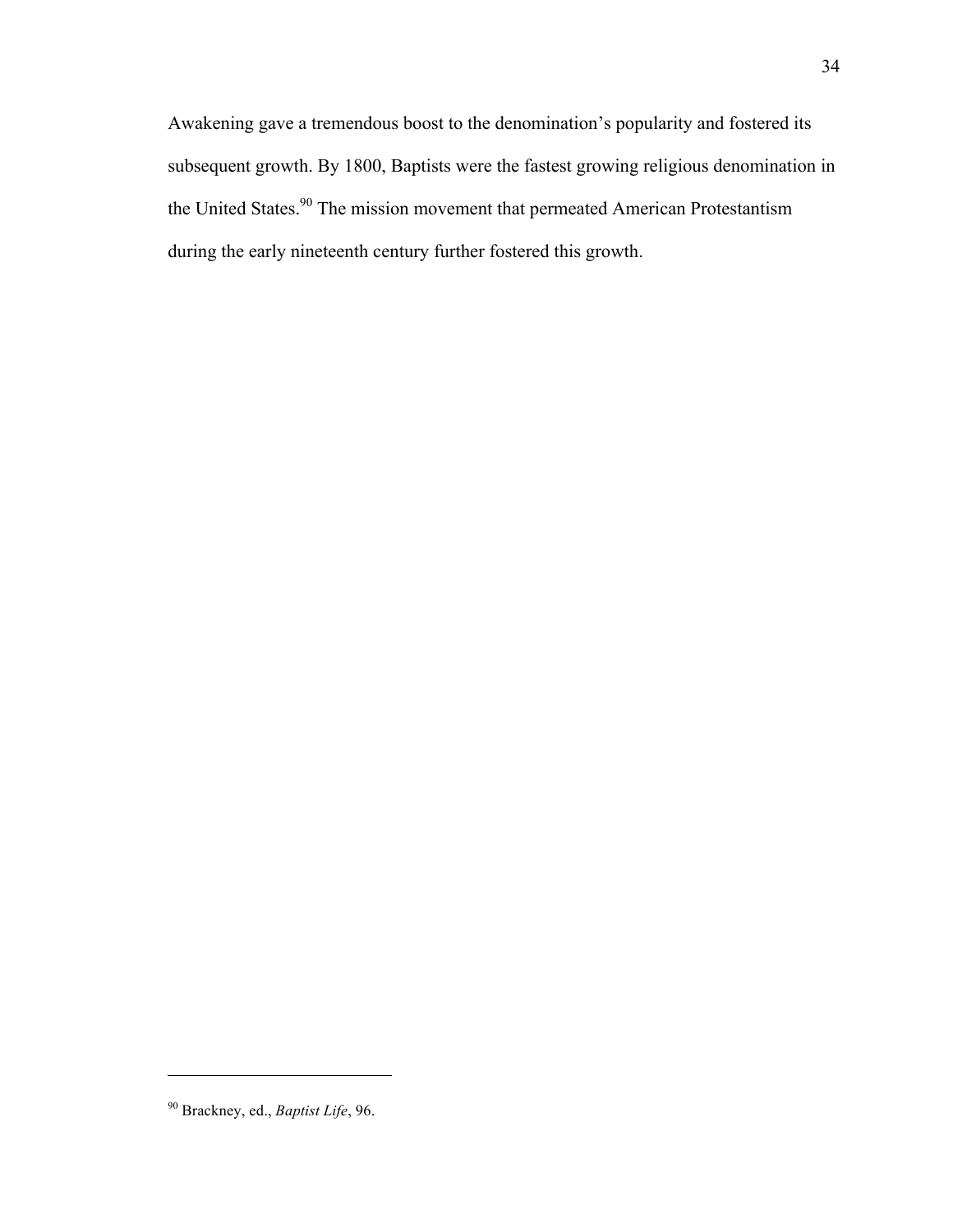# CHAPTER FOUR: THE EMERGENCE OF MISSIONS

Today, Baptists execute one of the most significant missionary programs in the world, thanks to the Southern Baptist Convention's support of over ten thousand foreign and domestic missionaries. $91$  This current emphasis on missions, however, did not develop among Baptists or other Protestants until the turn of the nineteenth century. During the first few decades of the 1800s, another series of populist religious revivals known as the Second Great Awakening brought dynamic change to American Protestantism and incited the beginning of missionary efforts that are now so popular among Protestant denominations in the United States.

# **Historical Context of the Second Great Awakening**

Like the First Great Awakening before it, the Second Great Awakening has rather ambiguous points of beginning and ending. Most historians agree with Roger Finke and Rodney Stark that it occurred generally "From the early 1800s through the early 1830s" in the form of "a series of local revival meetings" throughout the United States.  $92$  The revivals of the Second Great Awakening took place over a vast spread of the country. The famous 1801 camp meeting in Cane Ridge, Kentucky, launched hundreds of similar small revival meetings throughout the south, while churches in the north—particularly in the

<sup>&</sup>lt;sup>91</sup> See the report of the North American Mission Board in the Southern Baptist Convention's "Annual of the 2010 Southern Baptist Convention" (Nashville, Tennessee: Prepared by the Executive Committee of the Southern Baptist Convention, 2010), 208. See also the International Mission Board's "2010 Fiscal Resources Strategy Plan" (Richmond, Virginia: 2010), 24-25.

<sup>92</sup> Finke and Stark, *Churching*, 88-89.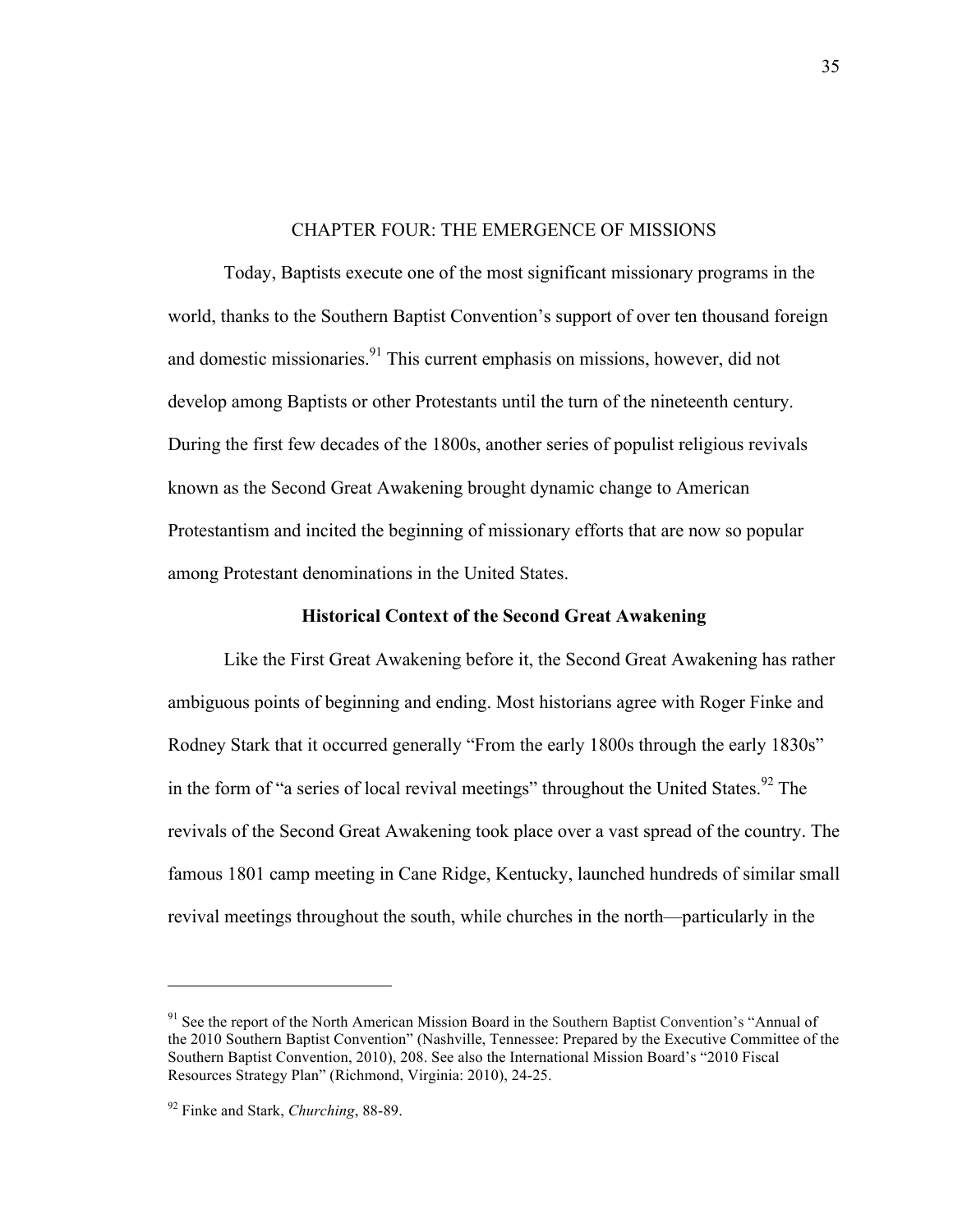"Burned-Over" district of New York—experienced equally fervent revivals.<sup>93</sup> Historian Daniel Walker Howe has determined that, "In terms of duration, numbers of people involved, or any other measure, the Second Great Awakening dwarfed the First."<sup>94</sup>

Whereas the First Great Awakening had promoted the elimination of social hierarchies in the religious sphere, the ideology characteristic of the Second Great Awakening placed an even greater emphasis on religious populism. The Protestantism typical of the Second Great Awakening era continued to do away with hierarchy and "high culture" in religious life, as Baptists and other marginalized religious groups of the colonial period had begun to do.<sup>95</sup> In addition, the Second Great Awakening promoted greater individual choice in spiritual matters to early nineteenth-century Americans, who embraced an increasing variety of religious options. Since the United States had been newly established as a politically egalitarian nation, proponents of populist religion wondered why people should not be able to choose their own religious beliefs as well.<sup>96</sup> As a result, "new forms of organization and belief" and a multitude of new denominations cropped up in the religious field after  $1800$ <sup>97</sup> Although Baptists were not a new denomination, the Second Great Awakening helped even more to foster their growth due to its emphasis on democratic religion, which Baptists ardently endorsed.

Several aspects of the political and cultural environment of the early republic aided in the transformation of American religion during the first few decades of the

<sup>93</sup> Butler, Balmer, and Wacker, *Religion in American Life*, 172-174.

<sup>94</sup> Howe, *What Hath God Wrought*, 186.

<sup>95</sup> Hatch, *Democratization*, 5.

<sup>96</sup> Hatch, *Democratization*, 24.

<sup>97</sup> Hatch, *Democratization*, 7.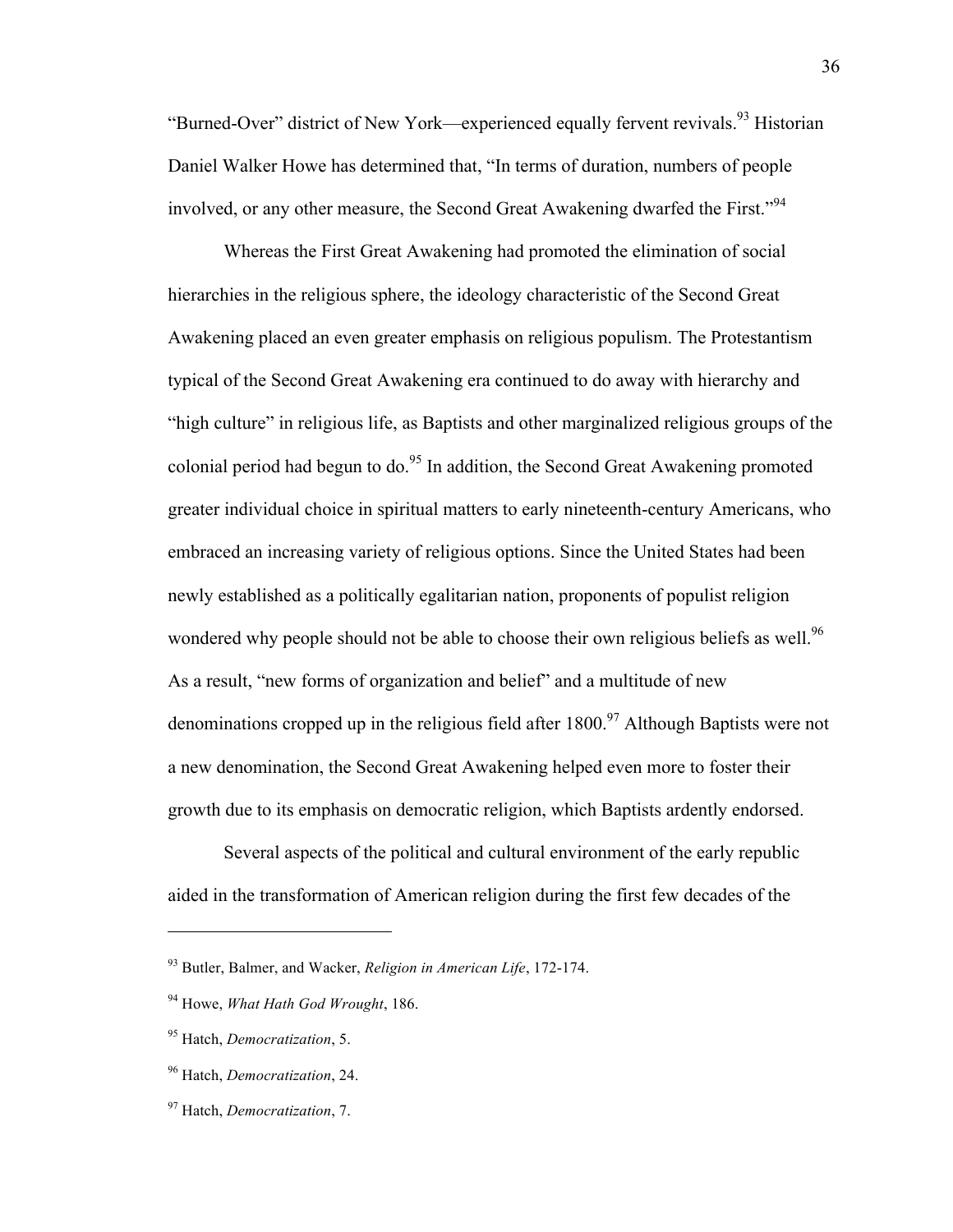1800s. The early nineteenth-century United States witnessed a conversion to a market economy, increased land availability, and rapid population growth. These factors provided an ideal environment for religious competition to flourish, and, combined with the new country's commitment to freedom of religion, they allowed a "marketplace" of religion to develop. According to Daniel Walker Howe, the disestablishment of religion after the American Revolution actually "facilitated" the growth of religion in the new United States, and denominations and organizations were able to "[multiply] beyond number."<sup>98</sup> "If America was becoming a democratic marketplace of equally competing individuals with interests to promote, it is not difficult to understand the appeal of insurgent religious movements who claimed to take a place at the center of culture by virtue of their popular following," agrees Nathan O. Hatch.<sup>99</sup>

The widespread belief in the right to choose one's own religious affiliation was the fundamental spirit of Second Great Awakening religion. The competitive religious environment of the early 1800s inspired ministers to become "salesmen" of their faith, and the innovation of missionary movements became a primary means for them to gain new followers. During the first half of the nineteenth century, missions proved to be an effective method of evangelism that stimulated church growth. By 1845, the number of Christian clergy in the United States had grown to 40,000—more than twenty times the number it had been in  $1775$ .<sup>100</sup> From 1776 to 1850, the number of religious adherents in

<sup>98</sup> Howe, *What Hath God Wrought*, 165-166.

<sup>99</sup> Hatch, *Democratization*, 61-62.

<sup>100</sup> Hatch, *Democratization*, 4.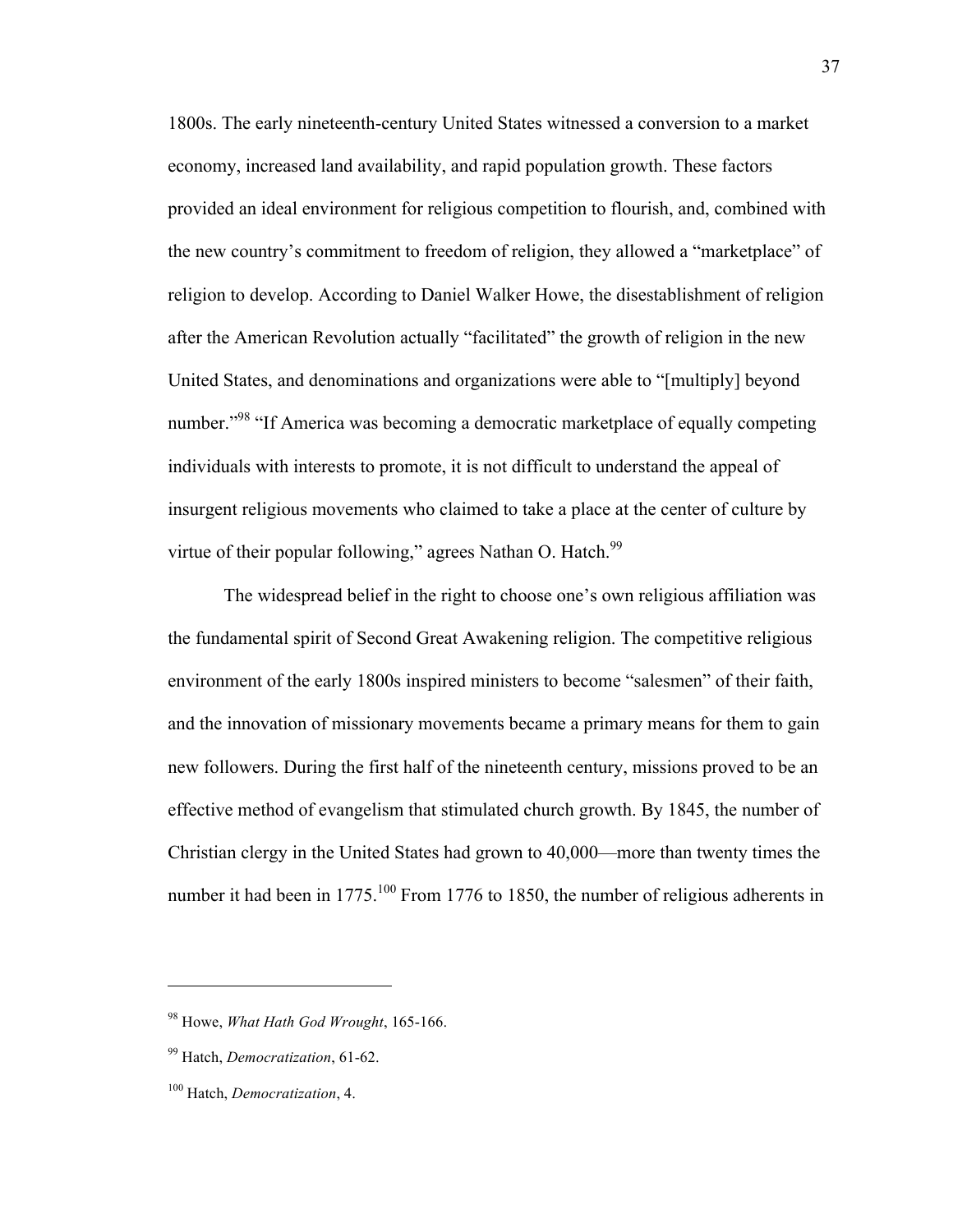America rose from 17 percent of the country's population to 37 percent.<sup>101</sup>

### **The Birth of Missions**

Although many local and denominational missionary societies formed during the early nineteenth century, the more collective efforts that arose later had a greater impact on the mission movement in the United States. The American Board of Commissioners for Foreign Missions (ABCFM), established in 1812, was comprised mainly of Congregational and Presbyterian members and supported mission endeavors by those denominations. A focus on home missions followed the formation of foreign mission organizations. The American Home Missionary Society, also formed by Congregationalists and Presbyterians in 1826, sent missionaries from New England to what was then the western frontier.<sup>102</sup> Mission organizations as well as other types of voluntary societies became common features of American religion during the era of the Second Great Awakening. The American Sunday School Union, for example, formed in 1824, with the American Tract Society following in 1825.<sup>103</sup> Neither of these societies had a denominational affiliation, but members of various denominations joined these efforts as well as denomination-specific organizations that were formed for the purpose of spreading the gospel.

Baptists in the United States began to form local missionary societies as early as 1800.<sup>104</sup> The first effort of Baptists to establish a collective missionary program occurred

<sup>101</sup> Finke and Stark, *Churching*, 22.

<sup>102</sup> Colin Brummitt Goodykoontz, *Home Missions on the American Frontier: With Particular Reference to the American Home Missionary Society* (Caldwell, Idaho: The Caxton Printers, Ltd., 1939), 7.

<sup>103</sup> Posey, *Religious Strife*, 16.

<sup>104</sup> Goodykoontz, *Home Missions*, 152-153.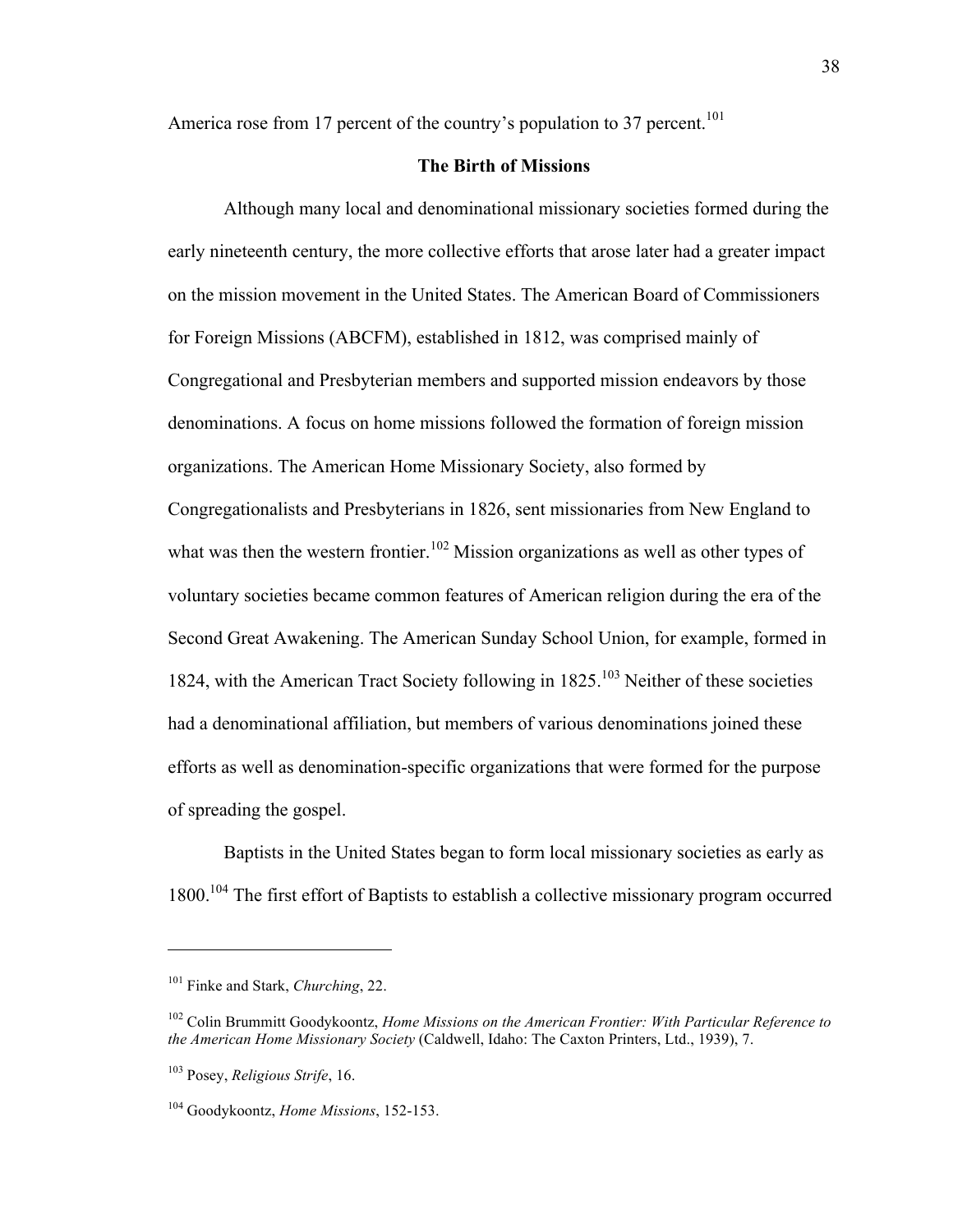on May 18, 1814, when the "General Missionary Convention of the Baptist Denomination in the United States for Foreign Missions" (often referred to more simply as the Baptist Board of Foreign Missions) formed in Philadelphia.<sup>105</sup> An organization for home missions, the American Baptist Home Mission Society, followed in 1832. Before 1814, according to David Benedict, American Baptists' involvement in organized missions had consisted of "a few small societies for domestic missions," which dispatched missionaries to "destitute regions"—those areas that had no permanent or regular preachers.<sup>106</sup>

With the establishment of mission organizations, "two streams" of missionaries that affected Baptists came to the western frontier throughout the 1820s: those from Baptist-affiliated societies, and those from other New England voluntary societies.<sup>107</sup> Leaders of these mission societies tended to be northerners, a fact that caused contention between frontiersmen and eastern missionaries who often, as Bertram Wyatt-Brown observed, "could not hide their contempt for the ignorance, provincialism, backwardness, and presumed irreligion of the native whites."<sup>108</sup> The opposition that they encountered, however, did not discourage missionaries or their sponsoring organizations to cease mission efforts either abroad or at home. Instead, the popularity of mission societies in the United States boomed during the 1820s and 1830s.

<sup>105</sup> Mathis, *Making*, 55.

<sup>106</sup> Benedict, *Fifty Years*, 22-23.

<sup>107</sup> Mathis, *Making*, 65.

<sup>&</sup>lt;sup>108</sup> Wyatt-Brown, "The Antimission Movement," 517.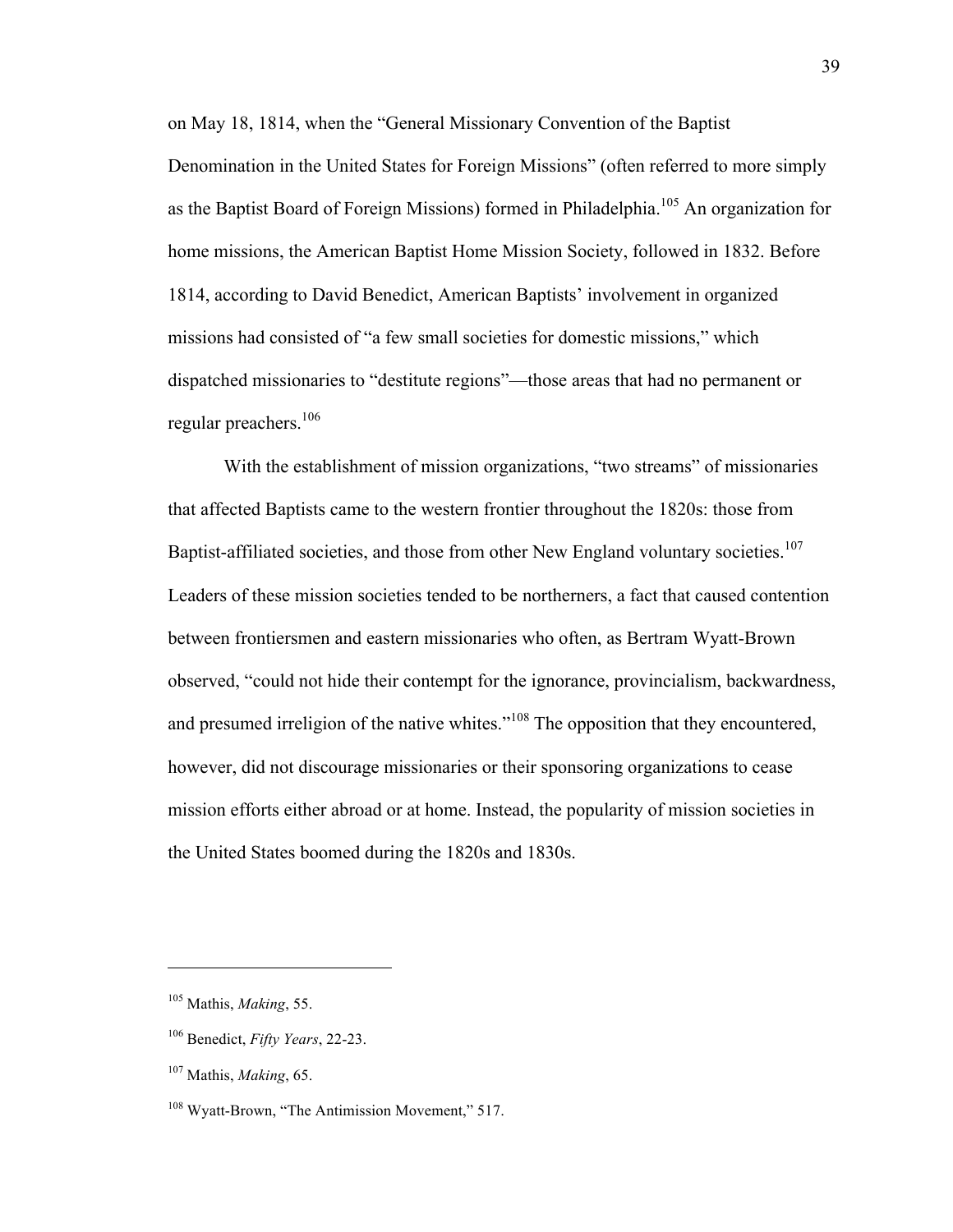### **Religious Changes Resulting from the Second Great Awakening**

Millennial ideology was a significant factor that stimulated the growth of the mission movement. Many evangelical Protestants in the early 1800s desired to hasten Christ's return to earth. Two different millennial interpretations were common during this period. Postmillennialists, who believed that Christ would return at the end of a thousand years of peace, viewed the millennium "as the climax and goal of human progress, with human effort contributing to the realization of God's providential design." Premillennialists, on the other hand, believed that Christ's return would initiate the millennium, and depended on "divine intervention for deliverance." While antimissionists tended to be premillennialists like their Puritan forebears, it was postmillennialism that particularly thrived in the early 1800s. According to Howe, this view was strengthened by the nineteenth century's "material improvements, political democratization, and moral reform [which] all provided encouraging signs that history was moving in the right direction, as did the spread of Christianity to the four corners of the globe."<sup>109</sup>

Since most Protestants adopted the ideology of postmillennialism, they believed in the necessity of a widespread missionary movement. Anti-mission Baptists viewed this idea as antithetical to the tenets of Calvinism. The millennialism that emphasized missions as a way to win converts and hasten Christ's return, James Mathis argued, "replaced an older Calvinist orthodoxy with…[a] theology which emphasized human instrumentality over divine power in salvation."<sup>110</sup> Whereas Calvinists believed that

<sup>109</sup> Howe, *What Hath God Wrought*, 285-286.

<sup>110</sup> Mathis, *Making*, 39.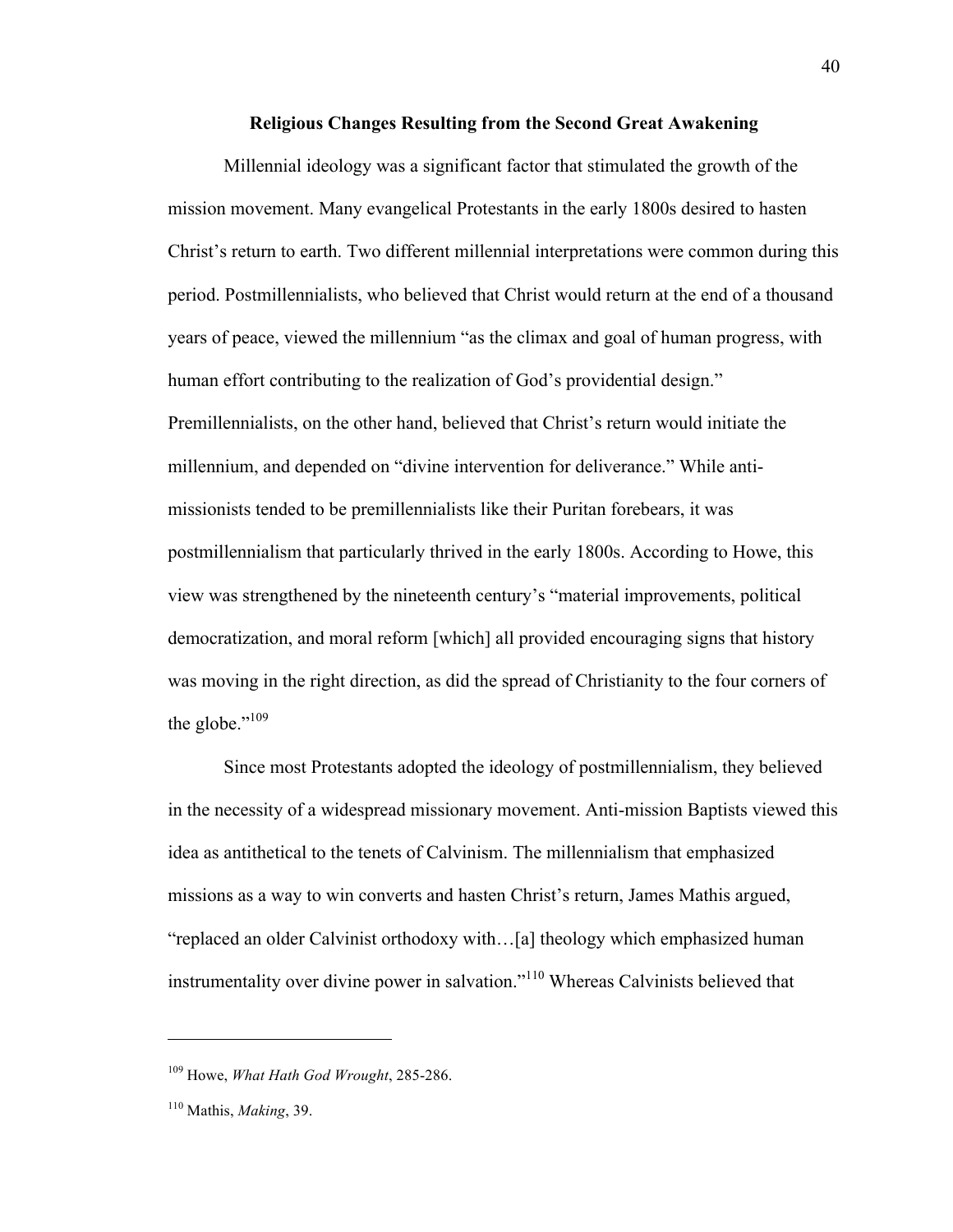God's grace alone granted salvation, proponents of missions proclaimed that human effort was necessary to spread salvation throughout the world by disseminating the message of Christianity.

Anti-mission Baptists saw additional threats in the means of evangelism that accompanied the spread of postmillennialism. The emphasis on missions encouraged ministerial education and Sunday schools as ways to advance evangelism, which, in the eyes of anti-missionists, seemed to go against the doctrine of *sola scriptura*. Baptists believed that individuals could read and understand the Bible without clerical interpretation, and most initially rejected the idea of theological education, although such education has since become the standard among most present-day Baptists. Since antimissionists were particularly anti-institution, they saw no need for ministers to be educated at specialized institutions, or for children to be instructed in religious matters by teachers other than their own parents. Moreover, the mission system required vast financial resources to keep it afloat. Mission societies often requested money from individual churches in order to sustain their mission efforts and the missionaries that they supported. To anti-mission Baptists, mission societies were not only unnecessary innovations, but also represented an imposition of power over individuals' religious beliefs and the autonomy of local churches. National societies' entreating of money from individuals and churches, as well as their encouragement of theological education, seemed to reveal their underlying aspirations toward hierarchy and bureaucracy.

### **Effects of Nineteenth-Century Missions**

In measuring the effects of the Second Great Awakening, William Warren Sweet noted that the frontier states particularly were affected by the new acceptance of formerly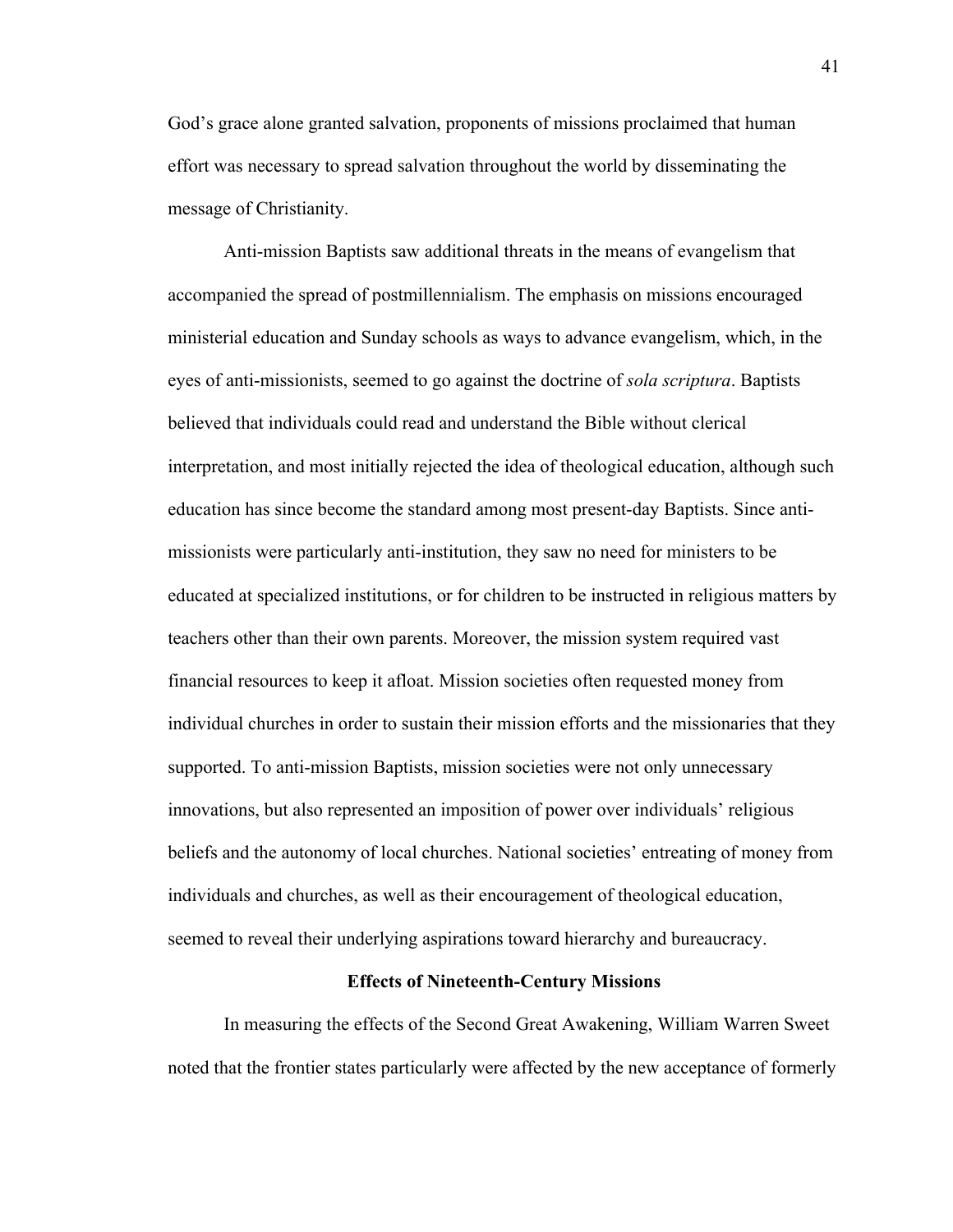dissenting denominations. Two such denominations, Methodists and Baptists, competed for the greatest numbers of adherents in the early west. From 1800 to 1803 in Kentucky, for example, Baptists and Methodists both gained over ten thousand members. By 1820, "the Methodists and Baptists had about 21,000 members each in the state of Kentucky…while all other religious organizations combined had less than 1,000 members." Sweet surmised that "These proportions [held]…for most of the frontier communities at this period."<sup>111</sup> The mission effort provided the most significant contribution to the growth of the Methodist and Baptist denominations.

Preoccupied by their fervor for missions, Hatch argued in *The Democratization of American Christianity*, many "Americans found it difficult to realize…that a commitment to private judgment could drive people apart, even as it raised beyond measure their hopes for unity."<sup>112</sup> Baptists were indeed driven apart over the issue of evangelism. As a whole, Baptists welcomed missions as a beneficial means for promoting the spread of the gospel and, consequently, the growth of their denomination. Many of the religious innovations brought about by the Second Great Awakening, however, challenged Baptists' core beliefs and practices. While most Baptists found themselves able to reconcile missions with their commitment to the fundamental doctrines of religious liberty, egalitarianism, and even predestination, a significant number of Baptists reacted negatively to such religious change.

The Baptists who objected to nineteenth-century religious innovations viewed the formation of mission organizations as religious bureaucratization, which threatened to

<sup>111</sup> William Warren Sweet, "The Churches as Moral Courts of the Frontier," *Church History*, Vol. 2, No. 1 (March 1933): 3-21, 10-11, http://www.jstor.org/pss/3691954 (accessed February 19, 2012).

<sup>112</sup> Hatch, *Democratization*, 81.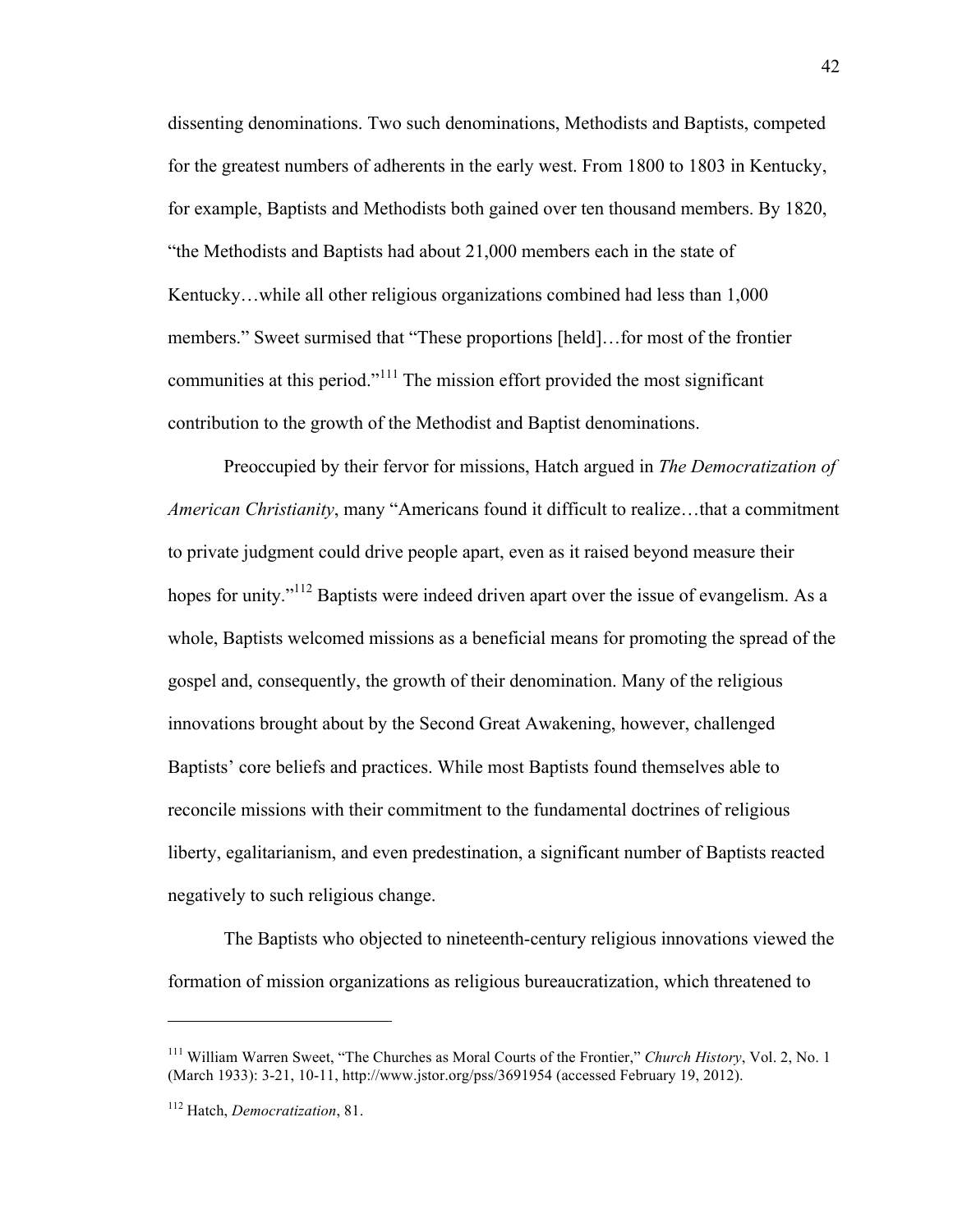undermine the autonomy of local churches, impose a religious hierarchy, and lead Baptists astray from their Calvinist foundations. As Charles Grandison Finney, one of the best-known evangelists of the Second Great Awakening, claimed, "A revival of religion is not a miracle…[but] a result of the right use of the constituted means."<sup>113</sup> This mentality was a direct threat to the belief in predestination, which anti-missionists held as sacred truth. While anti-mission Baptists were not opposed to preaching the gospel in order to provide spiritual sustenance to the elect, they fought vehemently against organizations and societies that promoted evangelism and elicited conversions that they believed to be false. As they made clear in their own expressions of opposition, antimissionists' resistance to the modern mission movement stemmed from their understanding of Baptist history, and from their staunch commitment to what they believed was "pure" Baptist doctrine.

<sup>113</sup> Quoted in Howe, *What Hath God Wrought*, 171.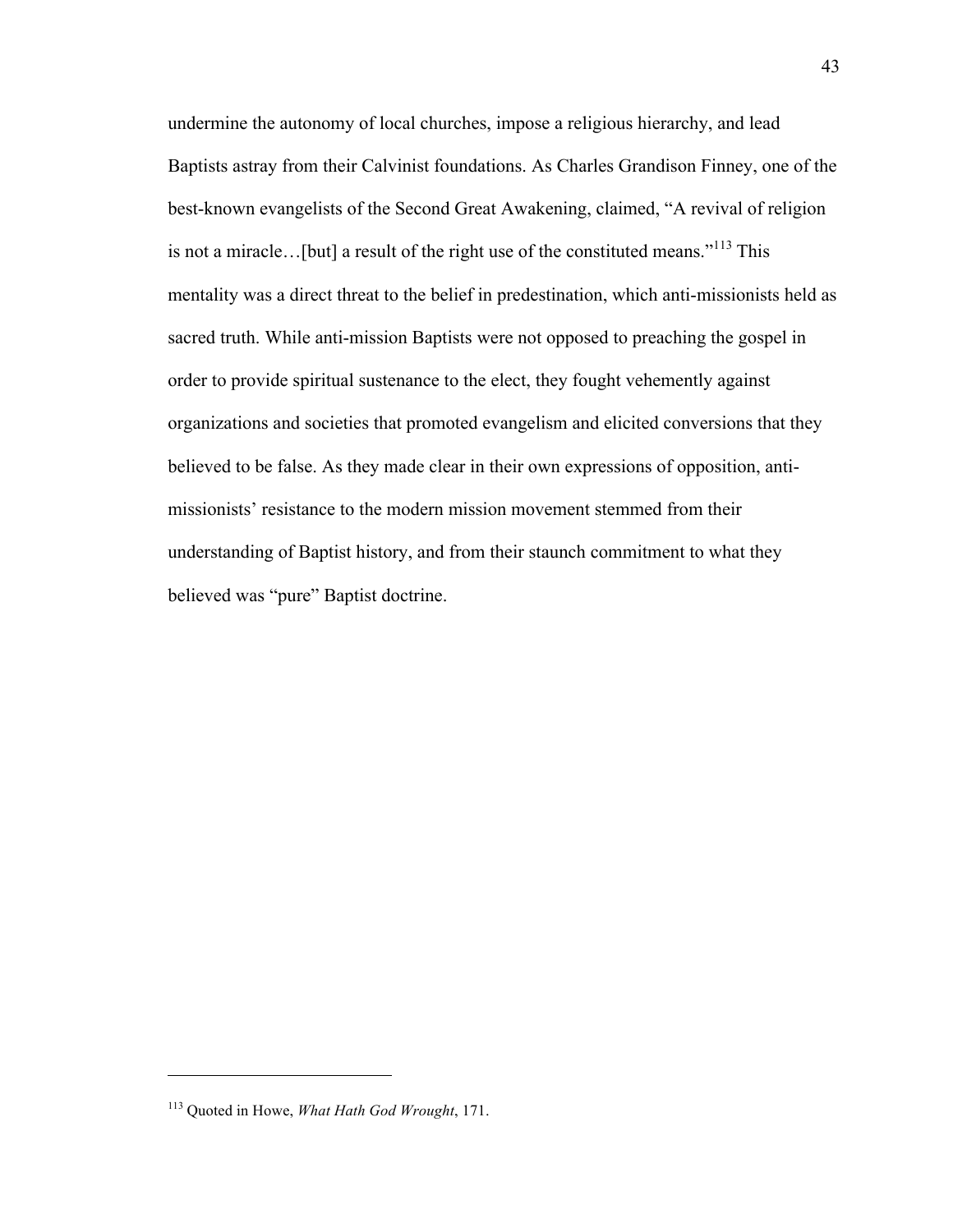#### CHAPTER FIVE: THE ANTI-MISSION RESPONSE

Anti-mission Baptists certainly disagreed with the formation of the ABCFM and other denominational mission organizations started at the turn of the nineteenth century. Their opposition became more fervent, however, as other Baptists began to join such societies and even create their own. In particular, the formation of the Baptist Board of Foreign Missions in 1814 triggered intense antagonism among Baptists. By 1820, antimissionists had begun to unite behind impassioned figures like John Taylor, Daniel Parker, and other individual ministers who preached fiery sermons, published rancorous essays, and printed numerous periodicals condemning the religious innovations of the nineteenth century. Three chief arguments against missions pervade anti-missionist literature. First, anti-mission Baptists resisted the creation of organizations because they were "worldly" and threatened religious liberty. Second, many Baptists disagreed with the emphasis on theological education—both seminaries and Sunday schools—that accompanied the growth of the mission movement. They believed that such education was not only unnecessary, but also that it was not designed by God. Third, antimissionists opposed the basic religious doctrine of the missionaries, who they believed distorted scripture and preoccupied themselves with the things of the world. All of the anti-missionists' opposing arguments can be traced to their doctrinal commitments and their perception of Baptist history.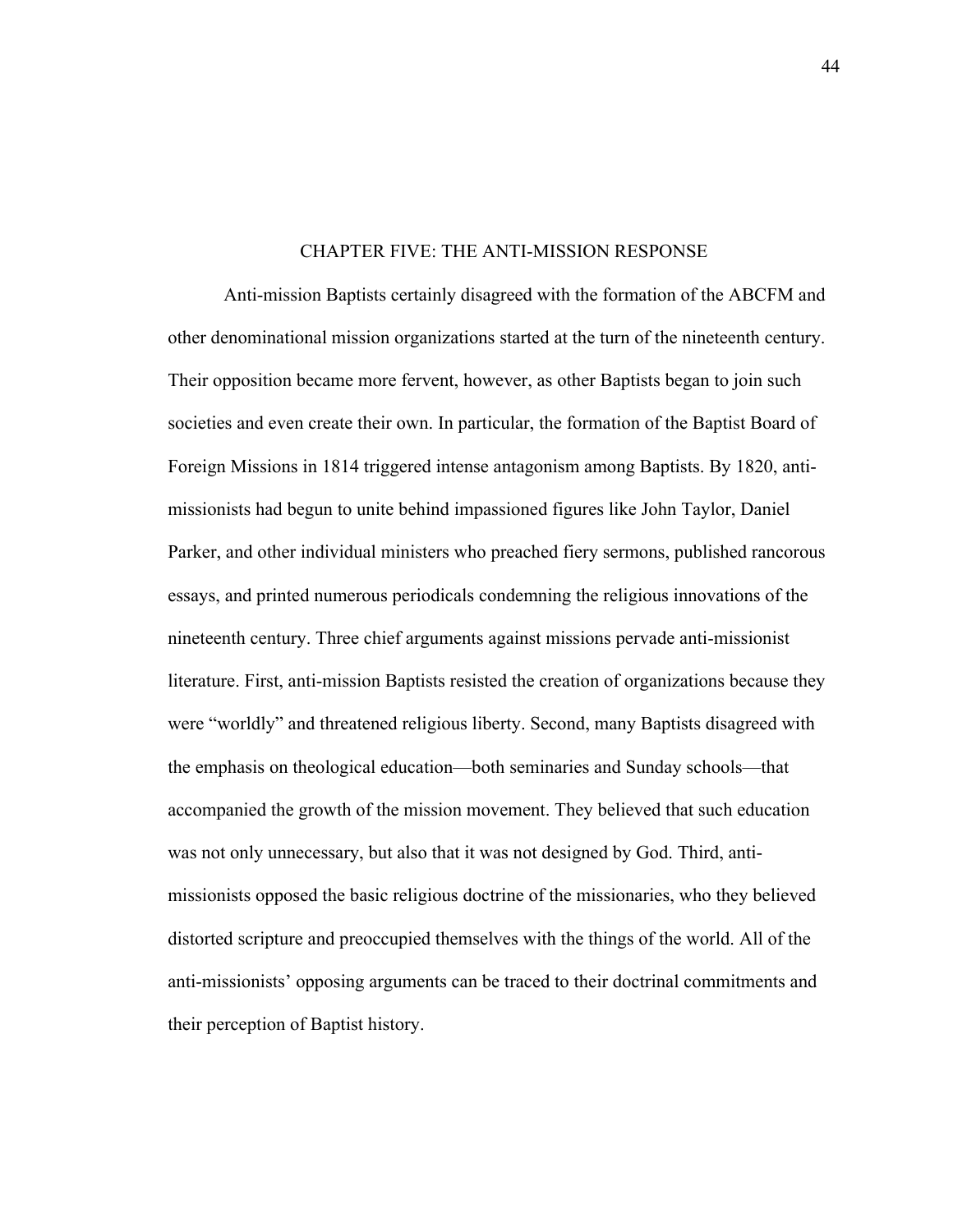# **Opposition to Mission Organizations**

One of anti-missionists' greatest objections to the modern mission movement stemmed from missionaries' insistence that the spreading of the gospel required the formation of societies and other voluntary or benevolent organizations. Anti-missionists did not necessarily oppose the preaching of the gospel, as long as it occurred in line with their views of Baptist doctrine. Rather, they disagreed with the structure of mission organizations and the means that these organizations employed in order to evangelize. The itinerant minister and fierce anti-missionist John Taylor, for example, actually believed that "preaching the gospel to the unsaved was necessary and useful." Despite his support for preaching, however, he did not approve of the "structure" that Baptists employed in their missionary organizations.<sup>114</sup> As the number and membership of mission societies boomed during the early 1800s, opposing Baptists quickly pointed out that no warrant for such organizations existed in the Bible. Therefore, claimed antimissionists, they were secular institutions and should not be supported by faithful Christians. This perceived "worldliness" of missionary societies, and their reliance upon money to sustain them, was a chief reason behind anti-missionists' opposition. Antimission Baptists, like many other Christians, believed that it was God's will for Christians to be "in the world... [while] not being of the world."<sup>115</sup>

Much of the earliest anti-mission literature was intended to argue that mission boards and societies were unbiblical and therefore harmful. As far as anti-missionists

<sup>114</sup> Quoted in Chester Raymond Young, ed., *Baptists on the American Frontier: A History of Ten Baptist Churches of Which the Author Has Been Alternately a Member* (Macon, Georgia: Mercer University Press, 1995), 61.

<sup>115</sup> Daniel Parker, et al., *The Authors' Defence by Explanations and Matters of Fact: Remarks on Church Discipline and Reflections on the Church of Christ, with the Utility and Benefits of Associations* (Vincennes, Indiana: E. Stout, 1824), 19.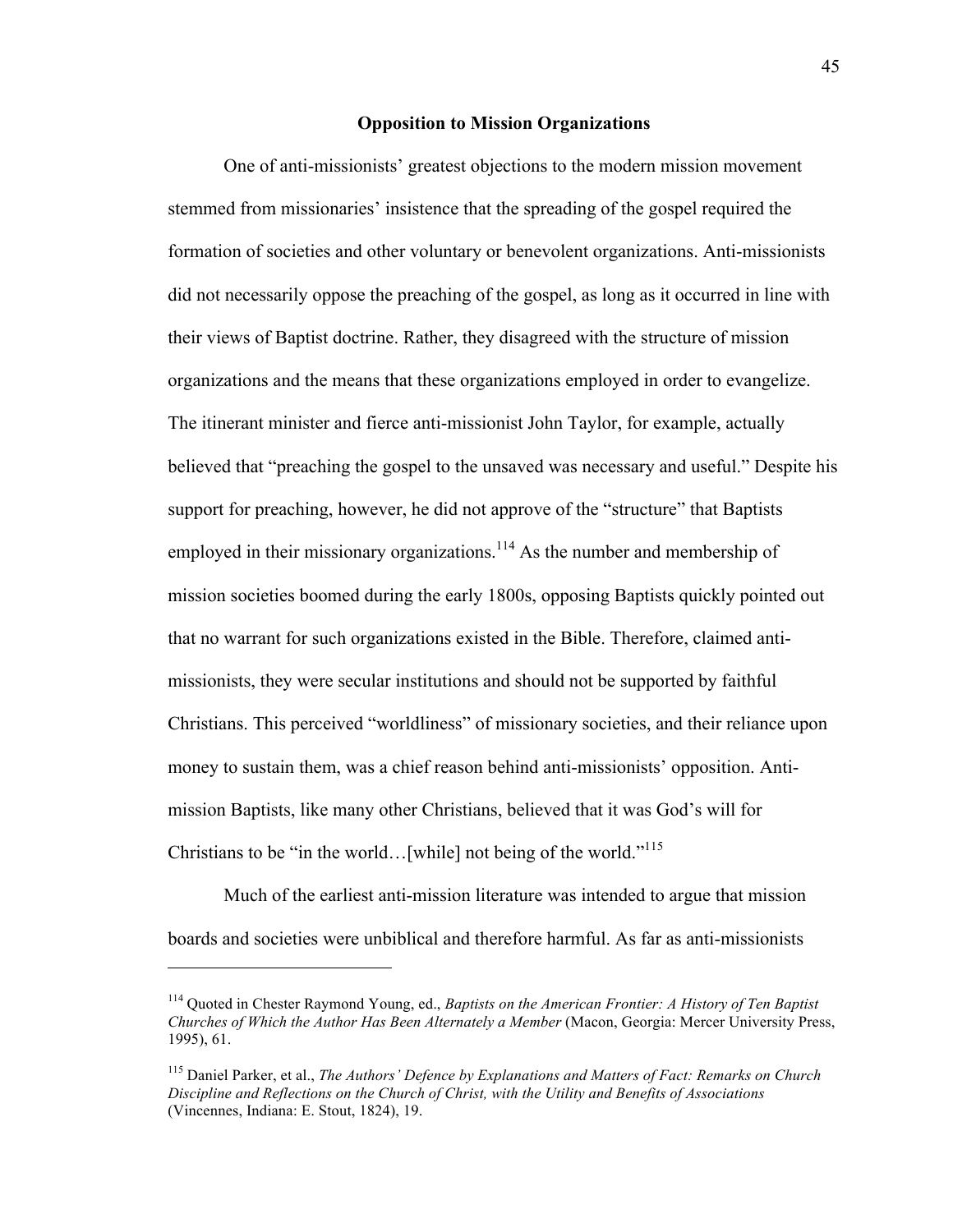were concerned, "the gospel ha[d] been conducted, directed and supported for nearly eighteen hundred years without such a plan as the [Baptist] Board ha[d] prescribed."<sup>116</sup> In his 1819 treatise *Thoughts on Missions*, John Taylor labeled "*Missionary Boards, Conventions, Societies, and Theological Schools*" as "deadly evil[s]." These innovations threatened Baptists, according to Taylor, because they originated not from a biblical example, but rather from acts of men. In Taylor's view, missionaries cared only about "self aggrandizement, and getting money." This made their efforts contrary to God's plan—and, therefore, correct Baptist doctrine.117 To anti-missionists, it was "mortifying" that those who called themselves Baptists would deign to "mingle with the Methodist the world, or anything that [was] calculated to make them conspicuous, and popular."<sup>118</sup>

Like Taylor, anti-mission leader Daniel Parker also argued that evangelization and religious education should occur without "mingl[ing] matters of religion with the things of this world."119 In 1820, echoing Taylor's *Thoughts on Missions*, Parker condemned the "mission system" as a "moral evil" contrary to Baptist doctrine.<sup>120</sup> He claimed that the arguments supporting missions were "drawn [more] from the wisdom of the world, than the authority of the bible," and that the biblical references cited by missionaries gave "more to answer the plan of man's invention, than give the true

<sup>116</sup> Daniel Parker, *A Public Address to the Baptist Society, and Friends of Religion in General, on the Principle and Practice of the Baptist Board of Foreign Missions for the United States of America* (Vincennes, Indiana: Stout & Osborn, 1820), 32-33.

<sup>117</sup> John Taylor, *Thoughts on Missions* (Frankfort, Kentucky: 1819). Publisher unknown. No pagination.

<sup>118</sup> Gilbert Beebe, ed., *Signs of the Times,* Vol. 1, No. 8 (March 13, 1833) (New Vernon, New York).

<sup>119</sup> Parker, *A Public Address*, 9.

<sup>120</sup> Parker, *A Public Address*, 37.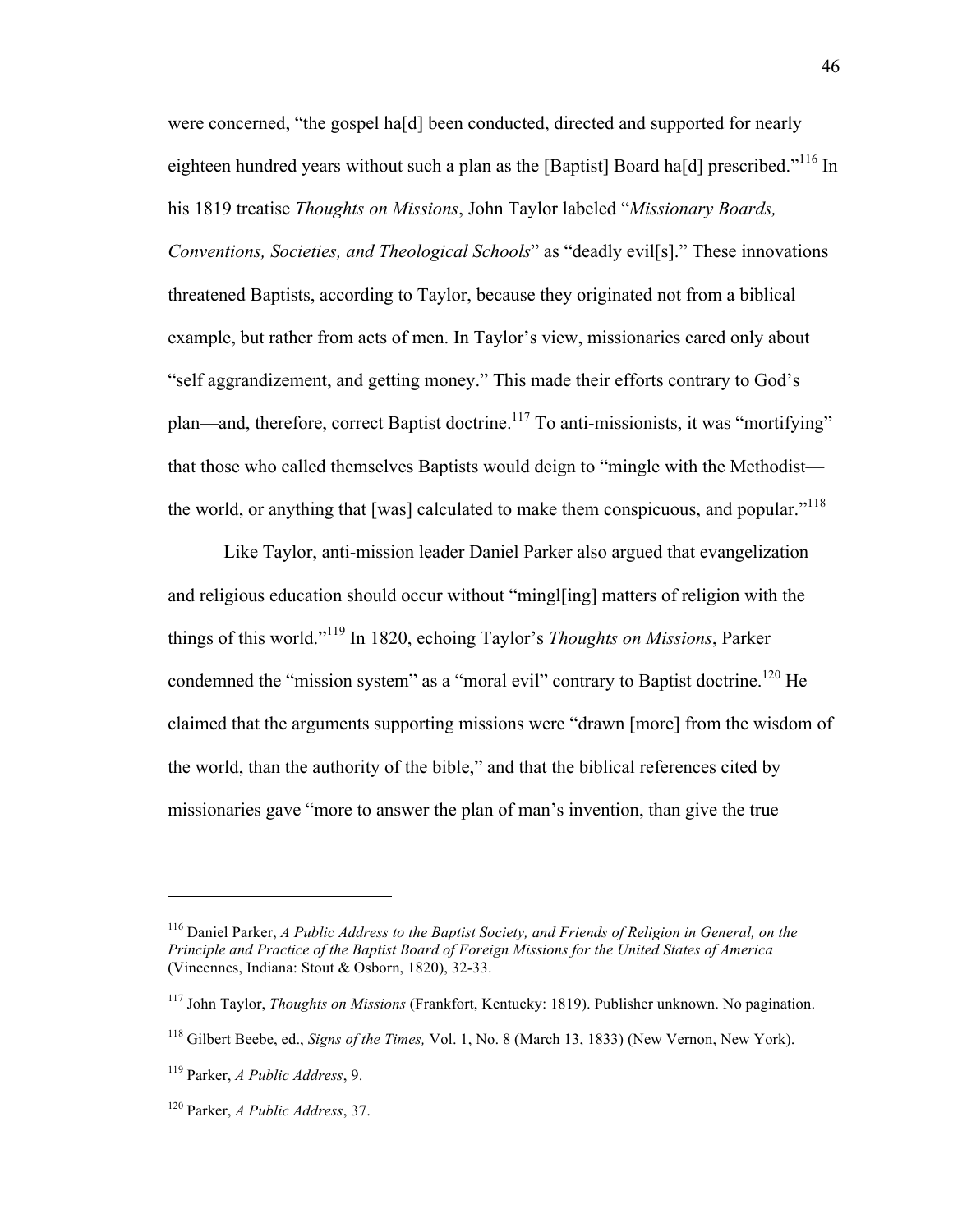meaning of God's word."121 Joshua Lawrence, an anti-mission Baptist minister, also maintained that missionaries themselves—not God—were the "inventors" of Bible and tract societies, as well as Sunday schools.<sup>122</sup> Lawrence repeatedly referred to missionaries as "priests" and "craftsmen," and associated the modern missionary movement with the efforts of Catholics, who established a "Congregation for Propagation of the Faith" in the seventeenth century.<sup>123</sup> When Baptists started to organize mission activity in England, Lawrence claimed, they began to "hatch this missionary egg, which has since filled the States with a peace-disturbing brood of crafts, without thus saith the Lord for their proceeding."<sup>124</sup>

The consequences of following a worldly approach to religion as opposed to God's plan, asserted anti-missionists, were greed and corruption. To anti-mission Baptists, missionaries appeared to believe that "It [was] more blessed to receive than to give," rather than the opposite proverb found in the Bible.<sup>125</sup> John Taylor worried that the money and power that missionaries accumulated through organizational support would ultimately become corrupting influences. As support for this argument, Taylor claimed that medieval Catholic priests had been corrupted by the money and power given to them

<sup>121</sup> Parker, *A Public Address*, 3.

<sup>122</sup> Joshua Lawrence, *A Patriotic Discourse Delivered by the Late Elder Joshua Lawrence at the Old Church in Tarborough, North Carolina, on Sunday the 4th of July, 1830* (Reprint, Carthage, Illinois: The Primitive Baptist Library, [196-?]), 33.

<sup>123</sup> Lawrence, *Patriotic Discourse*, 24.

<sup>124</sup> Lawrence, *Patriotic Discourse*, 27.

<sup>125</sup> Alexander Campbell, ed., *The Christian Baptist, Published Monthly*, Vol. I (1827), Buffaloe Brooke County, VA: Printed and Published by A. Campbell at the Buffaloe Printing-Office (Reprint, Nashville: Gospel Advocate Company, 1955), 221.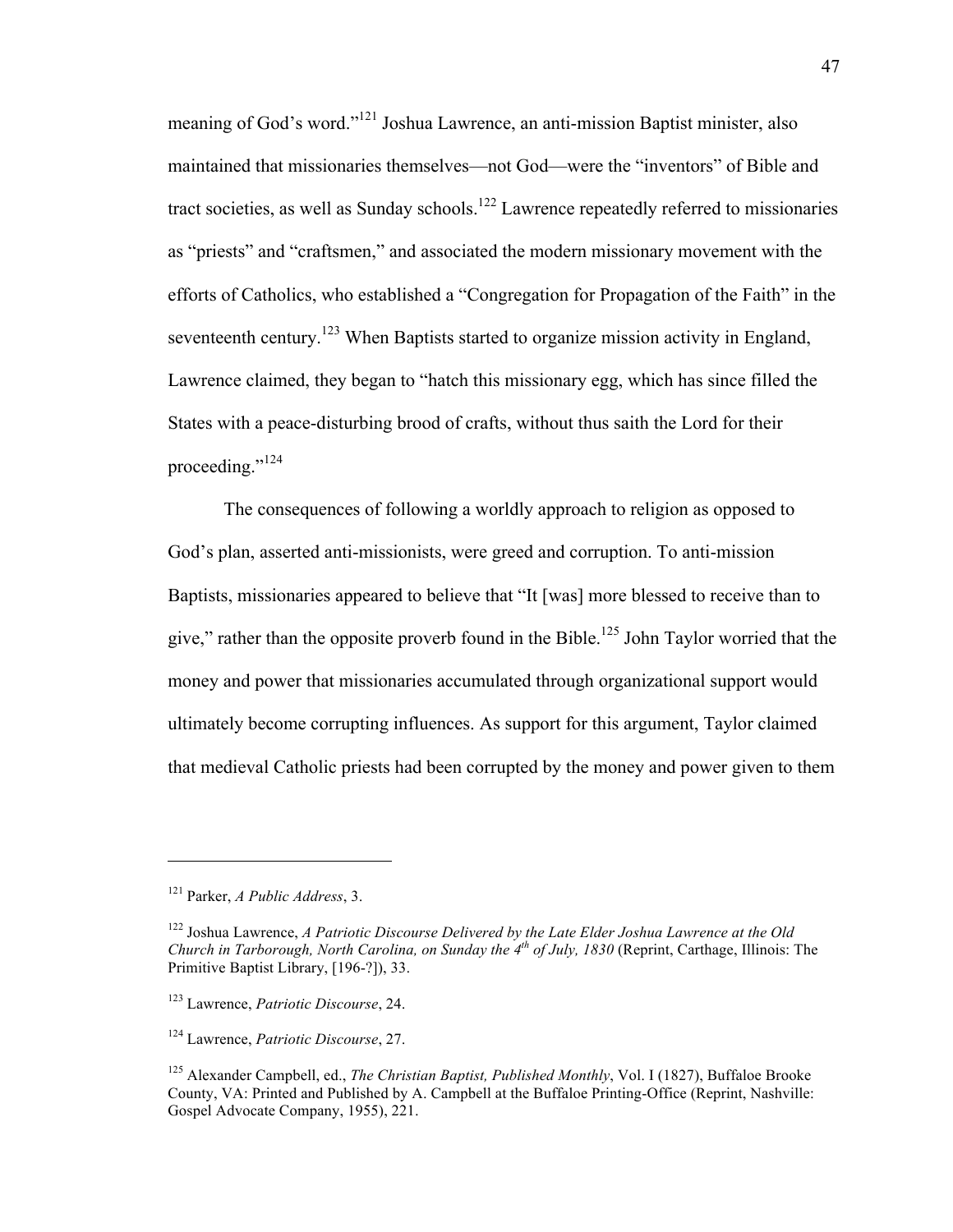by the church hierarchy.<sup>126</sup> Other Baptists eagerly agreed with Taylor. Rudolph Rorer, a reader of *The Primitive Baptist*, wrote to the periodical in 1836 to express his concern that missions had "their foundation on money" and therefore were evil, since, according to the Bible, "money is the root of all evil."<sup>127</sup> In order to obtain money, missionaries employed "artful measures…disgustful to common modesty," such as forming bureaucratic organizations with ever-increasing levels of hierarchy. John Taylor complained:

They begin with missionary societies; then they create a great board of different officers, and then select the most vigorous and artful agent they can find, to create more societies of different grades, as Female Societies, Cent Societies, Mite Societies, Children Societies, and even Negro Societies, both free and bond; besides the sale of books of various kinds, and in some instances the sale of images.<sup>128</sup>

Missionaries' tactic of selling items to make money frequently made them targets of criticism. Baptist minister James Osbourn criticized their "*gipsey-like* mode of dragging a few dollars, or a few cents, or a finger ring, or a necklace, or pen knives, bodkins, thimbles, &c. from simple-hearted men, women, boys and girls."129 Joshua Lawrence objected that, rather than merely giving Bibles to the heathen, missionaries sold the Bibles "at any price they [could] get."130 In *Thoughts on Missions*, John Taylor related an anecdote told by a well-known Baptist missionary, Luther Rice, in which a poor widow,

<sup>126</sup> John Taylor, *Thoughts on Missions,* n.p.

<sup>127</sup> Mark Bennett, ed., "Missionary Spirit," *The Primitive Baptist,* Vol. 1 No. 20 (October 22, 1836).

<sup>128</sup> John Taylor, *Thoughts on Missions,* n.p.

<sup>&</sup>lt;sup>129</sup> James Osbourn, *The Voice of Truth from the Far West; or Serious Reflections on the Present Corrupt Missionary Doings in the Great Valley of Mississippi* (Indiana: Ezekiel Saunders, Jeremiah Cash and Others, 1838), 55.

<sup>130</sup> Lawrence, *Patriotic Discourse*, 33.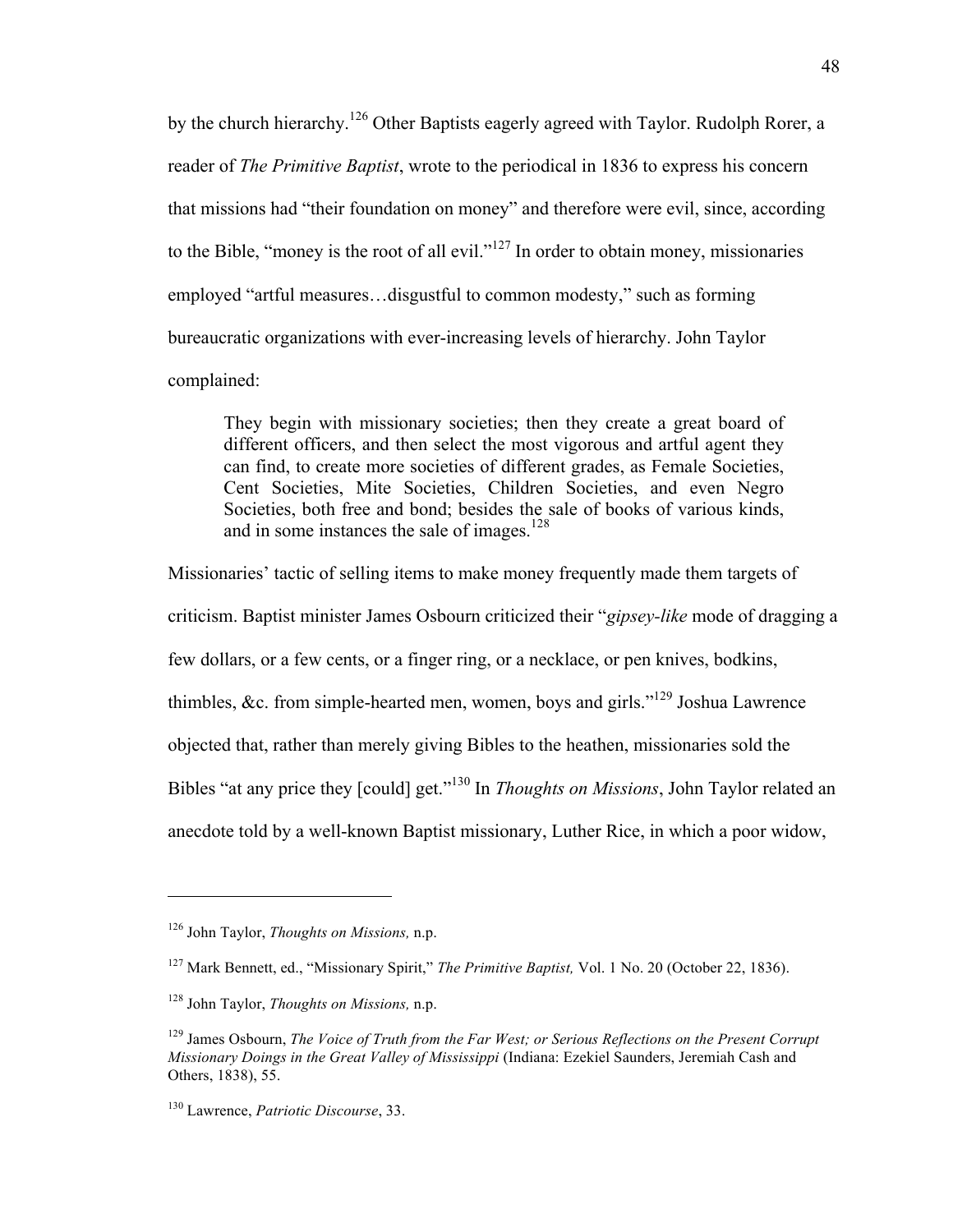after hearing missionaries' pleas for help, desired to help "the poor Hindoos" by praying for their salvation. According to Taylor, Rice told the widow "that she must not do it, till she first paid some money." Though she was unable to give more than twenty-five cents, she gave up the sum cheerfully, and was subsequently delighted that she now had "the liberty to pray for the poor heathen."<sup>131</sup> Telling people that they were unworthy to pray until they had given money to missions disgusted the anti-missionists, for it "[made] merchandise of the gospel, by offering their services in the market to the highest bidder."<sup>132</sup> This tactic, complained anti-missionists, allowed "poor, starving children" to be "swindled out of their last half-penny" for a cause that God himself did not support.<sup>133</sup>

Mission organizations' need for money to operate offended anti-mission Baptists because it differed from the example given in the Bible of how preachers of the gospel should make their living. "How very different are the characters of those men from the ancient Missionaries of the cross of Christ…who preached without pay," John Taylor lamented. He noted that, upon becoming a frontier minister, he expected to live in a difficult financial situation. He graciously took what little church members could afford to give him, which tended to be food and other provisions rather than money. Taylor's total payment, he claimed, "never amounted to fifty dollars per year, exclusive of the food myself and horse lived one [*sic*], and my own food scarcely safe from putrefaction

<sup>131</sup> John Taylor, *Thoughts on Missions,* n.p.

<sup>132</sup> Gilbert Beebe, ed., *A Compilation of Editorial Articles, Copied from the "Signs of the Times," Embracing a Period of Forty-Two Years; in which is Reflected the Doctrine and Order of the Old School, or Primitive Baptists*, Vol. II (Middletown, Orange County, New York: Re-Published by Benton L. Beebe, 1874), 630.

<sup>133</sup> Beebe, ed., *Editorial Articles*, Vol. II, 273.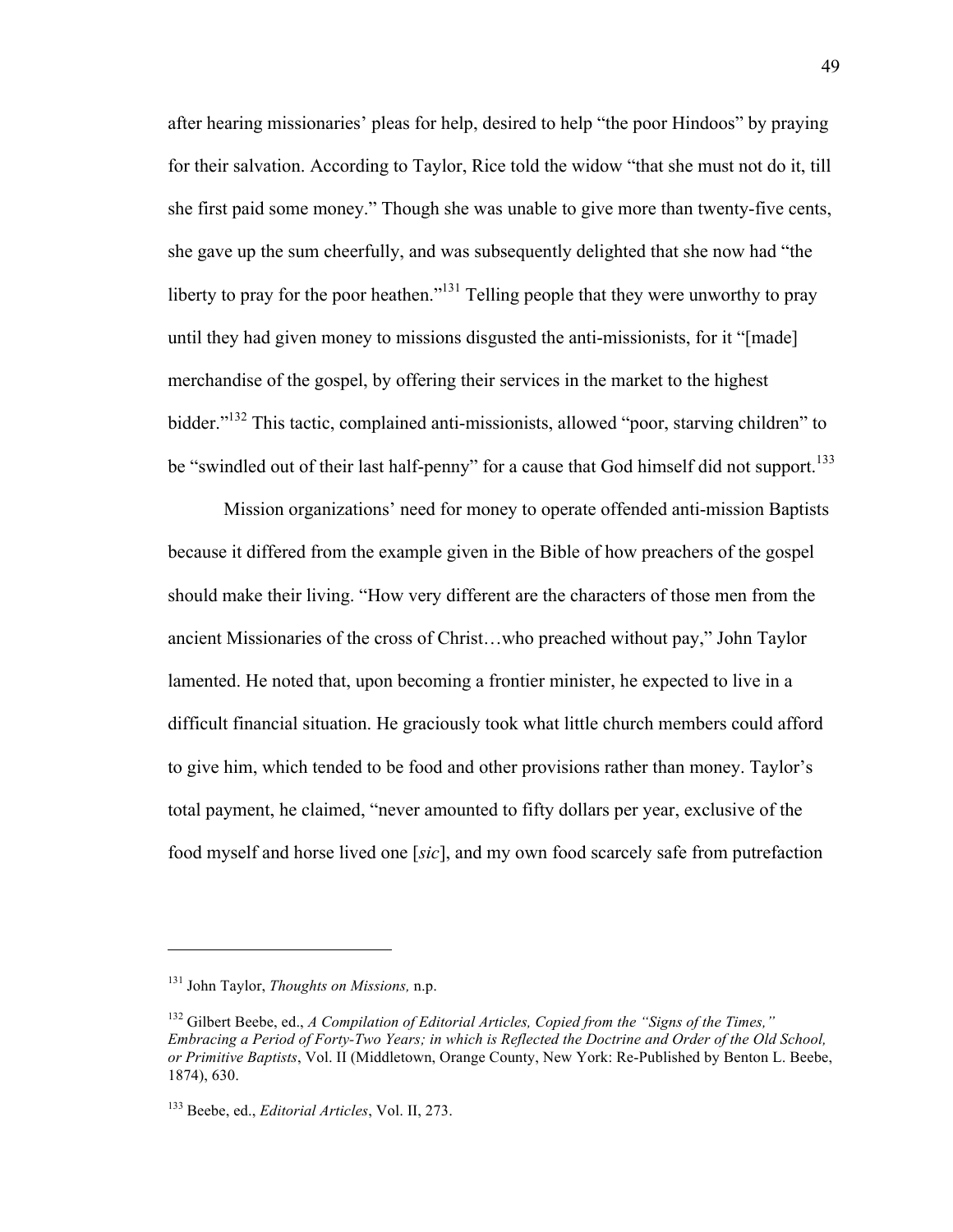from want of salt."<sup>134</sup> Daniel Parker, too, claimed that he thought payment in food and other goods was more useful than money, as one's "family cannot eat money."<sup>135</sup> The preachers lauded in the Bible "had rather die" than be paid for preaching, Taylor observed, while nineteenth-century missionaries were metaphorical parasites. He compared contemporary missionaries to "horse-leech[es], ever crying, *Give, Give!!!*" in their entreaties for money to support missions. This worldly quest, however, would not endure because it was not favored by God: "It is said of the horse-leech," Taylor continued, "that it is so thirsty for blood, that when it sticks on the horse's legs, unless prevented, it will suck on till it bursts, and of course falls off and dies."136 Taylor's prediction of the inevitable demise of missions, of course, never came to pass.

Despite the monetary gains that missionary societies made with their campaigns, missionaries still grieved that the money did not go far enough, which further angered anti-missionists. Gilbert Beebe criticized Benjamin Hill, corresponding secretary of the Baptist Home Mission Society, who reportedly "wept while he wrote the lamentable tale that [the Society's] treasury was overdrawn." "These crocodile tears of Mr. Hill," Beebe wrote, "are full of deception and hypocrisy; they are only intended to work upon the weak minds of those who have money."<sup>137</sup> What was more, the "Lord's treasury never was exhausted," for "it is inexhaustible."<sup>138</sup>

<sup>134</sup> John Taylor, *Thoughts on Missions,* n.p.

<sup>135</sup> Parker, *A Public Address*, 30.

<sup>136</sup> John Taylor, *Thoughts on Missions,* n.p.

<sup>137</sup> Beebe, ed., *Editorial Articles,* Vol. II, 120.

<sup>138</sup> Beebe, ed., *Editorial Articles*, Vol. II, 563.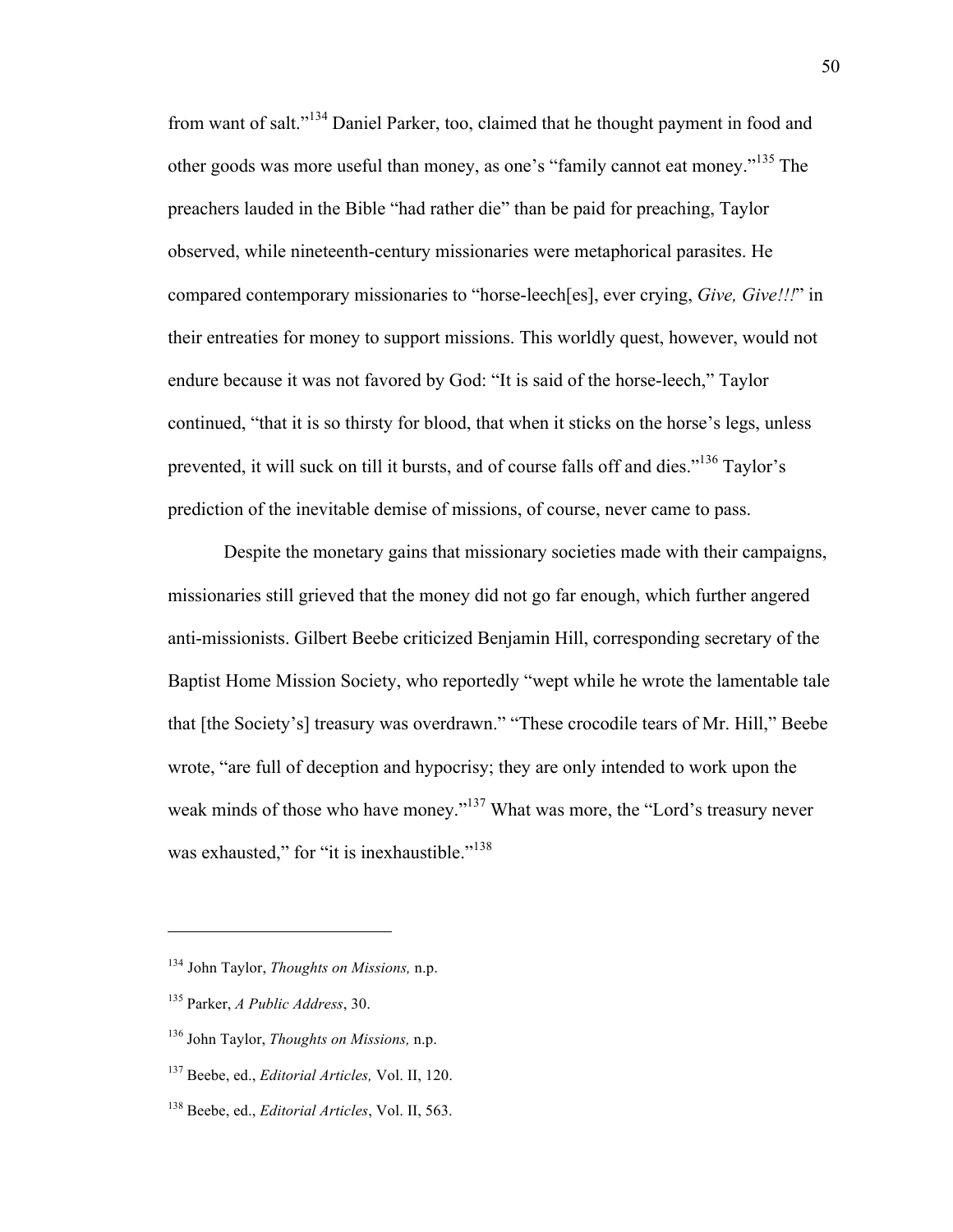To anti-mission Baptists, the missionaries' infatuation with the things of the world was evident in their church buildings and in the fact that their pastors were paid. In 1838, James Osbourn observed that "most of the Baptist chapels in the cities and large towns at the north and east, cost from ten to fifty thousand dollars each; and the preachers' wages for their services, standing at, from seven hundred to two thousand dollars per annum." He accused foreign missionaries of living in luxury, while still proclaiming that the mission endeavor lacked resources. If missionaries truly served God and cared about "the souls of heathen men and women," Osbourn wrote, "they would never suffer those Indians, Birmans, Hindoos, and others, to perish in their sins just for the want of pecuniary aid, when they themselves are indulging in sinful luxuries, parade, and gallantry."139 Daniel Parker argued that if God had intended for missionaries to do his work, "no doubt but he would provide for their support where he sent them, as he has done for his other preachers he has sent." The "kingdom of God is like a grain of Mustard seed," Parker went on, in that "if God has planted it there, it is the Lord's work to make it  $grow.^{,140}$ 

These departures of missionaries from scriptural examples seemed proof to antimissionists that the mission movement was not part of God's plan for the world. In particular, the hiring and designation of missionaries by societies was an affront to antimission Baptists' belief that ministers must be "called" by God in order to preach the gospel. "We stand opposed to the mission plan," Daniel Parker wrote,

<sup>&</sup>lt;sup>139</sup> Osbourn, *Voice of Truth*, 56. Osbourn's statistics regarding clergy salaries and building costs seem inflated, based on the fact that the average salary for a Baptist clergyman was only \$536 in 1906. See Finke and Stark, *Churching*, 184. Nevertheless, this exaggerated style was typical of anti-mission Baptists' expression of disdain for a paid clergy.

<sup>140</sup> Parker, *A Public Address*, 34.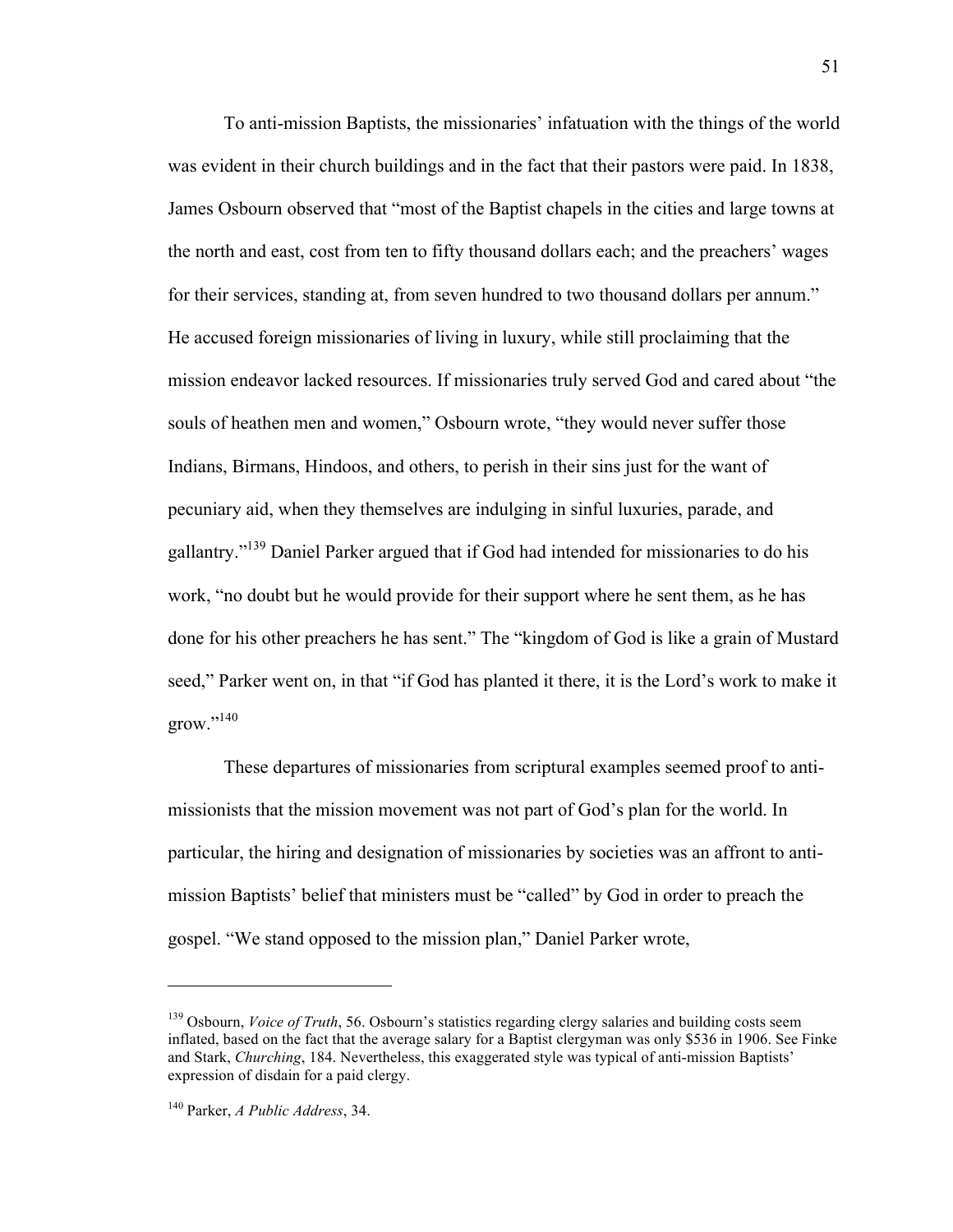in every point and part where it interferes or is connected with the ministry, either in depending on the church to give them a call, or seminaries of learning to qualify them to preach, or an established fund for the preacher to look back upon for a support, and when the board assumes authority to appoint the fields of their labor, we believe they sin in attempting a work that alone belongs to the Divine Being.<sup>141</sup>

John Taylor also argued that modern missionaries had not received God's calling to the ministry, and in his opinion they had "very moderate preaching abilities." Despite this, "the approbation of the Great Board [of Foreign Missions]" inflated their egos until they possessed the arrogance to become preachers.<sup>142</sup> Daniel Parker also argued with the Baptist Board of Foreign Missions, whose "sole purpose," he claimed, was to "give pious young men education to qualify them to preach," and thus make them servants of the Board, which aimed to "hold the government of the ministry in their own hands" rather than to do God's will.<sup>143</sup> In an 1830 editorial in the *Church Advocate*, Parker suggested that anti-mission churches create their own "articles of faith" taken from the example of the Wabash Association in Indiana. This association's statement of faith outlined its belief in the duty only of called ministers, as opposed to representatives of missionary societies, to preach the gospel. "We believe that none have a right to administer the gospel ordinances," members agreed, "but such ministers of the gospel who have received the legal authority from the laws of Zion…under and by the authority of the gospel church."<sup>144</sup>

<sup>141</sup> Parker, *A Public Address*, 8.

<sup>142</sup> John Taylor, *Thoughts on Missions,* n.p.

<sup>143</sup> Parker, *A Public Address*, 13.

<sup>144</sup> Parker, ed., "The Views of the Editor upon the Constitution of Churches," *Church Advocate*, Vol. 1 No. 11 (August 1830).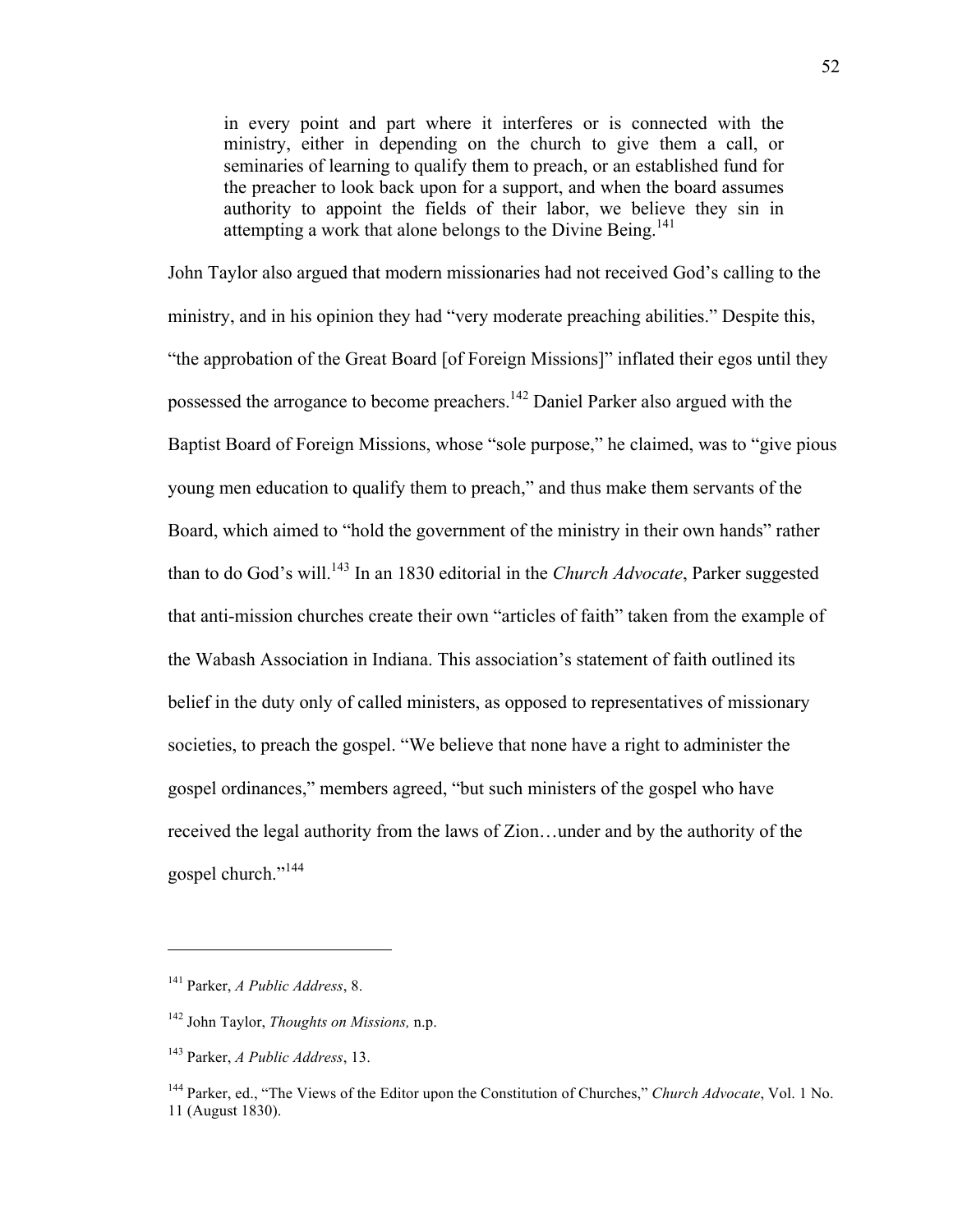Alexander Campbell (who began the anti-mission fight as a Baptist and later departed to form the Disciples of Christ sect that rejected all denominational markers) explained how preachers of the gospel should be called. The apostles in biblical times, he wrote, "were sent to all the world; but were prohibited, in the accompanying instructions, from commencing their operations, until they should be endued with a power from on high. Thus all the missionaries, sent from heaven, were authorized and empowered to confirm their doctrine with signs and wonders."<sup>145</sup> Modern missionaries, Campbell and other anti-missionists believed, lacked proof of their divine callings through appropriate "signs and wonders," and were unlike truly called ministers who found it essential to their own well-being to preach. Joshua Lawrence, writing to *The Primitive Baptist* in 1832, described missionaries with the following metaphor:

They preach like a woman who has a young child and full breast, she is under the necessity of suckling it for her own ease and not for pay. Would you not think that woman a brute, who would charge the son of her womb for sucking her breast, that the God of nature has freely bestowed and filled for the nourishment of her children? Yes, sir, such a woman is worse than the brutes—so is such a minister of God. God has filled his heart with the sincere milk of the word for his children, and I say he is worse than a brute if he don't freely give it them.

Minister and congregation alike, the author went on to say, benefitted from the minister's

duty "to suckle the children of God."146

In addition to pointing out the failure of missionary societies to adhere to

scriptural advice when assigning preachers, anti-missionists stated that mission

organizations undermined the Baptist view of the independence of local churches. A

<sup>145</sup> Campbell, ed., *The Christian Baptist*, 41.

<sup>146</sup> Joshua Lawrence, Letter to the Editor, *The Primitive Baptist,* ed. Mark Bennett, Vol. 1 No. 2 (January 23, 1836).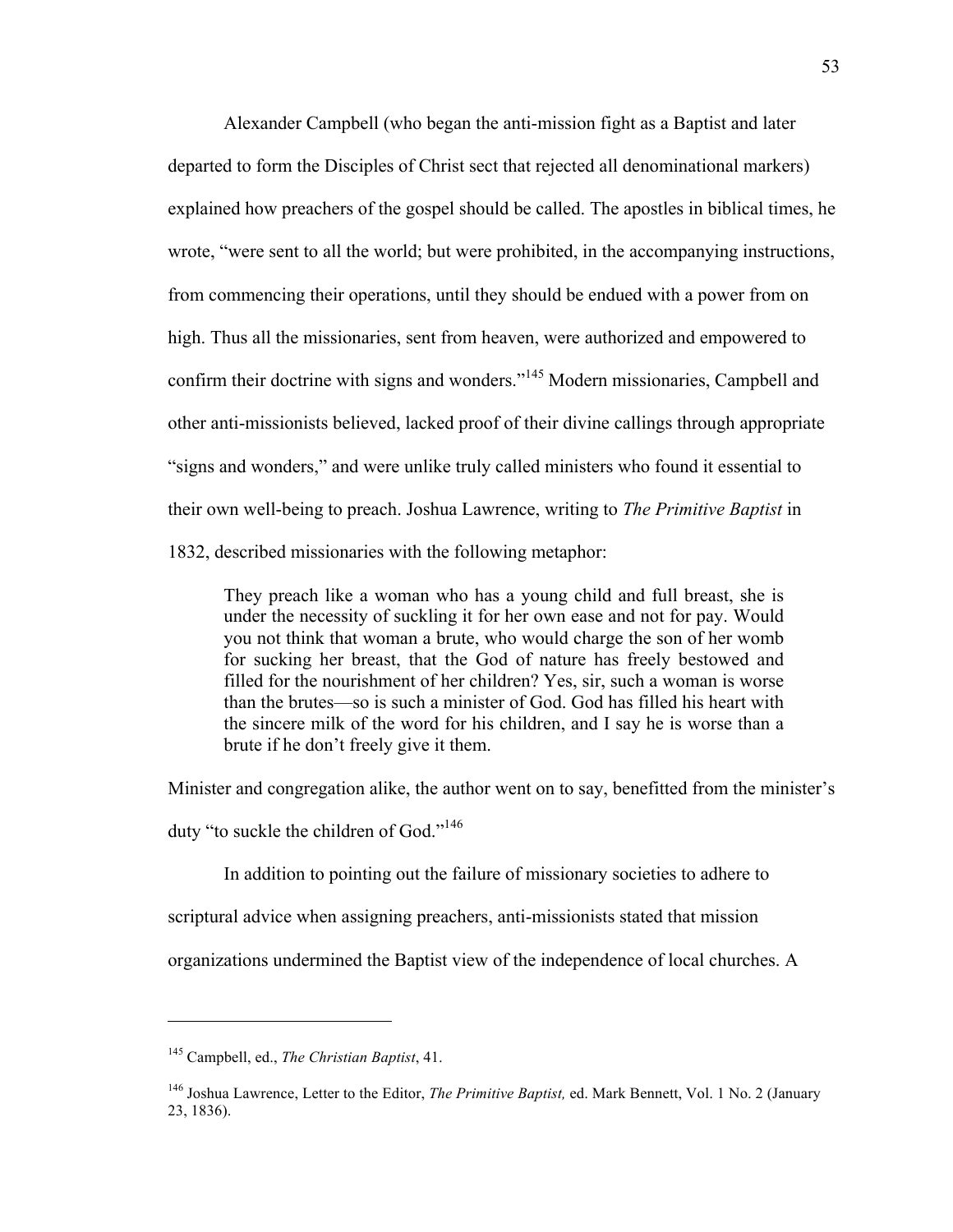Baptist church, many anti-missionists repeatedly wrote, represented "the highest ecclesiastical authority upon earth."<sup>147</sup> Daniel Parker believed that Baptist church government was "infringed on" by the power given to organizations like mission societies.<sup>148</sup> Anti-missionists "view[ed] the church [as] an assembly met together for one purpose…of worshiping God in spirit and truth." They claimed that Christ established this purpose for the church, which was outlined in the Bible "and ha[d] been kept and preserved by the power of God" ever since.<sup>149</sup> The church, which was metaphorically the "body of Christ" and "not an incorporated body by human laws," must remain "separate and distinct from the world," despite being part of it. $"^{150}$ 

Those who adhered to these doctrines, claimed anti-mission Baptists, were part of Christ's church. Members of the "body" maintained unity through fellowship with others by forming regional associations of individual churches. The associational structure was beneficial and biblically approved, but such an "association should never be a head over the churches as a law giver, nor even an advisory counsel." The purpose of an association was "only a medium of correspondence" among individual churches.<sup>151</sup> Therefore, to anti-missionists, Baptist mission societies and other benevolent organizations overstepped their biblical bounds.

<sup>&</sup>lt;sup>147</sup> Parker, ed., "A Short Sketch to Mr. J.M. Peck, for the Purpose of Proving to Him that He is Not a Baptist (of the Old Stamp,) and to Prevent His Imposition on the Public," *Church Advocate,* Vol. 2 No. 1 (October 1830).

<sup>148</sup> Parker, et al., *The Authors' Defence*, 16.

<sup>149</sup> Parker, et al., *The Authors' Defence*, 19-20.

<sup>150</sup> Parker, ed., *Church Advocate*, Vol. 1 No. 2 (November 1829).

<sup>151</sup> Parker, et al., *The Authors' Defence*, 22-23.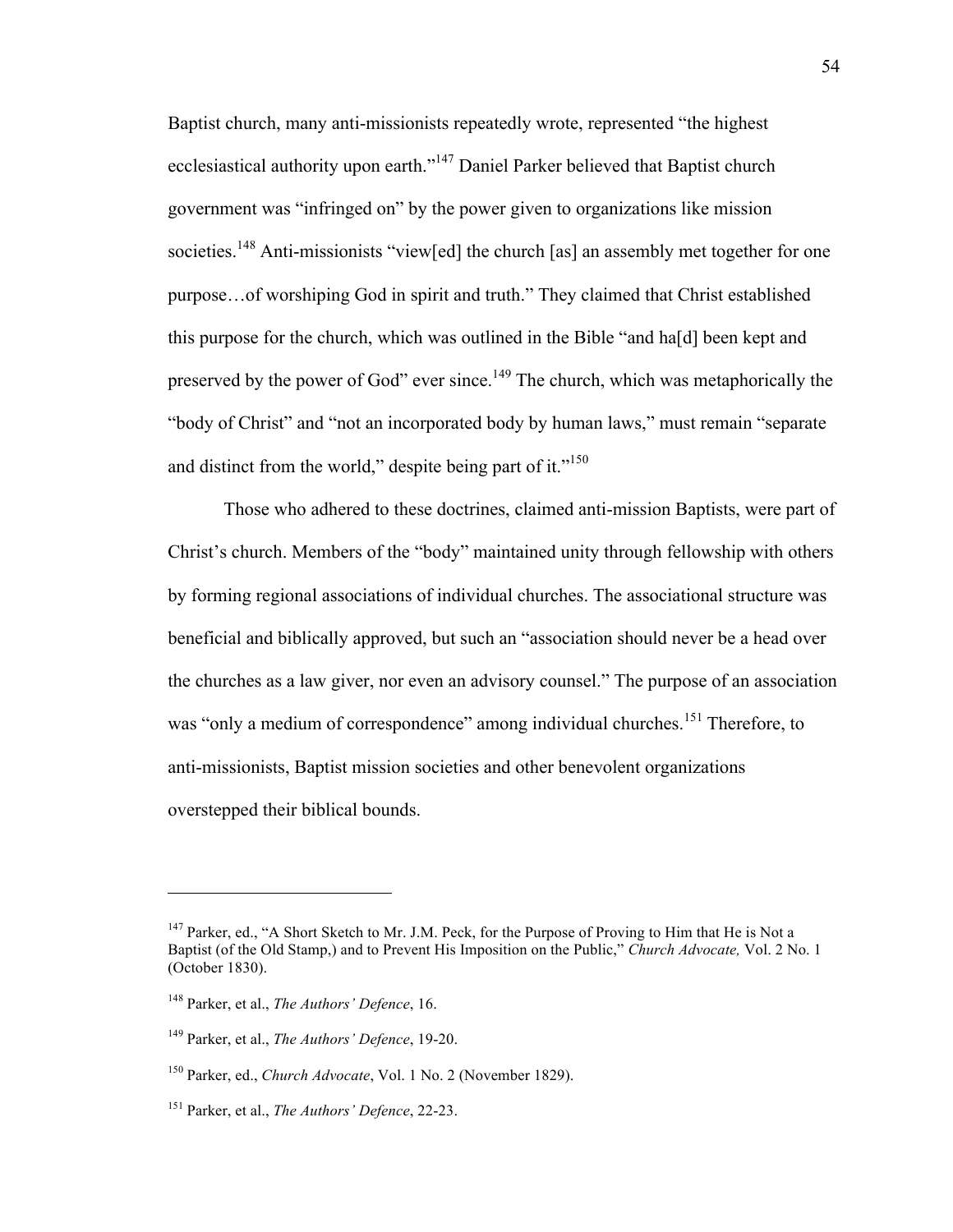Anti-missionists also opposed religious organizations because they saw them as threats to religious liberty, since American Baptists had prided themselves on being antihierarchical since colonial times. Both the authority of local churches and the idea of republican government were foundational to American Baptist doctrine, and the bureaucracy that anti-missionists perceived in mission societies undermined these beliefs. Anti-mission Baptists who argued against the mission system on the basis of its potential to infringe upon religious liberty tended to use historical arguments to draw connections between nineteenth-century religious innovations and the threats they posed to the religious freedom that colonial Baptists sought.

John Leland, writing for the *Signs of the Times* in 1835, reminded Baptists that "the banished *Roger Williams* began the reformation from Hierarchy: he established the first form of government ever known, in Rhode Island, which excluded religious opinions from the civil code."<sup>152</sup> John Taylor thought that modern missionary societies proved detrimental to this freedom and "verg[ed] close on an aristocracy, with an object to sap the foundation of Baptist republican government" by undermining the authority of local churches.153 The various organizations and campaigns employed by the mission system, such as Sunday schools and even the religious crusade against Sunday mail delivery, represented "a deep-laid plan to take from us our civil and religious liberties."154 Could Baptists believe, wondered Gilbert Beebe, that when organizations "have united together, and called to their aid the mob, who have already lit up the fires of persecution in our

<sup>152</sup> Beebe, ed., *Signs of the Times,* Vol. 3. No. 20 (September 30, 1835).

<sup>153</sup> John Taylor, *Thoughts on Missions,* n.p.

<sup>154</sup> Parker, ed., "A Few Remarks on the Mission Subject," *Church Advocate,* Vol. 2 No. 11 (September 1831).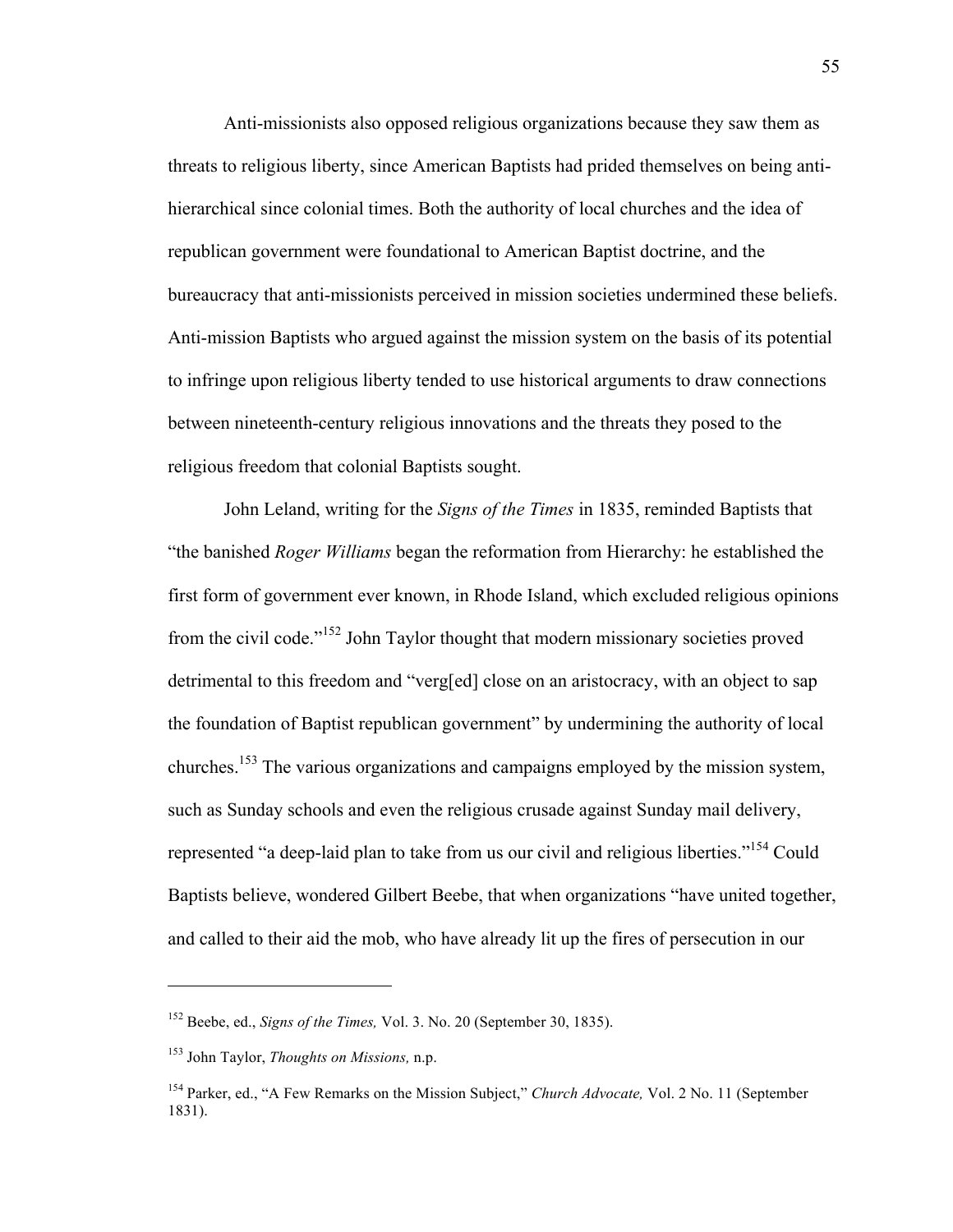land of boasted civil and religious liberty, shall have exterminated the Catholics, and butchered the residue of the Mormons, that they will spare the Old School Baptists?"<sup>155</sup>

Joshua Lawrence delivered a sermon on Independence Day in 1830 in which he emphasized the importance of religious liberty to Baptists, and claimed that "civil and religious liberty must live and die together; for hand in hand they came to us out of the revolutionary struggle." Lawrence challenged Baptists to stand up in defense of religious liberty against the "spiritual tyranny" of modern religious innovations.<sup>156</sup> He blamed Constantine for turning Christianity into a "craft" by establishing it by law, and thus beginning "schools, laws," and a paid ministry.<sup>157</sup> Lawrence assailed contemporary organizations and theological schools for following this path by "mak[ing] craftsmen to tyrannize, oppress, and suck the purses and the blood of men." He feared that, with the power that mission organizations were gaining, they would establish their form of religion with the "law on their side, [and they would] load the cart with tithes, to the galling of your hearts, and you must go, or pop goes the whip." Like other antimissionists, Lawrence worried that a marriage of church and state would undo the efforts of colonial Baptists who fought for religious liberty on behalf of "the poor quakers [who were] banished, whipped, imprisoned and hung, in New England" and "the baptist ministers in Virginia [who were] fined, imprisoned, and whipped like slaves."<sup>158</sup>

Lawrence believed that mission organizations would impose an undemocratic form of government in the societies themselves and in the United States as a whole. He

<sup>155</sup> Beebe, ed., *Editorial Articles*, Vol. II, 483-484.

<sup>156</sup> Lawrence, *Patriotic Discourse*, 2-3.

<sup>157</sup> Lawrence, *Patriotic Discourse*, 13.

<sup>158</sup> Lawrence, *Patriotic Discourse*, 19-20.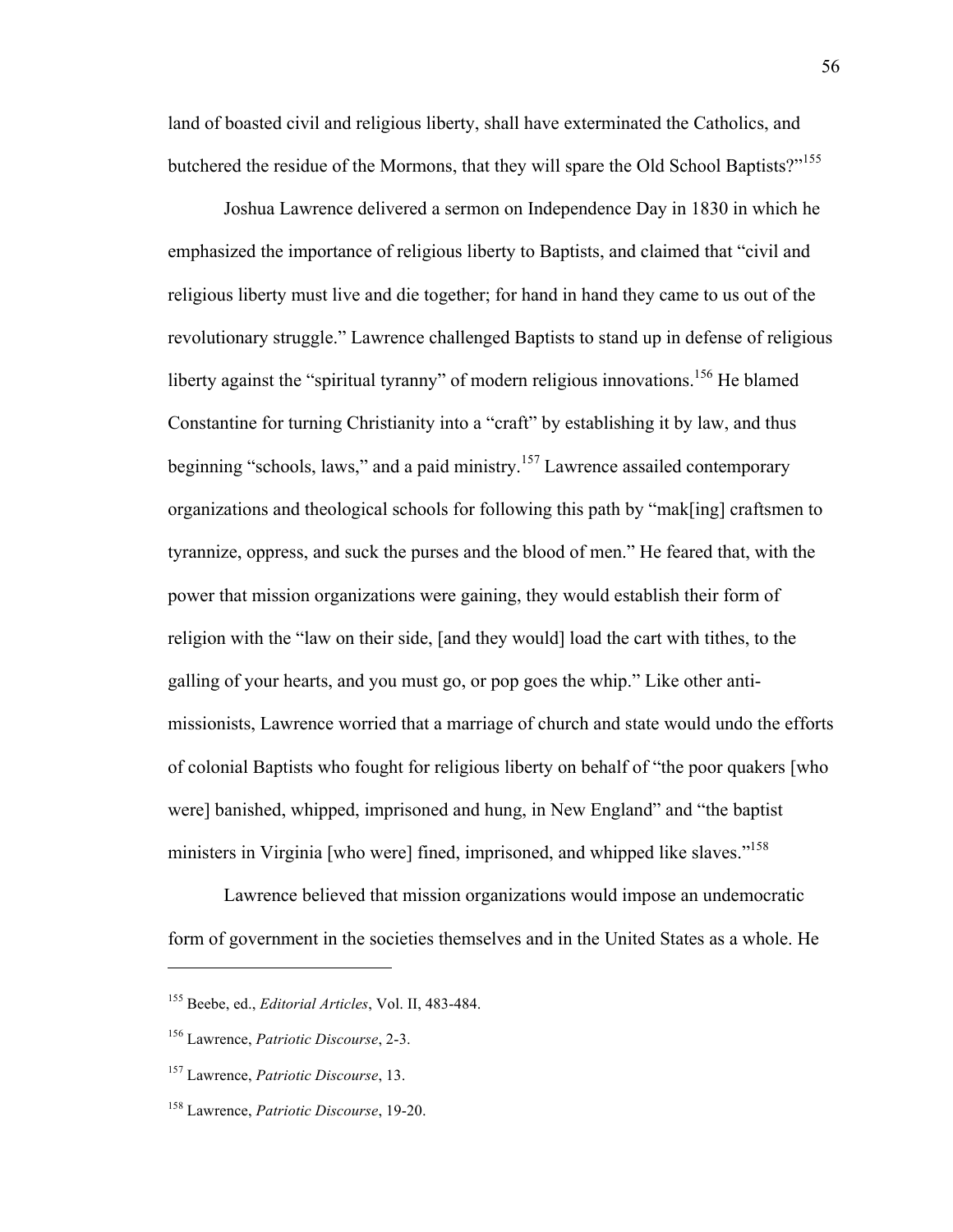worried that Sunday schools and tract societies would "force out of schools all books but those approved by" them. Societies and their proponents, Lawrence argued, wanted to increase their membership "because [people] are much easier governed" as members of an organization.<sup>159</sup> "Our civil and religious liberty is in danger," he warned, "and the magnificence of our republic in great danger of being destroyed by these designing men." Thus, Lawrence urged his audience not to give any money to societies, but rather to "give to the poor and needy" in accordance with the Bible's commands. To "save your country," he preached,

you should not support any man for public office in the States, that is a member of, or that is in favor of the societies of the day, lest any bill supporting priestcraft should come before the State or National Legislature, and there meet with priest-made friends to rivet the yoke on your necks…for of all the men in the world I dread the tyranny of the unconverted, men-made, money-coveting priest.<sup>160</sup>

Anti-missionist literature, particularly in the late 1830s and 1840s, commonly featured such comparisons of missionaries to Catholic priests. In 1838, James Osbourn worried that if the "power" missionary societies had gained among Baptists in the previous twenty years continued, "it [would] not be very long before their once truly republican form of church government [would] be metamorphosed into one that is despotic" like that of "the Papistical power."<sup>161</sup>

Anti-missionists reconciled their own restrictive doctrine with their belief in religious liberty by claiming that supporters of missions actually harmed morality.

<sup>159</sup> Lawrence, *Patriotic Discourse*, 36.

<sup>160</sup> Lawrence, *Patriotic Discourse*, 38-39.

<sup>161</sup> Osbourn, *Voice of Truth*, 74.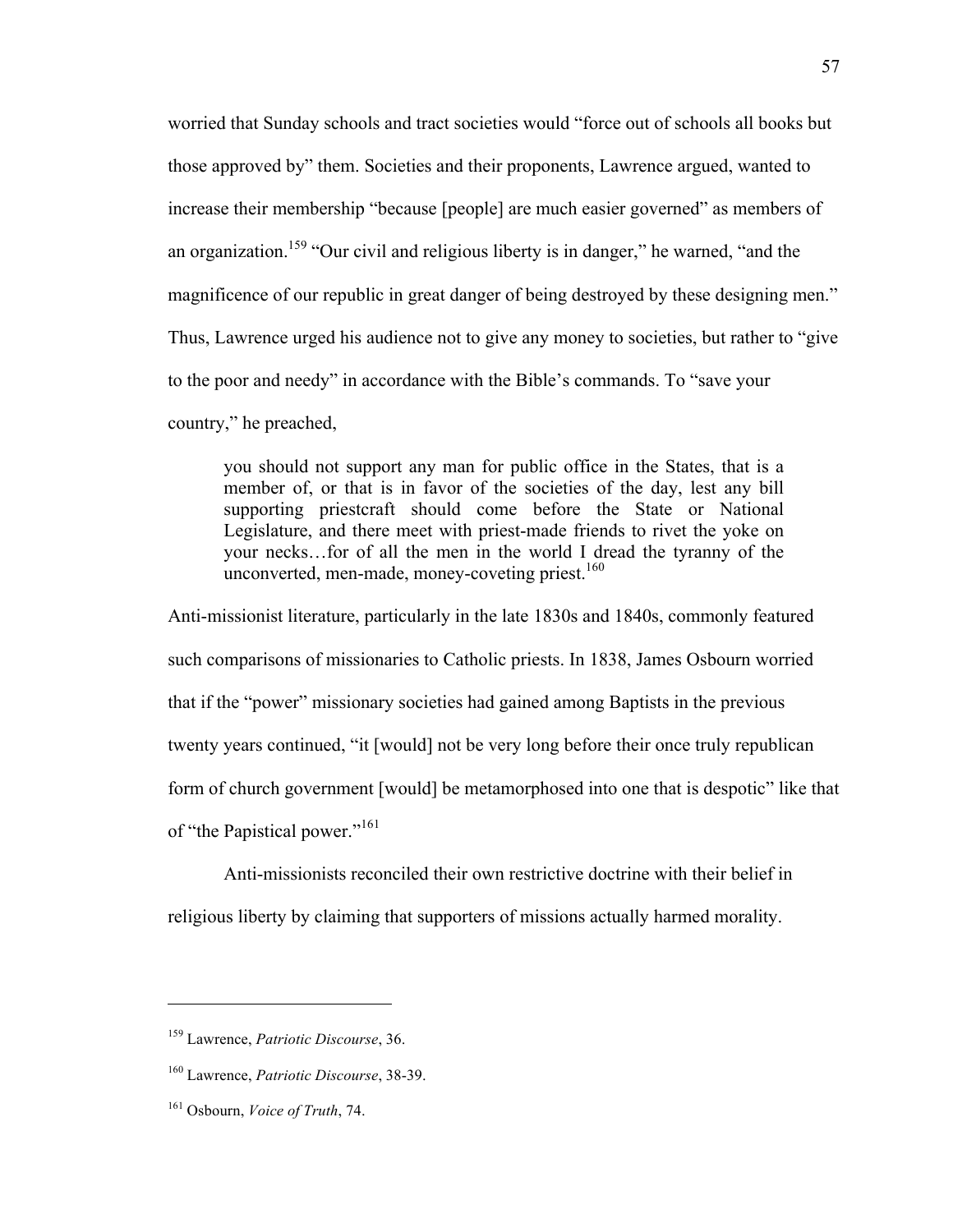As an 1844 editorial in *The Primitive Baptist* stated, "A Baptist has a right, as a citizen and a man, to bet his money on a horse race, or a hand at cards: yet as a Christian, he has no such right, though the money is his; because it would be applying it to vicious purposes. So with missions. Contributions to them are offerings to avarice."<sup>162</sup> Moreover, some anti-mission leaders like Daniel Parker offered to aid in pro-mission Baptists' attempts to spread the gospel, if the latter would cooperate with the whole of the Baptist church.<sup>163</sup> Anti-missionists were unopposed to "giving the heathen the Bible," they conceded, but missionaries went far beyond this simple act.<sup>164</sup>

# **Opposition to Theological Education**

A second reason that anti-mission Baptists opposed the nineteenth-century mission movement was because, in addition to requiring societies and financial support, proponents of missions emphasized the need for theological education for both ministers and the laity. This innovation, according to anti-missionists, contradicted the Baptist belief in the Bible as the only necessary source of religious authority. Since they had no hierarchical structure and thus no one in a position of power to interpret scripture, Baptists placed complete faith in the authority of the Bible alone. "No people," wrote Daniel Parker, "have so great use for the Bible in maintaining and defending their religion as the Baptists have."165 According to a circular letter distributed among the

<sup>162</sup> Bennett, ed., *The Primitive Baptist,* Vol. 9 No. 2 (January 27, 1844).

<sup>163</sup> Parker, et al., *The Authors' Defence,* 6-7.

<sup>164</sup> Parker, *A Public Address*, 34-35.

<sup>165</sup> Parker, ed., *Church Advocate,* Vol. 2 No. 10 (July 1831).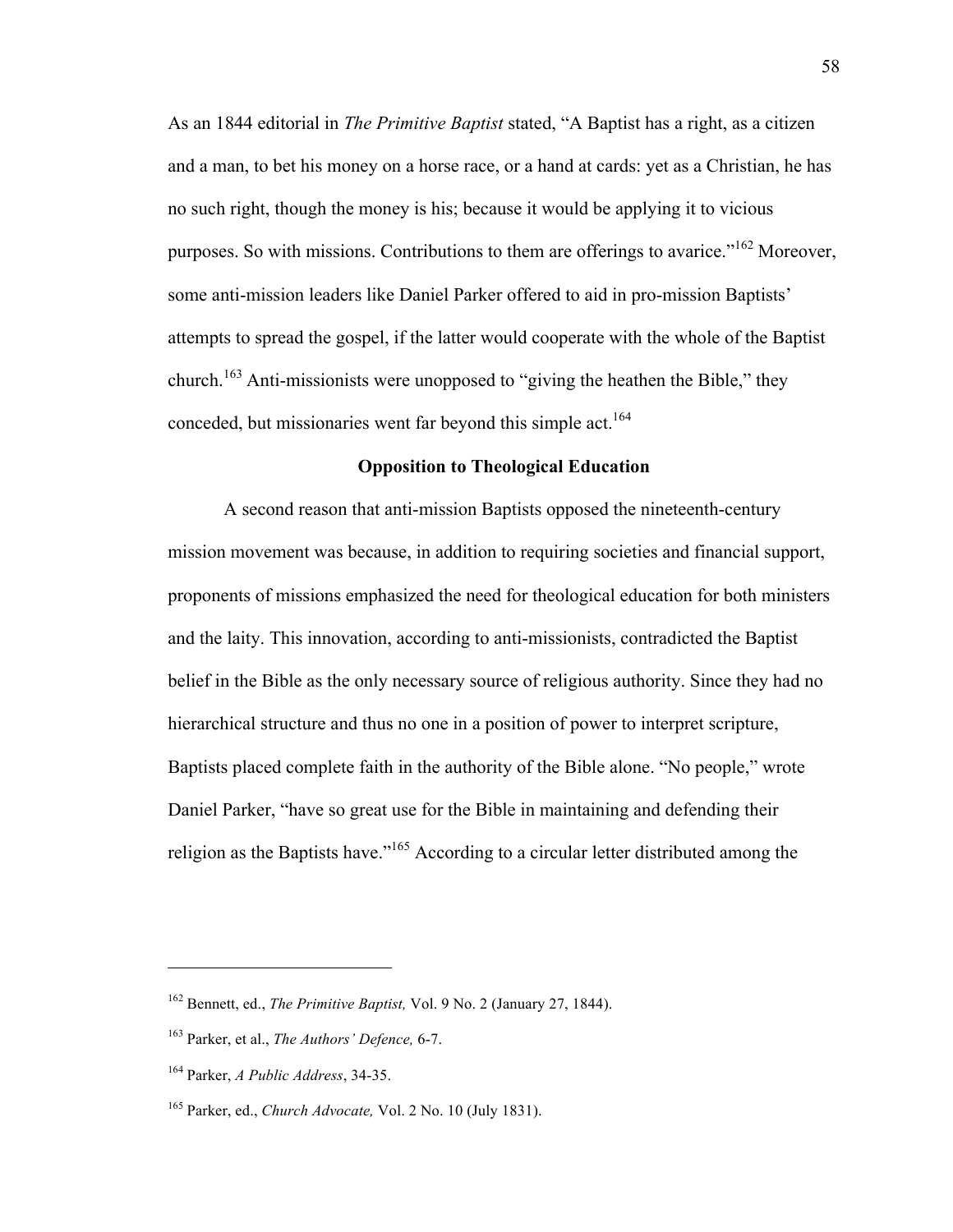churches of the Delaware Baptist Association in 1832, anti-missionists found no "pattern or direction for licensing preachers" in scripture.<sup>166</sup>

Anti-mission Baptists, who esteemed the Bible as the sole religious authority on earth, found it difficult to understand why it was necessary for teachers and theologians to instruct others how to interpret the Bible. After all, they pointed out, Jesus himself had "commenced his ministry…without education."167 Daniel Parker boasted, as did many other anti-missionists, that he was uneducated. He wrote that he had "no knowledge of the English grammar, only as my bible has taught me." Parker further noted that the doctrinal "errors" that marked the beliefs of pro-mission Baptists "nearly all originated amongst the wise and learned."<sup>168</sup> Catholicism, he claimed, first gave education "a seat in religion," and he warned Baptists against assuming characteristics of the "Popish dominion" for themselves.<sup>169</sup>

Anti-mission Baptists also attacked theological education in the form of Sunday schools as a way "to bend the youthful mind to answer the mission purposes" and "a plan to release parents from their obligations to govern their families on the Lord's day, when they have no right to transfer that duty to another person" according to scriptural guidelines.170 While the Bible "enjoin[ed] upon parents to bring up their children in the nurture and admonition of the Lord," the same scriptures "forb[ade] the idea of parents intrusting [*sic*] the religious education of their children to giddy, unregenerated young

<sup>166</sup> Beebe, ed., *Signs of the Times,* Vol. 1 No. 2 (December 18, 1832).

<sup>167</sup> Lawrence, *Patriotic Discourse*, 43.

<sup>168</sup> Parker, *A Public Address*, 2-3.

<sup>169</sup> Parker, *A Public Address*, 48.

<sup>170</sup> Parker, ed., "A Few Remarks on the Mission Subject," *Church Advocate.*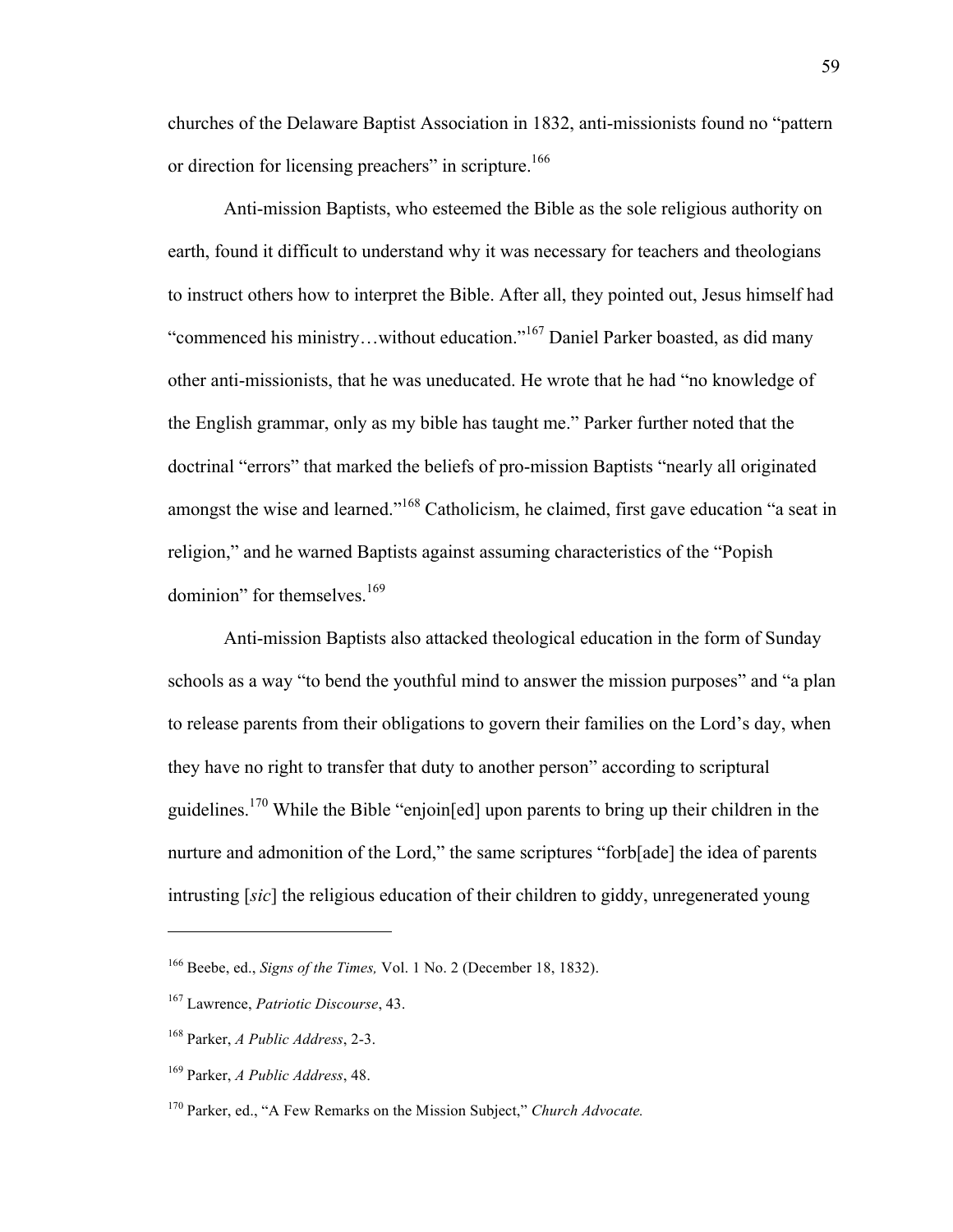persons."171 Those who sent their children to Sunday schools defied biblical standards for parenting, and were deceived by the incorrect doctrine of the missionaries. As Sunday schools were "the product of the mission principle" and "composed of auxiliary societies"—and, therefore, "without authority in the word of God"—faithful Baptists should reject them, Parker argued.<sup>172</sup>

Additionally, anti-missionists found it objectionable that mission organizations hired and appointed preachers, rather than deferring to God's divine calling of ministers. Mission societies "[did] not require a call to the work" as Christ had done; "when he was about to send out preachers, [he] called them, whether they had learning or not," Daniel Parker asserted.<sup>173</sup> The message from God in the Bible, anti-missionists noted, was "*Go ye*—not *send others*."<sup>174</sup> In a letter to the missionary periodical the *Columbian Star* that he reprinted in his own periodical the *Church Advocate*, Daniel Parker regretted "that the call of the spirit to the work of the ministry [was] not to be known" in the "prevailing arguments" of his day. Such an approach to the ministry, he argued, was "under the influence of the spirit of this world, and not the spirit of Christ and his apostles."175 The Bible never stated that God "intended that his work should be carried on in the

<sup>171</sup> Berry, ed., *The Kehukee Declaration*, 27.

<sup>172</sup> Parker, ed., "A Few Remarks on the Mission Subject," *Church Advocate.*

<sup>173</sup> Parker, *A Public Address*, 26.

<sup>174</sup> Gilbert Beebe, ed., *A Compilation of Editorial Articles, Copied from the "Signs of the Times," Embracing a Period of Thirty-Five Years; in which is Reflected the Doctrine and Order of the Old School, or Primitive Baptist*s, Vol. I (Middletown, Orange County, New York: Re-Published by Benton L. Beebe, 1868), 246. The injunction to which Beebe referred most probably came from Mark 16:15, which states, "And he said unto them, Go ye into all the world, and preach the gospel to every creature" (KJV).

<sup>175</sup> Parker, ed., "For the Columbian Star," *Church Advocate,* Vol. 1 No. 1 (October 1829).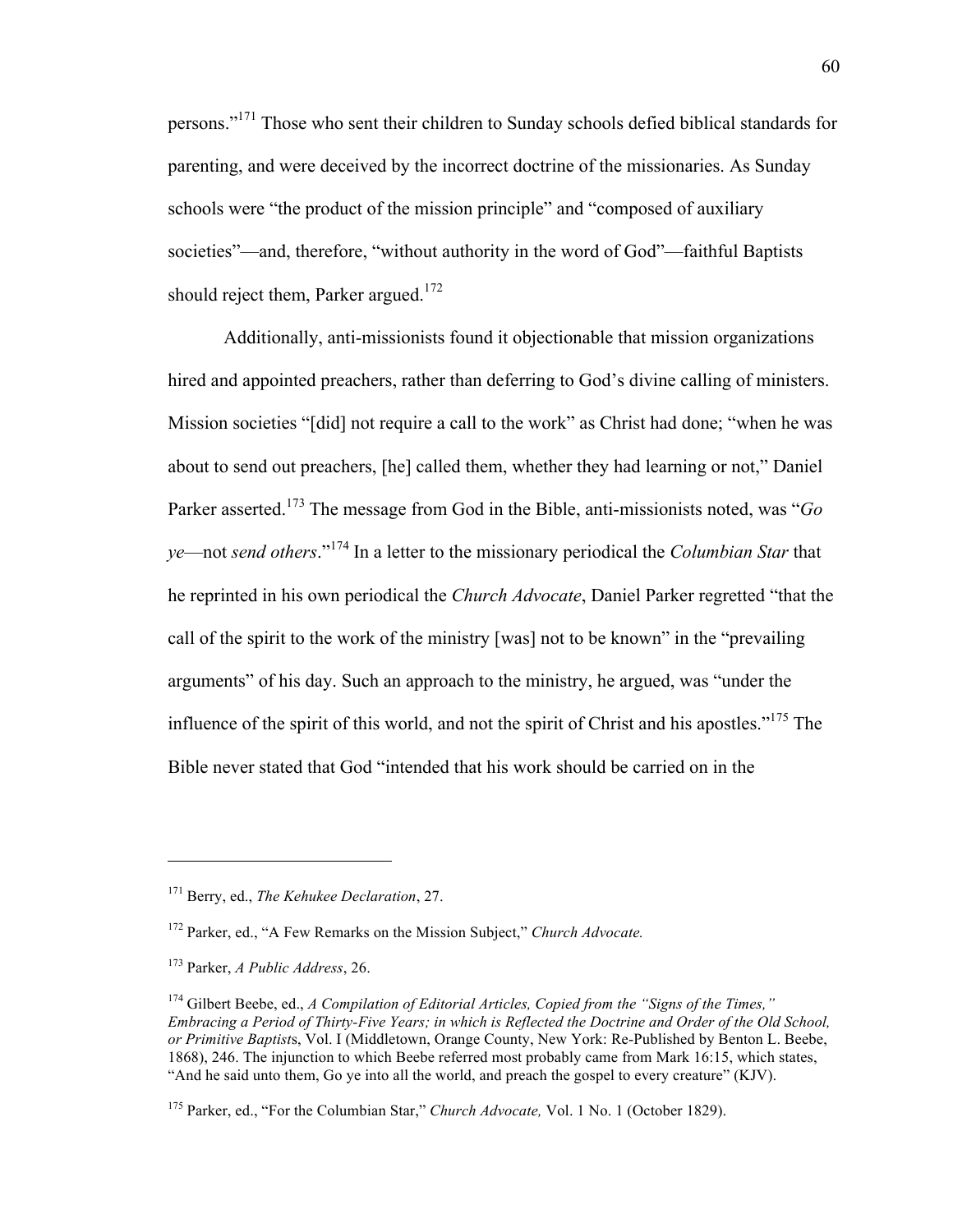world…by education, assisting the divine spirit, and therefore has made it the duty of his children to erect seminaries of learning for that purpose," Parker claimed.<sup>176</sup>

Parker urged his fellow Baptists to pray for missionaries to be "taught by the divine spirit, that it is God, not man, that calls, qualifies, and sends out ministers of the gospel" so that they would "cease to depend on man for their qualifications and support."<sup>177</sup> In this endeavor, they would be adhering to the example of the apostolic church. Joshua Lawrence cited John the Baptist, with his plain clothing and meager diet, as a biblical example of the opposite of the modern-day missionary. There was nothing "like craft in this first gospel minister," Lawrence declared. Moreover, no "societies, begging, funding, and dividing thereby" existed in the early church.<sup>178</sup> Supporters of missions seemingly did not respect the Bible's mandates or the tradition of the early church, and were "aiming to make addition to God's word," as though Christ "was imperfect and did not know the best plan for qualifying, supporting and sending out preachers."179

## **Opposition to Missionary Doctrine**

Anti-missionists opposed the strategies employed by missionaries and mission organizations to spread the gospel. More fundamentally, however, they disagreed with the basic theological doctrine of missionaries, including their understanding of church history and their approach to millennial ideology. Anti-missionists frequently attacked

<sup>176</sup> Parker, ed., "For the Columbian Star," *Church Advocate.*

<sup>177</sup> Parker, et al., *The Authors' Defence*, 13.

<sup>178</sup> Lawrence, *Patriotic Discourse*, 46-47.

<sup>179</sup> Parker, *A Public Address*, 47-48.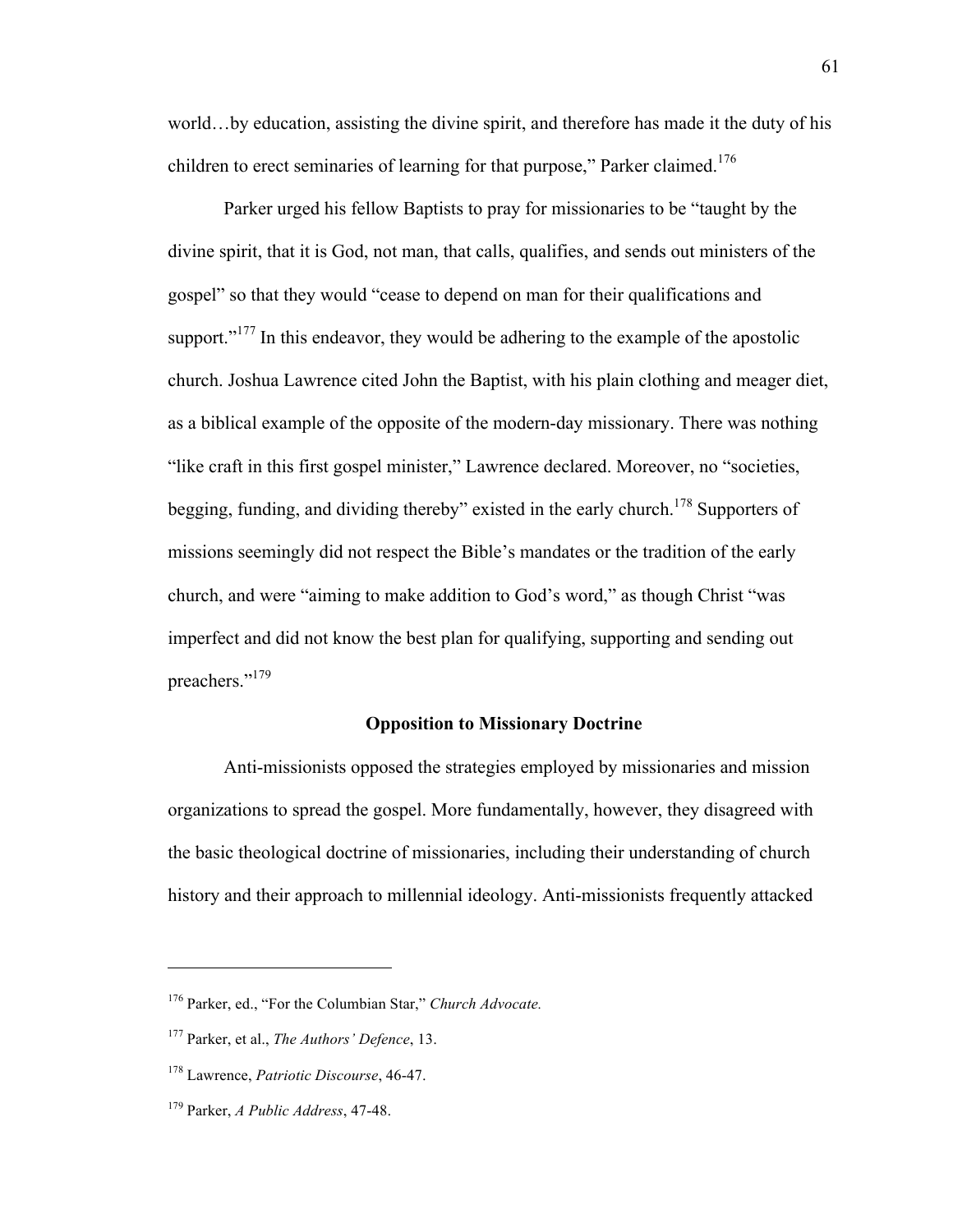missionaries' ideology as having deviated from true doctrine, and even labeled missionaries as the "*bastard* Baptists or *mungrel* [*sic*] breed."<sup>180</sup>

John Taylor claimed that missionaries were "deluded" in their own doctrine and in their labeling of "Jesus Christ himself…a *Missionary*."<sup>181</sup> Since anti-mission Baptists believed that they alone were members of "the living church of Jesus Christ," they found it necessary to "expose [the] error" in the doctrine of pro-mission Baptists.<sup>182</sup> The "pure, primitive gospel of Jesus Christ and his ordinances," according to *Church Advocate* reader Richard M. Newport in 1830, "ha[d] been legally and correctly administered (by and through his church) to thousands of the saint in every age of the gospel dispensation," long before the nineteenth century.<sup>183</sup> "If the Bible has not directed and authorized the mission plans and ways," Daniel Parker and others argued, missionaries "are a set of wicked rebels against the government of heaven...[and] cannot show in God's word by what authority they are doing these things."<sup>184</sup>

Daniel Parker believed that Baptists who organized and supported the modern missionary system were "acting in the place of God" rather than submitting to God's sovereignty.<sup>185</sup> Members of the Baptist Board of Foreign Missions, Parker claimed, "rebelled against" Christ, since they "assumed an authority that Christ has reserved alone to himself." Likewise, they "violated the right or government of the Church of Christ in

 $\overline{a}$ 

<sup>184</sup> Parker, ed., "The Views of the Editor upon the Constitution of Churches," *Church Advocate.*

<sup>180</sup> Parker, ed., "The Views of the Editor upon the Constitution of Churches," *Church Advocate.*

<sup>181</sup> John Taylor, *Thoughts on Missions,* n.p.

<sup>182</sup> Parker, *A Public Address*, 2.

<sup>183</sup> Richard M. Newport, Letter to the Editor, *Church Advocate*, ed. Daniel Parker, Vol. 1 No. 7 (April 1830).

<sup>185</sup> Parker, *A Public Address*, 19.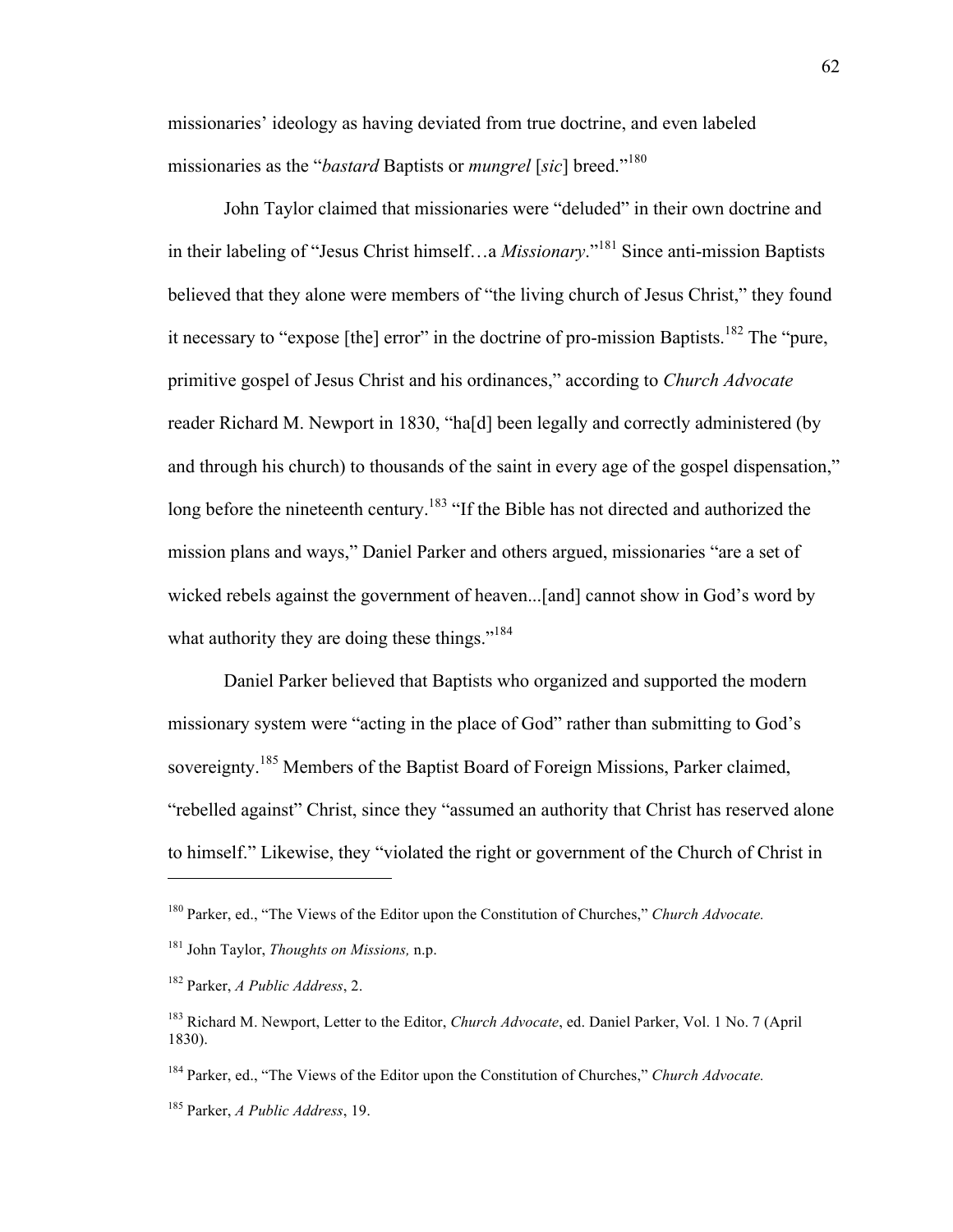forming themselves into a body and acting without authority of the [greater Baptist] union."<sup>186</sup> An 1835 editorial in *The Primitive Baptist* stated that the missionary "schemes of the day" were "ostensibly intended to promote Christianity, but evidently tending to destroy the great and fundamental principles upon which it is based, by making a gain of godliness." Societies and the modern mission movement were therefore "unscriptural."<sup>187</sup>

The gospel that missionaries preached was in fact "*another gospel*" altogether, claimed anti-mission Baptists who lamented that "the preaching of the day" effectively changed the gospel preached by Christ from one of "native simplicity" to one of "pomp and gallantry."<sup>188</sup> They accused the missionaries' version of the gospel of "rendering the path-way to Heaven more plain and easy than what it anciently was." Missionaries' postmillennialism "required [money] to convert the whole world of sinners" in order to "bring on what is called the millennium."<sup>189</sup> Thus, anti-missionists like James Osbourn claimed, missionaries' doctrine more closely resembled that of the Roman Catholic Church than "the doctrines taught and the courses pursued by Christ and his apostles, or even by those servants whom the Lord sends forth to preach his word.<sup>190</sup> In their enthusiasm to spread the gospel to the unsaved as quickly as possible, millenniumminded missionaries became "busy-bodies, and fond of bustle and parade, and every

<sup>186</sup> Parker, *A Public Address*, 39.

<sup>187</sup> Bennett, ed., *The Primitive Baptist,* Vol. 1 No. 1 (October 3, 1835).

<sup>188</sup> Osbourn, *Voice of Truth*, 12-13.

<sup>189</sup> Osbourn, *Voice of Truth*, 30.

<sup>190</sup> Osbourn, *Voice of Truth*, 50.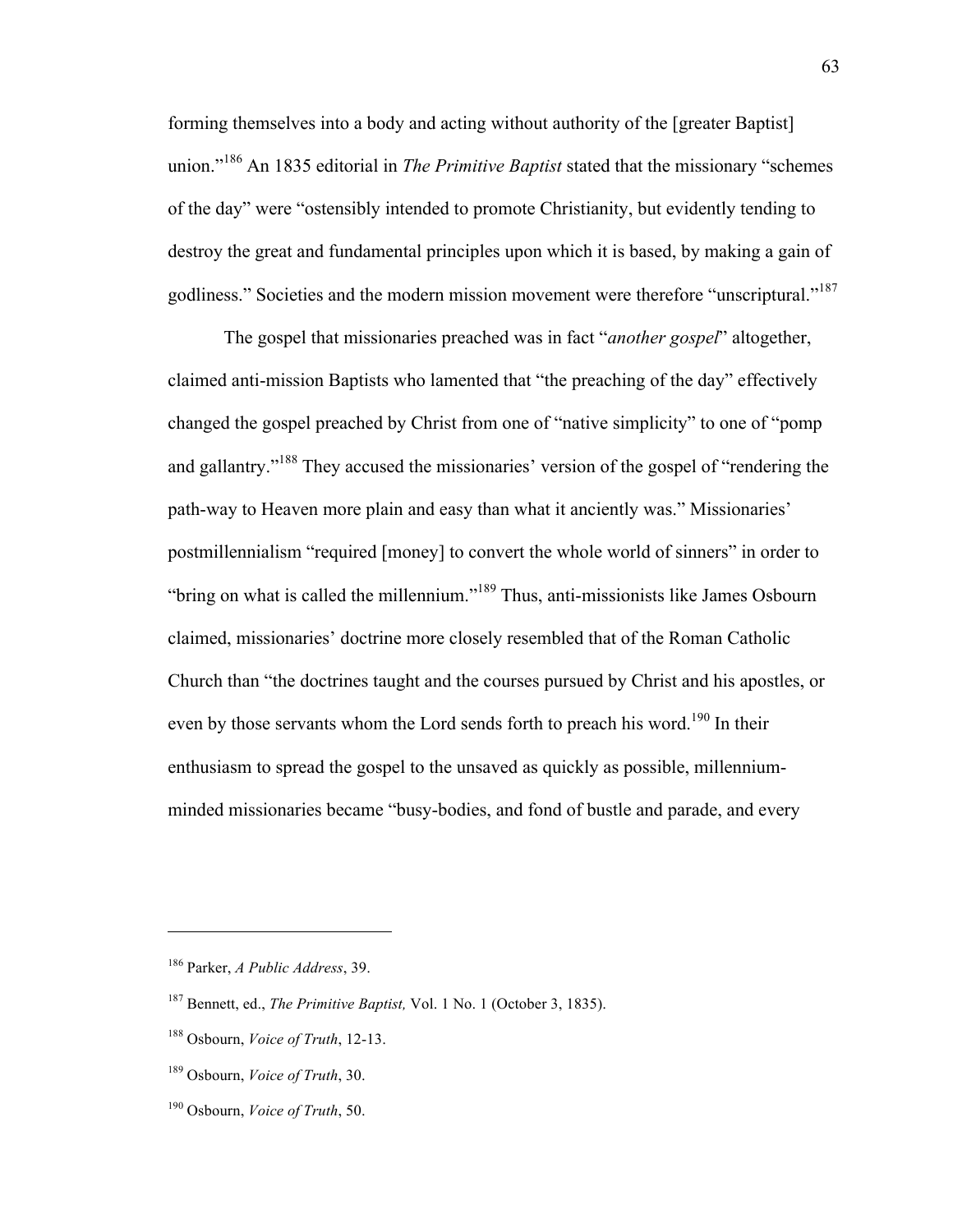thing of a showy appearance."<sup>191</sup> To anti-missionists, missionaries' efforts represented "the works of man and the devil."<sup>192</sup>

In addition to criticizing missionaries for their attachment to worldliness, antimissionists decried missionary doctrine for flouting the Calvinist principles that they saw as the foundation of Baptist belief. "The New School Baptists," an 1842 editorial in the *Signs of the Times* reported, "represent [ed] God as having as little to do with the salvation of sinners, as he has in the tilling of the earth, ploughing, sowing, &c."<sup>193</sup> In addition to making additions to the gospel, missionaries preached altogether false doctrine, some Baptists railed. Daniel Parker protested:

the mission spirit has drawn too many of our preachers too far into the Armenian [*sic*] principle or method of preaching, and they have laid down the weapons of war against the prevailing errors of false systems, and unite truth and error together, and give false principles and practices more credit than the bible authorizes them to do.<sup>194</sup>

Joshua Lawrence rhetorically asked his audience to consider, "as some of you are Bible readers, whether such forming societies, begging, funding and dividing the spoil, is a craft or not; and whether the first Christians practiced any craft like this; or whether such conduct is found among Christ and his apostles."195 Lawrence and other anti-mission Baptists concluded that the model of nineteenth-century missions was not found in scripture, and therefore missionaries departed from the gospel imparted in the Bible.

<sup>191</sup> Osbourn, *Voice of Truth*, 15-16.

<sup>192</sup> Parker, ed., *Church Advocate,* Vol. 2 No. 7 (April 1831).

<sup>193</sup> Beebe, ed., *Editorial Articles*, Vol. I, 754.

<sup>194</sup> Parker, *A Public Address*, 50.

<sup>195</sup> Lawrence, *Patriotic Discourse*, 29.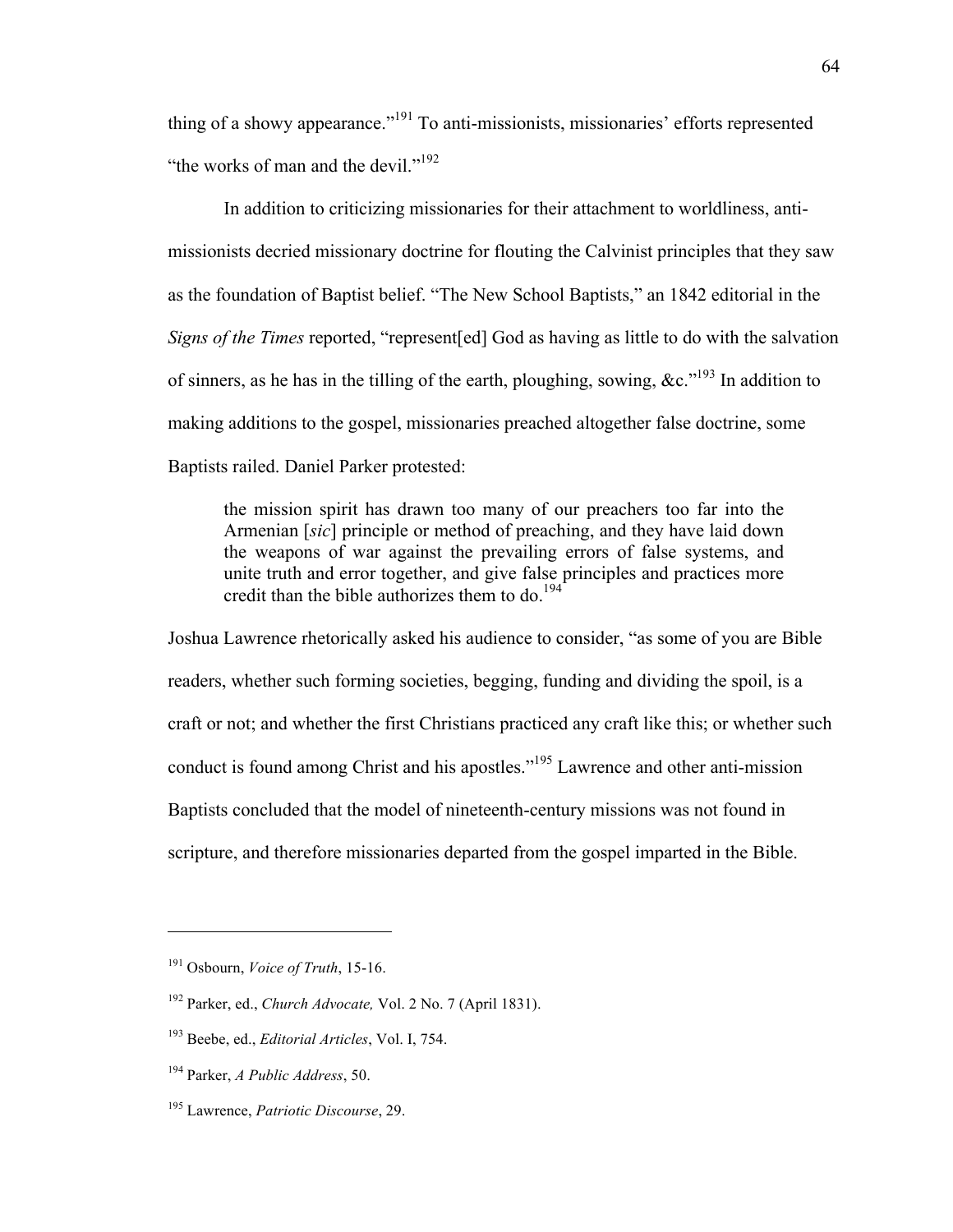Daniel Parker laid out his own doctrine in an 1829 editorial in the *Church Advocate*. His beliefs, which he claimed to have gleaned directly "from the authority of the Bible," strongly resembled Calvinist tenets. They included belief in the "total depraved state of man"; God's predestination of "his people…before the world was made"; salvation through God's grace alone; and the assertion that "the true faith of the gospel, is the work of the Divine Spirit in the hearts of the subjects of grace."<sup>196</sup> The doctrine of missionaries, Parker and other anti-missionists believed, conflicted with the core of Calvinism. Parker noted that two concepts of salvation existed among Baptists; the Arminian view differed from the predestinarian view in its emphasis on men's ability to "seek" their own salvation. The conflict between these views, Parker claimed, was the reason "why there is such contentions, wars and divisions, among the Baptist." Antimission Baptists, however, saw clearly that "one of these spirits or principles [was] from the Lord [the predestinarian], and the other from the Devil [the Arminian]."<sup>197</sup> To these opponents of missions, God clearly taught predestination "in his word and by his spirit."<sup>198</sup>

The widespread mission effort of the nineteenth century was unnecessary in the opinion of the staunchly Calvinist anti-missionists, who believed that "the word is always made powerful and effectual to the soul grace has prepared."<sup>199</sup> S. Trott, a subscriber to Gilbert Beebe's *Signs of the Times,* wrote to the periodical in September of 1833 "to

<sup>196</sup> Parker, ed., "For the Columbian Star," *Church Advocate*.

<sup>197</sup> Parker, ed., *Church Advocate,* Vol. 1 No. 3 (December 1829).

<sup>198</sup> Parker, ed., "A Short Account of Some Few Associations," *Church Advocate,* Vol. 2 No. 1 (October 1830).

<sup>199</sup> Parker, ed., "For the Columbian Star," *Church Advocate*.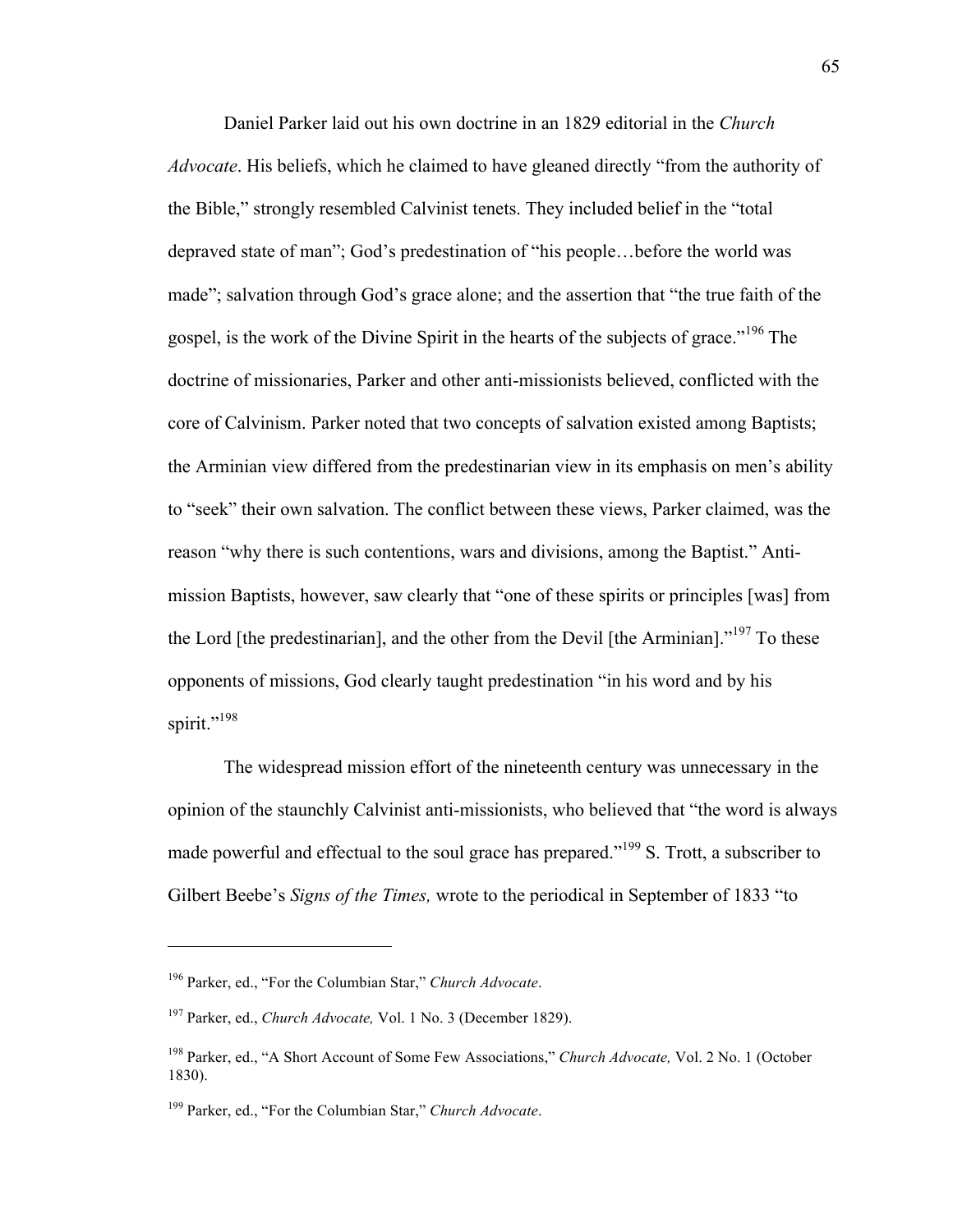confess," sarcastically, "the ignorance of us, poor Anti-mission Baptists…[who] never learned in our *Old School* that the church possessed energies to accomplish the conversion of a single individual, excepting what reside alone in her head, Christ, and which are applied only by the Holy Spirit."<sup>200</sup> Anti-missionists also questioned the validity of the conversions that missionaries elicited, and argued that converts were made so quickly that they were not properly taught Christian doctrine; they were instead taught rote prayers that they did not understand. Missionaries, wrote "A Young Pilgrim" to the *Signs of the Times*, "profane[d] the name of the Lord, by using it to cover their deception, and they would, (if it were possible) deceive the very Elect.<sup> $201$ </sup> James Osbourn employed racially charged language to describe these converts in a poem, in which he likened the intellect and spiritual state of missionary converts to "a black man whitewash'd o'er":

Or should they teach him how to pray, As do the Romans in their way; We'd view him in no other light, Than just a praying Ishmaelite For he who merely prays by rote, Or as he in some school was taught; We very justly may at once, Say, 'he is but a praying dunce.'… And though he for his golden grains, From men of pride great credit gains: Without the Spirit's work within, He's black all o'er, and dead in sin.<sup>202</sup>

In an 1834 editorial in the *Signs of the Times*, Gilbert Beebe also worried about invalid baptisms performed upon those not genuinely saved by God. It was "an inundation of corruption," he howled, that opened "the flood-gates to let in upon us whole villages and

<sup>200</sup> S. Trott, Letter to the Editor, *Signs of the Times,* ed. Gilbert Beebe, Vol. 1 No. 21 (September 11, 1833).

<sup>201</sup> A Young Pilgrim, Letter to the Editor, *Signs of the Times,* ed. Gilbert Beebe, Vol. 2 No. 19 (September 10, 1834).

<sup>202</sup> Osbourn, *Voice of Truth*, 71-72.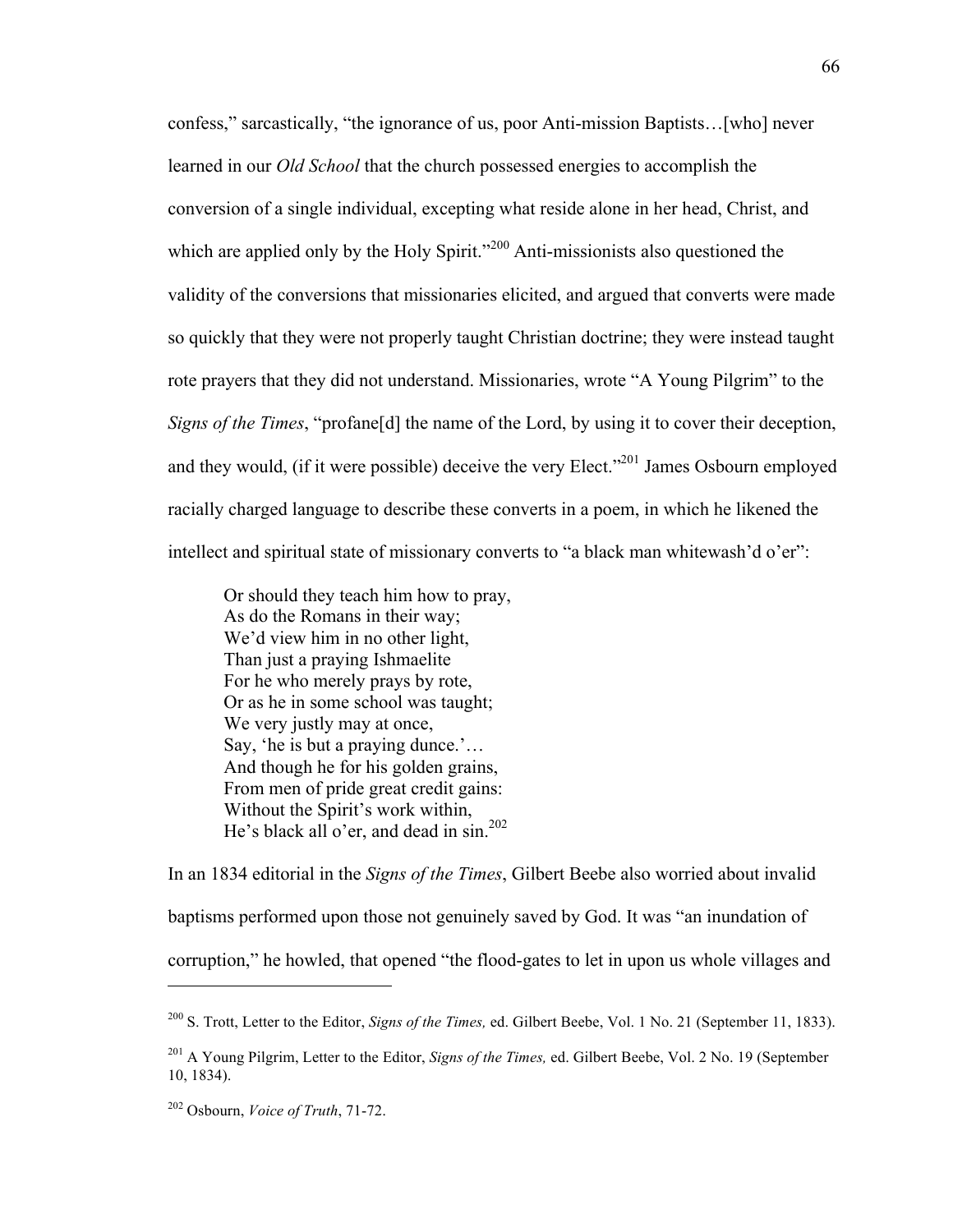cities of baptized Presbyterians, Methodists, Episcopalians, Universalists, Quakers, Roman Catholics, Mormons,  $\&c$ .<sup>203</sup> Despite the "Thousands of conversions" chronicled by Baptist missionaries, anti-missionists took comfort in quoting Christ's words from the Bible that "Every plant that my heavenly Father hath not planted shall be rooted up."<sup>204</sup>

Some anti-missionists went so far as to call into question the status of missionaries' own salvation, since their doctrine appeared to deviate so much from the Calvinist belief in divine election. John Taylor claimed, regarding the baptisms of two well-known missionaries, that there was "no evidence of [the missionaries'] religious or political principles being changed, only in the use of much water."205 In a palpably Calvinistic attack on how mission societies operated, Daniel Parker alleged that it was:

simple and wicked to pray for the Lord to revive his work—to raise up and send forth labours into the vineyard—to attend and bless the administration of his word—to convict and convert sinners, or even visit our own soul with a sense of his love; for God works no other way in such cases, but by his spirit through whatever means he pleases.<sup>206</sup>

It is important to note that, at least at the commencement of the mission movement, promission Baptists still held to Calvinist doctrine despite anti-missionists' arguments otherwise. To missionaries and their supporters, evangelism did not necessarily conflict with beliefs in predestination and God's sovereignty. Since Baptists agreed with Calvin that no one—including preachers and missionaries—could ever be certain of his own salvation, they saw those involved in missions as vehicles to spread knowledge of the gospel and salvation. It was ultimately God who saved a person, though members of the

<sup>203</sup> Beebe, ed., *Editorial Articles*, Vol. I, 180.

<sup>204</sup> Quoted in Beebe, ed., *Editorial Articles*, Vol. II, 96.

<sup>205</sup> John Taylor, *Thoughts on Missions,* n.p.

<sup>206</sup> Parker, ed., "For the Columbian Star," *Church Advocate*.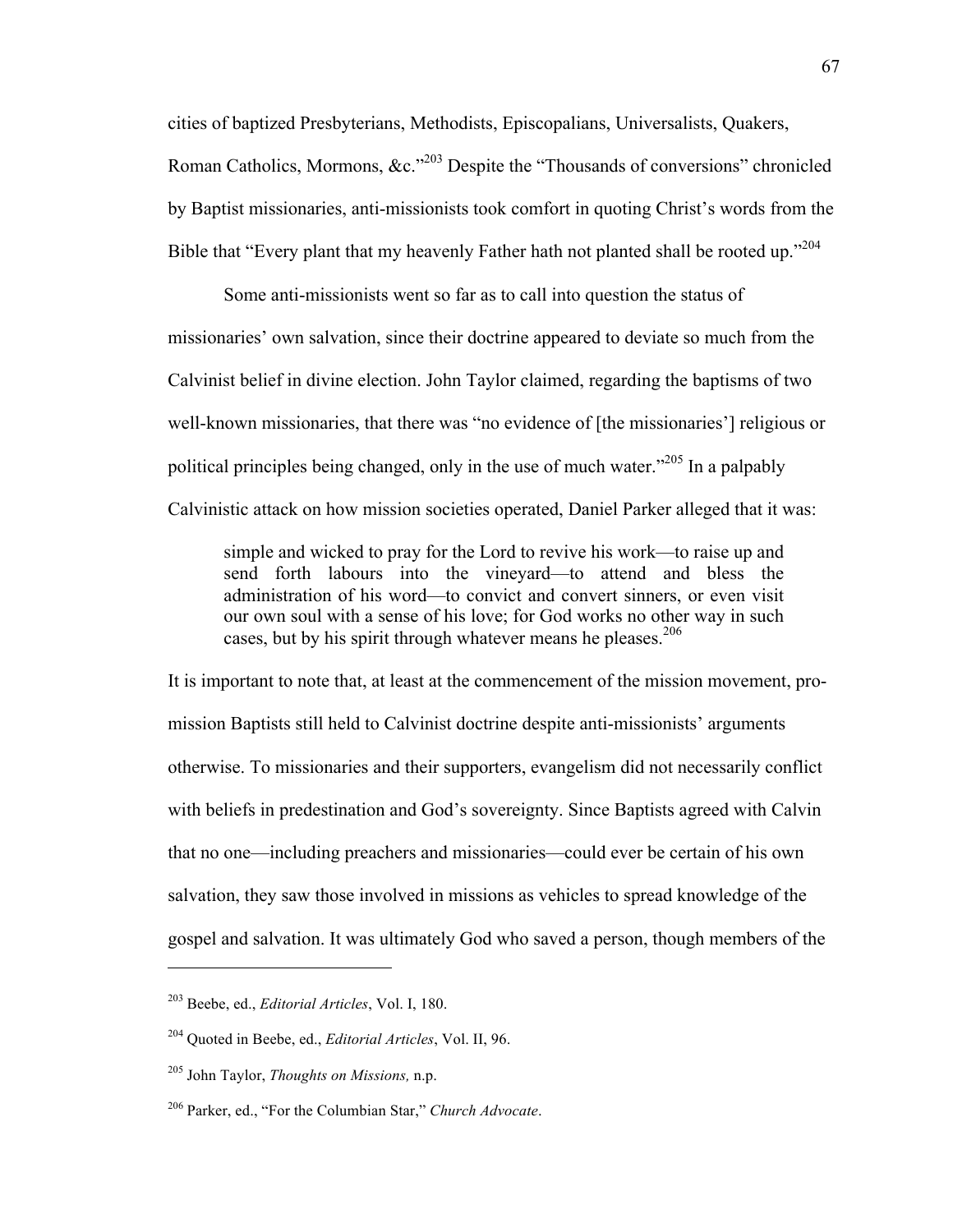elect could come more fully to experience and understand God through hearing the gospel. A sermon preached at the 1814 convention that formed the Baptist Board of Foreign Missions reveals that Calvinism still remained central to the theology of promission Baptists. The "promise" of salvation, the sermon proclaimed, "appl[ied] to those who, having the gospel sent to them…[were] disposed…to receive it." Members of the elect, or "regenerate souls," could still doubt their own salvation; therefore, they must always recognize that they were powerless, apart from the grace of God, "to effect the conversion of sinners." Missionaries still required converts to provide indication of a conversion experience before they could be baptized.<sup>207</sup>

Despite these affirmations of Calvinist belief, anti-missionists doubted the motives of missionaries, and contended that they deviated from the true intent of Calvinism. Accordingly, they put forward their best efforts to point out the doctrinal errors that they perceived in the modern mission movement. Much to their dismay, however, missionaries continued "multiplying like locusts" in the 1820s and 1830s.<sup>208</sup> As more Baptists embraced the mission spirit as a central theological tenet, Baptist communities experienced pervasive division.

<sup>207</sup> *Proceedings of the Baptist Convention for Missionary Purposes; Held in Philadelphia, in May, 1814* (Philadelphia: Printed for the Convention, by Ann Coles, 1814), 17-23.

<sup>208</sup> Osbourn, *Voice of Truth*, 69.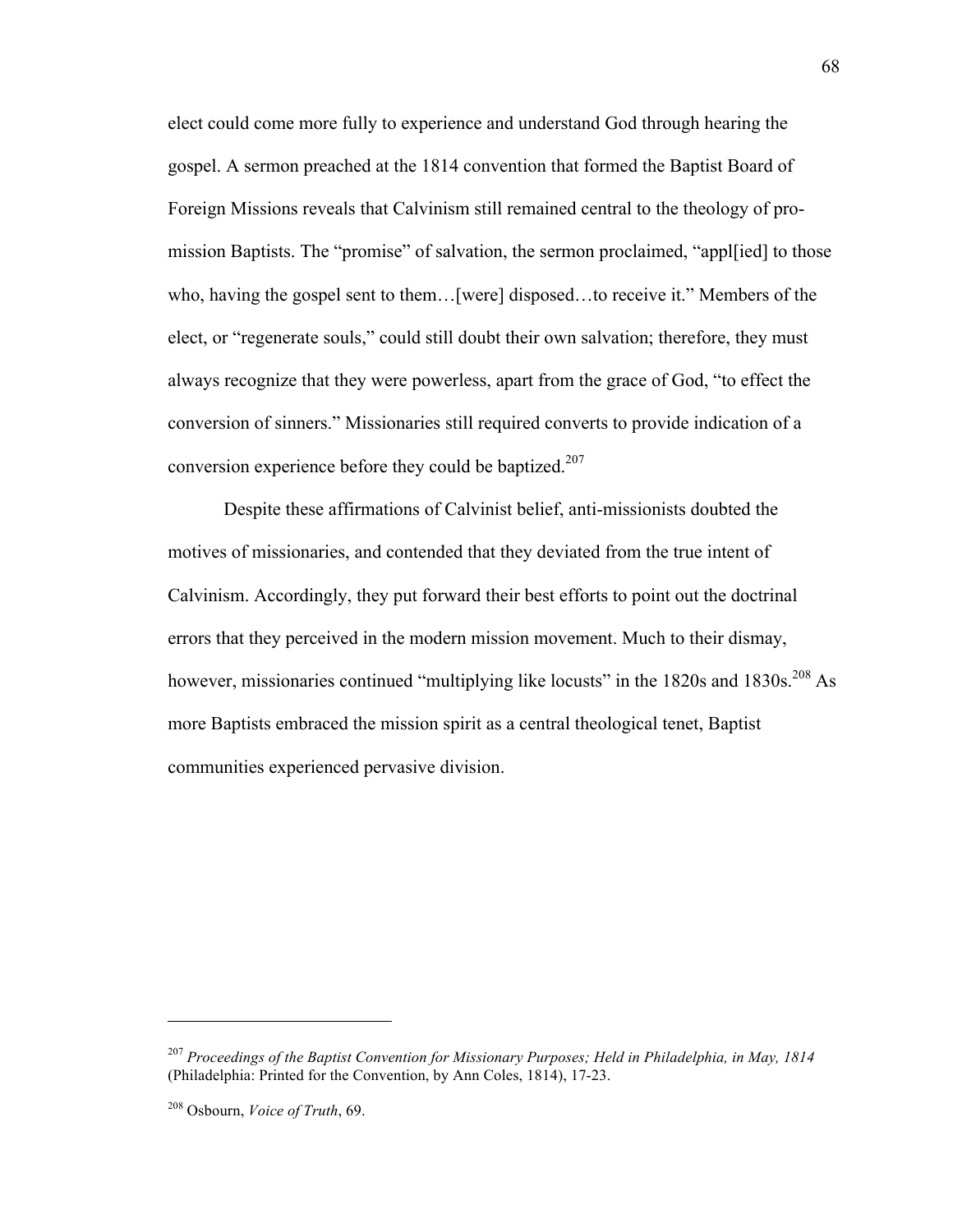# CHAPTER SIX: EFFECTS OF ANTI-MISSIONISM

Over the course of the anti-mission controversy, anti-missionists expressed their views through the channels of sermons, periodicals, and tracts. Their loyalty to individual church autonomy and lack of overarching structure, however, made it impossible for them to form a unified movement against the prevailing changes in nineteenth-century American religion and culture. While mission societies gained more members and grew stronger and more cohesive, anti-missionists could not, due to their own ideological constraints, form dedicated anti-mission organizations. Steadily declining numbers of anti-missionists continued to rail against modern missions even into the twentieth century. In the end, their opposition proved inadequate to combat a larger societal shift toward religion that was more organized and focused on evangelism. The growing success of missions did not, however, prevent anti-missionists from continuing to express their disagreement with this modernized religion, and Baptist congregations throughout the United States experienced both ideological and physical repercussions of the antimission controversy.

# **Physical and Structural Division**

In addition to individual leaders' endeavors to gather support for anti-missionism through sermons and the printed word, anti-missionists also made attempts at formal separation from pro-mission Baptists. In 1827, the Kehukee Association in North Carolina declared itself to be officially opposed to "the modern missionary movement and other institutions of men." In the midst of the theological disputes and chaos that the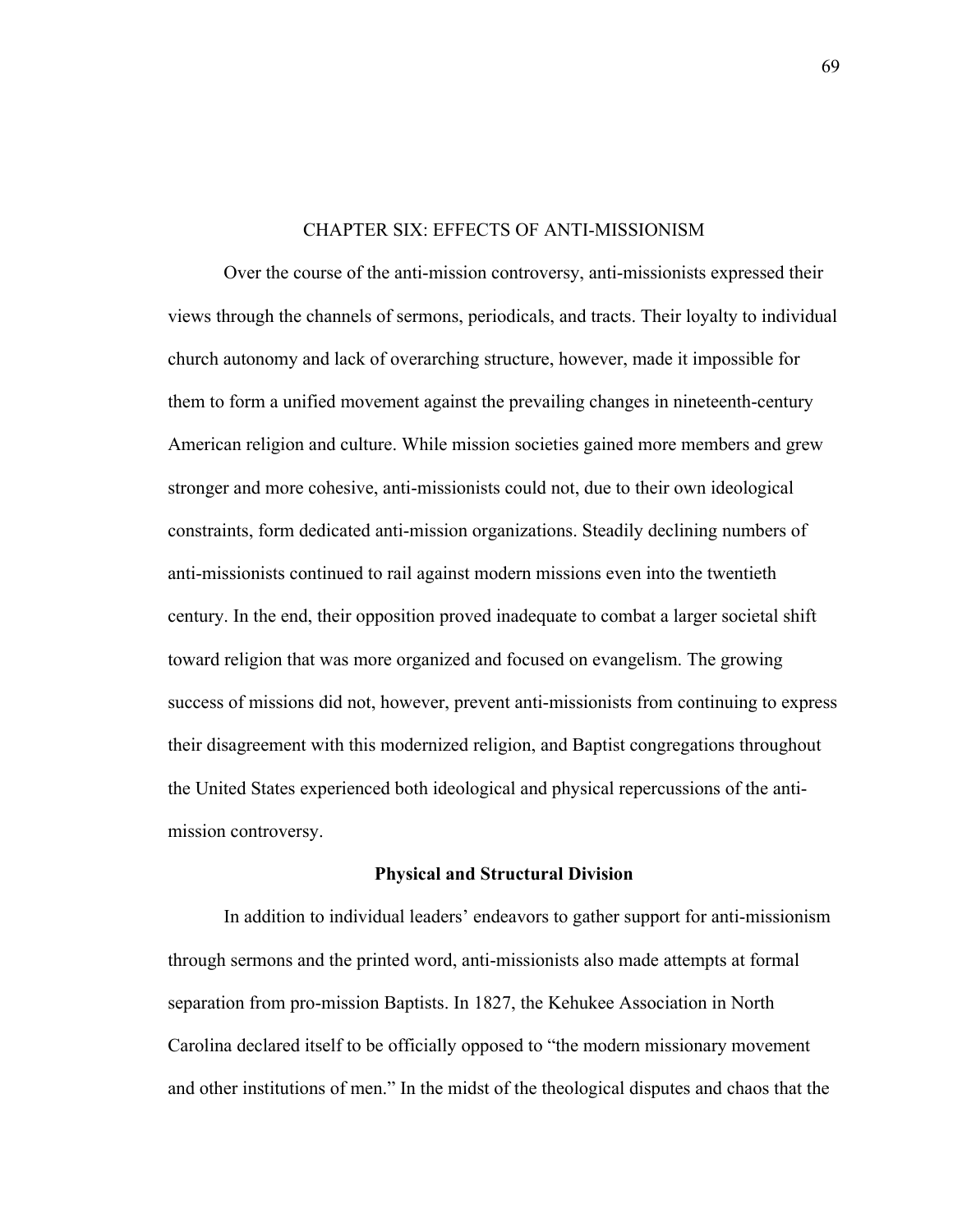mission movement caused in the Baptist flock, members of the Kehukee Association deemed it "necessary to take a decided stand against [modern religious innovations], and thereby no longer tolerate these innovations on the ancient usages of the church of Christ by fellowshipping them."<sup>209</sup> In 1832, churches from the Baltimore Association joined with the anti-mission Black Rock church in Maryland to condemn missions.<sup>210</sup> Baptist churches in both the northern and southern United States followed suit throughout the 1830s.

The committee that drafted the Black Rock Address asserted that, if "New School" Baptists continued to "compel us either to sanction the traditions and inventions of men, as of religious obligation, or to separate from" them, separation was indeed necessary. Those who held two opposing views regarding fundamental doctrine, they claimed, could not possibly "walk in union."<sup>211</sup> In an attempt to distinguish themselves further from religious innovation and the more hierarchical structure of mission organizations, supporters of the Black Rock Address threw off structural constraints so far as to "disclaim being an Association of churches or an organized body of any kind." Instead, they "simply [met] as Brethren of one faith, one order and one heart."<sup>212</sup>

The majority of Baptists who separated with official declarations from promission churches came to designate themselves as Primitive Baptists. The name originated in the Kehukee Association, which in 1835 began publishing a periodical

<sup>209</sup> Berry, ed., *The Kehukee Declaration,* 13.

<sup>210</sup> Berry, ed., *The Kehukee Declaration,* 15-16. Gilbert Beebe, of *Signs of the Times* fame, was one of these members.

<sup>211</sup> Berry, ed., *The Kehukee Declaration,* 40.

<sup>212</sup> Berry, ed., *The Kehukee Declaration,* 45.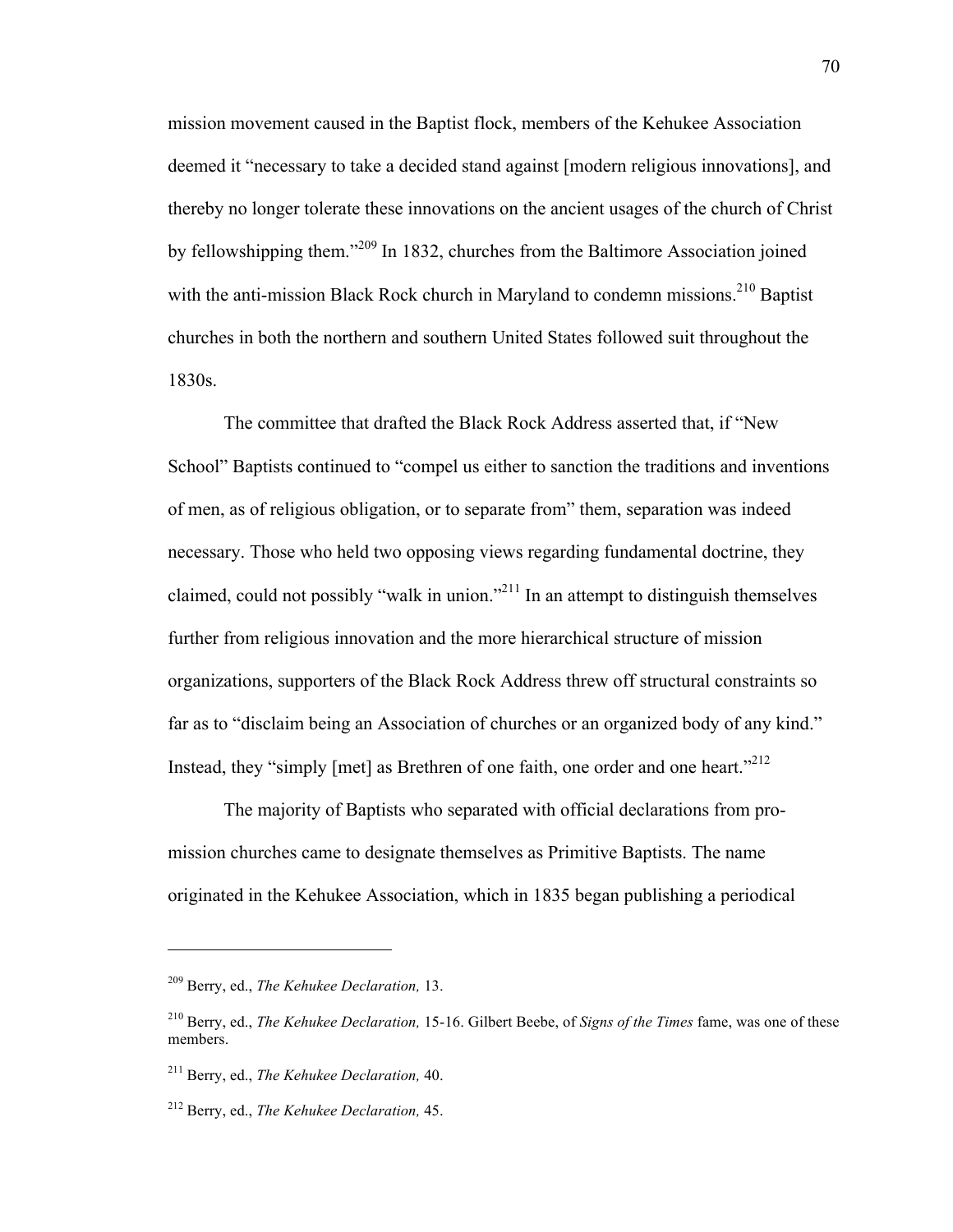called the *Primitive Baptist* "as an organ for the southern Antimissionaries."213 A defining characteristic of Primitive Baptists was anti-institutionalism; they scorned missionary societies, theological schools, Sunday Schools, and any other forms of modern organization that they deemed hierarchical and anti-scriptural.<sup>214</sup> Today's Primitive Baptists adhere principally to these same doctrines and practices. They refused to engage in nineteenth- and twentieth-century religious "debates"—for example, the controversy over slavery—and still do not engage in disputes over modern-day religious issues.<sup>215</sup> John Crowley, who studied contemporary Primitive Baptists, found that they "wish not to change the world but to escape from it…They often refer to their churches as 'little heavenly places,' where they escape out of time and mundane concerns." 216

## **Ideological Division**

In the Black Rock Address of 1832, Baptists who decided to split from churches that supported missions and other modern religious innovations reiterated the doctrinal commitments that led them to their decision. "It constitute[d] a new era in the history of the Baptists," they proclaimed, when Baptists were "charged with antinomianism, inertness, stupidity, &c., for refusing to go beyond the word of God." Their belief in using the Bible alone as a religious authority joined their commitment to remaining faithful to church history. Black Rock supporters saw in the missionary movement "departures from the order established by the great Head of the church, through the

<sup>213</sup> Crowley, *Primitive Baptists of the Wiregrass South*, 75.

<sup>214</sup> Berry, ed., *The Kehukee Declaration*, 47.

<sup>215</sup> Mathis, *Making*, 149.

<sup>216</sup> Crowley, *Primitive Baptists of the Wiregrass South*, 189.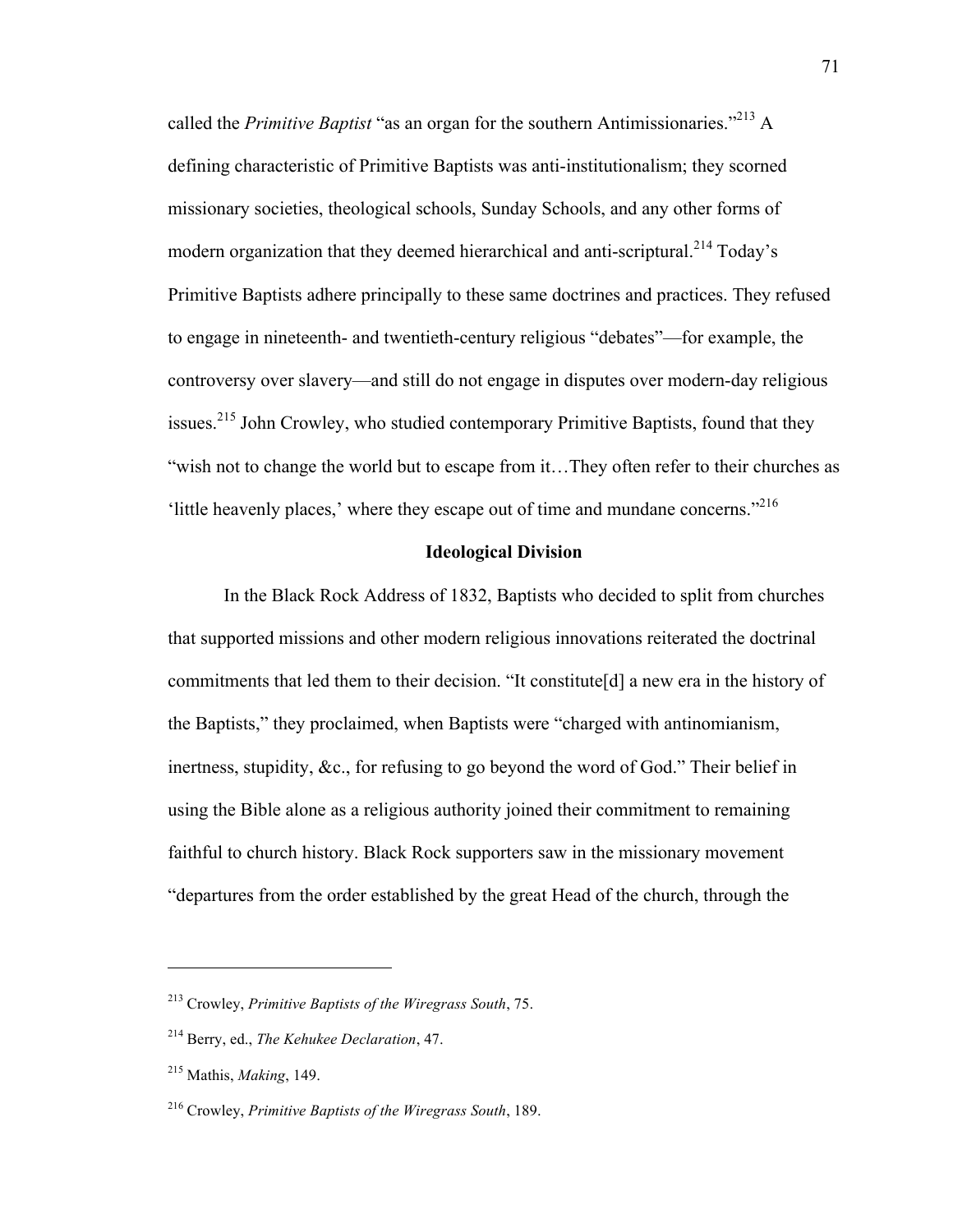ministry of his apostles."<sup>217</sup> "In ancient times," the Black Rock Address claimed, "preachers of the gospel [were called] by the Holy Ghost," not appointed by organizations.<sup>218</sup> Furthermore, those who drew up the Black Rock Address beseeched fellow Baptists to "profit from the history of past ages, and guard against…the corruptions observed in the modern church."<sup>219</sup> There was a fundamental ideological conflict between those Baptists who believed that their interpretation of biblical doctrine precluded adaptation to new religious practices, and those who were able to reconcile tradition with modernity.

The constitutions and statements of faith of Primitive Baptist churches established during this split reflect their dedication to the doctrinal points upon which opposition to the missionary movement was based. In Hickman County, Tennessee, Center Primitive Baptist Church provided an "Abstract of principles" when it formed in 1825. These principles included beliefs that "the scripture of the old and new testiment are the word of god and the only rule of faith and practice," that "god chose his people in christ before the foundation of the world," and that only those who were "called" could become ministers. The church body also consented to a form of democratic church governance when they agreed "to be governed thereby solisiting The father of sperits that unity may Abound Among us and that all will Cordially submit to eachother"  $[sic]$ <sup>220</sup>

<sup>217</sup> Berry, ed., *The Kehukee Declaration,* 24.

<sup>218</sup> Berry, ed., *The Kehukee Declaration,* 31.

<sup>219</sup> Berry, ed., *The Kehukee Declaration,* 45.

<sup>&</sup>lt;sup>220</sup> "Abstract of principles," Records of Center Primitive Baptist Church, Swan Creek, Hickman County, Tennessee, 1825-1912.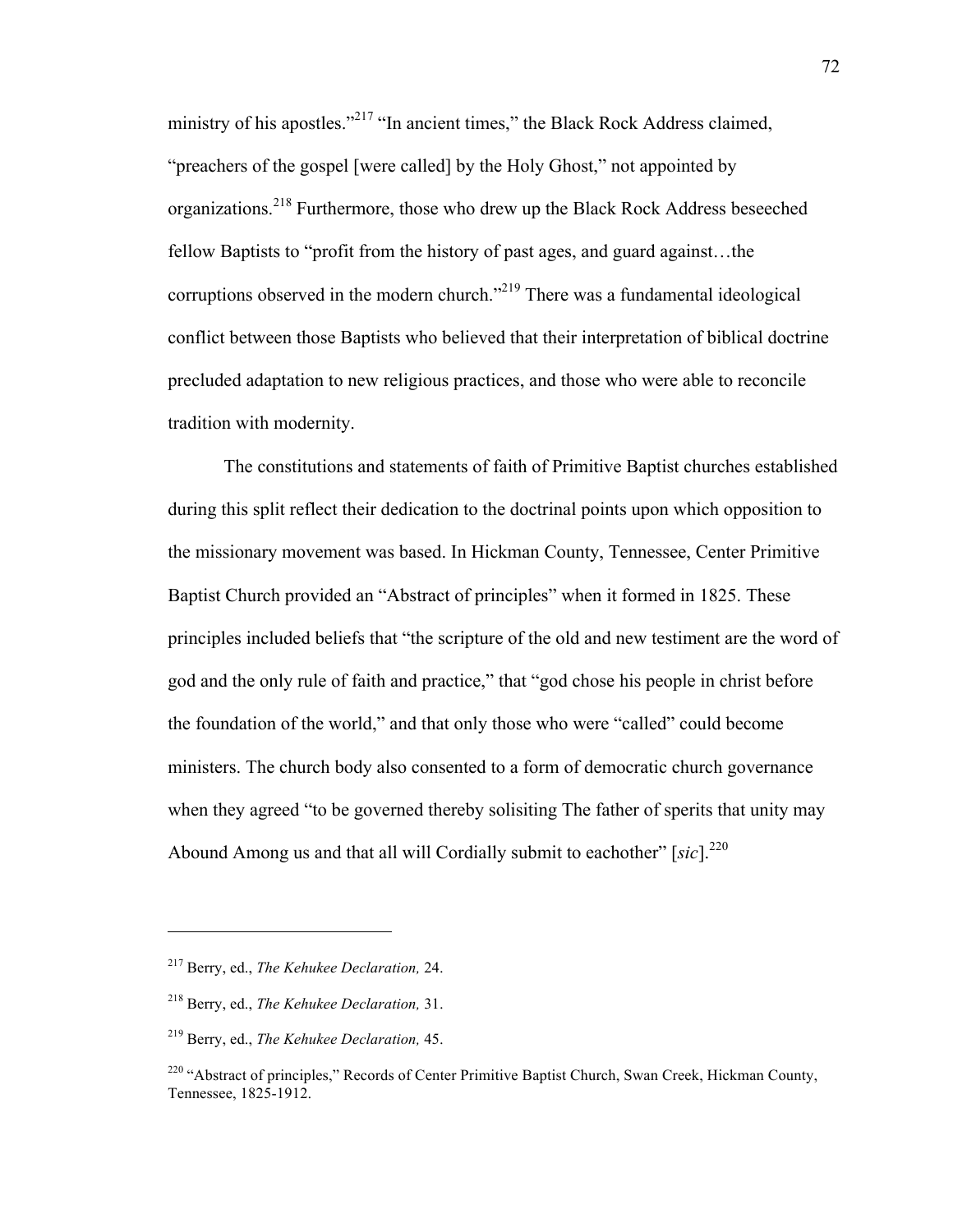# **Effects on Baptist Communities**

Beginning in the 1820s, anti-mission Baptists lamented the changes that had come to their denomination in recent decades. The Second Great Awakening had begun to change the physical makeup of the Baptist denomination, which had primarily consisted of members from the lower social class during the First Great Awakening. By the midnineteenth century, Baptists drew more of their membership from the upper ranks of society, and as they gained "respectability" by employing modern innovations, they continued to gain members. An editorial by Gilbert Beebe in the *Signs of the Times* proclaimed these changes, which those against such innovations viewed unfavorably:

Now the Baptists have their Doctors of Divinity, their Colleges, their National and State Conventions; their churches occupy stately mansions with sounding bells and towering domes…No longer are they willing to wait for the Lord to build them up, to convert sinners, or to give them ministers…They have acquired the art of getting up revivals, of preparing men for the ministry, of making converts to their faith and accessions to their number  $221$ 

Baptists continued to gain popularity in American religion, and their numbers grew accordingly, particularly during the mid-1800s. In 1800, Baptists claimed approximately 160,000 members in the United States; this number grew steadily to 250,000 by 1820. In 1840, 580,000 Baptists were recorded in membership registers, and by 1860 the denomination boasted one million members, which were increasingly middle and upper class.<sup>222</sup> For anti-mission Baptists who cherished their denomination's origin as a faith of the downtrodden, this increasing wealth made them uncomfortable, and they blamed it on the mission system's emphasis on money, which in their view was anti-biblical.

<sup>221</sup> Beebe, ed., *Editorial Articles*, Vol. I, 589-591.

<sup>222</sup> Jeffrey Wayne Taylor, *Formation*, 24.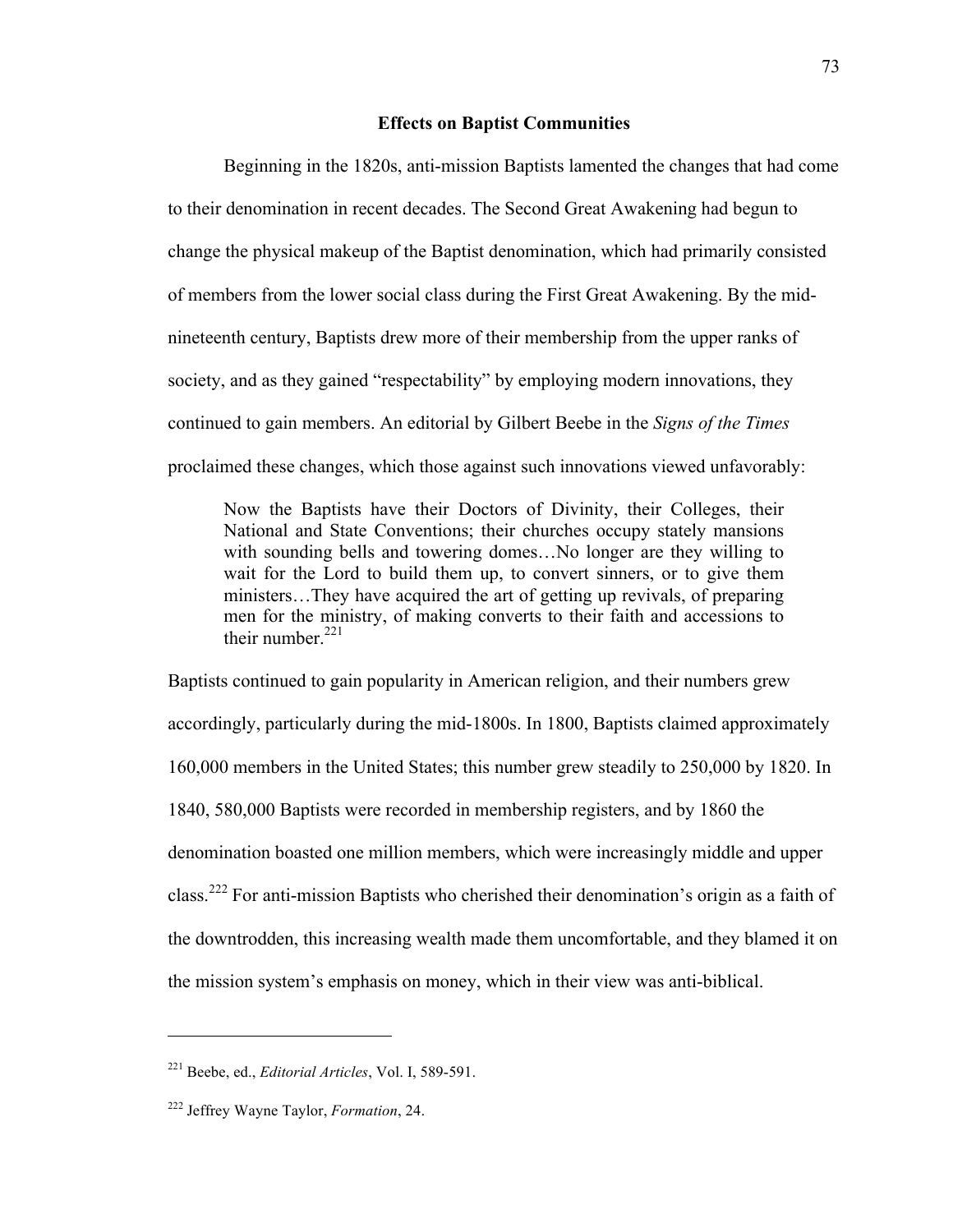As anti-missionists continued refusing to compromise their doctrine and adapt to innovations, and as missionary societies became more popular, anti-missionists' numbers began to decline as pro-mission Baptists grew in strength. The membership of the Ketocton Association, for example—"one of the oldest associations in Virginia, and formerly one of the most flourishing"—decreased from 2,000 to 615 between 1833 and 1841, according to the missionary periodical the *Cross and Journal*. This decline, the periodical claimed, started when the association "began its opposition to the benevolent institutions."<sup>223</sup> Gilbert Beebe disputed the validity of these numbers, but did acknowledge a decline. However, he pointed out that even though the anti-mission churches appeared to be "*withered*" and "*lifeless*" to their opponents, they possessed "the promise and oath of God" that he would reward them for their steadfastness in his own timing.<sup>224</sup> To the missionary societies that noted the decline in numbers among antimission churches and members, anti-missionists replied, "Mock on." They readily admitted their decline, but bore it as a mark of pride that they had not fallen prey to the "institutions of anti-christ" like those "whose hearts are not stayed on God."<sup>225</sup>

Within associations, intense discord arose as a result of the anti-mission movement. As churches withdrew from associations with opposing tendencies, and as members left individual churches with whom they disagreed about religious innovations, both sides lamented the declension of the Baptist denomination as a whole. The promission Baptist historian David Benedict observed that prior to the development of

<sup>223</sup> Quoted in Beebe, ed., *Editorial Articles*, Vol. I, 676-677.

<sup>224</sup> Beebe, ed., *Editorial Articles*, Vol. I, 678.

<sup>225</sup> Beebe, ed., *Editorial Articles*, Vol. I, 645-646.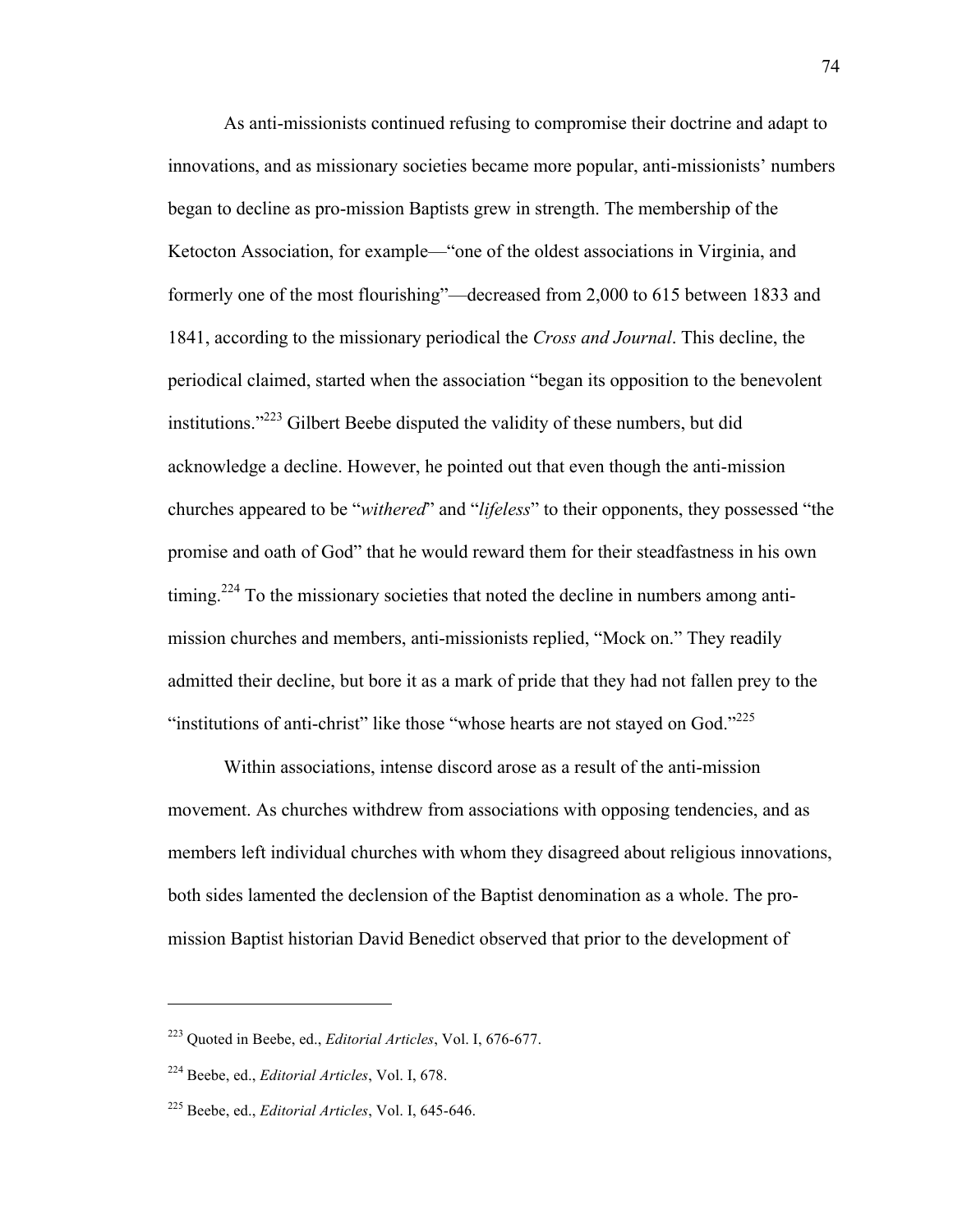missions, associations were less bureaucratic and congregations settled disputes internally, with "no standing committees." Furthermore, members of congregations held themselves and others accountable to standards of "moral conduct."<sup>226</sup> The increasing bureaucracy that came about in associations as a result of a changing structure within the Baptist denomination, Benedict implied, led to less of an emphasis on personal accountability. In addition, members of associations and those who attended annual gatherings became less "enthusiastic and numerous" after 1810, whereas before they had been filled with a "revival spirit" and journeyed great lengths to attend. Benedict suggested that the increase in (missionary) periodicals to relay news partially eliminated the need for individual church members to attend associational meetings. $227$ 

Though he supported and sympathized with the missionary cause, Benedict saw inherent disadvantages in the religious innovations of the early nineteenth century, and blamed the detrimental effects on the increasing bureaucratization of religion. "Thus far," he wrote, "the old manner of conducting associations seems to have been better than that of later years, so far as the free flow of religious feeling and the ardor of piety were concerned."228 Because of "the rise of modern benevolent institutions," associations became "burdened" with all of the requests and needs of the societies. Previously, "associations were at full liberty to attend to their own proper work without any interference from any quarter."<sup>229</sup>

<sup>226</sup> Benedict, *Fifty Years*, 78.

<sup>227</sup> Benedict, *Fifty Years*, 87-88.

<sup>228</sup> Benedict, *Fifty Years*, 90.

<sup>229</sup> Benedict, *Fifty Years*, 225.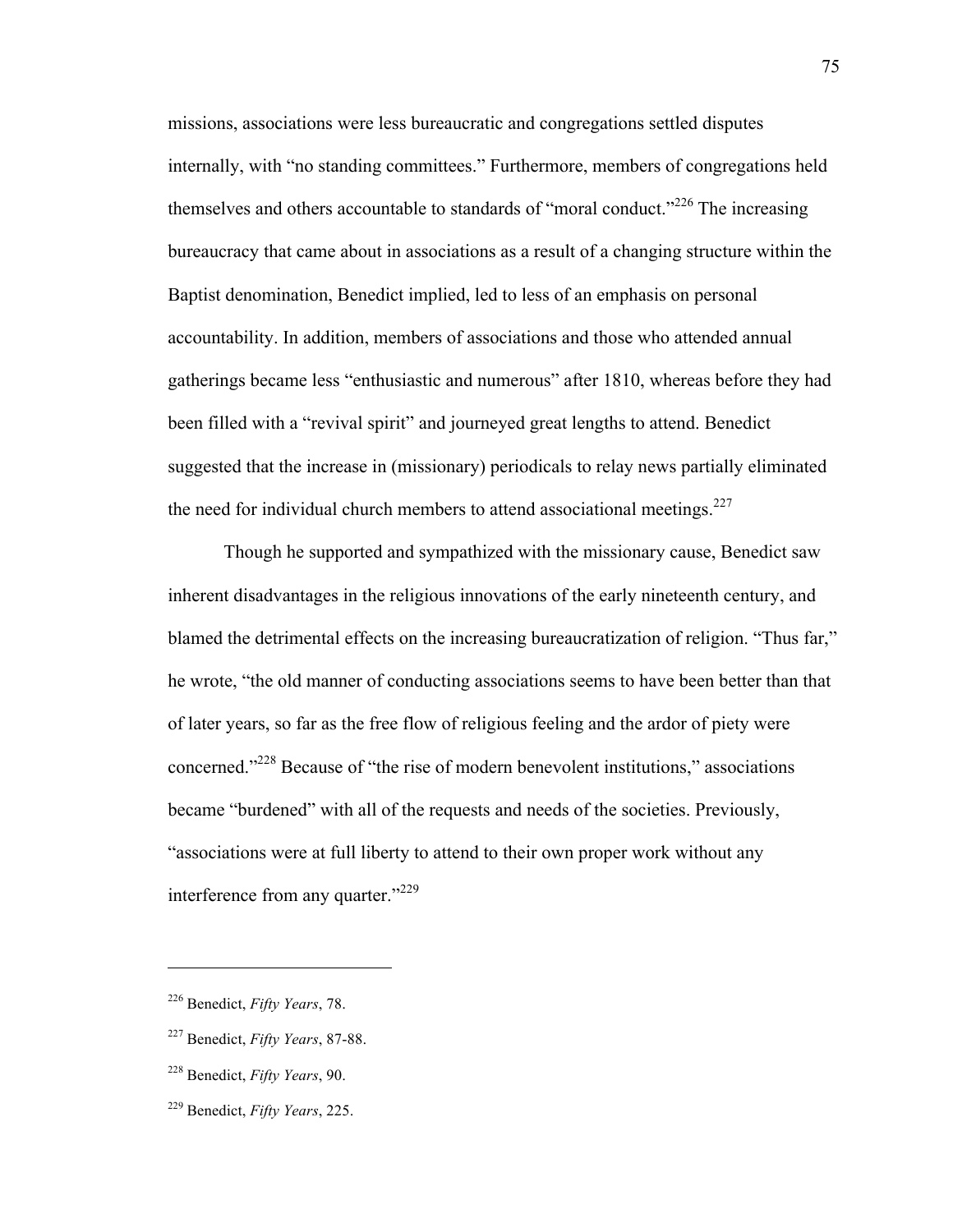Records of associational meetings reveal the conflict wrought within Baptist communities by the anti-mission controversy. When the Columbia Baptist Association gathered in 1835, members sent a corresponding letter to its fellow associations lamenting the "day of division and strife among those who assume the name of Christ." Although their own associational meeting had been harmonious, they feared becoming embroiled in the "discords and divisions" evident in the denomination and even within their own association.<sup>230</sup> By the next meeting in 1836, the association found "much cause" for deep humiliation and godly sorrow" as there had been little growth in numbers, and several individual churches had been beset by "Strifes and divisions…[that had] torn asunder brethren who once appeared to be united in Christian harmony." Six churches professing anti-mission sentiments withdrew that year from the association, which overall supported "the benevolent institutions of the day."<sup>231</sup> At the annual meeting in 1842, the Columbia Association established its own missionary society, which was composed of representatives from member churches who could contribute at least one dollar per year.<sup>232</sup> The association employed its first missionary in 1844.<sup>233</sup>

Baptist missionaries faced the effects of the anti-mission controversy perhaps even more than members of anti-mission congregations. The churches and associations that supported missionaries did not always do so for the propagation of the gospel to non-

<sup>230</sup> *Minutes of the Sixteenth Annual Meeting of the Columbia Baptist Association, Held, by Appointment, at the Baptist Meeting House, in the Town of Alexandria, D.C., August 1835*, 12.

<sup>231</sup> *Minutes of the Seventeenth Annual Meeting of the Columbia Baptist Association, Held, by Appointment, at the Grove Meeting House, Fauquier County, VA, August 1836*, 15-16.

<sup>232</sup> *Minutes of the Twenty-Third Annual Meeting of the Columbia Baptist Association, Held, by Appointment, with the Church in the Town of Fredericksburg, Spotsylvania County, VA, August 1842*, 14.

<sup>233</sup> *Minutes of the Twenty-Fifth Annual Meeting of the Columbia Baptist Association, Held, by Appointment, at the Broad Run Meeting House, Fauquier County, Virginia, August 1844*, 16.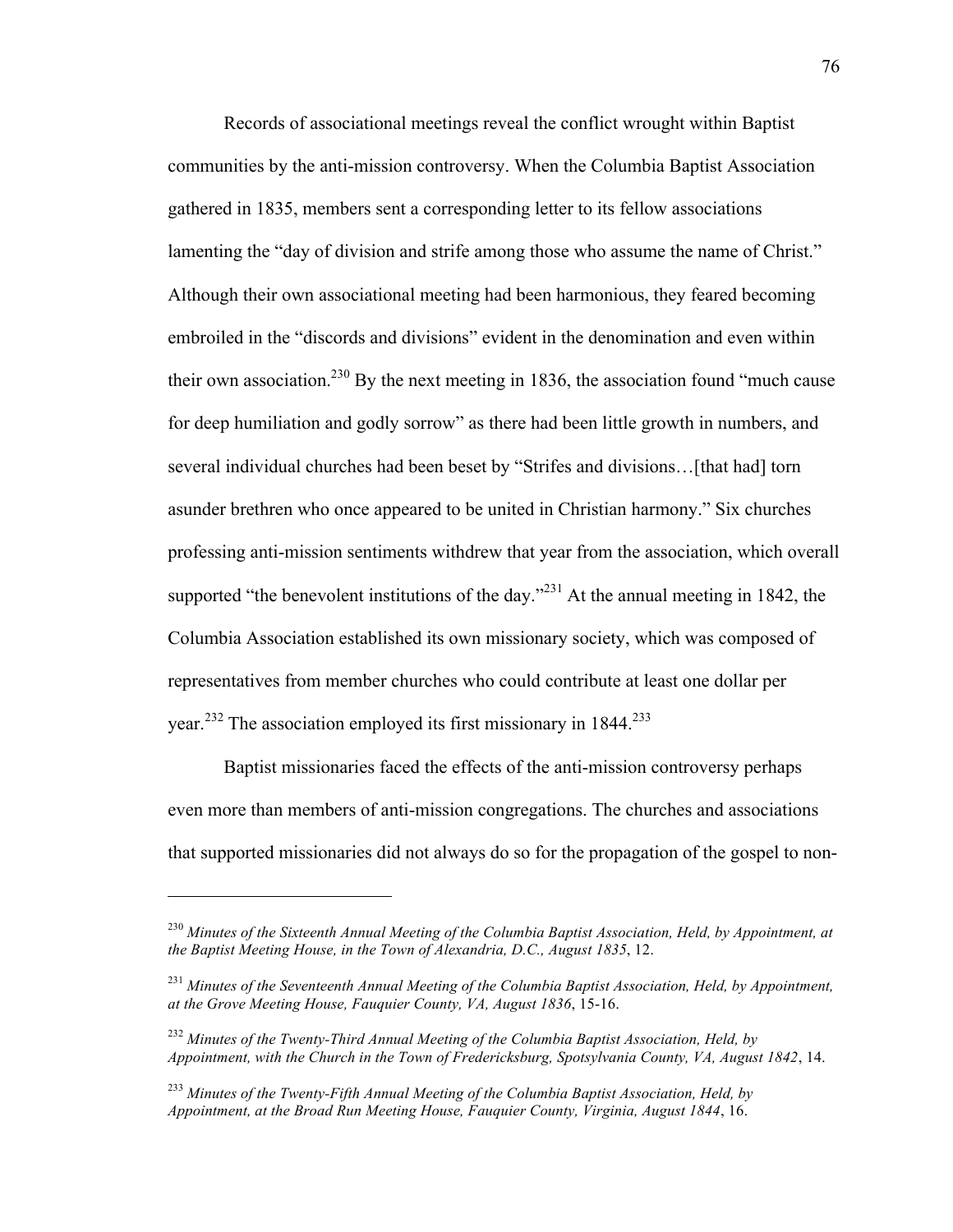believers; rural churches "scarce of ministerial aid" often relied on missionaries to preach on occasion, or to establish churches where none existed. The reputation that missionaries gained among anti-missionists made some churches hostile to this system. The hired missionary from Kentucky's Little Bethel Association, T.L. Garrett, referred to several churches that he visited from 1837 to 1838 as "situated in the hotbed of opposition and…yet dependent upon our missionary system for the preaching of the Gospel."<sup>234</sup> He remarked that he had "labored more or less at every church" in the "Associational District," and worked particularly in a region where there was "a greater destitution of preachers of our faith and order, there being but one in our county and he very far advanced down the declivity of old age."<sup>235</sup>

The missionary's job, according to the reports of the Little Bethel Association, was to increase church membership through preaching and baptisms, thus building up the strength of the churches. Garrett noted that many of the churches at which he served "[gave] freely…to the cause of domestic missions" and thereby "defray[ed] the necessary expenses" associated with missionary efforts.<sup>236</sup> He lamented when churches did not support these efforts, exclaiming: "O, that the Lord may open the hearts of all His people to feel as well as theirs eyes to see their duty in this great work [domestic missions], for indeed the harvest is great but the laborers are few." Garrett wondered why members in such churches "talk[ed] much of the scaricty [*sic*] of ministers" while not supporting

<sup>234</sup> *Minutes of the Little Bethel Association, 1836-1866*, 31-32.

<sup>235</sup> *Minutes of the Little Bethel Association, 1836-1866*, 30.

<sup>236</sup> *Minutes of the Little Bethel Association, 1836-1866,* 35.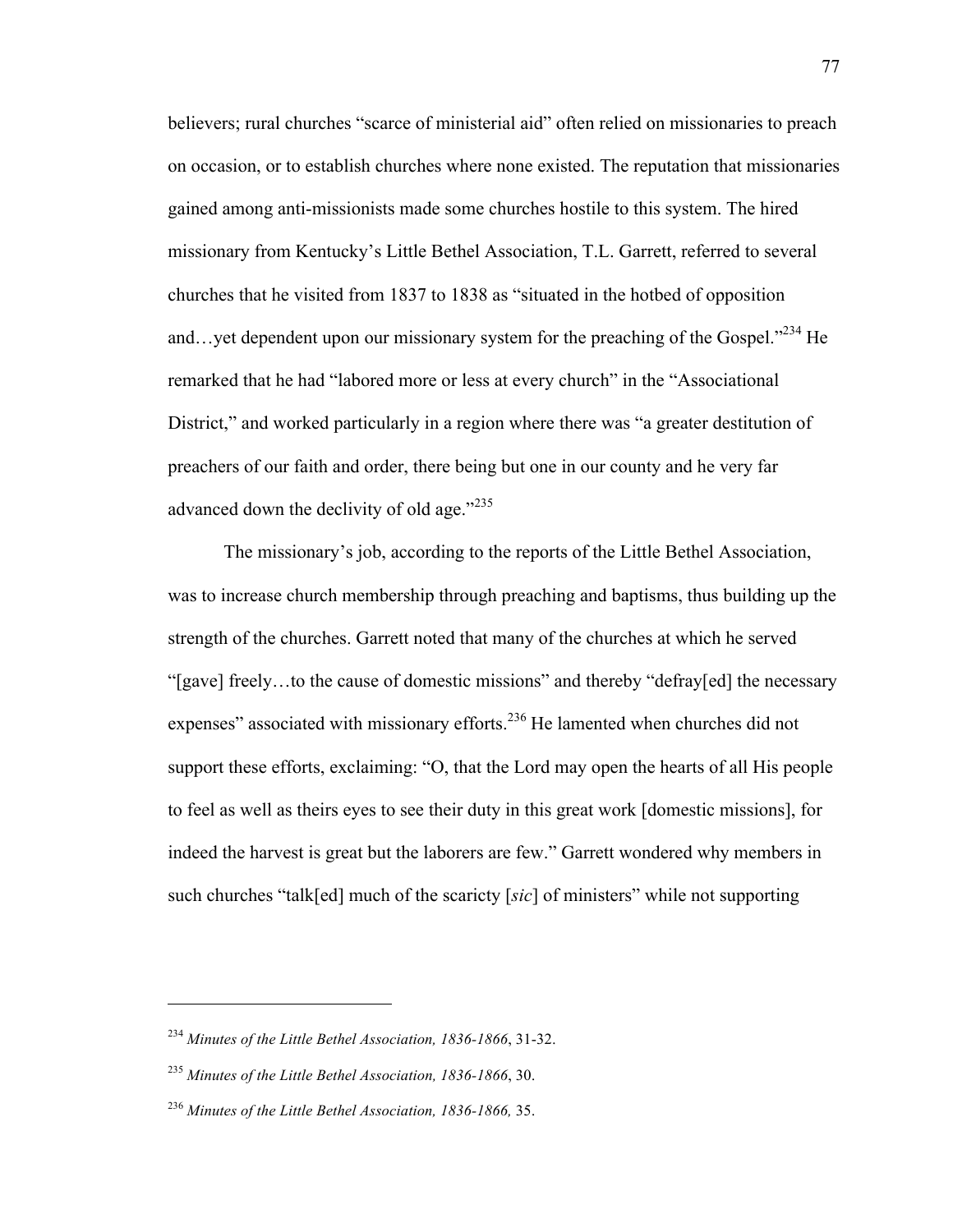missionaries.<sup>237</sup> Many churches simply wanted to know that their preachers were called by God, and may not have felt that supporting missionaries financially—even those who preached to them—agreed with biblical doctrine. By 1838, T.L. Garrett recounted that the "discord and confusion…herisies and scisms" that had "alienated [church members] in their feelings each toward the other" began to lessen as more came to support the mission system, ideologically and financially.<sup>238</sup> In Little Bethel's missionary report of 1839, all of the association's churches "appear[ed] to be in peace and ha[d] all received an addition during the year." $^{239}$ 

As anti-mission Baptists separated further ideologically and physically from their pro-mission brethren, they encouraged non-fellowship with those of opposing beliefs. Anti-missionists (or "Seceders") from the Conteninea Association, for example, drew up a statement of faith claiming that they would "not fellowship any member or members of Bible, Missionary, Tract, or Sunday School Union Societies, nor advocates of Theological schools, nor any person who does fellowship with them.<sup> $240$ </sup> In a circular letter to the churches that comprised the Ketocton Baptist Association, Thomas Buck, moderator of the August 1830 associational meeting, described the situation within the Baptist denomination as "a time of great darkness…when false and conditional systems [benevolent societies] will be exalted." Buck urged Ketocton Baptists to hold fast to their Calvinist principles, and to remember that "Nothing but overpowering grace ever induced any of us to be his disciples." He also encouraged them to "declare the glory of God…by

<sup>237</sup> *Minutes of the Little Bethel Association, 1836-1866,* 36.

<sup>238</sup> *Minutes of the Little Bethel Association, 1836-1866*, 37-38.

<sup>239</sup> *Minutes of the Little Bethel Association, 1836-1866*, 43.

<sup>240</sup> Bennett, ed., "The Seceders," *The Primitive Baptist*, Vol. 1 No. 22 (November 26, 1836).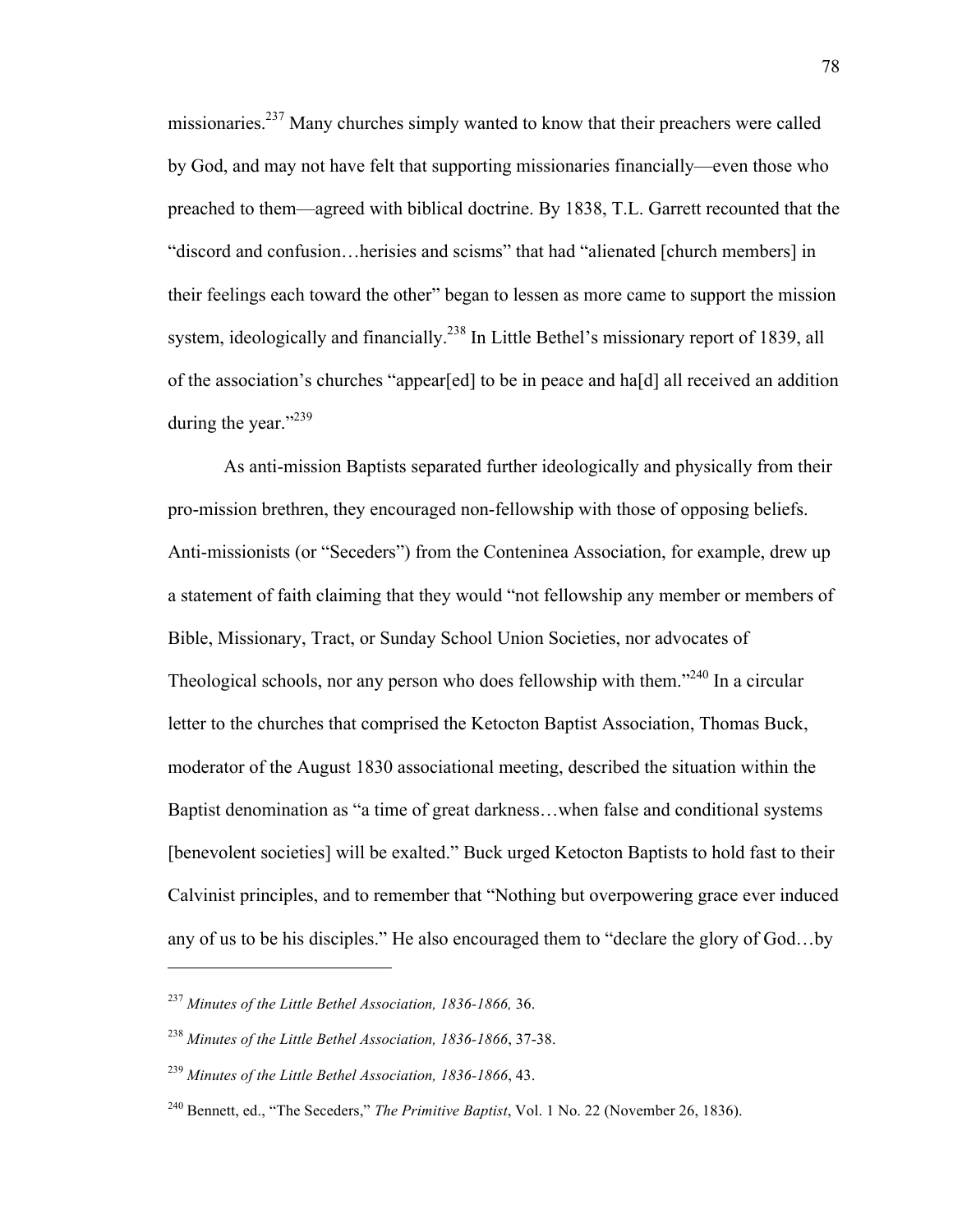[exhibiting] a holy life and godly conversation…put[ting] to silence the ignorance of foolish men by practically maintaining the principles of the gospel of Christ.<sup> $241$ </sup>

Members of the Licking Association of Baptists (who later changed their name to the Licking Association of Particular Baptists) wrote a circular letter against modern missionary innovations during an associational meeting in September of 1818. "The day in which we live is dark and gloomy, and many are engaged in propagating doctrines, by corrupting the scriptures, to seduce the people from the truths of the gospel," they wrote. They warned the churches with whom they corresponded against "the pretender, who tells you that Christ died for the sin of all the world, and that he has Christ, life and salvation to offer you, upon the condition of your obedience, faith and repentance." Such preachers were "blind guide[s]" who perverted the Bible, they warned, and it was "the duty of every Christian to guard the sacred volume of divine inspiration, and have no fellowship with those who misrepresent Christ and the method He has devised for the salvation of sinners." This method, of course, was "*grace*" alone.<sup>242</sup>

In addition to noting the theological "dangers" of missions, some anti-mission Baptists linked the advance of missions and religious innovations to social ills such as increased crime and suicides. Missionaries lamented a decline in the revival spirit, which seemed to result in an escalation of suicides. Anti-missionists declared that it was no wonder, since the church was becoming more worldly, that its members fell prey to worldly problems. They blamed the source of the problem on missionary societies'

<sup>241</sup> *Minutes of the Ketocton Baptist Association, Held by Appointment at Upperville, Fauquier County, Va., August 12, 13 & 14, 1830*, 4-5.

<sup>242</sup> *Minutes of the Licking Association of Baptists, Held at Mill Creek, the 2d Saturday in September, 1818*, 3.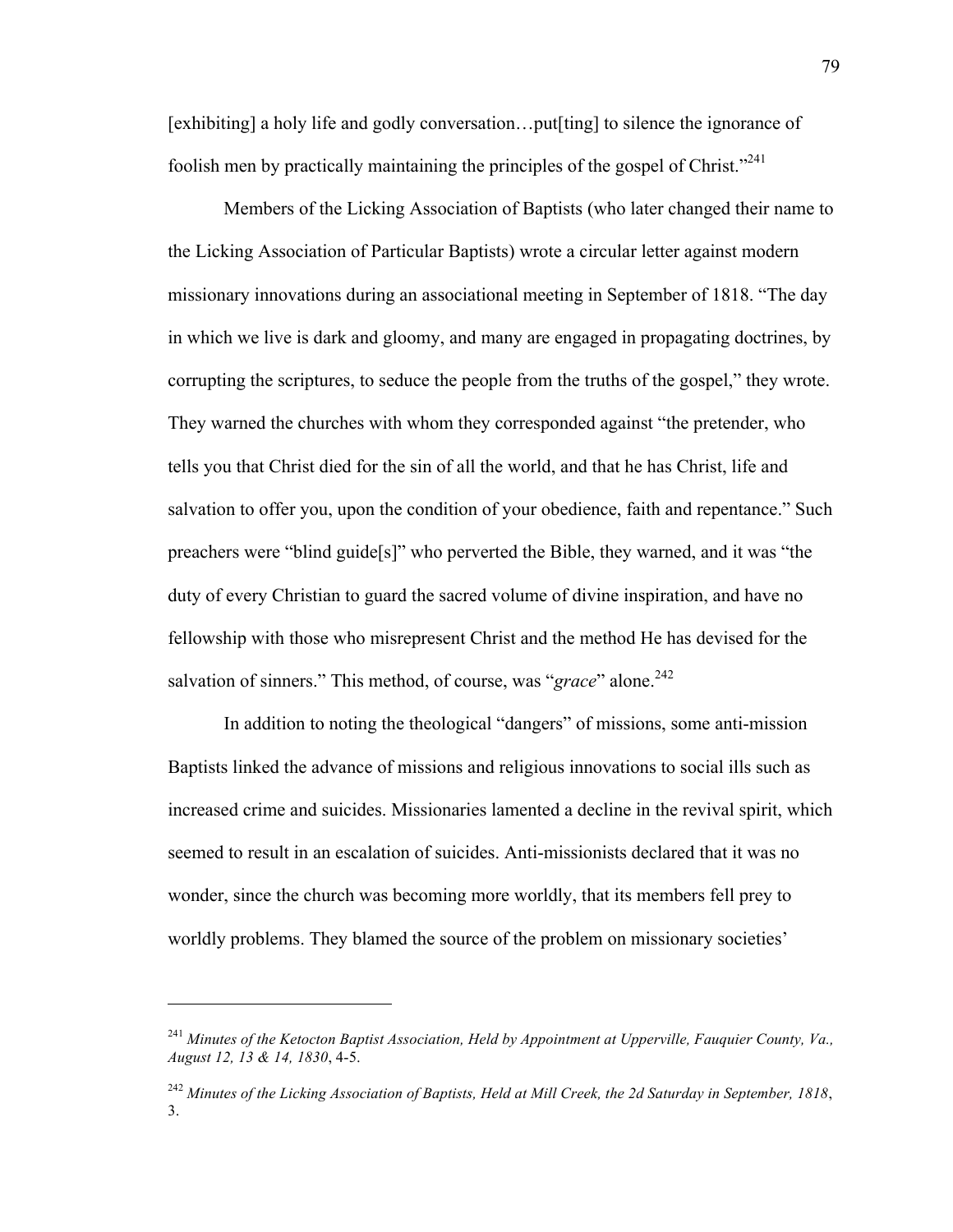"attempting to wrest the work of salvation from the hand of him that sitteth upon the eternal throne" and emphasizing "the zeal and co-operation of the world."<sup>243</sup> At the beginning of 1843, the Philadelphia *Gazette* noted an increase in crimes such as arson and murder. Gilbert Beebe reprinted these statistics in the *Signs of the Times* and asserted that the growth in crime corresponded with the growth of "anti-scriptural institutions for the evangelization of the world."<sup>244</sup>

Joshua Lawrence, too, attributed social problems to changes in religion. "Society is worse in its morals than when I could first remember," he wrote, with "more pride, more dress, less confidence between men, more failures, suicides, and murders, than there were thirty-five years ago" before missionary societies began to operate and distribute Bibles. The distribution of Bibles and the preaching of the gospel, Lawrence argued from a Calvinist standpoint, could not save the non-elect, which was why these efforts ultimately did not improve society. "How many thousands have been hopefully converted to God, that never owned a bible, nor read a word in one?" he wondered, implying that God's plan of predestination remained a more powerful force for salvation than the mission movement. $245$ 

As more Baptist communities embraced the religious innovations that antimissionists decried, those that resisted change became ever more reactionary. In an 1830 letter to Daniel Parker's *Church Advocate*, Elder E. Roberts from Illinois wrote that the churches in his area were increasingly "becoming hardshells," and applauded young

<sup>243</sup> Beebe, ed., *Editorial Articles*, Vol. II, 42-43.

<sup>244</sup> Beebe, ed., *Editorial Articles*, Vol. II, 331.

<sup>245</sup> Lawrence, *Patriotic Discourse*, 34.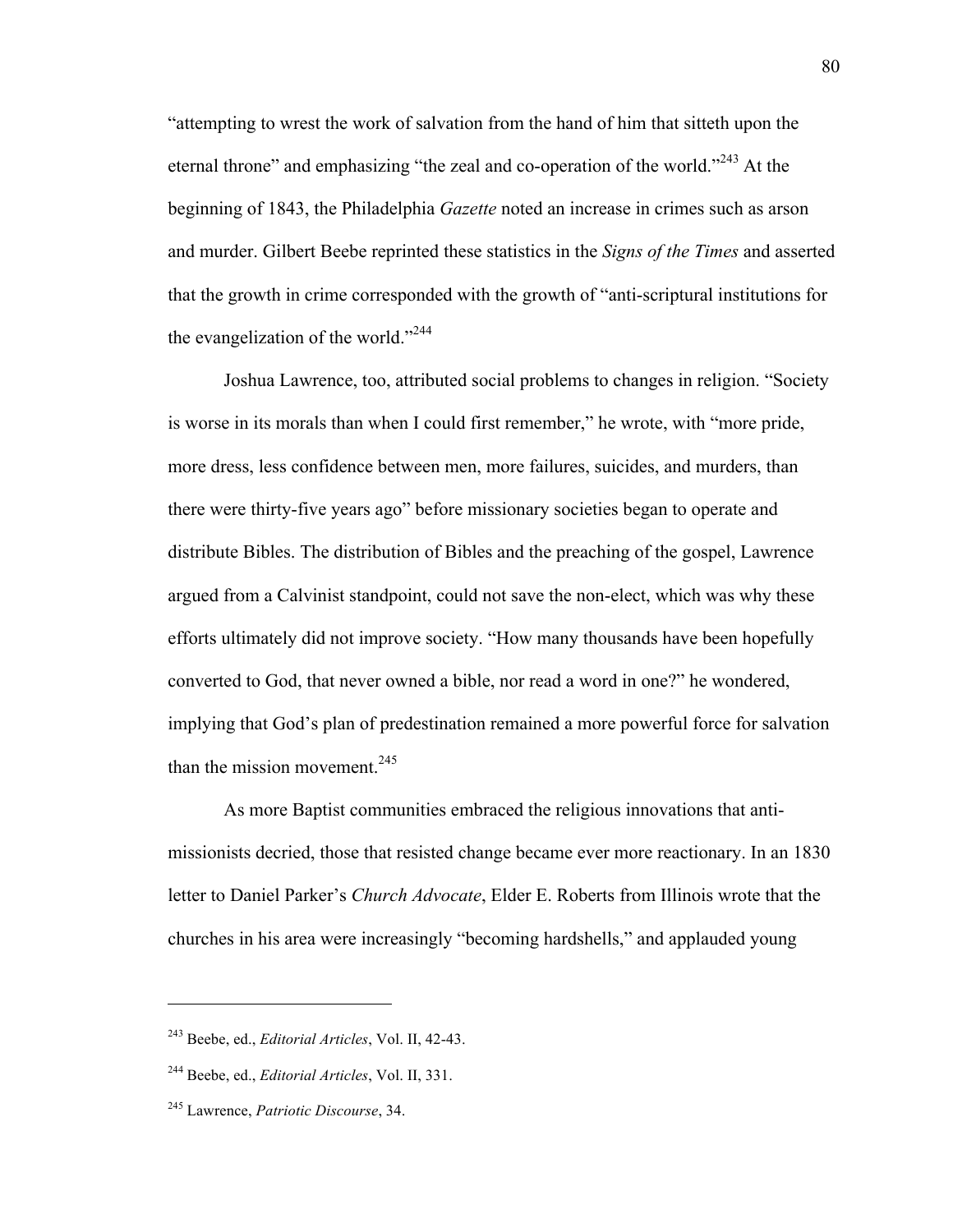preachers for holding to the tenets of predestination against the shifting tide toward free will. Roberts personified "free will" as an "old man...[who] walks very fast, (not towards Christ) and at almost every breath, or at least in every sentence, he says, if you dont be faithful in good works, you cant be saved." Roberts gave thanks, however, that this old man was "shot at by our young shooters with such precision."<sup>246</sup> J. Floyd of Illinois also wrote to the *Church Advocate* to tell of a "revival" that appeared to be "progressing amongst the Regular or Predestinarian baptists" in his area, despite the attempts of those who preached the appeal of free will and missions.<sup>247</sup> David Benedict also pointed to a growing divide between congregations and clergy in Baptist churches by the mid-1800s, in addition to friction among church members. "Baptist people, and those who sympathized with them, in olden times were very gregarious and loved to flock together," often in the home of their minister, Benedict wrote. Then, "hospitality was the order of the day, and the good old pastors kept open doors for guests of all descriptions." This practice appeared to be declining in 1860 when Benedict was writing his history, *Fifty Years among the Baptists*. 248

Determining a precise account of anti-missionists' decline and pro-mission Baptists' growth is problematic. Since Baptists did not have a unified, overarching structure, and therefore lacked a consistent way to track the membership of the whole denomination, it is difficult to establish the exact number of anti-missionists that existed nationwide at the controversy's peak. Most statistics come from regional or state

<sup>246</sup> Elder E. Roberts, Letter to the Editor, *Church Advocate*, ed. Daniel Parker, Vol. 1 No. 10 (July 1830).

<sup>247</sup> Quoted in Parker, ed., *Church Advocate,* Vol. 2 No. 3 (December 1830).

<sup>248</sup> Benedict, *Fifty Years*, 86.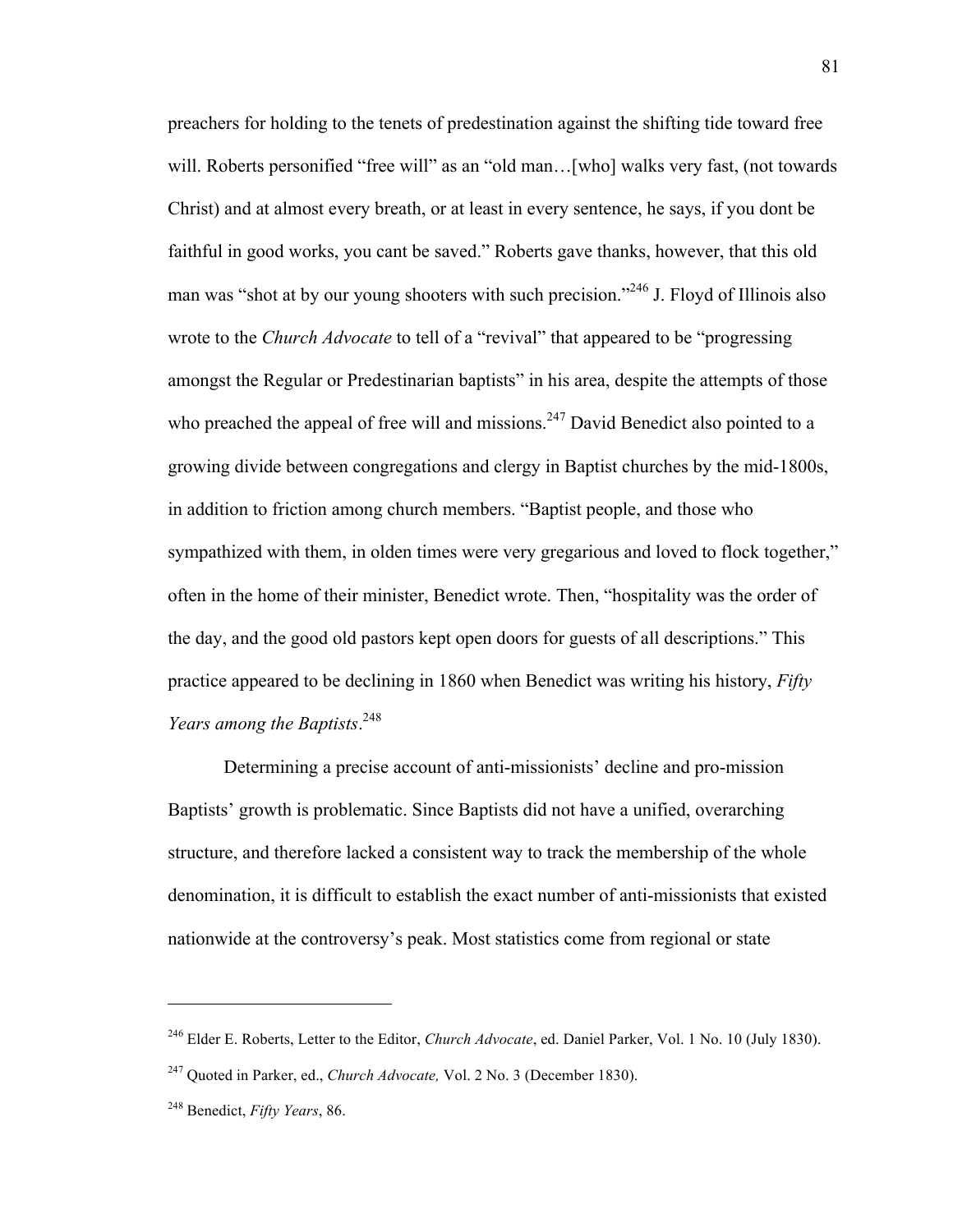associations. In Indiana, for example, over half of the Baptist associations became antimission after 1833.<sup>249</sup> By the latter part of the nineteenth century, however, antimissionists had become a clear, and continually decreasing, minority. In 1880, it is estimated that the Primitive Baptist sect had around  $100,000$  members.<sup>250</sup> In the south, "Hard-Shells numbered only 45,000 [in 1890]…while the southern missionary Baptists boasted an enrollment of  $1,125,892.^{0251}$  Even if anti-mission Baptists never were a majority within the denomination, it is clear that the mission movement resonated with a greater portion of the Baptist population in the United States as the nineteenth century progressed.

<sup>&</sup>lt;sup>249</sup> Mills, "The Struggle," 320-321.

<sup>250</sup> Jeffrey Wayne Taylor, *Formation*, 9.

<sup>251</sup> Wyatt-Brown, "The Antimission Movement," 527.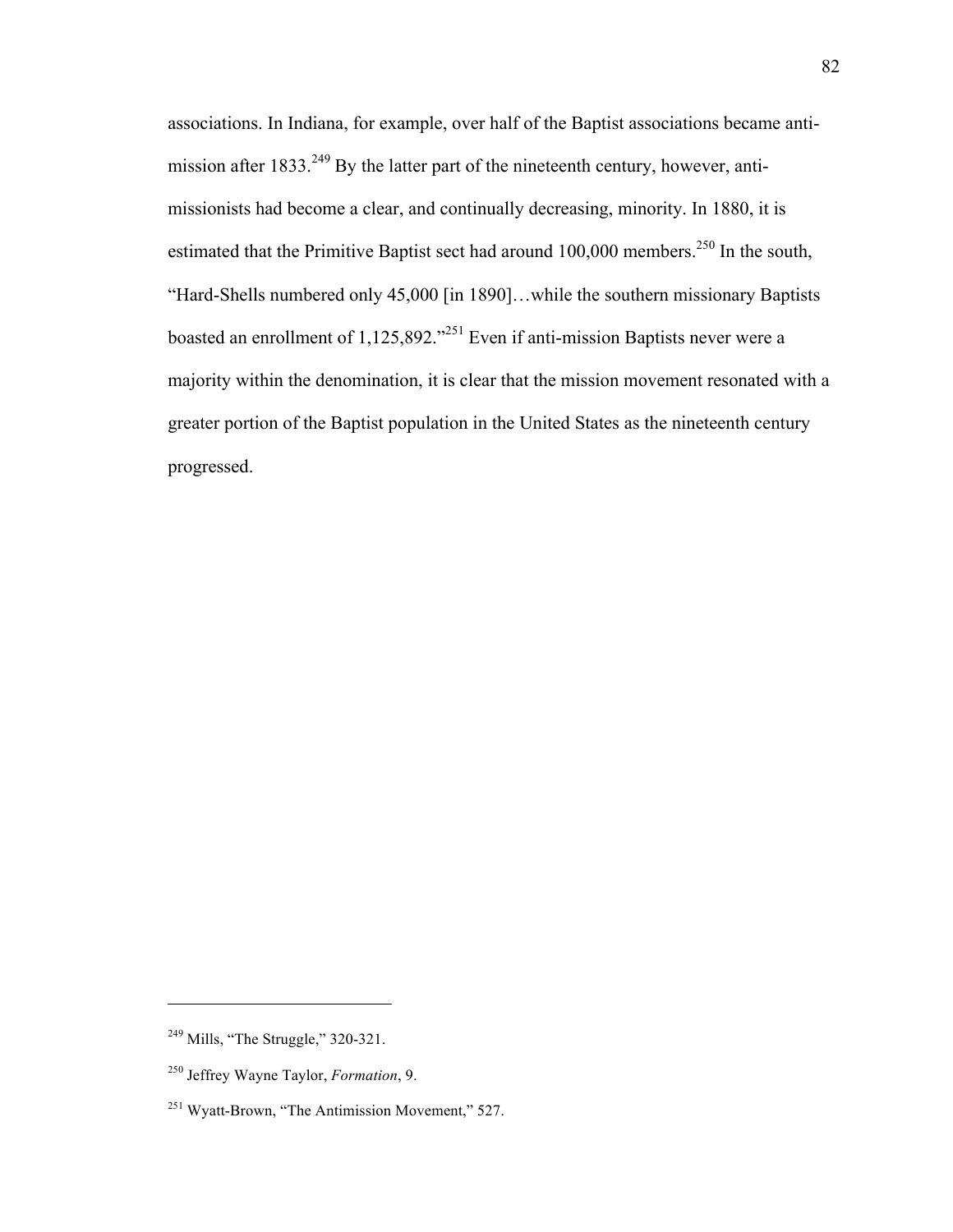# CHAPTER SEVEN: CONCLUSION

American religious historian Paul Harvey observes that "Baptist history almost perfectly represents the perpetual American evangelical struggle to balance liberty and autonomy, on the one hand, with organization and control on the other."252 The antimission controversy illustrates this struggle excellently. Anti-missionists rejected the increasing organization of religion in the nineteenth century as theologically unsound and threatening to religious liberty. Ironically, this same objection weakened their own cause.

The evangelistic emphasis brought about in American Protestantism by the Second Great Awakening prompted conscious efforts by religious denominations to increase their membership. It was not merely evangelism that allowed denominations to expand, however. More fundamentally, the variety of organized religious societies that Protestants formed in response to this increasing focus on evangelism facilitated the growth of the denominations that embraced them. In general, mission societies and other religious action organizations provide a unified means of outreach, which helps to expand the size and influence of denominations. Without these advantages, anti-mission Baptists could not compete successfully in the nineteenth-century religious marketplace without a similarly cohesive platform from which to conduct their campaign.

Because of their Calvinist theology, anti-missionists did not aim to grow in the same sense as evangelically focused denominations did. Rather than trying to reach

<sup>252</sup> Paul Harvey, "Baptists," in *The Blackwell Companion to Religion in America*, Philip Goff, ed. (West Sussex, UK: John Wiley & Sons Ltd., 2010), 429-430.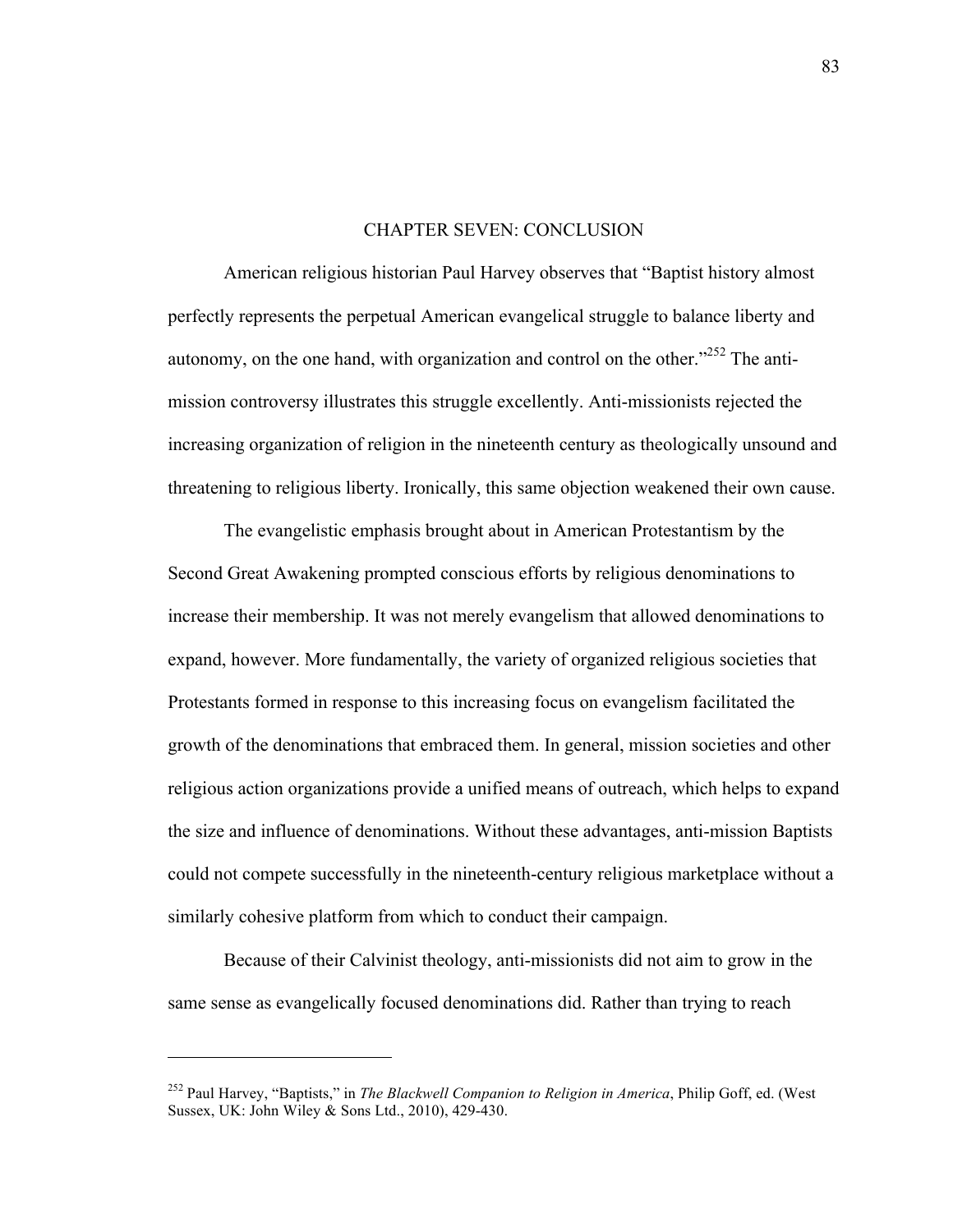everyone with the gospel, they targeted only those who might be members of God's elect. Anti-mission leaders' fervent pleas for Baptists to point out the errors in the mission system, and the vast amount of literature that they produced to this purpose, reveal the importance that they placed on maintaining doctrinal purity—to them, adherence to Calvinist beliefs—within a unified Baptist denomination. Without the structure and resources that mission societies and other religious organizations provided, however, their efforts to maintain ideological dominance within the denomination were ineffective. The majority of Protestants influenced by the Second Great Awakening's encouragement of widespread evangelism realized that such a goal required extensive organization. As the anti-missionists feared, organized mission efforts naturally assumed bureaucratic structures, and, consequently, increased bureaucratization within religious denominations. Anti-mission Baptists foresaw negative consequences in mixing religion with bureaucracy, such as the "corporatization" and commodification of religious belief.

Since the nineteenth century, the emphasis on evangelism within American Protestantism has only increased, and therefore so has the bureaucratic structure of mission efforts and religious denominations more generally. The modern-day Southern Baptist Convention is one example of this increasing bureaucratization and its success. The SBC supported missionary organizations at its inception in 1845, and created various other organizations over the latter half of the nineteenth century, including a Sunday School Board, theological schools and seminaries, and publishing services. The amount of organizational oversight in the SBC increased further after 1925, when the Convention established a centralized "Executive Committee." In the 1950s, in an effort to increase its structural and operational efficiency, the SBC hired a consulting firm and ended up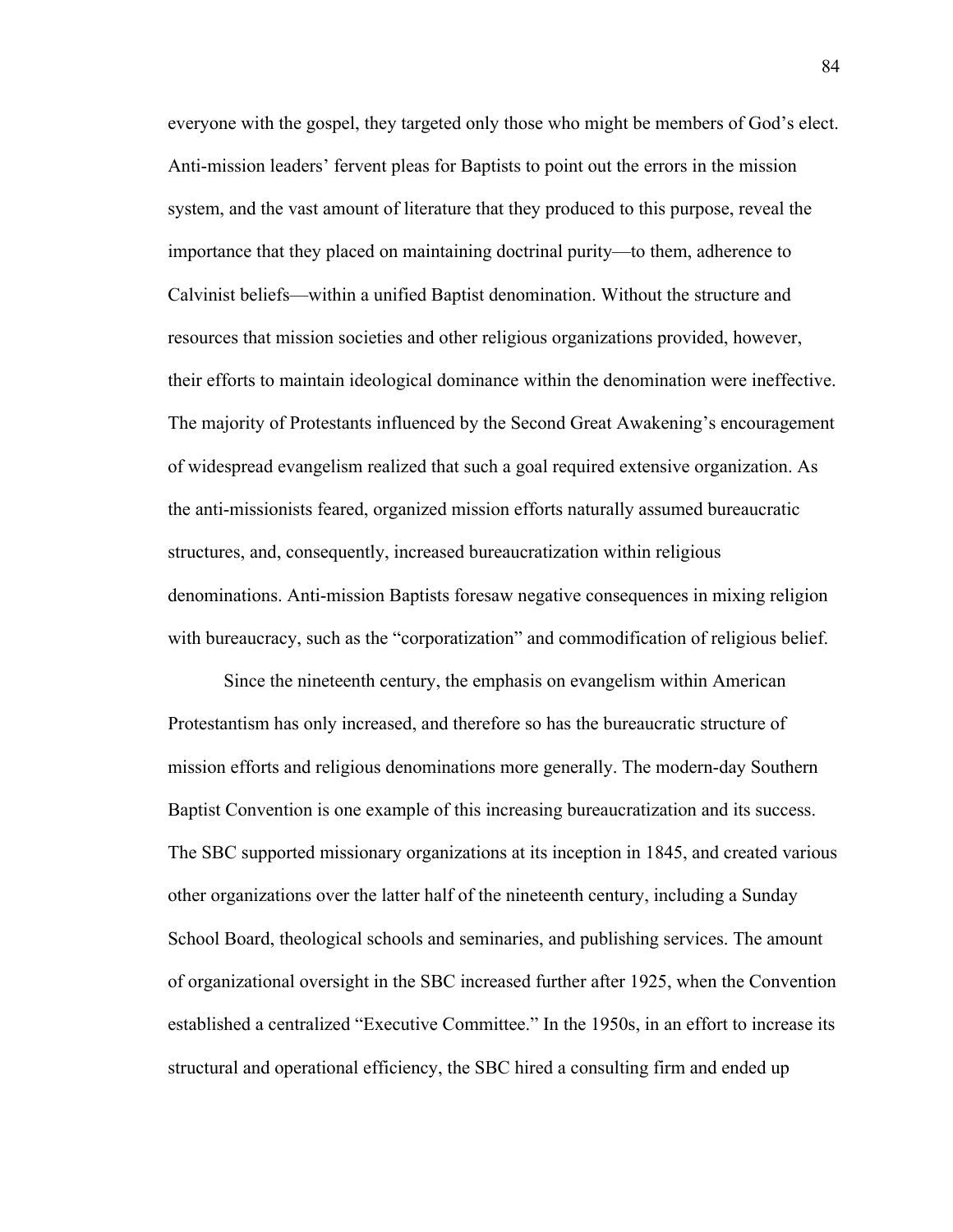adopting a "corporate management theory" in its structure. As a result, the Convention established an official headquarters for the Executive Committee, and provided for more guided interaction of individual churches with the Convention through the creation of "program assignments." According to the prominent SBC leader Albert Mohler, Jr., these changes attempted "to bring the denomination into the cultural mainstream in terms of [the] managerial revolution" of the mid-1900s.<sup>253</sup> Today, the SBC is the second largest church in the United States (after the Catholic Church), with over 16 million members.<sup>254</sup>

One of the fastest growing religious affiliations in the United States presently, "nondenominational" Christianity, also makes use of a type of bureaucratic organization, despite its lack of centralized authority or denominational affiliation. Those who label themselves nondenominational Christians currently make up 3.4% of churchgoers in the United States—just three percentage points behind Southern Baptists—and are tied with Pentecostals as the second largest group of Evangelical Protestant churches.<sup>255</sup> Nondenominational churches are typically comprised of numerous internal "ministries" run by laypeople, similar to the volunteer societies of the nineteenth century. Pastors of these churches generally exercise little hierarchical authority, but, according to religion scholar Donald E. Miller, they "create a 'corporate' culture…[while giving] relative autonomy to their staff and members in implementing the vision they so skillfully

<sup>253</sup> R. Albert Mohler, Jr., "The Future of the Southern Baptist Convention," in *The Great Commission Resurgence*, 153-158.

<sup>254</sup> Eileen W. Linder, ed., *Yearbook of American & Canadian Churches 2011, Prepared and edited for the National Council of the Churches of Christ in the U.S.A.* (Nashville: Abingdon Press, 2011), 12.

<sup>255</sup> Pew Research Center, "U.S. Religious Landscape Survey," 12.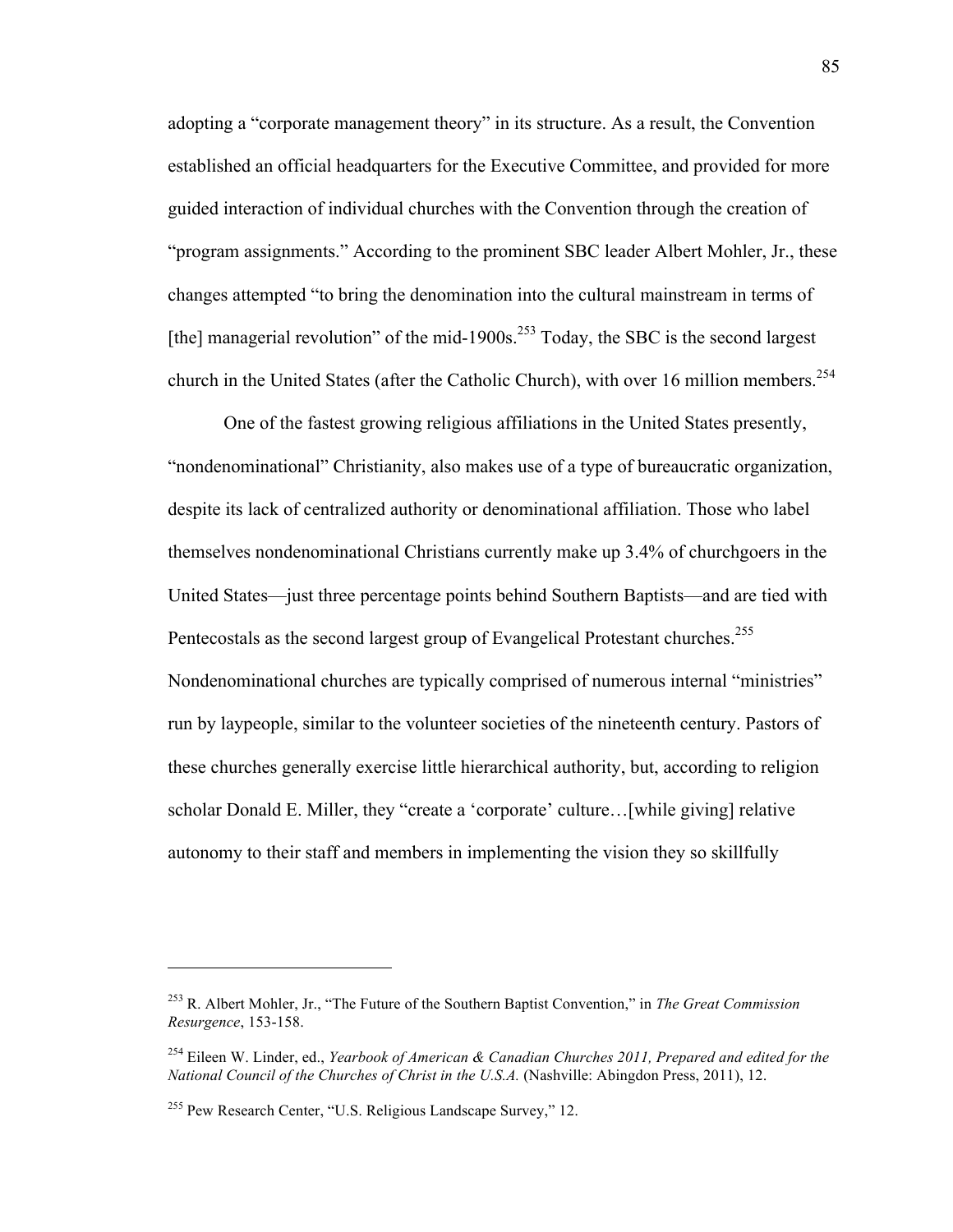articulate."<sup> $256$ </sup> At first glance, nondenominationalism seems to eschew bureaucracy, but in actuality it would not be able to function as it does without the vast array of societies and ministries that comprise it.

The adoption of bureaucratic organization by nineteenth-century pro-mission Baptists, and by both the Southern Baptist Convention and nondenominational Christianity more recently, has proven highly successful. The more tightly an institution is organized, the more unified it can be in its efforts at outreach and expansion, and the more cohesively it functions. This pertains to areas other than religion as well. In American politics, for example, a governmental structure that allowed for the independence of individual states, with little federal power, ultimately failed under the Articles of Confederation. The United States Constitution, on the other hand—which established branches of government and requires states to observe federally instituted laws—has functioned much more successfully due to its provision for a stronger central government. Mission-minded Protestants of the nineteenth century recognized such benefits in establishing bureaucratically structured societies.

One byproduct of the increasing size and structure of religious denominations seems to be a growing commodification of religion. In order to expand, a denomination must successfully "sell" itself. In many evangelical churches today, commodification takes the form of church-run bookstores that sell religious or church-specific products such as clothing, bumper stickers, and recorded sermons. Pastors are able to create huge followings through the establishment of "megachurches," and by marketing their ideas

<sup>256</sup> Donald E. Miller, *Reinventing American Protestantism: Christianity in the New Millennium* (Berkeley: University of California Press, 1997), 140.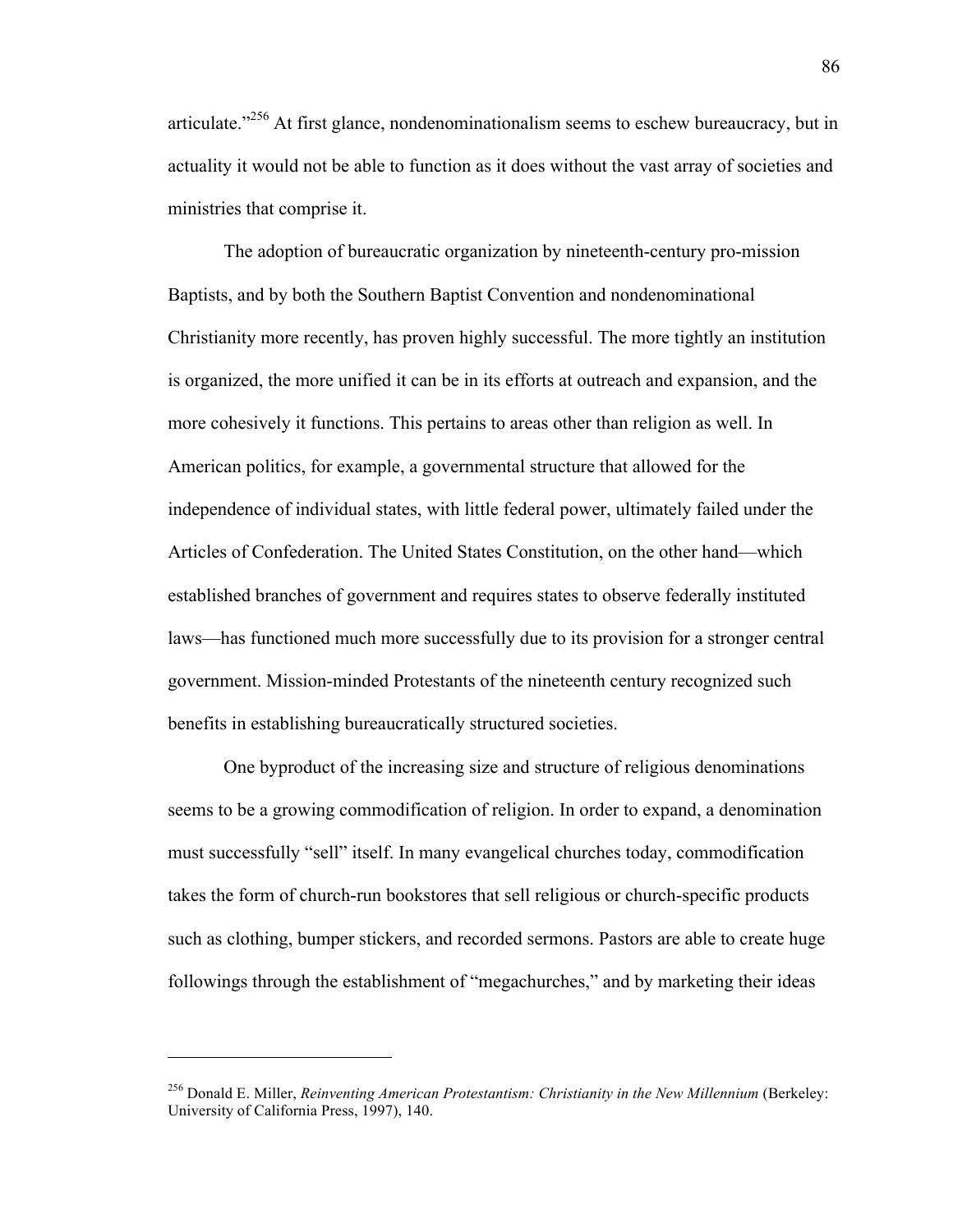and theological views in books, videos, and other forms of media.<sup>257</sup> This view of religion as something that can be marketed was precisely the threat that anti-mission Baptists perceived in the rise of missions and religious organizations during the nineteenth century. Their commitment to the history of their denomination, as well as to their estimation of doctrinal purity, made them unable to accept the changes that they witnessed in nineteenth-century American Protestantism.

The denominations that became involved in the mission movement, on the other hand, valued evangelism as their top theological priority. Since mission societies and benevolent organizations aided in this goal, evangelical Protestants saw the resulting religious bureaucratization and commodification as a small price to pay. Evangelicals who employ these strategies today also believe that they comply with God's will for widespread evangelism. Despite the corporate structure that it has gradually adopted, for example, the Southern Baptist Convention remains more deeply committed to evangelism than ever. In February of 2012, a panel designated by the SBC suggested that Southern Baptists begin using the name "Great Commission Baptists" to describe themselves. This moniker would further emphasize the Convention's commitment to missions.<sup>258</sup> Southern Baptists' predecessors in the early nineteenth century also believed strongly in the theological doctrines supporting missions. The dispute between pro-mission and antimission Baptists, then, was fundamentally ideological. Those who supported missions

<sup>257</sup> Miller, *Reinventing American Protestantism*, 145; 159.

<sup>&</sup>lt;sup>258</sup> The "Great Commission" is a biblical reference to Jesus Christ's order to "go and make disciples of all nations," which evangelical Christians see as a command to support mission efforts. See the Associated Press, "Southern Baptist Panel Recommends Add-On Name, Not Full Change: 'Great Commission Baptists,'" February 20, 2012, http://www.washingtonpost.com/national/on-faith/southern-baptist-leadersto-hear-recommendation-on-changing-name-for-wider-appeal/2012/02/20/gIQAzzLjPR\_ story.html (accessed February 21, 2012).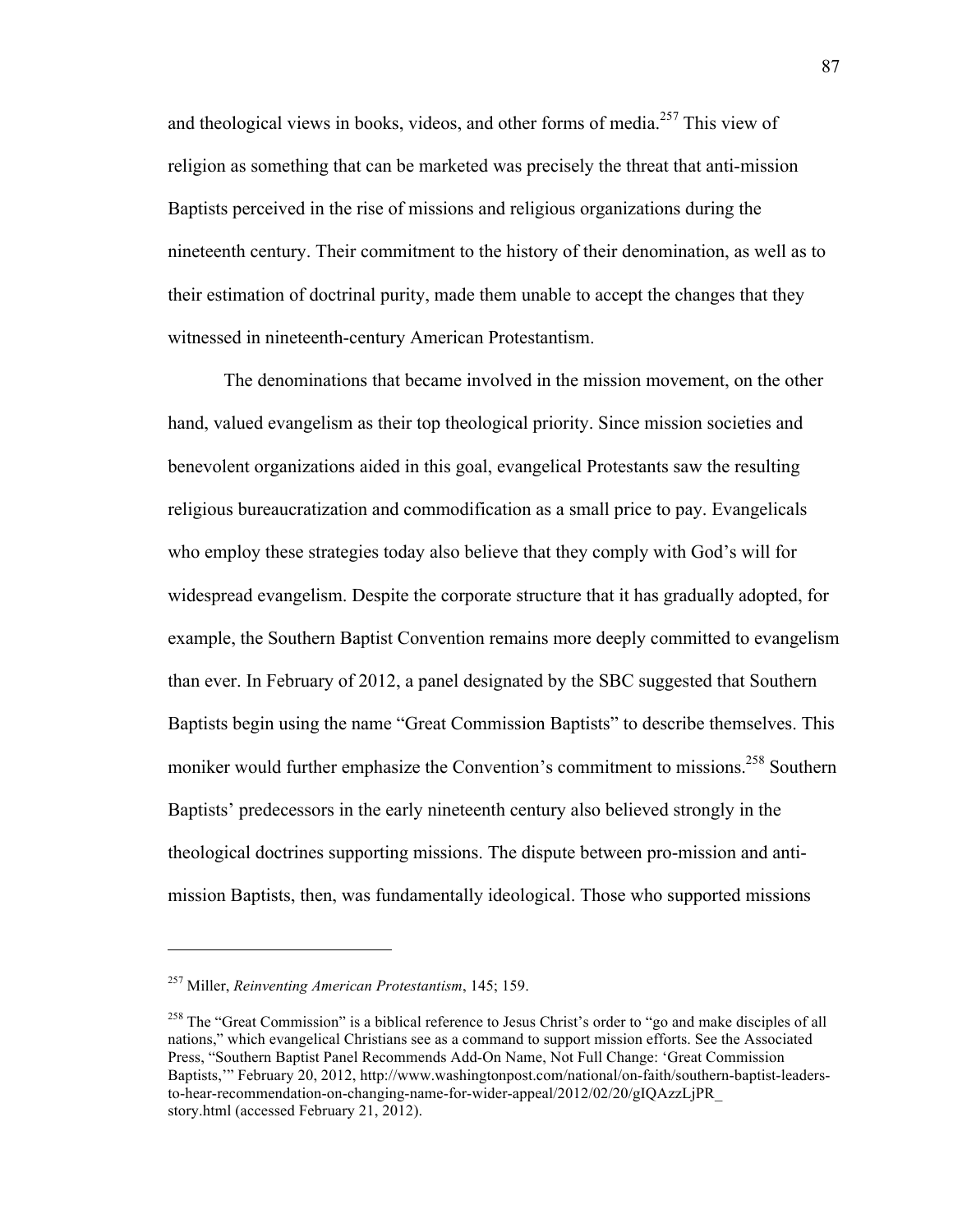saw the greatest spiritual value in evangelism and denominational growth. Anti-mission Baptists, on the other hand, believed that accommodating new—albeit highly successful—methods of evangelism and ecclesiastical structure came at too high a theological price.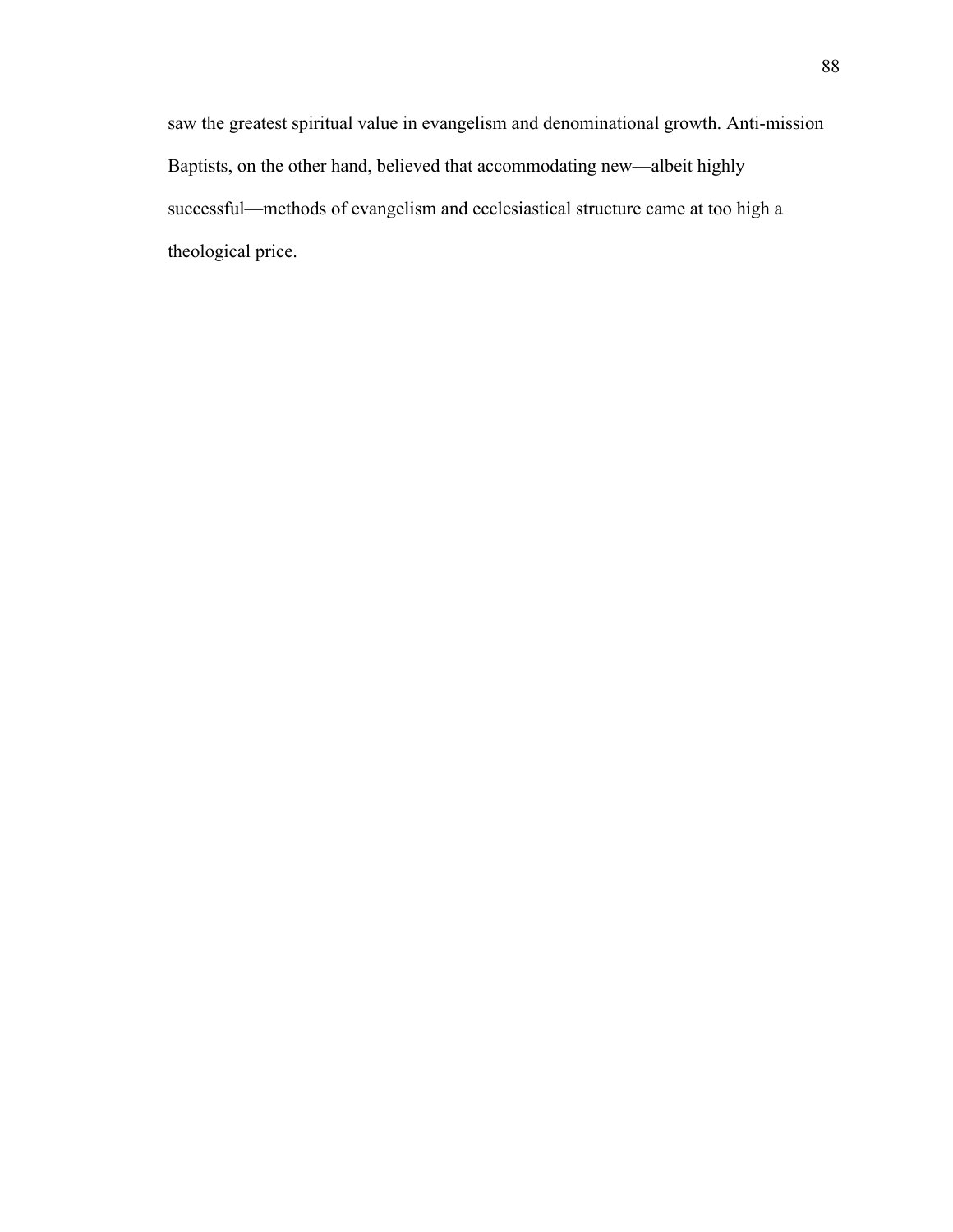# **BIBLIOGRAPHY**

# **Primary Sources**

Associated Press. "Southern Baptist Panel Recommends Add-On Name, Not Full Change: 'Great Commission Baptists.'" February 20, 2012. http://www.washingtonpost.com/national/on-faith/southern-baptist-leaders-tohear-recommendation-on-changing-name-for-widerappeal/2012/02/20/gIQAzzLjPR\_story.html (accessed February 21, 2012).

Beebe, Gilbert, ed. *Signs of the Times*. New Vernon, New York: 1832-1835.

———. *A Compilation of Editorial Articles, Copied from the "Signs of the Times," Embracing a Period of Thirty-Five Years; in which is Reflected the Doctrine and Order of the Old School, or Primitive Baptist*s, Vol. I. Middletown, Orange County, New York: Re-Published by Benton L. Beebe, 1868.

———. *A Compilation of Editorial Articles, Copied from the "Signs of the Times," Embracing a Period of Forty-Two Years; in which is Reflected the Doctrine and Order of the Old School, or Primitive Baptists*, Vol. II. Middletown, Orange County, New York: Re-Published by Benton L. Beebe, 1874.

Benedict, David. *Fifty Years among the Baptists*. New York: Sheldon & Company, 1860.

———. *A General History of the Baptist Denomination in America, and Other Parts of the World*. Boston: Lincoln & Edmands, 1813.

- Bennett, Mark, ed. *The Primitive Baptist: A Semi-Monthly Periodical*. Tarborough, North Carolina: Printed and Published by George Howard, 1835-1844.
- Berry, W.J., ed. *The Kehukee Declaration and Black Rock Address with Other Writings Relative to the Baptist Separation between 1825-1840*. Elon College, North Carolina: Primitive Publications, [1974?].
- Campbell, Alexander, ed. *The Christian Baptist, Published Monthly*, Vol. 1. Buffaloe, Brooke County, Virginia: Printed and Published by A. Campbell, at the Buffaloe Printing-Office, 1827. Reprint, Nashville: Gospel Advocate Company, 1955.
- Dunlevy, Anthony Howard. *History of the Miami Baptist Association; from its Organization in 1797 to a Division in That Body on Missions, etc. in the Year 1836*. Cincinnati, Ohio: Geo. S. Blanchard & Co., 1869.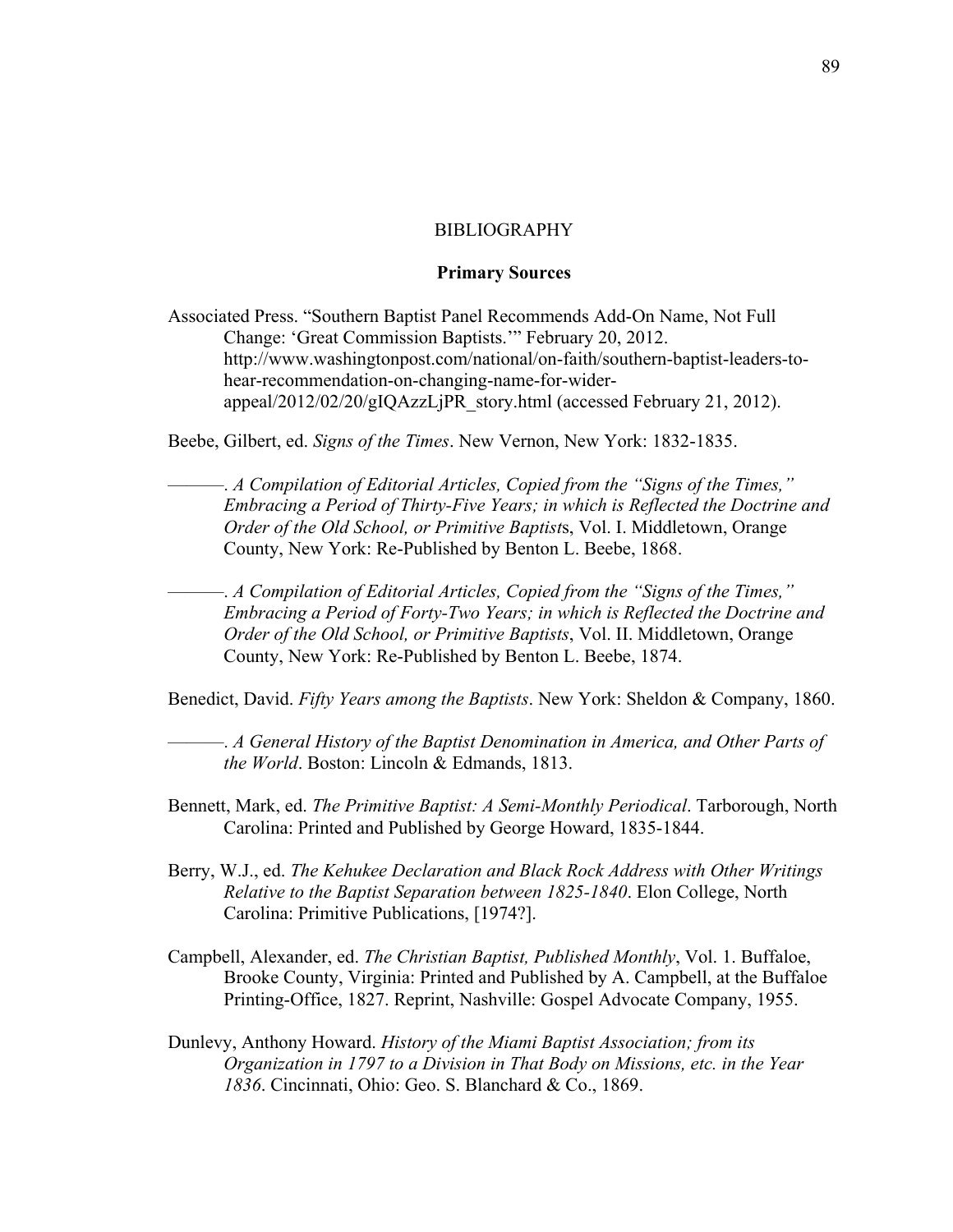- Finn, Nathan A. "Southern Baptist History: A Great Commission Reading." In *The Great Commission Resurgence: Fulfilling God's Mandate in Our Time*, edited by Chuck Lawless and Adam W. Greenway, 103-150. Nashville: B&H Academic, 2010.
- Fristoe, William. *The History of the Ketocton Baptist Association, 1766-1808*. Staunton, Virginia: William Gilman Lyford, 1808. Reprint, Stephens City, Virginia: Commercial Press, 1978.
- Hassell, Cushing Biggs, and Sylvester Hassell. *History of the Church of God from the Creation to A.D. 1885; Including Especially the History of the Kehukee Primitive Baptist Association*. Middletown, Orange County, New York: Gilbert Beebe's Sons, Publishers, 1886.
- International Mission Board. "2010 Fiscal Resources Strategy Plan." Richmond, Virginia: 2010.
- Jefferson, Thomas. Thomas Jefferson to Messrs. Nehemiah Dodge and Others, a Committee of the Danbury Baptist Association, in the State of Connecticut, January 1, 1802. In *Thomas Jefferson: Writings*. Edited by Merrill D. Peterson. New York: Literary Classics of the United States, Inc., 1984.
- Lambert, Frank. *Religion in American Politics: A Short History*. Princeton: Princeton University Press, 2008.
- Lawrence, Joshua. *A Patriotic Discourse Delivered by the Late Elder Joshua Lawrence at the Old Church in Tarborough, North Carolina, on Sunday the 4th of July, 1830*. Reprint, Carthage, Illinois: The Primitive Baptist Library, [196-?].
- Linder, Eileen W., ed. *Yearbook of American & Canadian Churches 2011, Prepared and edited for the National Council of the Churches of Christ in the U.S.A.* Nashville: Abingdon Press, 2011.
- *Minutes of the Ketocton Baptist Association, Held by Appointment at Upperville, Fauquier County, Va., August 12, 13 & 14, 1830.*
- *Minutes of the Licking Association of Baptists, Held at Mill Creek, the 2d Saturday in September, 1818.*
- *Minutes of the Little Bethel Association, Kentucky,* 1836-1866.
- *Minutes of the Seventeenth Annual Meeting of the Columbia Baptist Association, Held, by Appointment, at the Grove Meeting House, Fauquier County, VA, August 1836.*
- *Minutes of the Sixteenth Annual Meeting of the Columbia Baptist Association, Held, by Appointment, at the Baptist Meeting House, in the Town of Alexandria, D.C., August 1835.*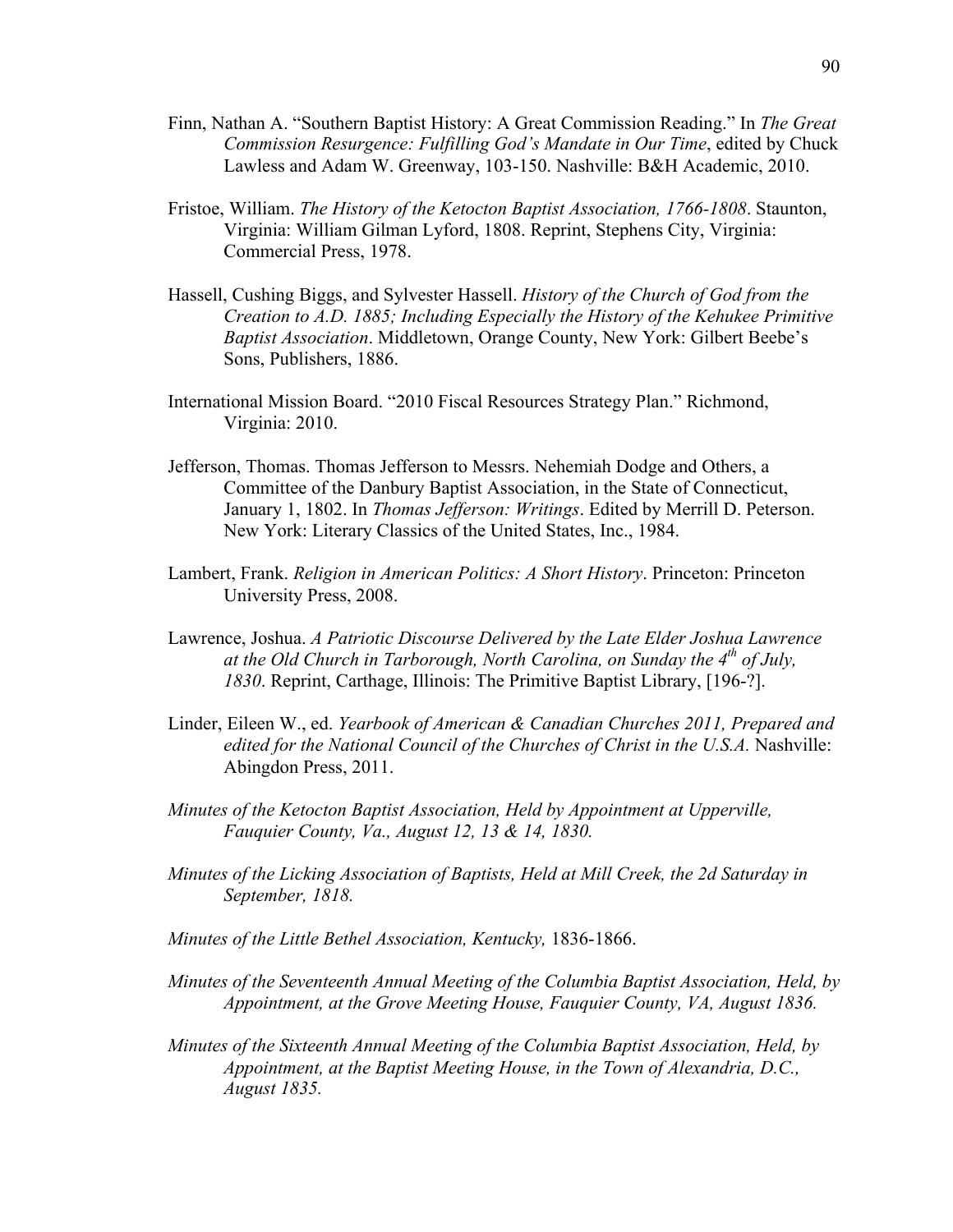- *Minutes of the Twenty-Fifth Annual Meeting of the Columbia Baptist Association, Held, by Appointment, at the Broad Run Meeting House, Fauquier County, Virginia, August 1844.*
- *Minutes of the Twenty-Third Annual Meeting of the Columbia Baptist Association, Held, by Appointment, with the Church in the Town of Fredericksburg, Spotsylvania County, VA, August 1842.*
- Mohler, R. Albert, Jr. "The Future of the Southern Baptist Convention." In *The Great Commission Resurgence: Fulfilling God's Mandate in Our Time*, edited by Chuck Lawless and Adam W. Greenway, 151-187. Nashville: B&H Academic, 2010.
- Noll, Mark. "So You're a Baptist—What Might That Mean?" *Books & Culture: A Christian Review*. Carol Stream, Illinois: Christianity Today, 2011. http://www.booksandculture.com/articles/2011/julaug/youbaptist.html (accessed April 1, 2012).
- Osbourn, James. *The Voice of Truth from the Far West; or Serious Reflections on the Present Corrupt Missionary Doings in the Great Valley of Mississippi*. Indiana: Ezekiel Saunders, Jeremiah Cash and Others, 1838.
- Parker, Daniel. *A Public Address to the Baptist Society, and Friends of Religion in General, on the Principle and Practice of the Baptist Board of Foreign Missions for the United States of America*. Vincennes, Indiana: Stout & Osborn, 1820.
- Parker, Daniel, ed. *Church Advocate*. Vincennes, Indiana: Elihu Stout, Printer, 1829- 1831.
- Parker, Daniel, et al. *The Authors' Defence by Explanations and Matters of Fact: Remarks on Church Discipline and Reflections on the Church of Christ, with the Utility and Benefits of Associations*. Vincennes, Indiana: E. Stout, 1824.
- Pew Research Center. "U.S. Religious Landscape Survey." Washington, D.C.: The Pew Forum on Religion & Public Life, 2008.
- *Proceedings of the Baptist Convention for Missionary Purposes; Held in Philadelphia, in May, 1814*. Philadelphia: Printed for the Convention, by Ann Coles, 1814.
- Records of Center Primitive Baptist Church. Swan Creek, Hickman County, Tennessee, 1825-1912.
- Southern Baptist Convention. "Annual of the 2010 Southern Baptist Convention." Nashville, Tennessee: Prepared by the Executive Committee of the Southern Baptist Convention, 2010.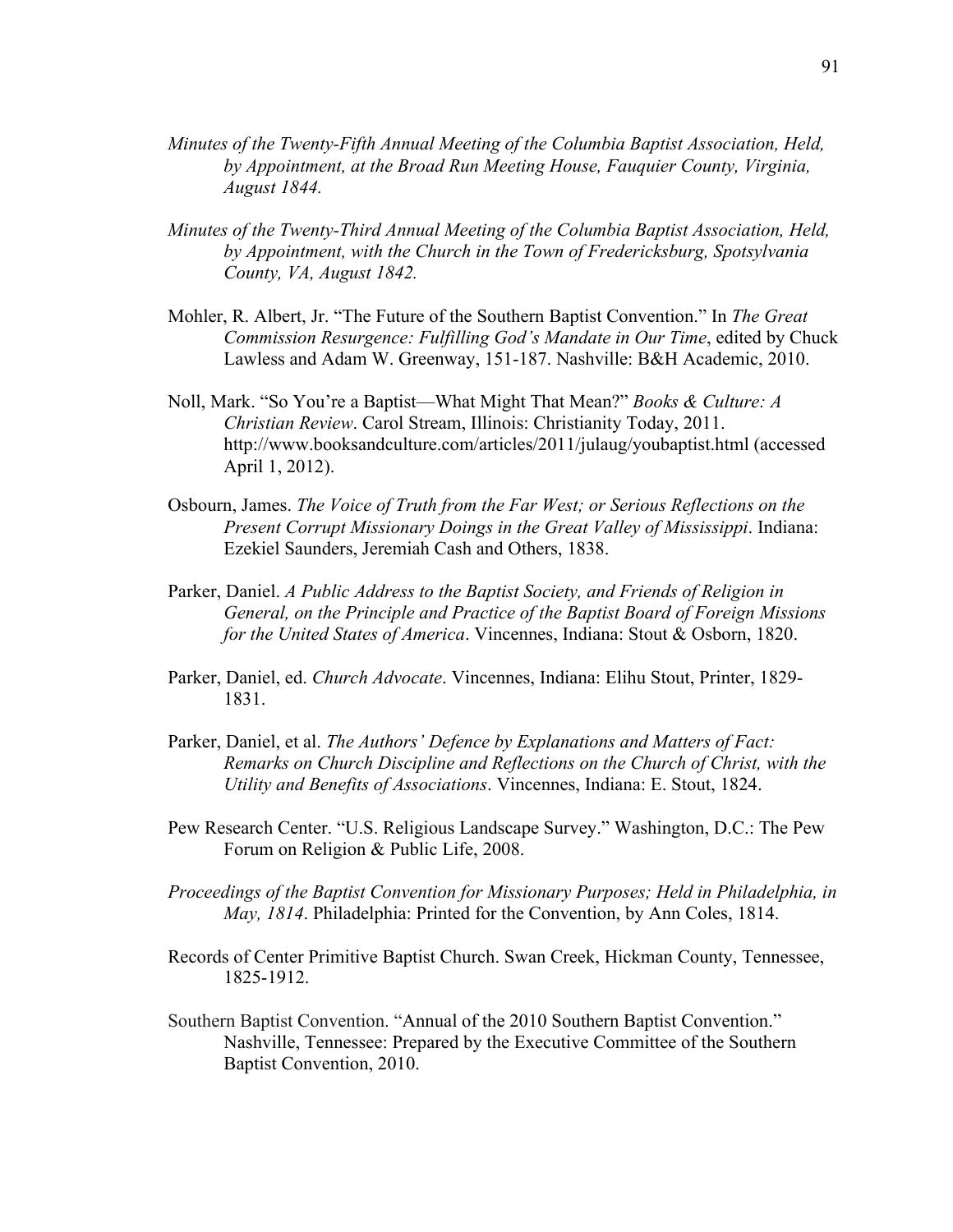———. "Basic Beliefs," http://www.sbc.net/aboutus/basicbeliefs.asp (accessed March 29, 2012).

- Spurgeon, C.H. *C.H. Spurgeon's Autobiography, Compiled from His Diary, Letters, and Records, by His Wife, and His Private Secretary*, Vol. III: 1856-1878. London: Passmore and Alabaster, 1899.
- Taylor, John. *Baptists on the American Frontier: A History of Ten Baptist Churches of Which the Author Has Been Alternately a Member*. Edited by Chester Raymond Young. Macon, Georgia: Mercer University Press, 1995.

———. *Thoughts on Missions*. Frankfort, Kentucky: 1819. Publisher unknown.

# **Secondary Sources**

- Ayabe, John. "Evangelicals and the Antimission Crisis: A Study of Religious Identity in the Central Mississippi Valley, 1820-1840." PhD diss., Saint Louis University, 2007. In *Dissertations & Theses: Full Text*, http://proquest.umi.com/pqdweb?did= 1404340181&sid=1&Fmt=6&clientId=8813&RQT=309&VName=PQD (accessed February 19, 2012).
- Bezeera, Benilton Carlos. "Sources and Early History of the Anti-Mission Controversy in the United States: 1814-1840." Master's thesis, Southern Baptist Theological Seminary, 1956.
- Brackney, William H., ed. *Baptist Life and Thought: 1600-1980, A Source Book*. Valley Forge, Pennsylvania: Judson Press, 1983.
- Butler, Jon, Randall Balmer, and Grant Wacker. *Religion in American Life: A Short History*. Oxford: Oxford University Press, 2008.
- Carroll, B.H. *The Genesis of American Anti-Missionism*. Louisville, Kentucky: Baptist Book Concern, 1902.
- Crowley, John. *Primitive Baptists of the Wiregrass South: 1815 to the Present*. Gainesville: University Press of Florida, 1998.
- Early, Joe Jr. *The Life and Writings of Thomas Helwys*. Macon, Georgia: Mercer University Press: 2009.
- Finke, Roger, and Rodney Stark. *The Churching of America, 1776-2005: Winners and Losers in Our Religious Economy*. Piscataway, New Jersey: 2005.
- Franklin, Brian Russell. "The Antimission Movement in the Antebellum South and West." Master's thesis, Texas A&M University, 2007.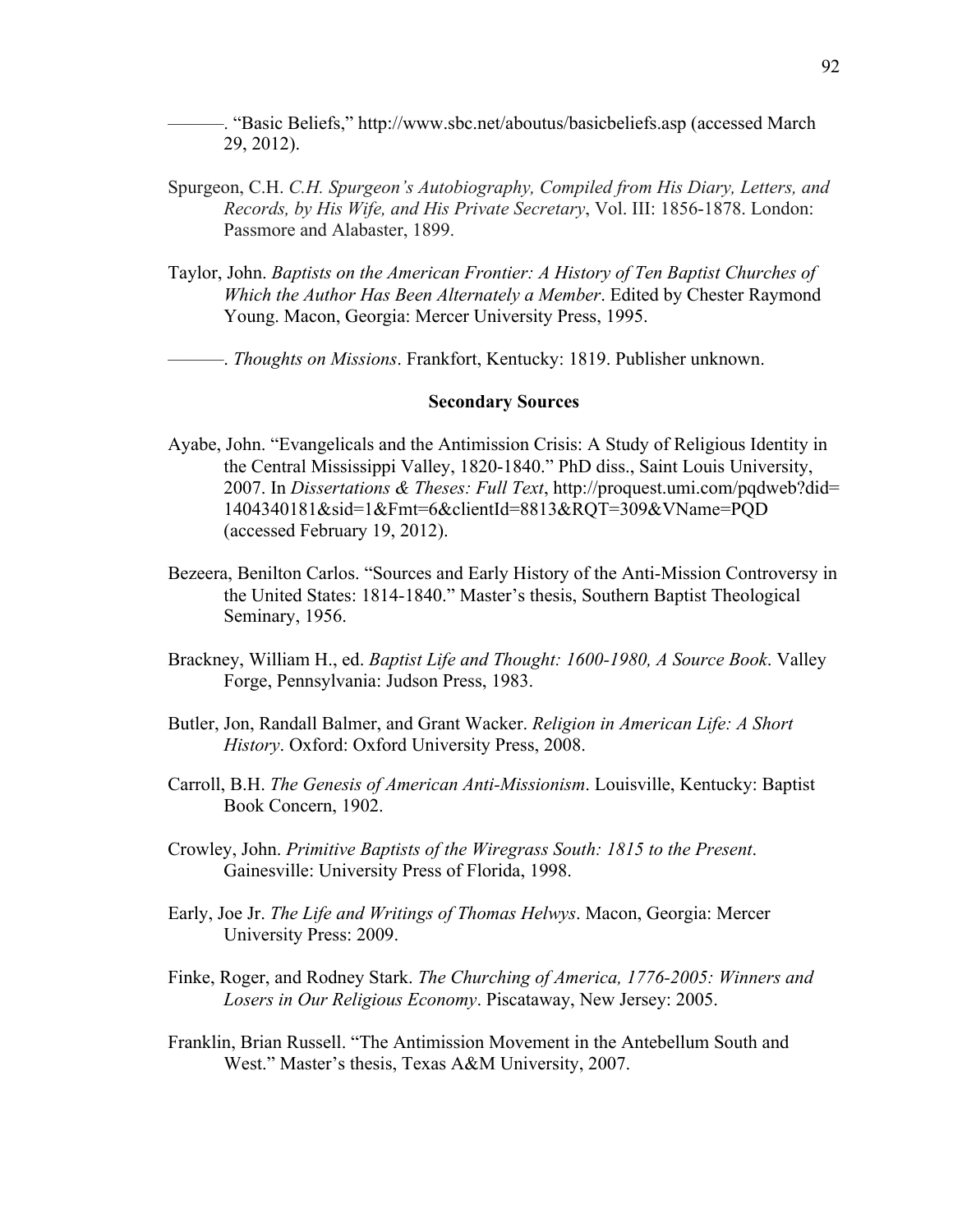- Goff, Philip, ed. *The Blackwell Companion to Religion in America*. West Sussex, UK: John Wiley & Sons Ltd., 2010.
- Goodykoontz, Colin Brummitt. *Home Missions on the American Frontier: With Particular Reference to the American Home Missionary Society*. Caldwell, Idaho: The Caxton Printers, Ltd., 1939.
- Gregory, Brad S. *The Unintended Reformation: How a Religious Revolution Secularized Society*. Cambridge: The Belknap Press of Harvard University Press, 2012.
- Guthman, Joshua Aaron. "'What I Am 'Tis Hard to Know': Primitive Baptists, the Protestant Self, and the American Religious Imagination." PhD diss., University of North Carolina at Chapel Hill, 2008.
- Hatch, Nathan O. *The Democratization of American Christianity*. New Haven: Yale University Press, 1989.
- Holifield, E. Brooks. *Theology in America: Christian Thought from the Age of the Puritans to the Civil War*. New Haven: Yale University Press, 2003.
- Howe, Daniel Walker. *What Hath God Wrought: The Transformation of America, 1815- 1848*. New York: Oxford University Press, Inc., 2007.
- Hudgins, Ira Durwood. "The Anti-Missionary Controversy Among Baptists." *The Chronicle*, Vol. XIV, No. 4 (October 1951): 147-163.
- Isaac, Rhys. *The Transformation of Virginia, 1740-1790*. Chapel Hill: University of North Carolina Press, 1982. Reprint, 1999.
- Kidd, Thomas S. *The Great Awakening: The Roots of Evangelical Christianity in Colonial America*. New Haven: Yale University Press, 2007.
- Lambert, Byron Cecil. *The Rise of the Anti-Mission Baptists: Sources and Leaders, 1800- 1840*. New York: Arno Press, 1980.
- Mathis, James R. *The Making of the Primitive Baptists: A Cultural and Intellectual History of the Antimission Movement, 1800-1840*. New York: Routledge, 2004.
- Miller, Donald E. *Reinventing American Protestantism: Christianity in the New Millennium*. Berkeley: University of California Press, 1997.
- Mills, Randy K. "The Struggle for the Soul of Frontier Baptists: The Anti-Mission Controversy in the Lower Wabash Valley." *Indiana Magazine of History*, Vol. 94, No. 4 (December 1998): 303-322, http://www.jstor.org/stable/27792120 (accessed February 19, 2012).